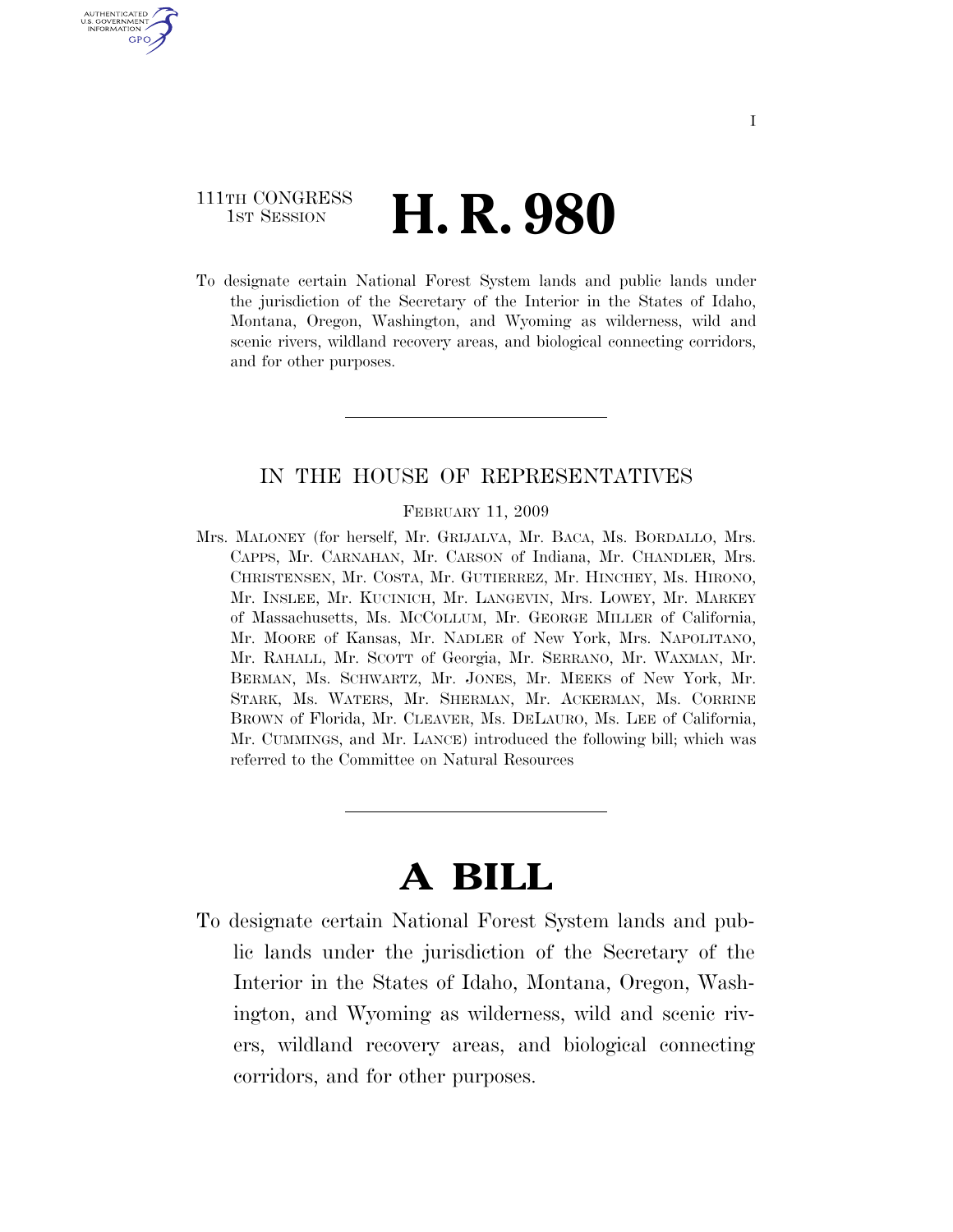- 1 *Be it enacted by the Senate and House of Representa-*
- 2 *tives of the United States of America in Congress assembled,*

#### 3 **SECTION 1. SHORT TITLE; TABLE OF CONTENTS.**

- 4 (a) SHORT TITLE.—This Act may be cited as the
- 5 ''Northern Rockies Ecosystem Protection Act''.
- 6 (b) TABLE OF CONTENTS.—The table of contents of

#### 7 this Act is as follows:

- Sec. 1. Short title; table of contents.
- Sec. 2. Findings.
- Sec. 3. Purposes.
- Sec. 4. Definitions.

#### TITLE I—DESIGNATION OF WILDERNESS AREAS

- Sec. 101. Designation of certain National Forest System lands, National Park System lands, and Bureau of Land Management lands as wilderness.
- Sec. 102. Greater Glacier/Northern Continental Divide ecosystem.
- Sec. 103. Greater Yellowstone ecosystem.
- Sec. 104. Greater Salmon/Selway ecosystem.
- Sec. 105. Greater Cabinet/Yaak/Selkirk ecosystem.
- Sec. 106. Greater Hells Canyon ecosystem.
- Sec. 107. Islands in the Sky Wilderness.
- Sec. 108. Blackfeet Wilderness.
- Sec. 109. Administration.
- Sec. 110. Water.

#### TITLE II—BIOLOGICAL CONNECTING CORRIDORS

- Sec. 201. Findings.
- Sec. 202. Designation of biological connecting corridors.
- Sec. 203. Treatment of biological connecting corridors.
- Sec. 204. Applicability of title.
- Sec. 205. Cooperative agreements and land trades and acquisitions.
- Sec. 206. Exemption of certain roads and highways.

#### TITLE III—WILD AND SCENIC RIVERS DESIGNATIONS

Sec. 301. Designation of wild and scenic rivers in Idaho, Montana, and Wyoming.

#### TITLE IV—NATIONAL WILDLAND RESTORATION AND RECOVERY SYSTEM

- Sec. 401. Findings.
- Sec. 402. Definitions.
- Sec. 403. National Wildland Restoration and Recovery System.
- Sec. 404. Management of Recovery System.
- Sec. 405. National Wildland Recovery Corps.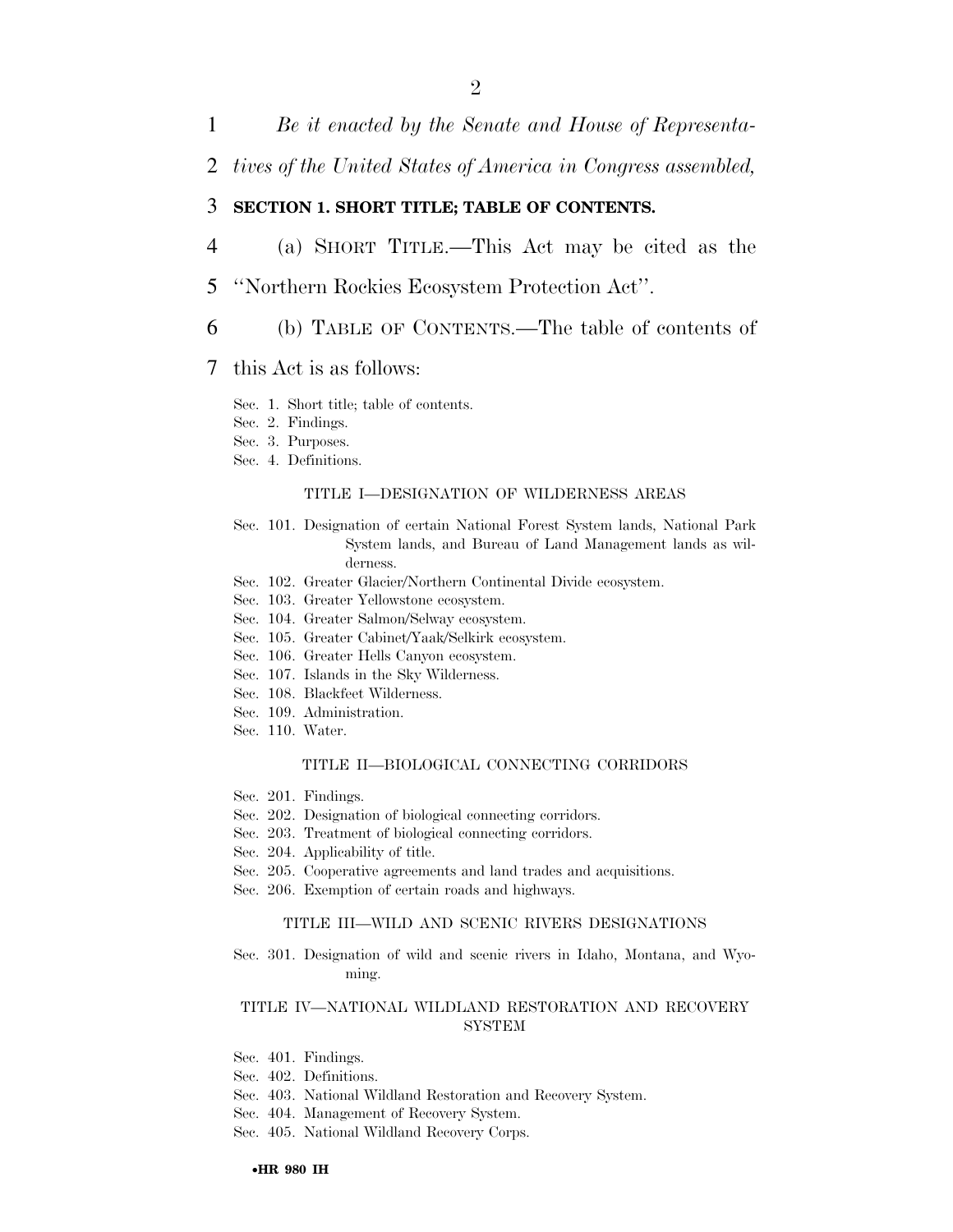#### TITLE V—IMPLEMENTATION AND MONITORING

Sec. 501. Implementation report.

Sec. 502. Interagency team.

Sec. 503. Roadless lands evaluation.

Sec. 504. Native American uses.

#### TITLE VI—RULES OF CONSTRUCTION

Sec. 601. Water rights.

Sec. 602. Indian tribes.

#### **SEC. 2. FINDINGS.**

The Congress makes the following findings:

 (1) Many areas of undeveloped National Forest System lands, National Park System lands, and public lands administered by the Bureau of Land Management in the States of Idaho, Montana, Or- egon, Washington, and Wyoming possess out- standing natural characteristics which give them high values as wilderness, parks, and wild and scenic rivers and will, if properly preserved, be an enduring resource of wilderness, wild land areas, and biodiver-sity for the benefit of the American people.

 (2) The Northern Rockies Bioregion contains the most diverse array of wild lands remaining south of Canada, providing sanctuary for a host of species listed as threatened or endangered under section 4(c) of the Endangered Species Act of 1973 (16 U.S.C. 1533(c)). These national interest public lands are among the most popular wild lands in the United States, embracing greater ecosystems and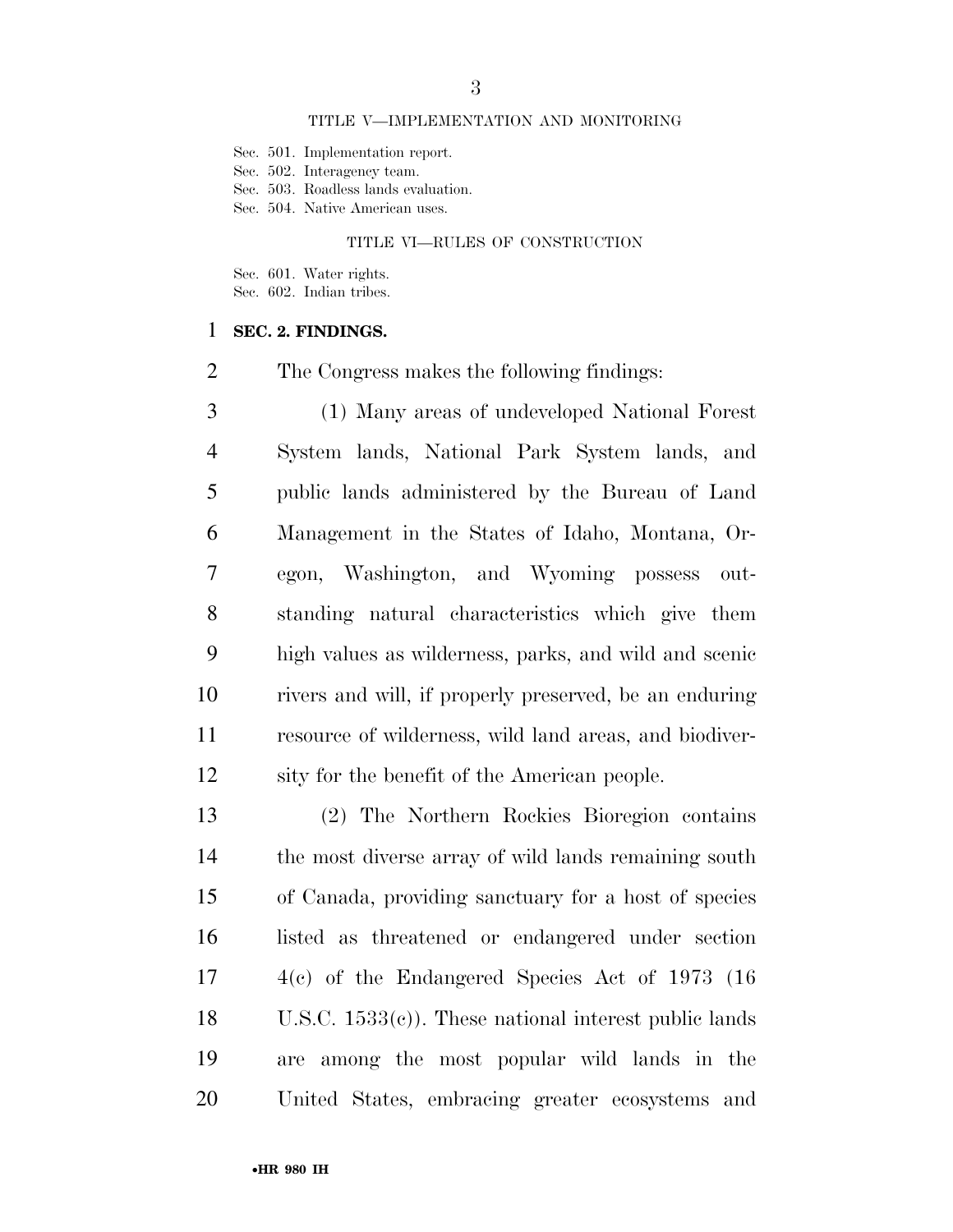er Hells Canyon/Wallowa, Greater Salmon/Selway, and Greater Cabinet/Yaak/Selkirk ecosystems.

 (3) The natural ecosystems in the Northern Rockies Bioregion are largely dependent on National Forest System lands, National Park System lands, and public lands administered by the Bureau of Land Management, and the ecological productivity and diversity of resources these Federal public lands provide. Conservation of roadless areas on these public lands, which produces clean water, protects native fisheries and native flora and fauna, and pro- vides scenic and recreational qualities, also preserves options for sustainable economics through activities such as hunting, fishing, and wilderness-based recre-ation.

 (4) The headwaters of several major river sys- tems, including the Columbia, Snake, Green, Mis- souri and Saskatchewan Rivers, originate in the Northern Rockies Bioregion, and these rivers send their waters to three different oceans. These waters are of tremendous economic importance to farming and ranching operations, municipal water supplies, and water-based recreation, including fishing and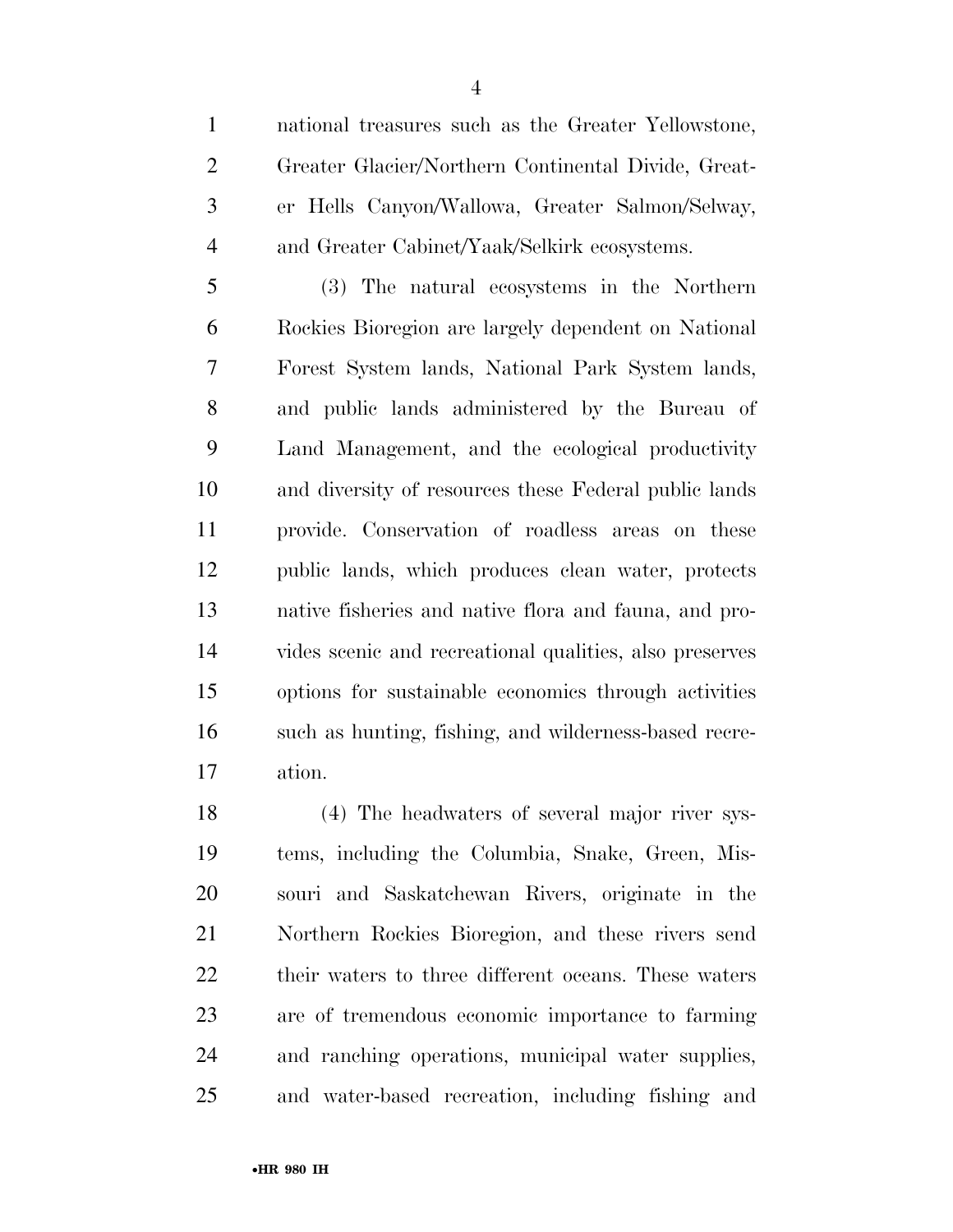boating. Protection of this world class water re- source will enhance these uses, reduce costs for water treatment and irrigation, and increase native fish populations.

 (5) The wildlife treasures of the Northern Rockies are of international significance and contain remarkably intact large mammalian fauna and rare and unique plant life. Wildlife habitat fragmentation due to roadbuilding, timber harvest, mining, oil and gas exploration, lack of interagency cooperation, and other activities has severe effects on the wildlife pop- ulations (including those listed as threatened or en- dangered under section 4(c) of the Endangered Spe- cies Act of 1973 (16 U.S.C. 1533(c))) and their habitat, the water quality, the ancient forests, and the greater ecosystems of the Northern Rockies Bio- region. The overemphasis on resource extraction from National Forest System lands and public lands administered by the Bureau of Land Management has compromised ecosystem integrity and detracted from economic diversification opportunities. Eco- nomic instability and high unemployment in rural, resource-dependent communities is a common result of overexploitation of these lands.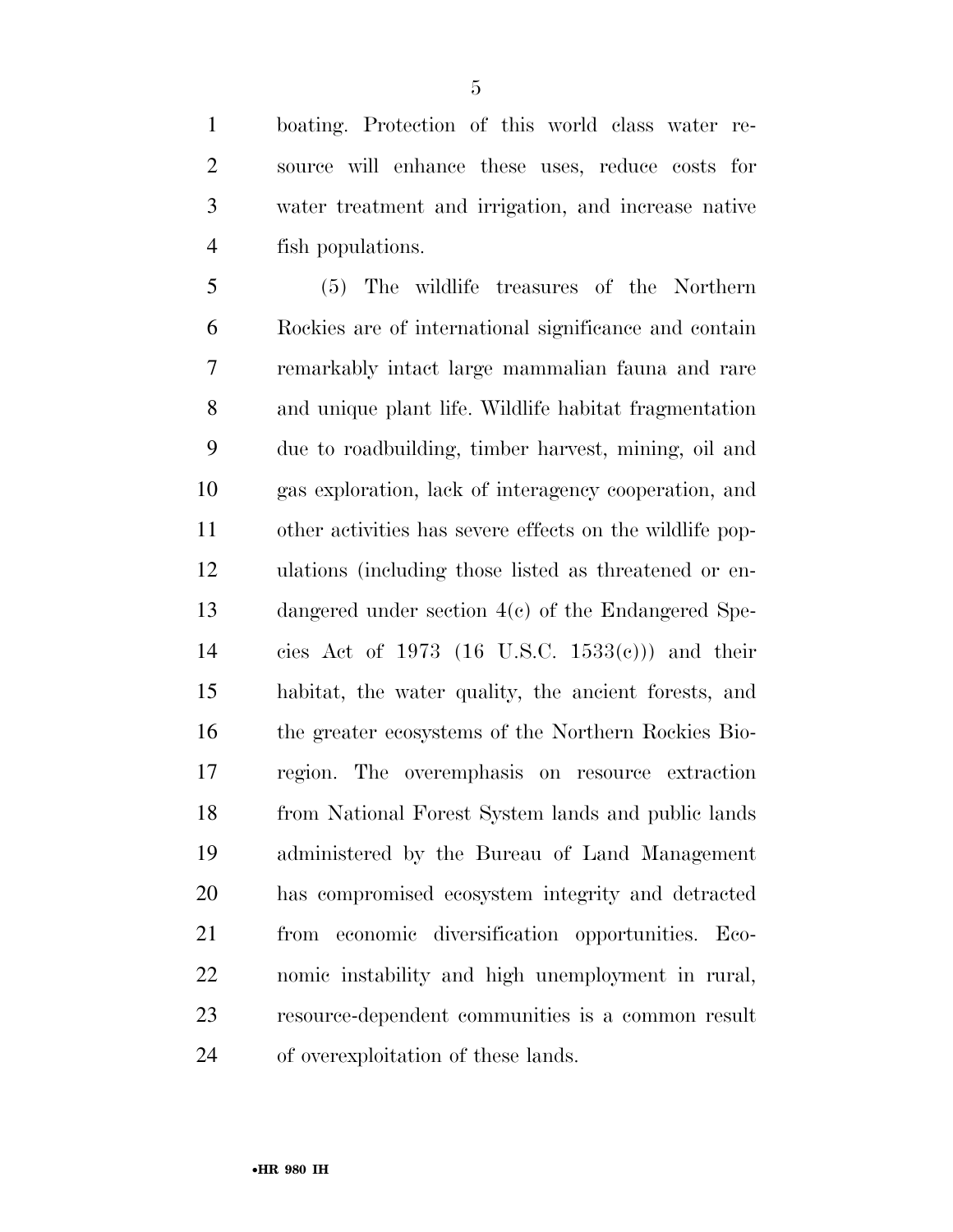(6) Continued fragmentation and development of the remaining roadless and essentially roadless ecosystems and biological connectors of the Northern Rockies would cause a loss to the Nation of an en- tire wild land region and of the only remaining areas south of Canada still pristine enough to support populations of caribou, gray wolves, grizzly bears, anadromous fish, and numerous other rare and en- dangered plant and animal life all in one intact bio-region.

 (7) Since the 1936 roadless area inventory com- pleted by Bob Marshall, millions of acres of roadless wild lands have been developed in the Northern Rockies. Extensive fragmentation of wild lands and wildlife habitat has resulted in the listing of several species as threatened or endangered and reduced the numbers and range of many others, including anad-romous fish.

 (8) The natural ecosystems of the Northern Rockies Bioregion also serve as educational and re- search centers for on-site studies in biology, geology, astronomy and other sciences. The pristine nature of the National Forest System lands, National Park System lands, and public lands administered by the Bureau of Land Management in the Northern Rock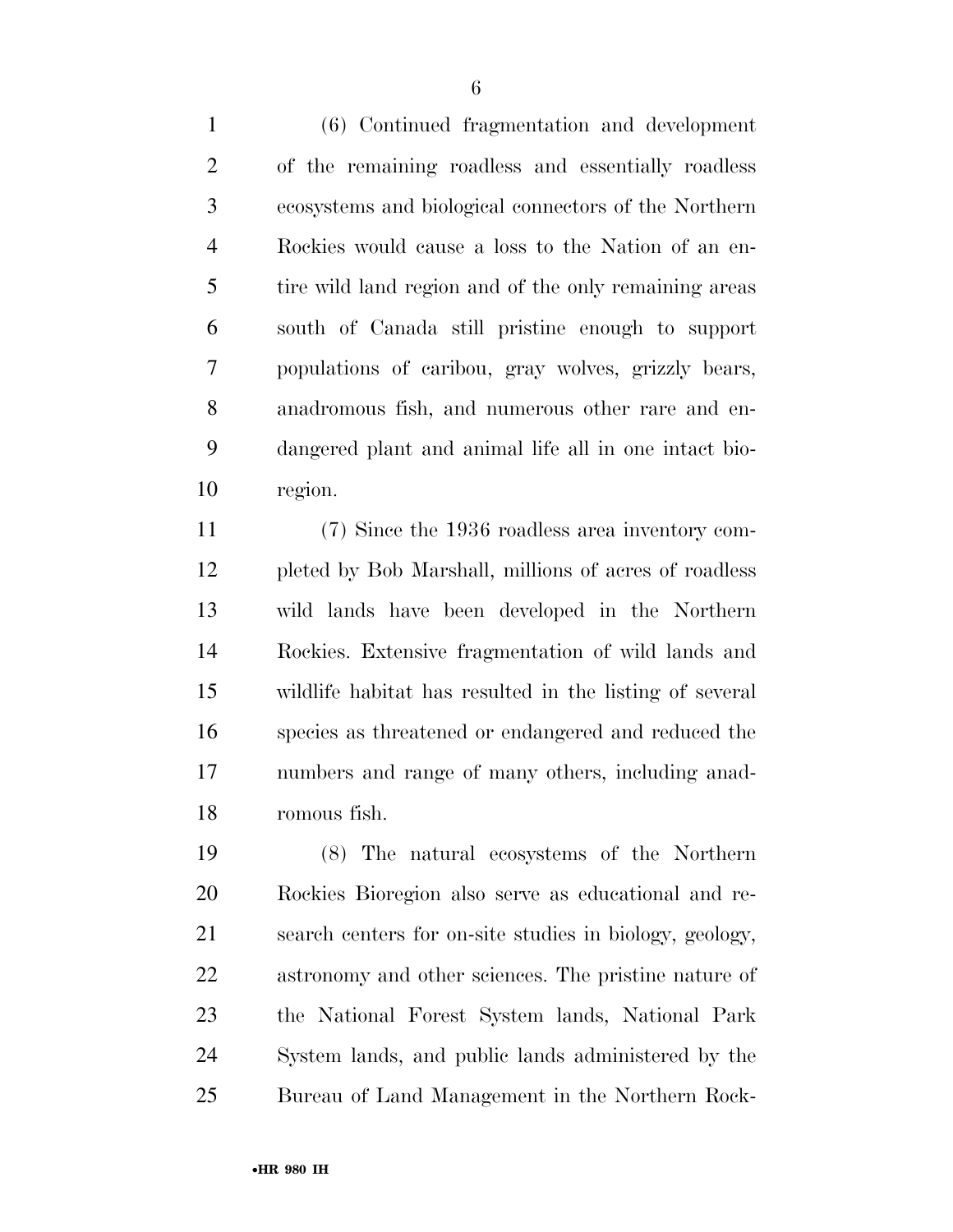ies Bioregion helps local communities attract new residents and businesses based on local quality of life.

 (9) A review of the current situation in the Northern Rockies has revealed the urgent need for an ecological reserve system for the Northern Rock- ies Bioregion, which includes core ecosystem reserve areas and biological connecting corridors necessary to ensure wildlife movements and genetic inter- change between the core reserve areas. Wildlife free- dom of movement has always been essential to the survival of wildlife species, and an increasing num- ber of scientific studies have identified movement corridors as a necessity for wildlife conservation in a changing climate. Several foreign governments, in- cluding the governments of Australia and Scotland, have announced plans for corridors that would make wildlife movement possible as climate pressures in- crease. The concept of connective corridors for wild- life movement has been endorsed by governors of States in the western United States, and is now widely recognized by conservation and scientific or- ganizations. For example, freedom of movement for wildlife is basic to the emerging new science of ''Movement Ecology'' described in a December 2008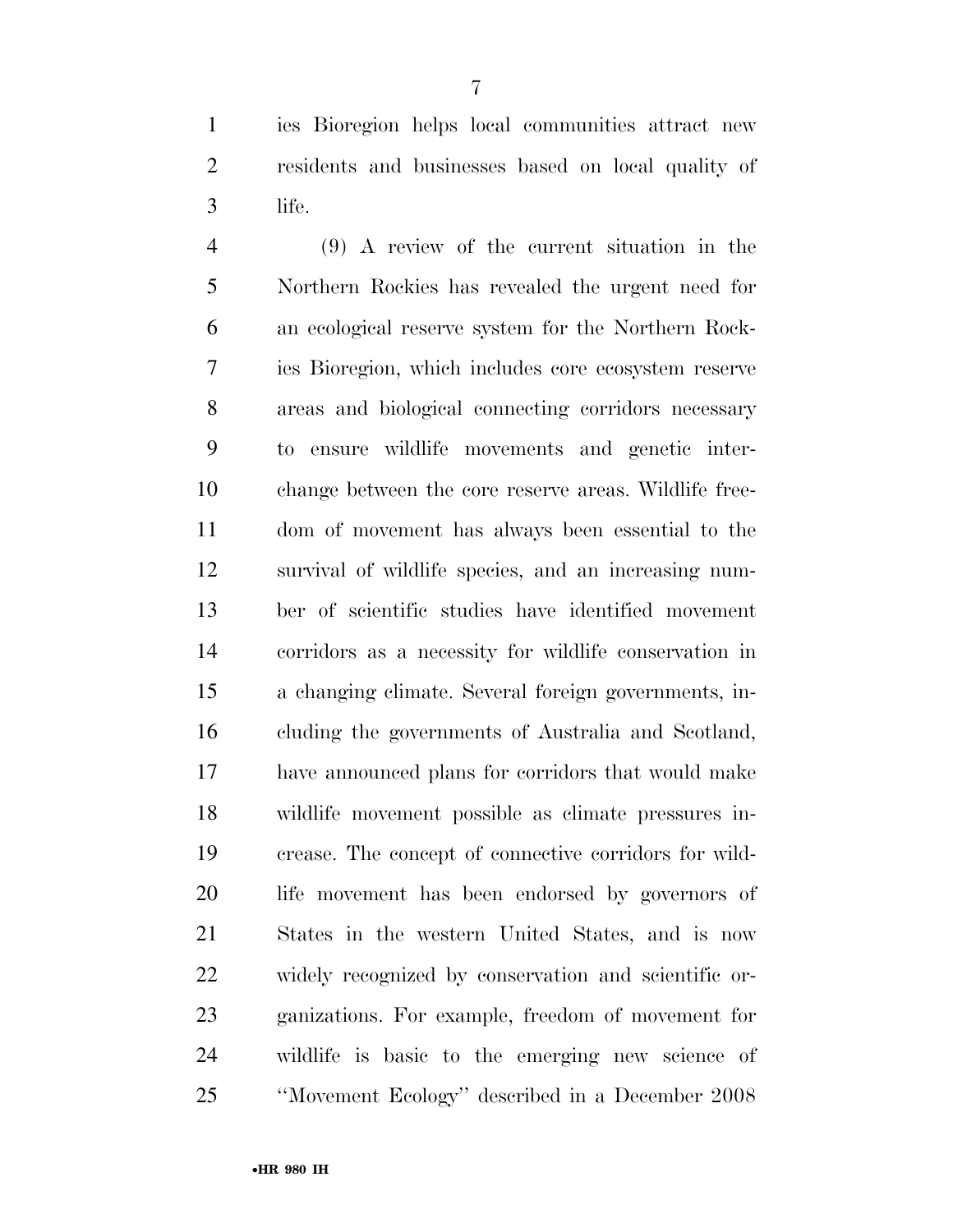Proceedings of the National Academy of Sciences. This freedom of wildlife movement was a funda- mental reason for the Act's development and intro- duction, and has become an increasingly high profile issue in the climate and biological sciences

 (10) The economic value to the Nation of most of these undeveloped areas, left in their natural state, greatly exceeds any potential return to the Treasury of the United States from timber harvest and development. If current Federal land manage- ment in the Northern Rockies continues to result in the development of roadless areas, the American public will be using its tax dollars to fund perma- nent reductions in wilderness, water quality, fish and wildlife habitat, and species and biological diversity.

 (11) Instead, this Act provides opportunities for employment in outdoor trades by establishing reha- bilitation zones on specific tracts of damaged Fed- eral land where active restoration work will occur. This Act will provide contracts for local businesses and renew the intrinsic economic, social and cultural benefits that result from productive land. Federal land rehabilitation projects represent a direct benefit to the local economy and reduce the loss to Amer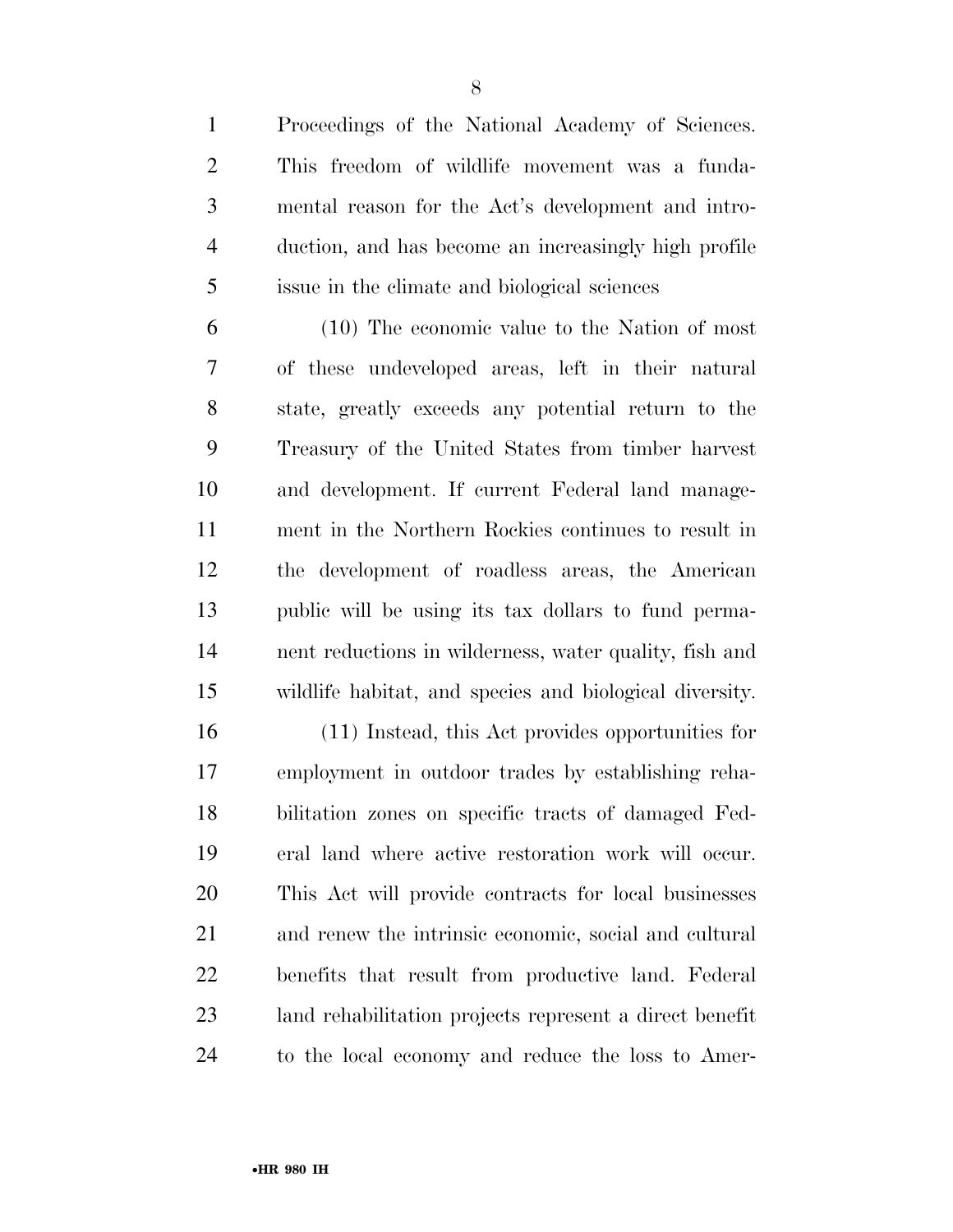ican taxpayers caused by below-cost timber sales and 2 other subsidized resource extraction.

 (12) The congressional review of roadless areas within the National Forest System, National Park System, and public lands administered by the Bu- reau of Land Management in the States of Idaho, Montana, Oregon, Washington, and Wyoming has identified areas which, on the basis of their land form, ecosystem, associated fish and wildlife, eco- nomic value, and location will help to fulfill the role of the United States Forest Service, National Park Service, and Bureau of Land Management to ensure a quality National Wilderness Preservation System. The review has identified other areas which may have outstanding values as wild and scenic rivers. The review has also identified areas which may not possess outstanding wilderness attributes and should not now be designated as components of the Na- tional Wilderness Preservation System, but which should be studied to determine their role in main-taining biological diversity in the Northern Rockies.

 (13) Many areas of National Forest System lands and public lands administered by the Bureau of Land Management have been damaged and their productivity reduced by unwise development prac-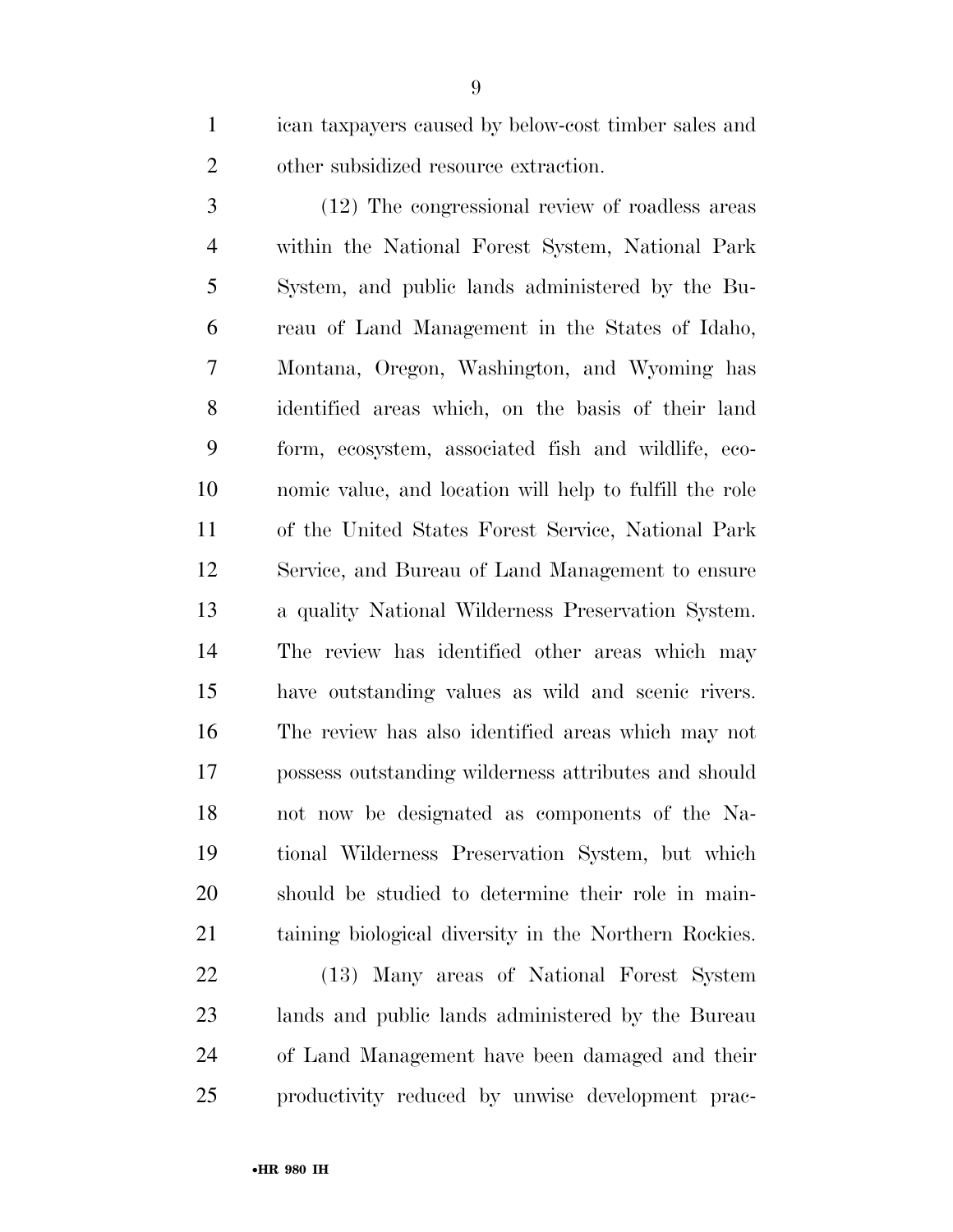tices, which have also impaired ecosystem function and biological diversity. The Island Park area adja- cent to Yellowstone National Park contains large clear-cut areas right up to the park boundary. Ef- forts should be made to return these areas to their former ecological health and native diversity by des- ignating them as components of a new National Wildland Restoration and Recovery System. These efforts should seek to ensure that vital ecosystem components are restored, especially in areas where wildlife travel corridors and native fish and wildlife populations have been damaged or eliminated. Res- toration efforts should seek to ensure and maintain genetic interchange, biological diversity, and restora- tion of native species diversity throughout the Northern Rockies Bioregion.

 (14) Backcountry areas of the National Park System have been damaged by inappropriate man- agement, despite policies that require that rec- ommended wilderness be administered as wilderness. An emphasis on structures and motorized equip- ment, and in some instances developed ''backcountry'' campsites, have all detracted from and degraded the wilderness character of these backcountry areas.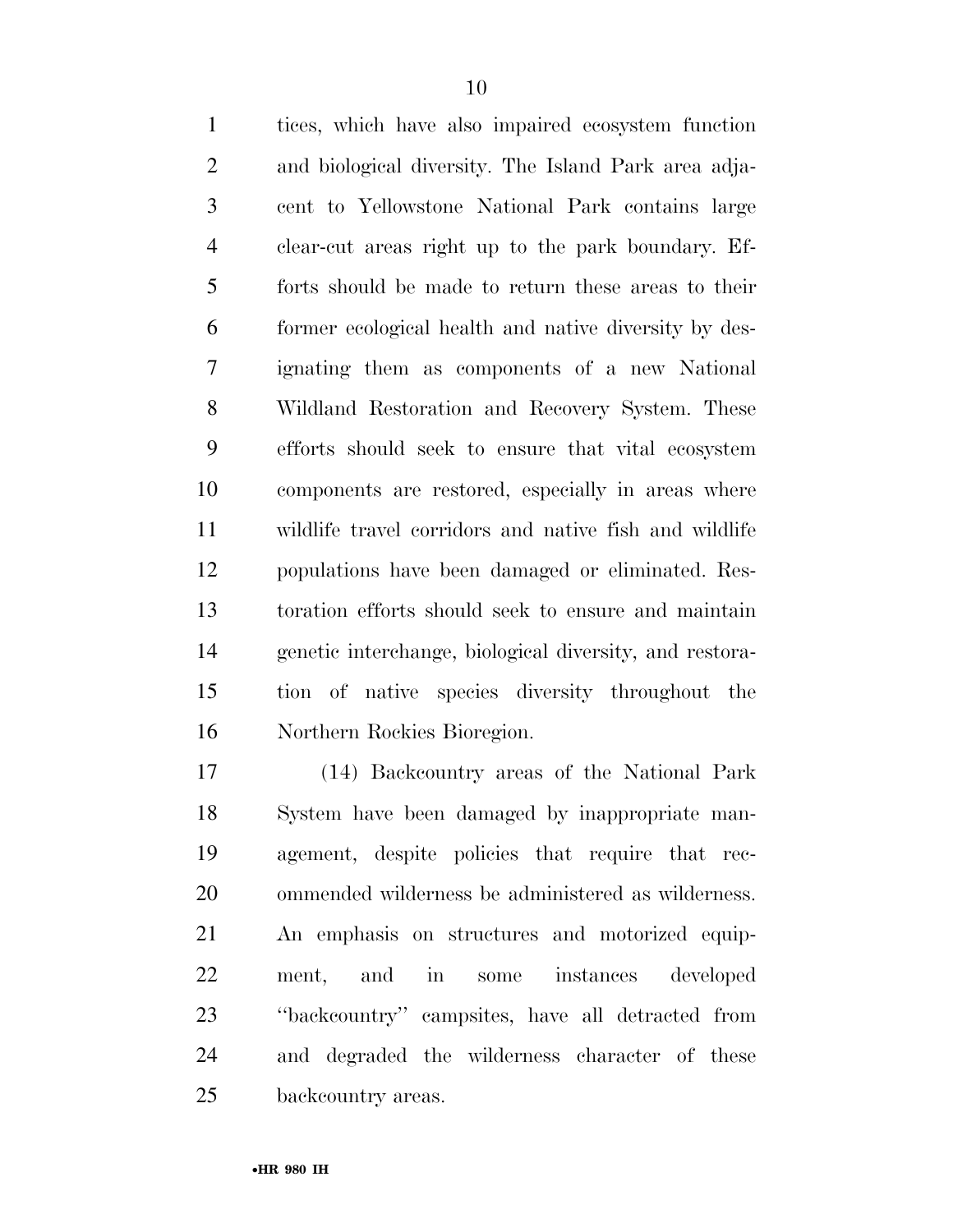(15) Federal agencies entrusted with managing the natural resources of the Northern Rockies Bio- region operate under contradictory congressional mandates, and thus are in dissension over manage- ment policies which involve common resources and greater ecosystems. Existing agency structures and regulatory mechanisms have proven unsatisfactory for responsible management of nationally important ecosystems on public lands. Existing laws and regu- lations have not been sufficient to establish and maintain agency accountability for public resources. (16) This Act does not affect private existing rights.

#### **SEC. 3. PURPOSES.**

 (a) IN GENERAL.—The purposes of this Act are— (1) to designate certain National Forest System lands, certain National Park System lands, and cer- tain public lands administered by the Bureau of Land Management in the States of Idaho, Montana, Oregon, Washington, and Wyoming as components of the National Wilderness Preservation System;

 (2) to designate certain National Forest System lands, public lands administered by the Bureau of Land Management, and watercourses on these lands in the States of Montana, Idaho, and Wyoming as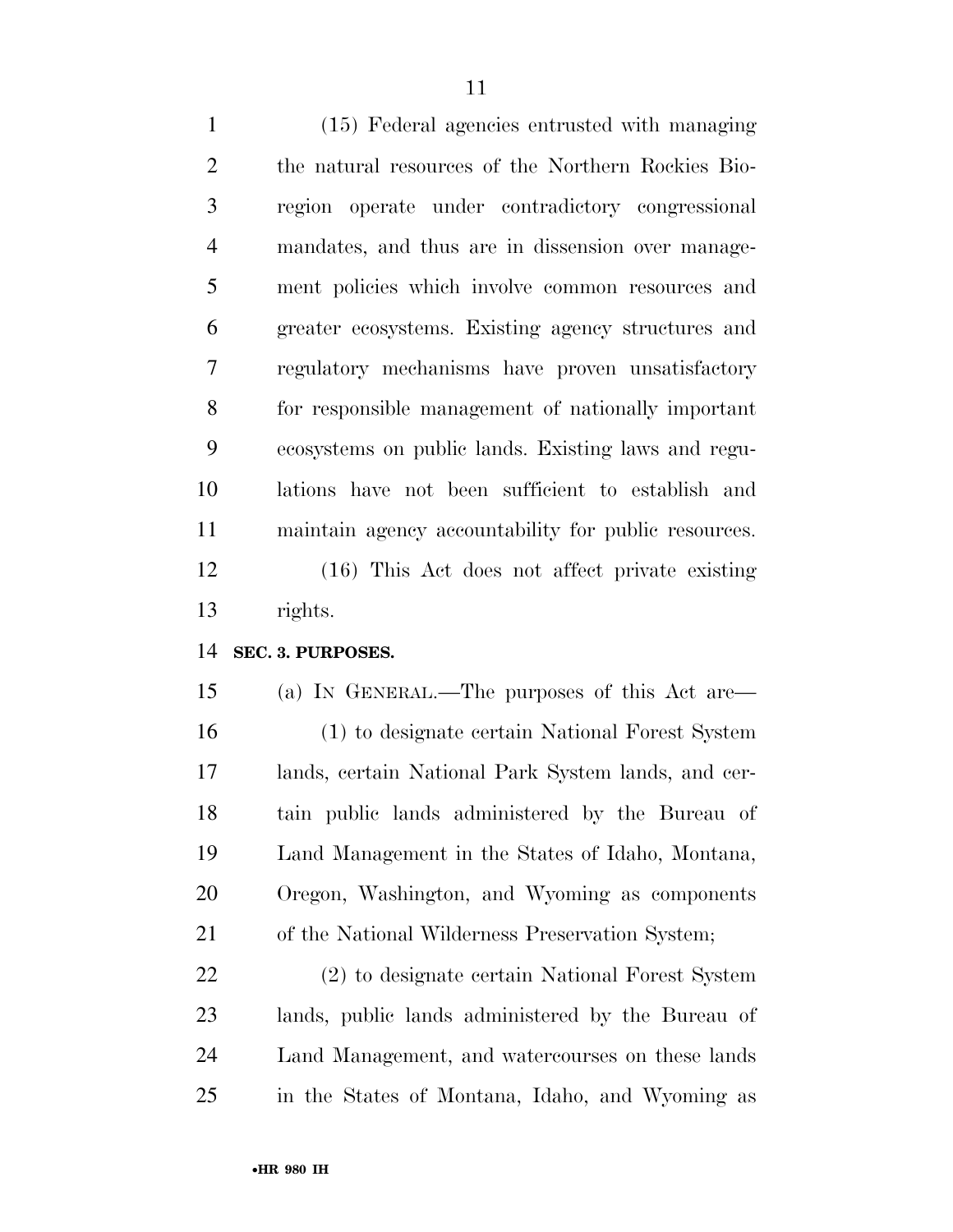components of the National Wild and Scenic Rivers System; (3) to establish a pilot system of National Wildland Restoration and Recovery Areas and a Wildlands Recovery Corps to help restore biological diversity and native species; and (4) to establish a system of biological con- necting corridors between the core ecosystems in the Northern Rockies Bioregion. (b) PURPOSE OF DESIGNATIONS.—The designations made by this Act are made in order to— (1) promote, perpetuate, and preserve the wil- derness character of the area so designated; (2) protect water quality, watersheds, and wild-15 life habitat, including that of species listed as threat- ened or endangered under section 4(c) of the Endan- gered Species Act of 1973 (16 U.S.C. 1533(c)); (3) protect the ecological integrity and con- tiguity of major wild land ecosystems and their interconnecting corridors identified by the United States Fish and Wildlife Service, and other sources; (4) protect and maintain biological and native species diversity and dispersal throughout the Northern Rockies Bioregion;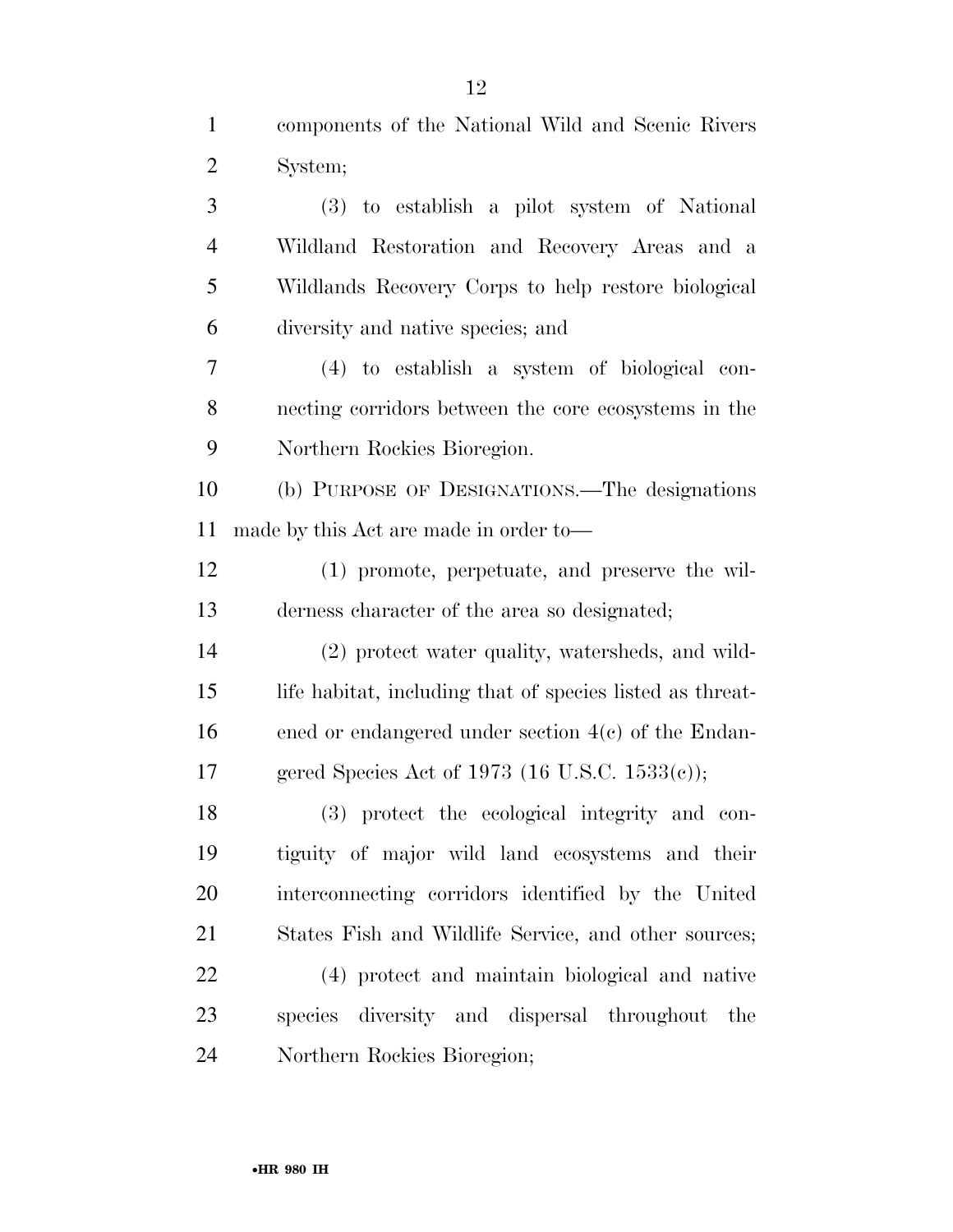| $\mathbf{1}$   | (5) promote and ensure interagency cooperation         |
|----------------|--------------------------------------------------------|
| $\overline{2}$ | in the implementation of integrated, holistic eco-     |
| 3              | system management and protection of the eco-           |
| $\overline{4}$ | systems and corridors covered by this Act based        |
| 5              | upon principles from conservation biology;             |
| 6              | (6) preserve scenic, historic, and cultural re-        |
| 7              | sources;                                               |
| 8              | (7) promote scientific research, primitive recre-      |
| 9              | ation, solitude, physical and mental challenge, and    |
| 10             | inspiration for the benefit of all of the American     |
| 11             | people;                                                |
| 12             | (8) avoid the misinvestment of scarce capital in       |
| 13             | lands of marginal timber value; and                    |
| 14             | (9) promote ecologically and economically sus-         |
| 15             | tainable management in the Northern Rockies Bio-       |
| 16             | region.                                                |
| 17             | SEC. 4. DEFINITIONS.                                   |
| 18             | For purposes of this Act:                              |
| 19             | (1) DEVELOPMENT.—The term "development"                |
| 20             | means activities that eliminate the roadless and wil-  |
| 21             | derness characteristics of the land and includes ski   |
| 22             | resort facilities and such activities as roadbuilding, |
| 23             | timber harvest, mining, and oil and gas drilling.      |
| 24             | (2) GREATER ECOSYSTEM.—The term "greater"              |
| 25             | ecosystem", when used in conjunction with the spe-     |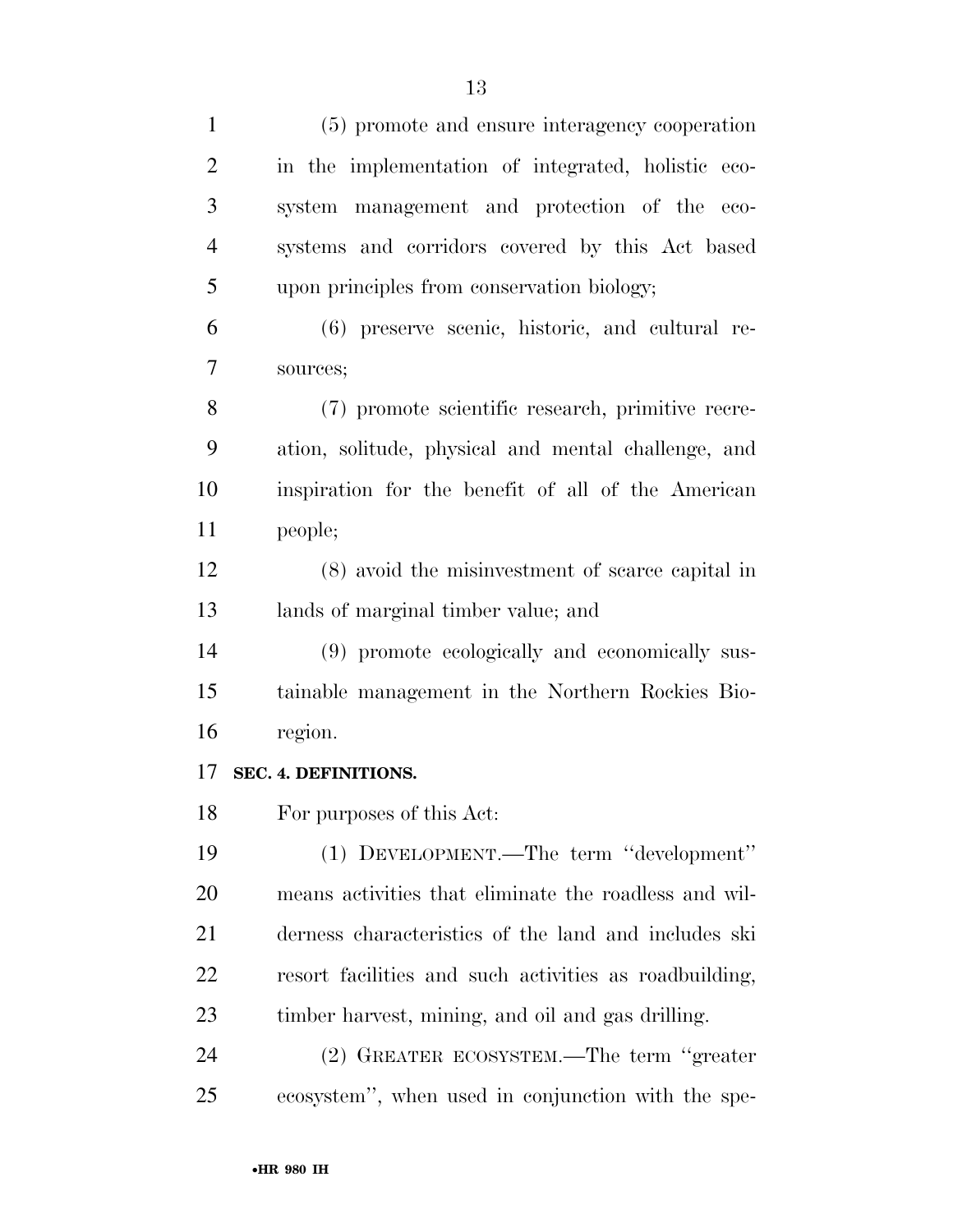cific ecosystems protected under this Act, means the ecological land units of sufficient scale to support and maintain populations of large vertebrate species and the other native plant and animal species of the units. These units are comprised of lands which are similar in regards to topography, climate, and plant and animal species. The ecosystems in the Northern Rockies are also defined in terms of the habitat of wildlife indicator species listed as threatened or en- dangered under section 4(c) of the Endangered Spe- cies Act of 1973 (16 U.S.C. 1533(c)), including griz- zly bear, gray wolf, bald eagle, and caribou, and have been depicted on maps published by Federal agencies.

 (3) NORTHERN ROCKIES BIOREGION.—The term ''Northern Rockies Bioregion'' means the por- tion of the Northern Rocky Mountains in the States of Montana, Idaho, Wyoming, Oregon, and Wash- ington, so referred to on maps referred to in this Act.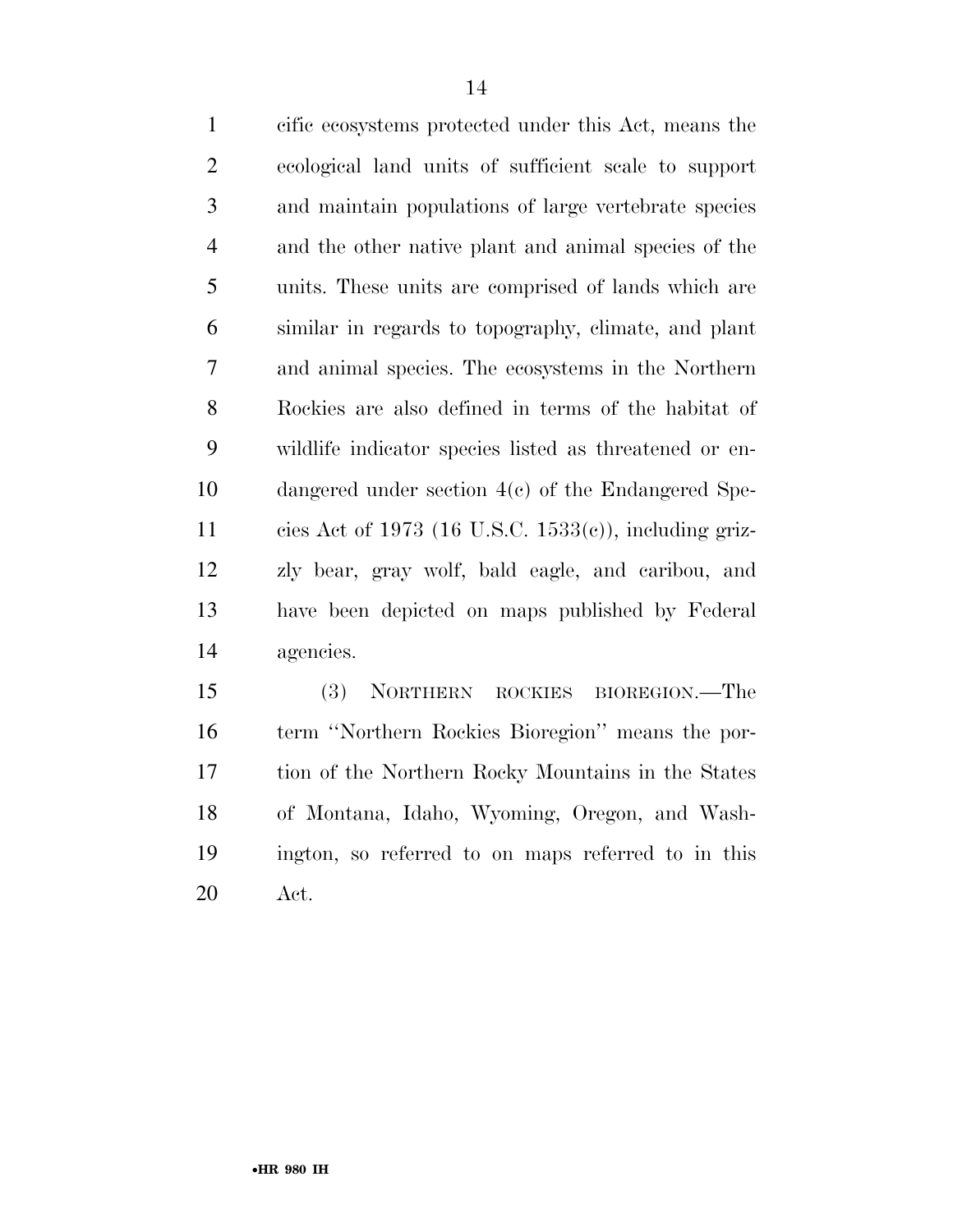### **TITLE I—DESIGNATION OF WILDERNESS**

 **SEC. 101. DESIGNATION OF CERTAIN NATIONAL FOREST SYSTEM LANDS, NATIONAL PARK SYSTEM LANDS, AND BUREAU OF LAND MANAGEMENT LANDS AS WILDERNESS.** 

 In furtherance of the purpose of the Wilderness Act (16 U.S.C. 1131 et seq.), certain National Forest System lands, National Park System lands, and public lands ad- ministered by the Bureau of Land Management, as de- scribed in this title, in the States of Idaho, Montana, Or- egon, Washington, and Wyoming are designated as wilder- ness and, therefore, as components of the National Wilder-ness Preservation System.

# **SEC. 102. GREATER GLACIER/NORTHERN CONTINENTAL DI-**

**VIDE ECOSYSTEM.** 

 (a) FINDINGS.—The Congress makes the following findings:

 (1) The core of the Greater Glacier/Northern Continental Divide ecosystem region is Glacier Na- tional Park and the Bob Marshall Wilderness, which was the first wilderness designated in the United States.

 (2) This ecosystem includes unique lands, such as the Rocky Mountain Front, where grizzlies still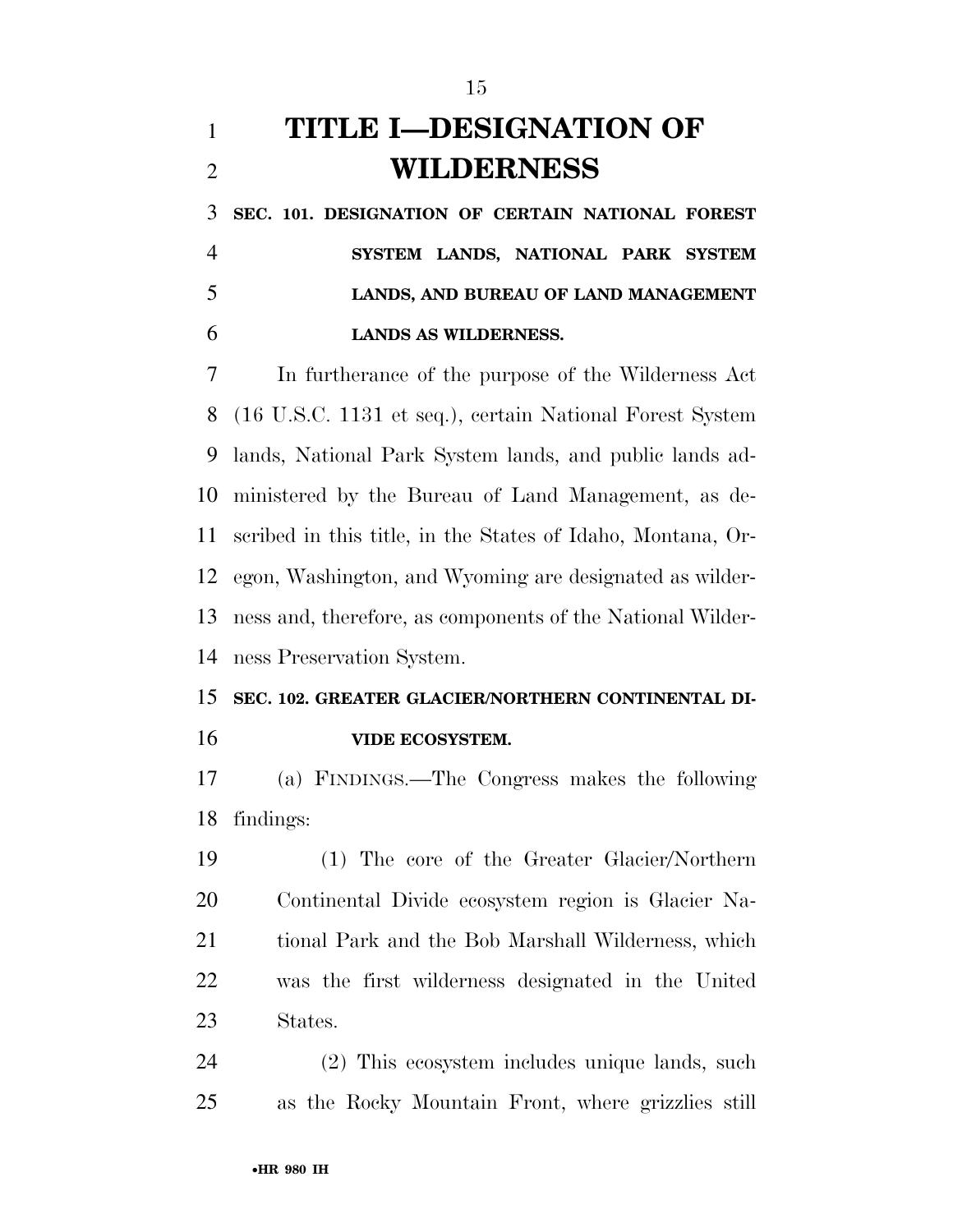| $\mathbf{1}$   | roam the prairies and America's largest herd of big-         |
|----------------|--------------------------------------------------------------|
| $\overline{2}$ | horn sheep scales the craggy peaks.                          |
| 3              | (3) The Swan and Mission mountain ranges                     |
| $\overline{4}$ | contain some of Montana's largest old growth forests         |
| 5              | and pristine bull trout and westslope cutthroat trout        |
| 6              | spawning runs.                                               |
| 7              | (4) The Rocky Mountain Gray Wolf is making                   |
| 8              | a comeback in this ecosystem, and the ecosystem is           |
| 9              | home to one of only two relatively large grizzly popu-       |
| 10             | lations in the lower 48 States.                              |
| 11             | (b) DESIGNATION.—In order to protect the unique              |
| 12             | Greater Glacier/Northern Continental Divide ecosystem,       |
| 13             | the areas described in this section, which together com-     |
| 14             | prise approximately 2,034,000 acres, as generally depicted   |
| 15             | on maps with titles corresponding to each area and dated     |
| 16             | , are hereby designated as wilderness. The land              |
| 17             | designated as wilderness by this section shall be incor-     |
| 18             | porated into the wilderness indicated or, in the case of     |
| 19             | wilderness designated by subsection (h), shall be known      |
| 20             | by the name given the wilderness in that subsection. Each    |
| 21             | map shall be on file and available for public inspection     |
| 22             | in the Office of the Chief of the Forest Service, the Office |
| 23             | of the Director of the Bureau of Land Management, or         |
| 24             | the Office of the Director of the National Park Service.     |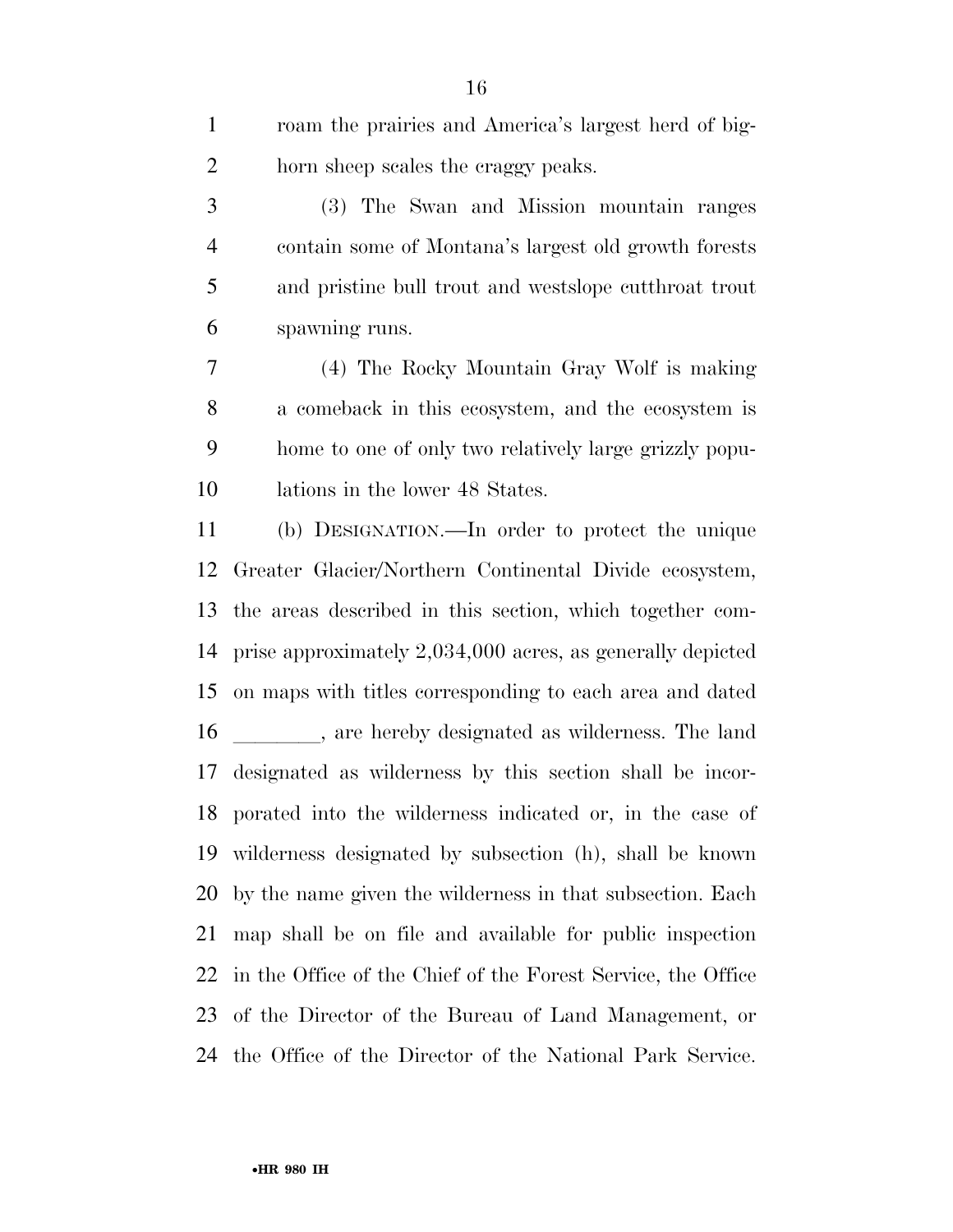(c) BOB MARSHALL WILDERNESS ADDITIONS.—The following areas, consisting of a total of approximately 547,000 acres, are incorporated into the Bob Marshall Wilderness:

 (1) Choteau Mountain/Teton High Peaks/Deep Creek areas, consisting of approximately 106,000 acres of land administered by the Lewis and Clark National Forest or the Bureau of Land Manage-ment.

 (2) Renshaw area, consisting of approximately 47,000 acres administered by the Lewis and Clark National Forest or the Bureau of Land Manage-ment.

 (3) Swan Front area, consisting of approxi- mately 169,000 acres administered by the Flathead or Lolo National Forest.

 (4) Swan Crest area, consisting of approxi- mately 89,000 acres administered by the Flathead National Forest.

 (5) Limestone Caves/Lost Jack areas, con- sisting of approximately 36,000 acres administered by the Flathead National Forest.

 (6) Monture Creek area, consisting of approxi- mately 99,000 acres administered by the Lolo Na-tional Forest.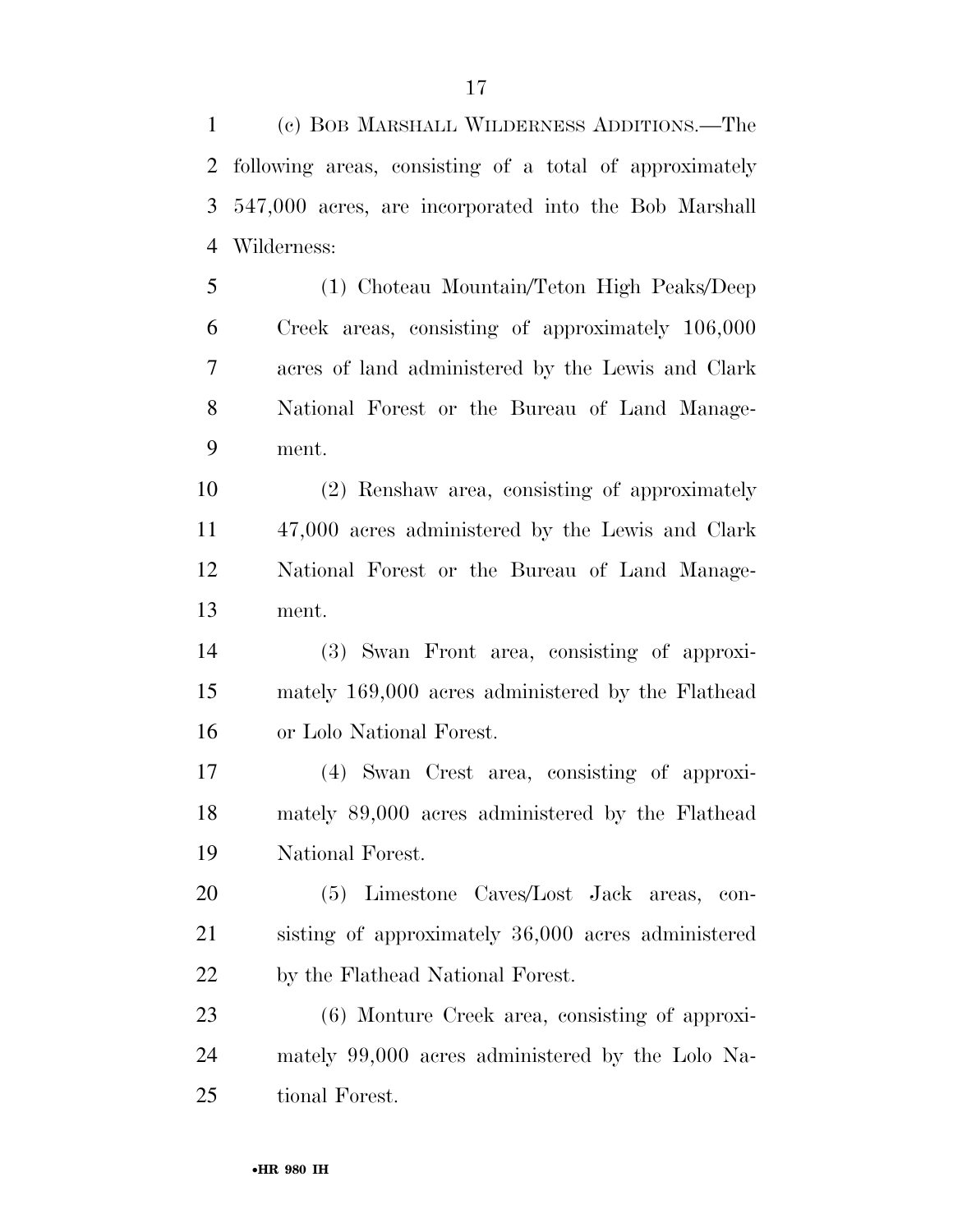(d) GREAT BEAR WILDERNESS ADDITIONS.—The following areas, consisting of a total of approximately 61,000 acres, are incorporated into the Great Bear Wil-derness:

 (1) Middle Fork area, consisting of approxi- mately 40,000 acres administered by the Flathead National Forest.

 (2) South Fork area, consisting of approxi- mately 21,000 acres administered by the Flathead National Forest.

 (e) SCAPEGOAT WILDERNESS ADDITIONS.—The fol- lowing areas, consisting of a total of approximately 125,000 acres, are incorporated into the Scapegoat Wil-derness:

 (1) Stonewall Mountain area, consisting of ap- proximately 55,000 acres administered by the Hel-ena National Forest.

 (2) Silver King/Falls Creek areas, consisting of approximately 42,000 acres administered by the Lewis and Clark or Helena National Forest.

 (3) Benchmark/Elk Creek areas, consisting of approximately 28,000 acres administered by the Lewis and Clark National Forest.

 (f) MISSION MOUNTAINS WILDERNESS ADDI-TIONS.—The following areas, consisting of a total of ap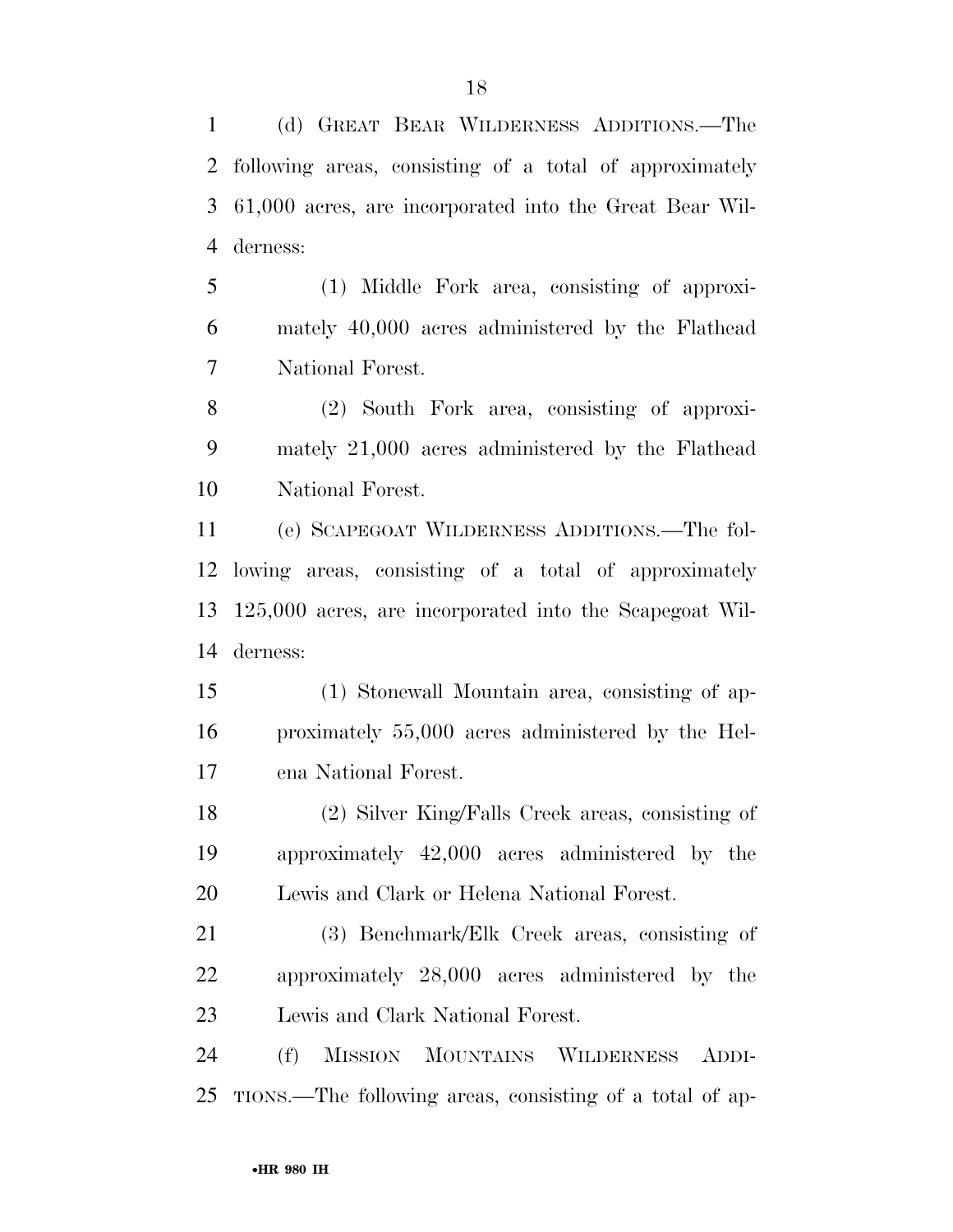proximately 16,000 acres, are incorporated into the Mis-sion Mountains Wilderness:

 (1) Mission additions, consisting of approxi- mately 7,000 acres administered by the Flathead National Forest.

 (2) Marshall Peak area, consisting of approxi- mately 9,000 acres administered by the Lolo Na-tional Forest.

 (g) RATTLESNAKE WILDERNESS ADDITIONS.—The Rattlesnake additions consisting of approximately 4,000 acres administered by the Lolo National Forest are incor-porated into the Rattlesnake Wilderness.

 (h) NEW NATIONAL WILDERNESS PRESERVATION SYSTEM COMPONENTS.—The following areas are des- ignated as new components of the National Wilderness Preservation System:

 (1) Glacier Wilderness, consisting of approxi- mately 925,000 acres administered by Glacier Na-tional Park.

 (2) Sawtooth Ridge Wilderness, consisting of approximately 14,521 acres administered by the Lewis and Clark National Forest.

 (3) Mt. Hefty/Tuchuck/Thompson-Seton Wil-derness, consisting of approximately 105,000 acres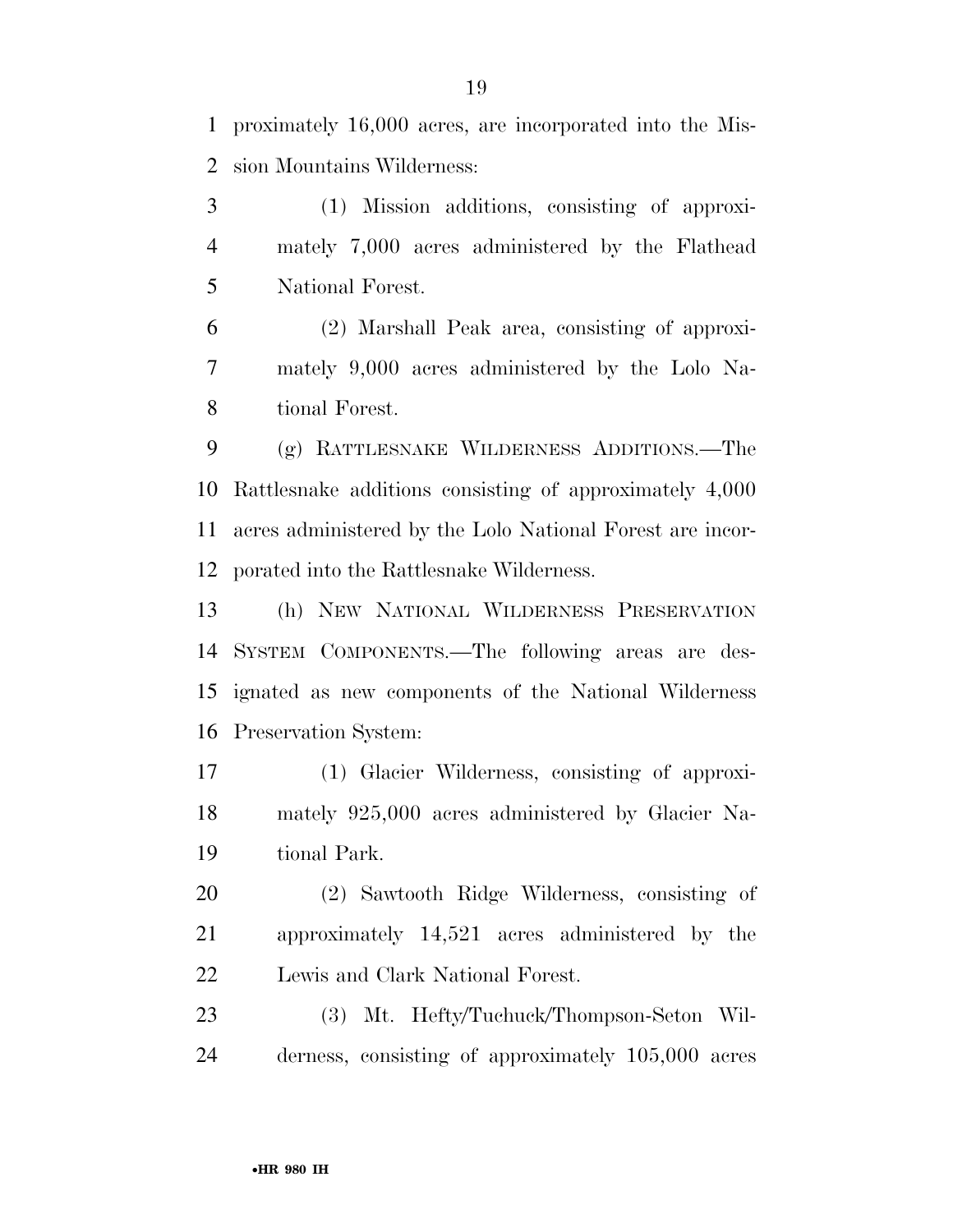administered by the Flathead or Kootenai National

| $\overline{2}$ | Forest.                                            |
|----------------|----------------------------------------------------|
| 3              | (4) Le Beau Wilderness, consisting of approxi-     |
| $\overline{4}$ | mately 6,000 acres administered by the Flathead or |
| 5              | Kootenai National Forest.                          |
| 6              | (5) Ten Lakes Wilderness, consisting of ap-        |
| 7              | proximately 48,000 acres administered by the       |
| 8              | Kootenai National Forest.                          |
| 9              | (6) Deadhorse Ridge Wilderness, consisting of      |
| 10             | approximately 24,000 acres administered by the     |
| 11             | Flathead National Forest.                          |
| 12             | (7) Standard Peak Wilderness, consisting of ap-    |
| 13             | proximately 7,770 acres administered by the Flat-  |
| 14             | head National Forest.                              |
| 15             | (8) Coal Ridge Wilderness, consisting of ap-       |
| 16             | proximately 16,000 acres administered by the Flat- |
| 17             | head National Forest.                              |
| 18             | (9) Benchmark Wilderness, consisting of ap-        |
| 19             | proximately 6,000 acres administered by the Flat-  |
| 20             | head National Forest.                              |
| 21             | (10) Lincoln Gulch Wilderness, consisting of       |
| 22             | approximately 9,000 acres administered by the Hel- |
| 23             | ena National Forest.                               |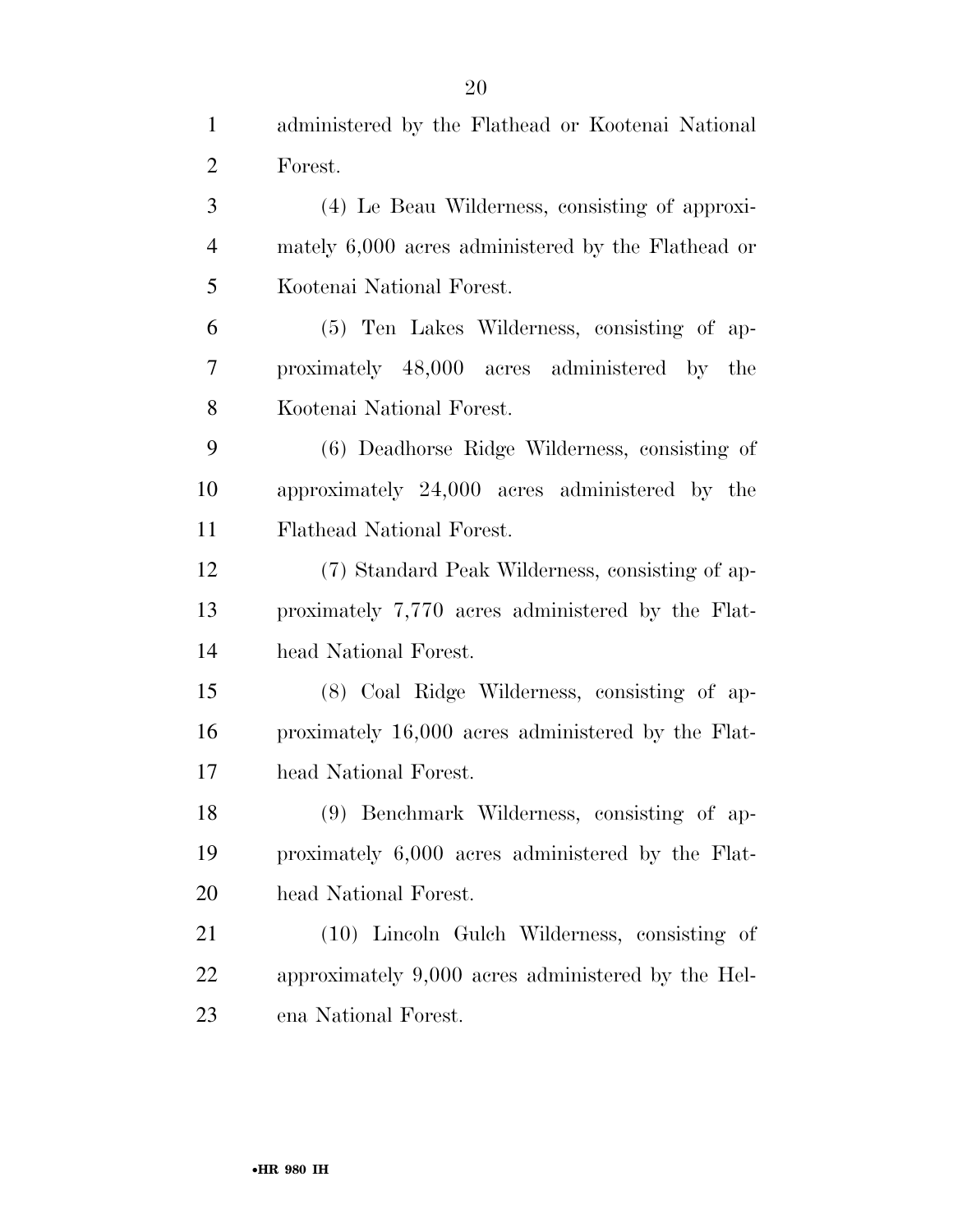| $\mathbf{1}$   | (11) Anaconda Hill Wilderness, consisting of         |
|----------------|------------------------------------------------------|
| $\overline{2}$ | approximately 20,000 acres administered by the       |
| 3              | Helena National Forest.                              |
| $\overline{4}$ | (12) Specimen Creek Wilderness, consisting of        |
| 5              | approximately 13,000 acres administered by the       |
| 6              | Helena National Forest.                              |
| $\overline{7}$ | (13) Crater Mountain Wilderness, consisting of       |
| 8              | approximately 10,000 acres administered by the       |
| 9              | Helena National Forest.                              |
| 10             | (14) Ogden Mountain Wilderness, consisting of        |
| 11             | approximately 12,000 acres administered by the       |
| 12             | Helena National Forest.                              |
| 13             | (15) Nevada Mountain Wilderness, consisting of       |
| 14             | approximately 54,000 acres administered by the       |
| 15             | Helena National Forest.                              |
| 16             | SEC. 103. GREATER YELLOWSTONE ECOSYSTEM.             |
| 17             | (a) FINDINGS.—The Congress makes the following       |
| 18             | findings:                                            |
| 19             | (1) The core of the greater Yellowstone region       |
| 20             | is Yellowstone National Park, the Nation's first na- |
| 21             | tional park.                                         |
| 22             | (2) This world-famous region of geyser basins,       |
| 23             | towering mountains, abundant wildlife, and vast for- |
| 24             | ests contains the headwaters for many of the Na-     |
| 25             | tion's most famous blue-ribbon trout streams.        |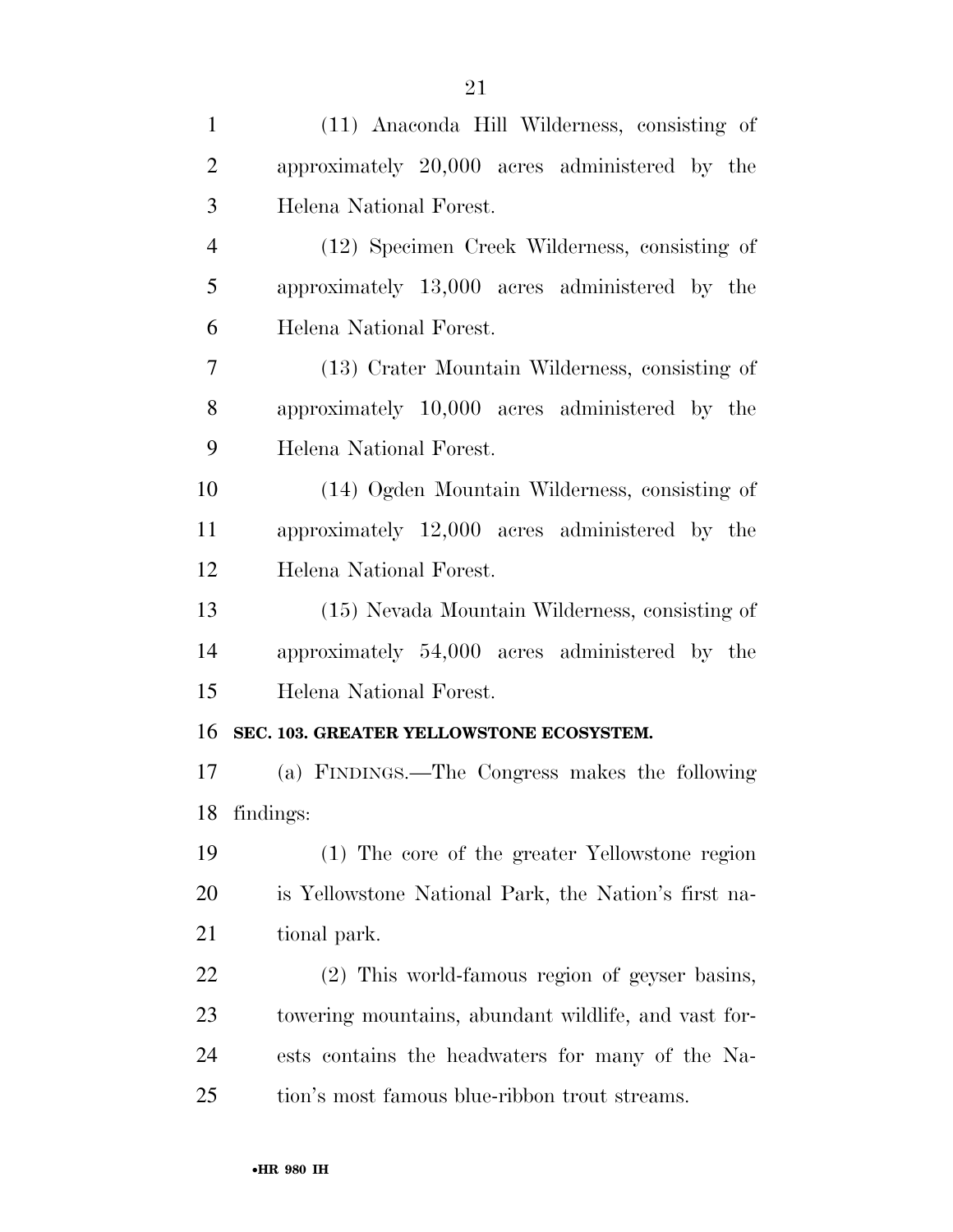(3) Small glaciers and permanent snowfields cloak the rugged Teton and Beartooth mountains, which contain several peaks greater than 12,000 feet.

 (4) Diverse habitat in the region ranges from cactus desert lowlands to arctic tundra.

 (5) Wildlife in the region includes the threat- ened grizzly bear, the Nation's last wild bison herd, trumpeter swans, and nearly 35,000 elk.

 (b) DESIGNATION.—In order to protect the unique ecosystem of the greater Yellowstone region, the areas de- scribed in this section, which comprise approximately 6,514,000 acres, as generally depicted on maps with titles 14 corresponding to each area and dated, are hereby designated as wilderness. The land designated as wilderness by this section shall be incorporated into the wilderness indicated or, in the case of wilderness des- ignated by subsections (n) and (o), shall be known by the name given the wilderness in that subsection. Each map shall be on file and available for public inspection in the Office of the Chief of the Forest Service, the Office of the Director of the Bureau of Land Management, or the Office of the Director of the Park Service.

 (c) ABSAROKA-BEARTOOTH WILDERNESS ADDI-TIONS.—The Absaroka-Beartooth additions consisting of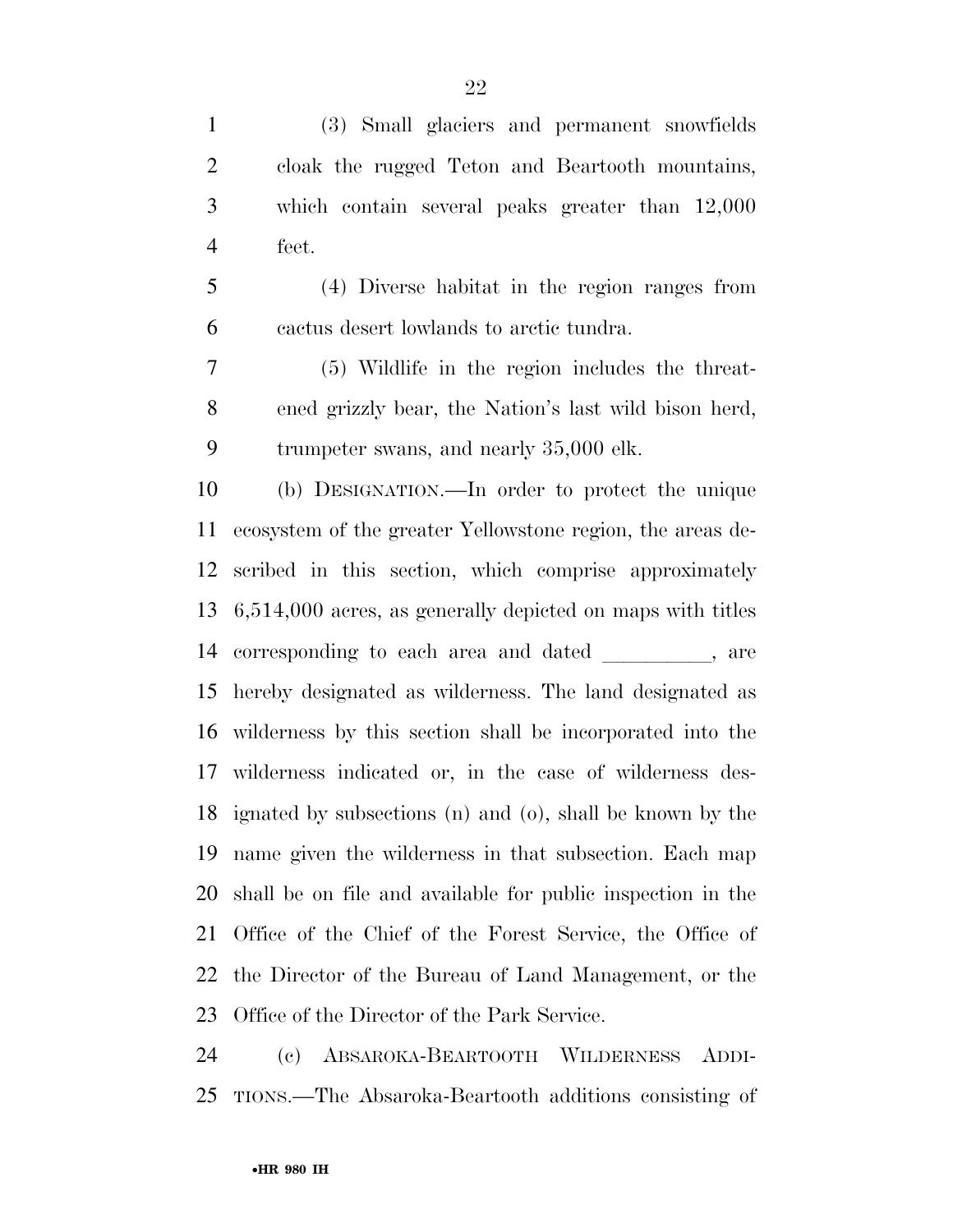approximately 265,000 acres administered by the Gallatin, Custer, or Shoshone National Forest are incorporated into the Absaroka-Beartooth Wilderness.

 (d) NORTH ABSAROKA WILDERNESS ADDITIONS.— The North Absaroka additions consisting of approximately 173,000 acres administered by the Shoshone or Gallatin National Forest are incorporated into the North Absaroka Wilderness.

 (e) WASHAKIE WILDERNESS ADDITIONS.—The Washakie additions consisting of approximately 339,000 acres administered by the Shoshone National Forest or the Bureau of Land Management are incorporated into the Washakie Wilderness.

 (f) FITZPATRICK WILDERNESS ADDITIONS.—The fol- lowing areas, consisting of a total of approximately 29,000 acres, are incorporated into the Fitzpatrick Wilderness:

 (1) Fitzpatrick additions consisting of approxi- mately 14,000 acres administered by the Shoshone National Forest or the Bureau of Land Manage-ment.

 (2) Bench Mark/Warm Springs area consisting of approximately 15,000 acres administered by the Shoshone National Forest.

 (g) TETON WILDERNESS ADDITIONS.—The Teton Corridor Trailheads additions consisting of approximately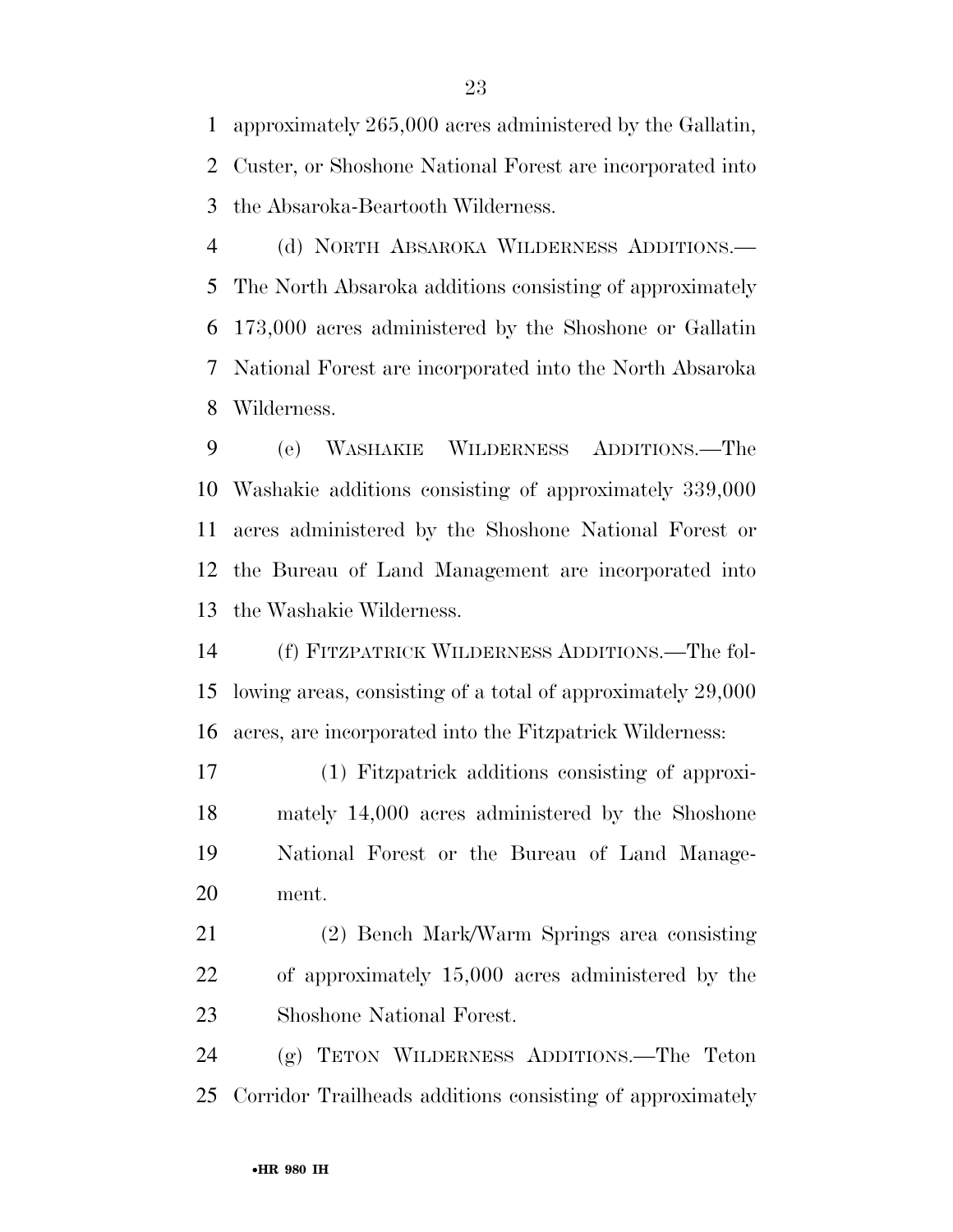24,000 acres administered by the Bridger-Teton National Forest are incorporated into the Teton Wilderness.

 (h) GROS VENTRE WILDERNESS ADDITIONS.—The following areas, consisting of a total of approximately 106,000 acres, are incorporated into the Gros Ventre Wil-derness:

 (1) Shoal Creek area, consisting of approxi- mately 24,000 acres administered by the Bridger-Teton National Forest.

 (2) Gros Ventre additions, consisting of ap- proximately 82,000 acres administered by the Bridger-Teton National Forest.

 (i) BRIDGER WILDERNESS ADDITIONS.—The Bridger additions consisting of approximately 230,000 acres administered by the Bridger-Teton National Forest or the Bureau of Land Management (Scab Creek) are in-corporated into the Bridger Wilderness.

 (j) POPO AGIE WILDERNESS ADDITIONS.—The Popo Agie additions consisting of approximately 60,000 acres administered by the Shoshone National Forest or the Bu- reau of Land Management are incorporated into the Popo Agie Wilderness.

 (k) WINEGAR HOLE WILDERNESS ADDITIONS.—The Winegar Hole additions consisting of approximately 5,000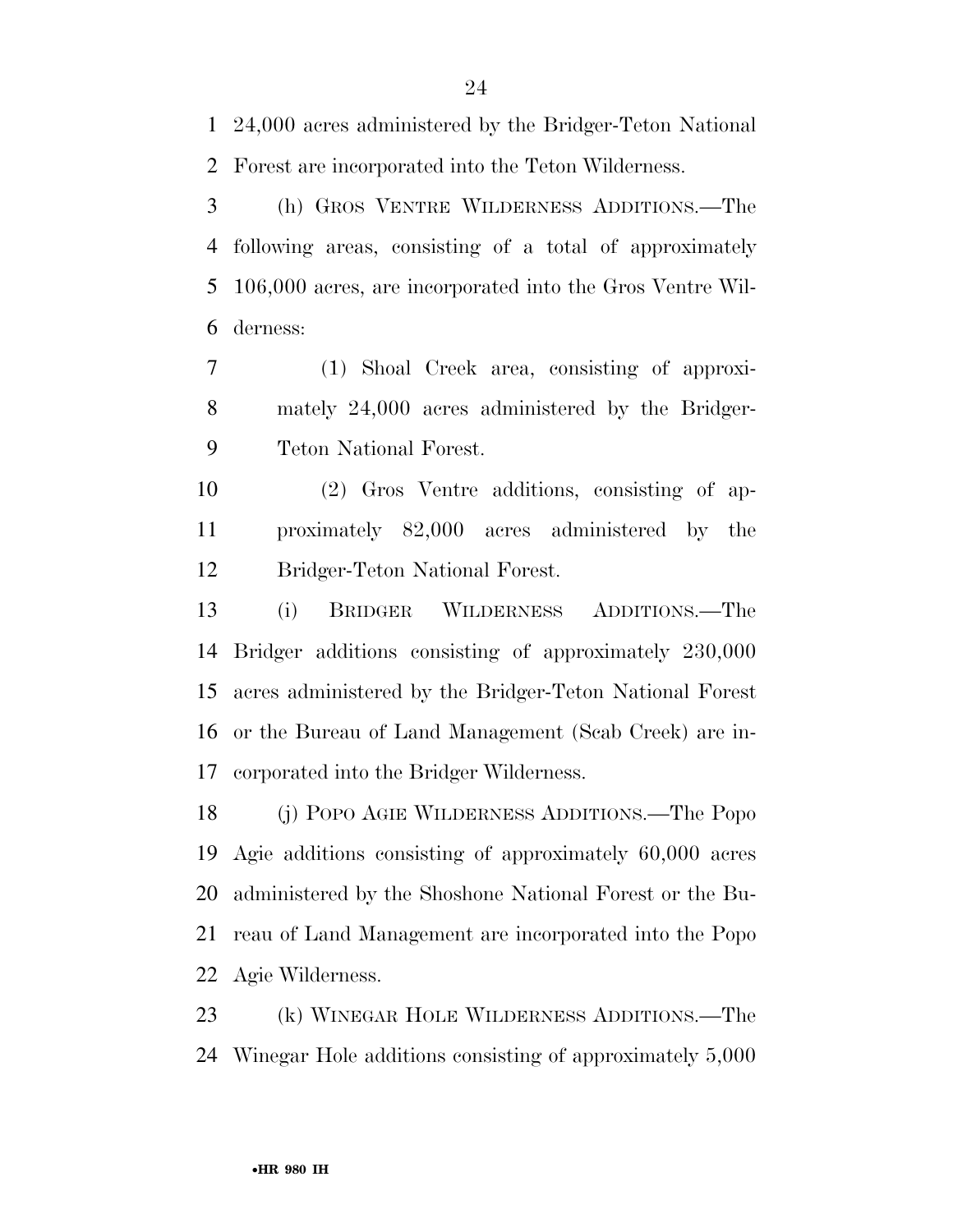acres administered by the Caribou-Targhee National For- est are incorporated into the Winegar Hole Wilderness. (l) JEDEDIAH SMITH WILDERNESS ADDITIONS.— The Jedediah Smith additions consisting of approximately 51,000 acres administered by the Bridger-Teton or Car- ibou-Targhee National Forest are incorporated into the Jedediah Smith Wilderness.

 (m) LEE METCALF WILDERNESS ADDITIONS.—The following areas, consisting of a total of approximately 183,000 acres, are incorporated into the Lee Metcalf Wil-derness:

 (1) Cowboys Heaven area, consisting of ap- proximately 40,000 acres administered by the Gal-latin or Beaverhead-Deerlodge National Forests.

 (2) Lee Metcalf additions, consisting of approxi- mately 143,000 acres administered by the Gallatin or Beaverhead-Deerlodge National Forests.

 (n) NEW NATIONAL WILDERNESS PRESERVATION SYSTEM COMPONENTS OF THE GRAVELLY MOUNTAINS WILDLANDS COMPLEX.—The following areas within the Gravelly Wildlands Complex are designated as new compo-nents of the National Wilderness Preservation System:

 (1) Snowcrest Wilderness, consisting of approxi-mately 105,000 acres administered by the Beaver-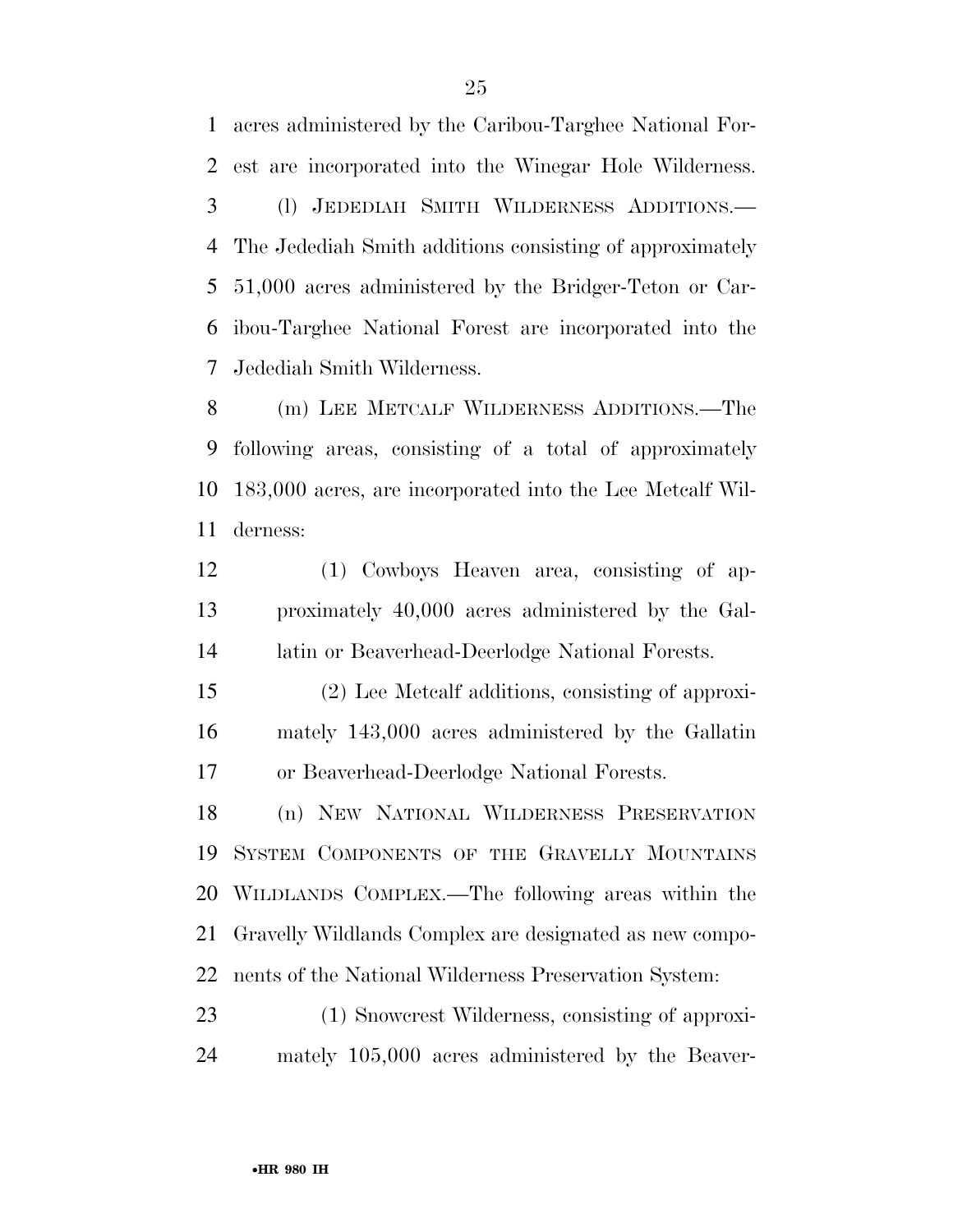| $\mathbf{1}$   | head-Deerlodge National Forest or the Bureau of    |
|----------------|----------------------------------------------------|
| $\overline{2}$ | Land Management.                                   |
| 3              | (2) Antelope Basin Wilderness, consisting of       |
| $\overline{4}$ | approximately 70,000 acres administered by the     |
| 5              | Beaverhead-Deerlodge National Forest.              |
| 6              | (3) Lone ButteWilderness, consisting of ap-        |
| 7              | proximately 14,000 acres administered by the Bea-  |
| 8              | verhead-Deerlodge National Forest.                 |
| 9              | (4) Black Butte, consisting of approximately       |
| 10             | 39,000 acres administered by the Beaverhead-       |
| 11             | Deerlodge National Forest.                         |
| 12             | (5) Big Horn Mountain Wilderness, consisting       |
| 13             | of approximately 53,000 acres administered by the  |
| 14             | Beaverhead-Deerlodge National Forest.              |
| 15             | (6) Vigilante Wilderness, consisting of approxi-   |
| 16             | mately 16,000 acres administered by the Beaver-    |
| 17             | head-Deerlodge National Forest.                    |
| 18             | (7) Cherry Lakes Wilderness, consisting of ap-     |
| 19             | proximately 13,000 acres administered by the Bea-  |
| 20             | verhead-Deerlodge National Forest.                 |
| 21             | Sheep Mountain/Axolotl Wilderness,<br>(8)<br>con-  |
| 22             | sisting of approximately 35,000 acres administered |
| 23             | by the Beaverhead-Deerlodge National Forest or the |
| 24             | Bureau of Land Management.                         |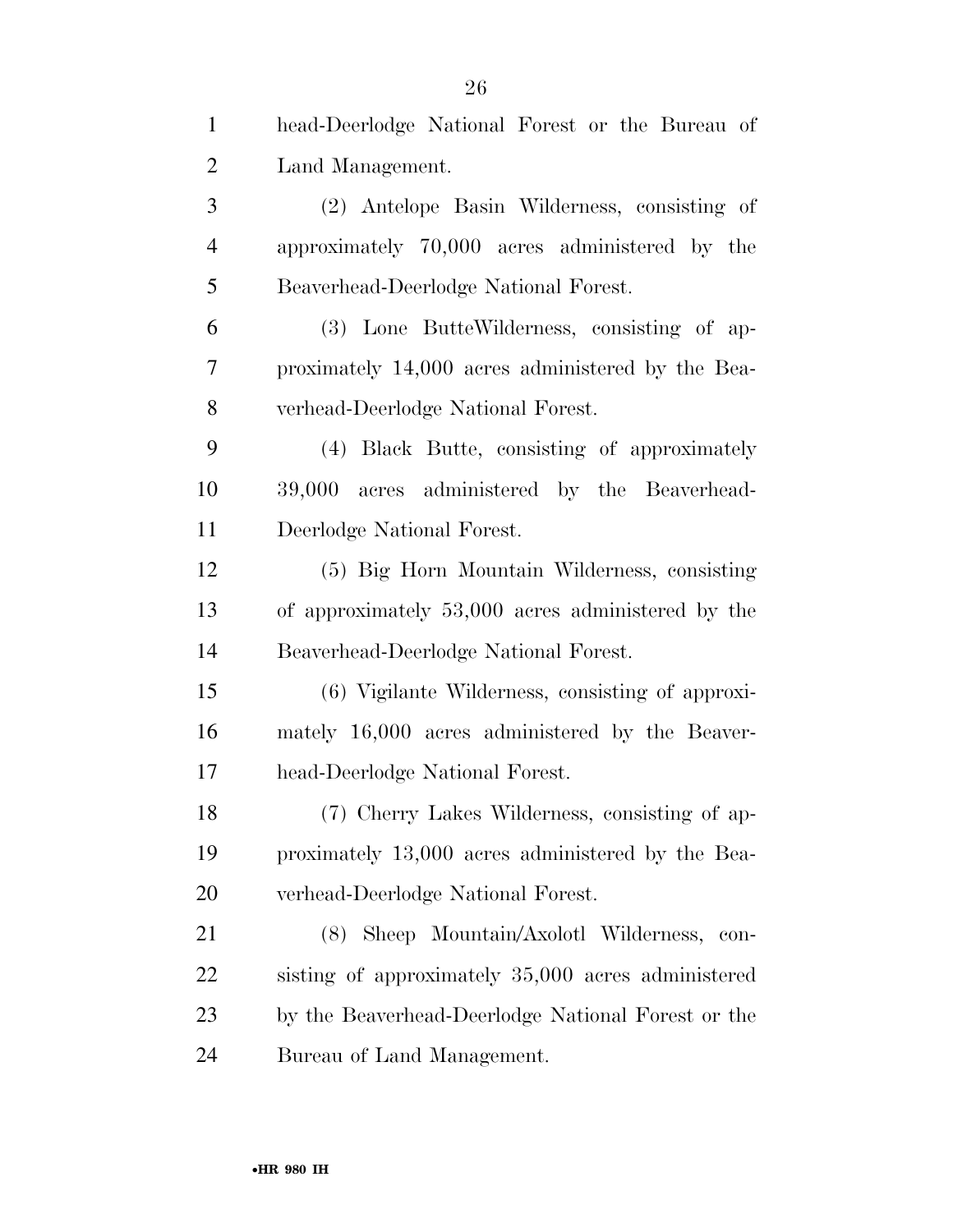| $\mathbf{1}$   | (9) Crockett Lake Wilderness, consisting of ap-         |
|----------------|---------------------------------------------------------|
| $\overline{2}$ | proximately 7,000 acres administered by the Beaver-     |
| 3              | head-Deerlodge National Forest.                         |
| $\overline{4}$ | (o) OTHER NEW NATIONAL WILDERNESS PRESER-               |
| 5              | VATION SYSTEM COMPONENTS.-The following areas are       |
| 6              | designated as new components of the National Wilderness |
| 7              | Preservation System:                                    |
| 8              | (1) Yellowstone Wilderness, consisting of ap-           |
| 9              | proximately 2,033,000 acres administered by Yellow-     |
| 10             | stone National Park.                                    |
| 11             | (2) Grand Teton Wilderness, consisting of ap-           |
| 12             | proximately 123,000 acres administered by Grand         |
| 13             | Teton National Park.                                    |
| 14             | (3) Gallatin Range Wilderness, consisting of ap-        |
| 15             | proximately 221,000 acres administered by the Gal-      |
| 16             | latin National Forest.                                  |
| 17             | (4) Chico Peak Wilderness, consisting of ap-            |
| 18             | proximately 12,000 acres administered by the Gal-       |
| 19             | latin National Forest.                                  |
| 20             | (5) Madison Wilderness, consisting of approxi-          |
| 21             | mately 15,000 acres administered by the Gallatin        |
| 22             | National Forest.                                        |
| 23             | (6) Lionhead Wilderness, consisting of approxi-         |
| 24             | mately 48,000 acres administered by the Gallatin or     |
| 25             | Caribou-Targhee National Forests.                       |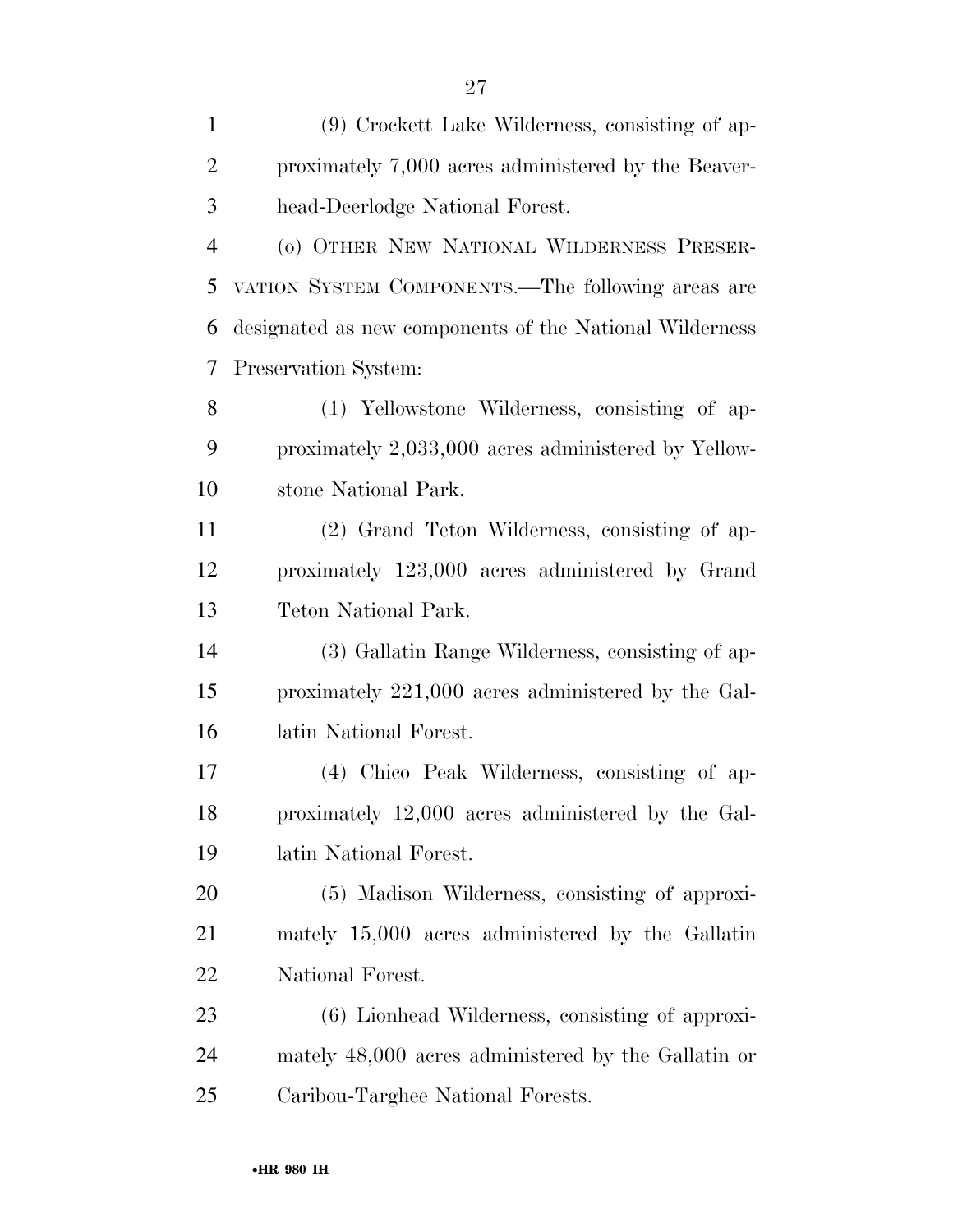| $\mathbf{1}$   | (7) Line Creek Plateau/Deep Lake Wilderness,        |
|----------------|-----------------------------------------------------|
| $\overline{2}$ | consisting of approximately 90,000 acres adminis-   |
| 3              | tered by the Custer or Shoshone National Forests.   |
| $\overline{4}$ | (8) Monument Ridge Wilderness, consisting of        |
| 5              | approximately 18,000 acres administered by the      |
| 6              | Bridger-Teton National Forest.                      |
| 7              | (9) Munger Mountain Wilderness, consisting of       |
| 8              | approximately 13,000 acres administered by the      |
| 9              | Bridger-Teton National Forest.                      |
| 10             | (10) Little Sheep Mountain Wilderness, con-         |
| 11             | sisting of approximately 15,000 acres administered  |
| 12             | by the Bridger-Teton National Forest.               |
| 13             | (11) Palisades Wilderness, consisting of ap-        |
| 14             | proximately 224,000 acres administered by the       |
| 15             | Bridger-Teton or Caribou-Targhee National Forest.   |
| 16             | (12) Mt. Leidy Highlands Wilderness, con-           |
| 17             | sisting of approximately 185,000 acres administered |
| 18             | by the Bridger-Teton National Forest.               |
| 19             | (13) Salt River Range Wilderness, consisting of     |
| 20             | approximately 239,000 acres administered by the     |
| 21             | Bridger-Teton National Forest.                      |
| 22             | (14) Grayback Ridge Wilderness, consisting of       |
| 23             | approximately 283,000 acres administered by the     |
| 24             | Bridger-Teton National Forest.                      |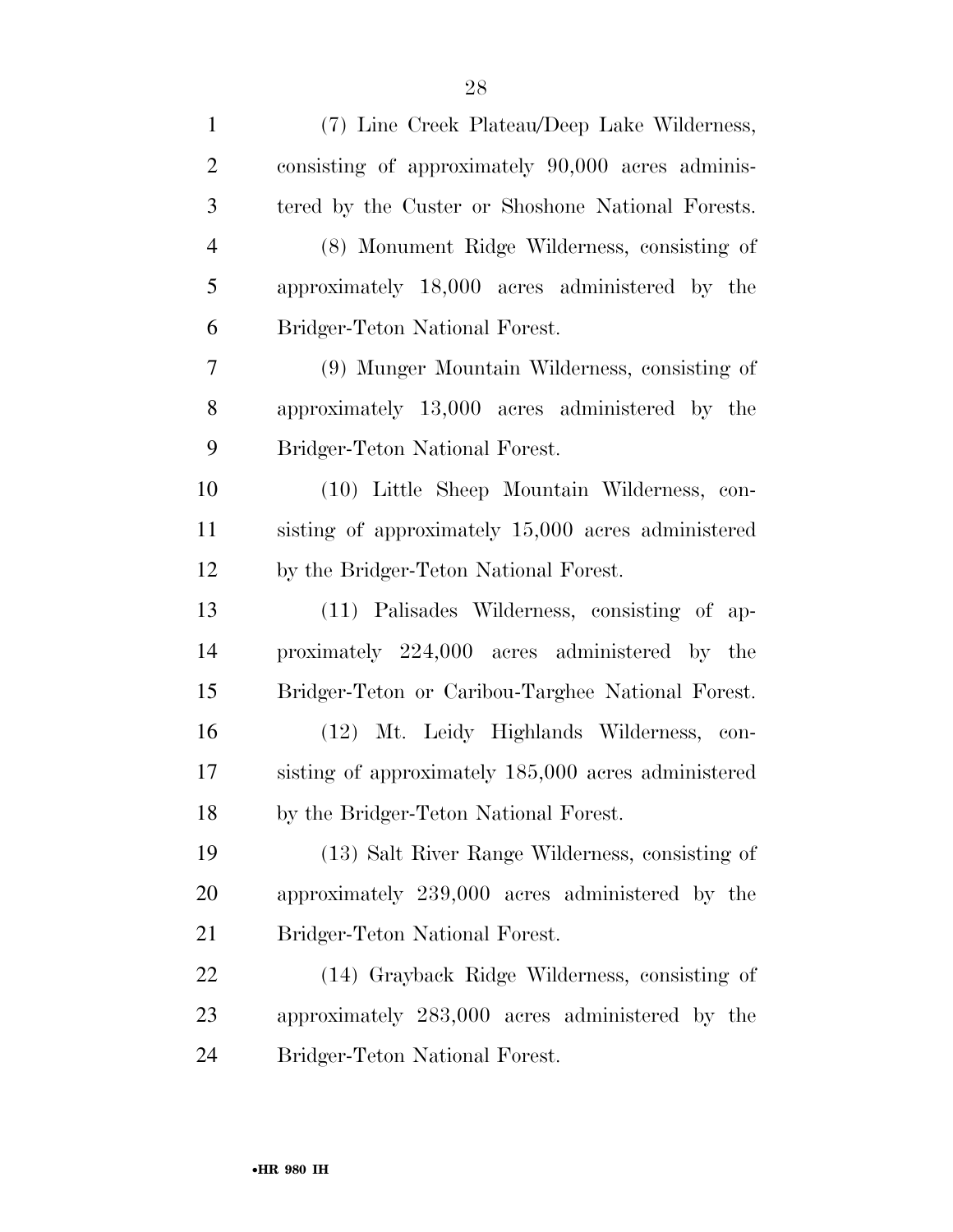| $\mathbf{1}$   | (15) Commissary Ridge Wilderness, consisting       |
|----------------|----------------------------------------------------|
| $\overline{2}$ | of approximately 178,000 acres administered by the |
| 3              | Bridger-Teton National Forest.                     |
| $\overline{4}$ | (16) South Wyoming Range Wilderness, con-          |
| 5              | sisting of approximately 86,000 acres administered |
| 6              | by the Bridger-Teton National Forest.              |
| 7              | (17) Gannett Hills/Spring Creek/Raymond            |
| 8              | Mountain Wilderness, consisting of approximately   |
| 9              | 135,000 acres administered by the Bridger-Teton or |
| 10             | Caribout-Targhee National Forest or the Bureau of  |
| 11             | Land Management.                                   |
| 12             | (18) Little Cottonwood Wilderness, consisting      |
| 13             | of approximately 5,000 acres administered by the   |
| 14             | Bridger-Teton National Forest.                     |
| 15             | (19) North Mountain Wilderness, consisting of      |
| 16             | approximately 1,000 acres administered by the      |
| 17             | Bridger-Teton National Forest.                     |
| 18             | (20) Grayback Ridge East Wilderness, con-          |
| 19             | sisting of approximately 18,000 acres administered |
| 20             | by the Bridger-Teton National Forest.              |
| 21             | (21) Lake Mountain Wilderness, consisting of       |
| 22             | approximately 17,000 acres administered by the     |
| 23             | Bridger-Teton National Forest or the Bureau of     |
| 24             | Land Management.                                   |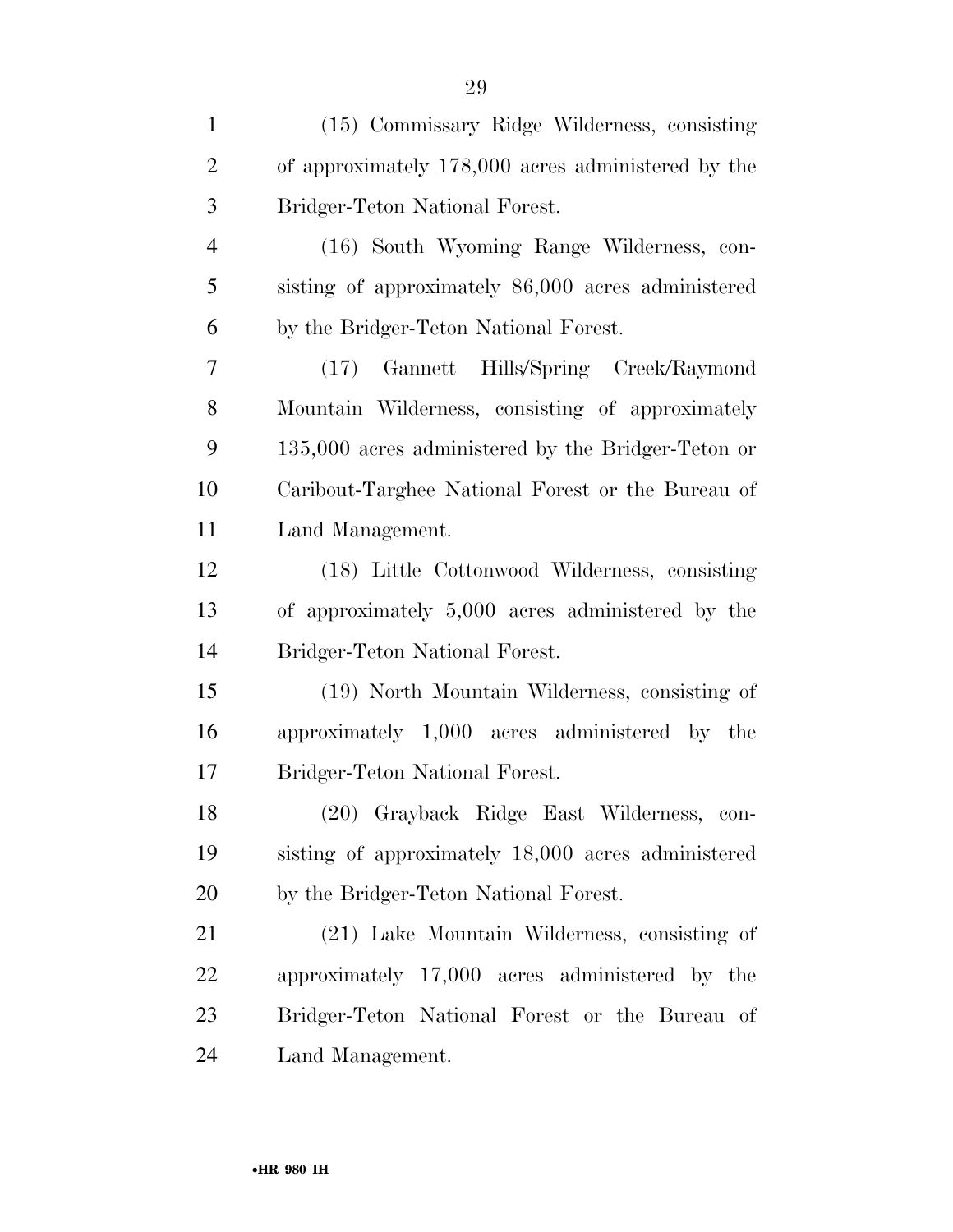| $\mathbf{1}$   | (22) Garns Mountain Wilderness, consisting of     |
|----------------|---------------------------------------------------|
| $\overline{2}$ | approximately 104,000 acres administered by the   |
| 3              | Caribou-Targhee National Forest.                  |
| $\overline{4}$ | (23) Bald Mountain Wilderness, consisting of      |
| 5              | approximately 17,000 acres administered by the    |
| 6              | Caribou-Targhee National Forest.                  |
| 7              | (24) Bear Creek Wilderness, consisting of ap-     |
| 8              | proximately 98,000 acres administered by the Car- |
| 9              | ibou-Targhee National Forest.                     |
| 10             | (25) Stump Creek Wilderness, consisting of ap-    |
| 11             | proximately 97,000 acres administered by the Car- |
| 12             | ibou-Targhee National Forest.                     |
| 13             | $(26)$ Caribou-Targhee Wilderness, consisting of  |
| 14             | approximately 94,000 acres administered by the    |
| 15             | Caribou-Targhee National Forest.                  |
| 16             | (27) Poker Peak Wilderness, consisting of ap-     |
| 17             | proximately 20,000 acres administered by the Car- |
| 18             | ibou-Targhee National Forest.                     |
| 19             | (28) Pole Creek Wilderness, consisting of ap-     |
| <b>20</b>      | proximately 7,000 acres administered by the Car-  |
| 21             | ibou-Targhee National Forest.                     |
| 22             | (29) Schmid Peak Wilderness, consisting of ap-    |
| 23             | proximately 20,000 acres administered by the Car- |
| 24             | ibou-Targhee National Forest.                     |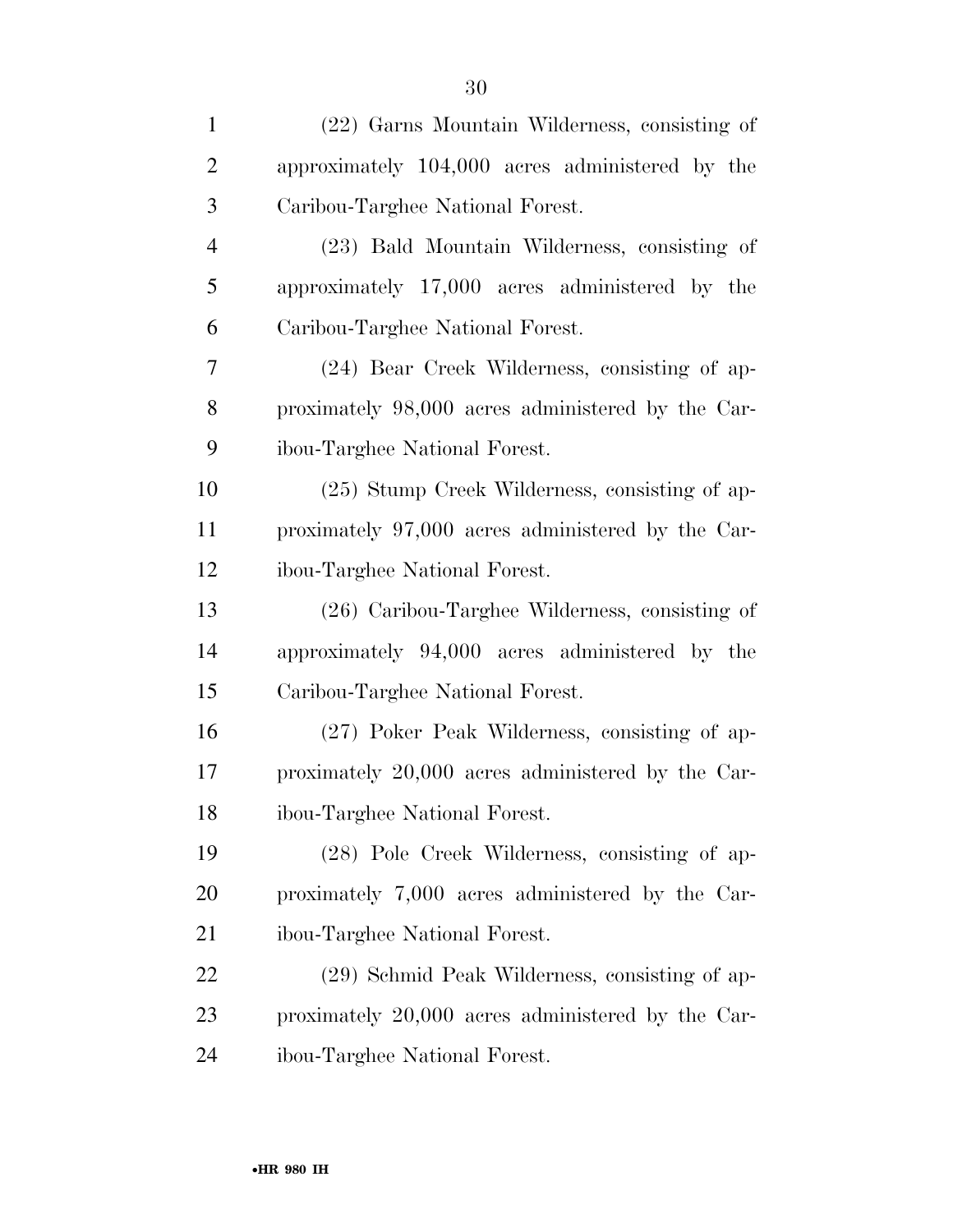| $\mathbf{1}$   | (30) Sage Creek Wilderness, consisting of ap-      |
|----------------|----------------------------------------------------|
| $\overline{2}$ | proximately 13,000 acres administered by the Car-  |
| 3              | ibou-Targhee National Forest.                      |
| $\overline{4}$ | (31) Red Mountain Wilderness, consisting of        |
| 5              | approximately 14,000 acres administered by the     |
| 6              | Caribou-Targhee National Forest.                   |
| 7              | (32) Huckleberry Basin Wilderness, consisting      |
| 8              | of approximately 20,000 acres administered by the  |
| 9              | Caribou-Targhee National Forest.                   |
| 10             | (33) Dry Ridge Wilderness, consisting of ap-       |
| 11             | proximately 23,000 acres, administered by the Car- |
| 12             | ibou-Targhee National Forest.                      |
| 13             | (34) Meade Peak Wilderness, consisting of ap-      |
| 14             | proximately 45,000 acres administered by the Car-  |
| 15             | ibou-Targhee National Forest.                      |
| 16             | (35) Hell Hole Wilderness, consisting of ap-       |
| 17             | proximately 5,132 acres administered by the Car-   |
| 18             | ibou-Targhee National Forest.                      |
| 19             | (36) Tobacco Root Mountains Wilderness, con-       |
| <b>20</b>      | sisting of approximately 97,000 acres administered |
| 21             | by the Beaverhead-Deerlodge National Forest or the |
| 22             | Bureau of Land Management.                         |
| 23             | (37) Potosi Wilderness, consisting of approxi-     |
| 24             | mately 5,000 acres administered by the Beaverhead- |
| 25             | Deerlodge National Forest.                         |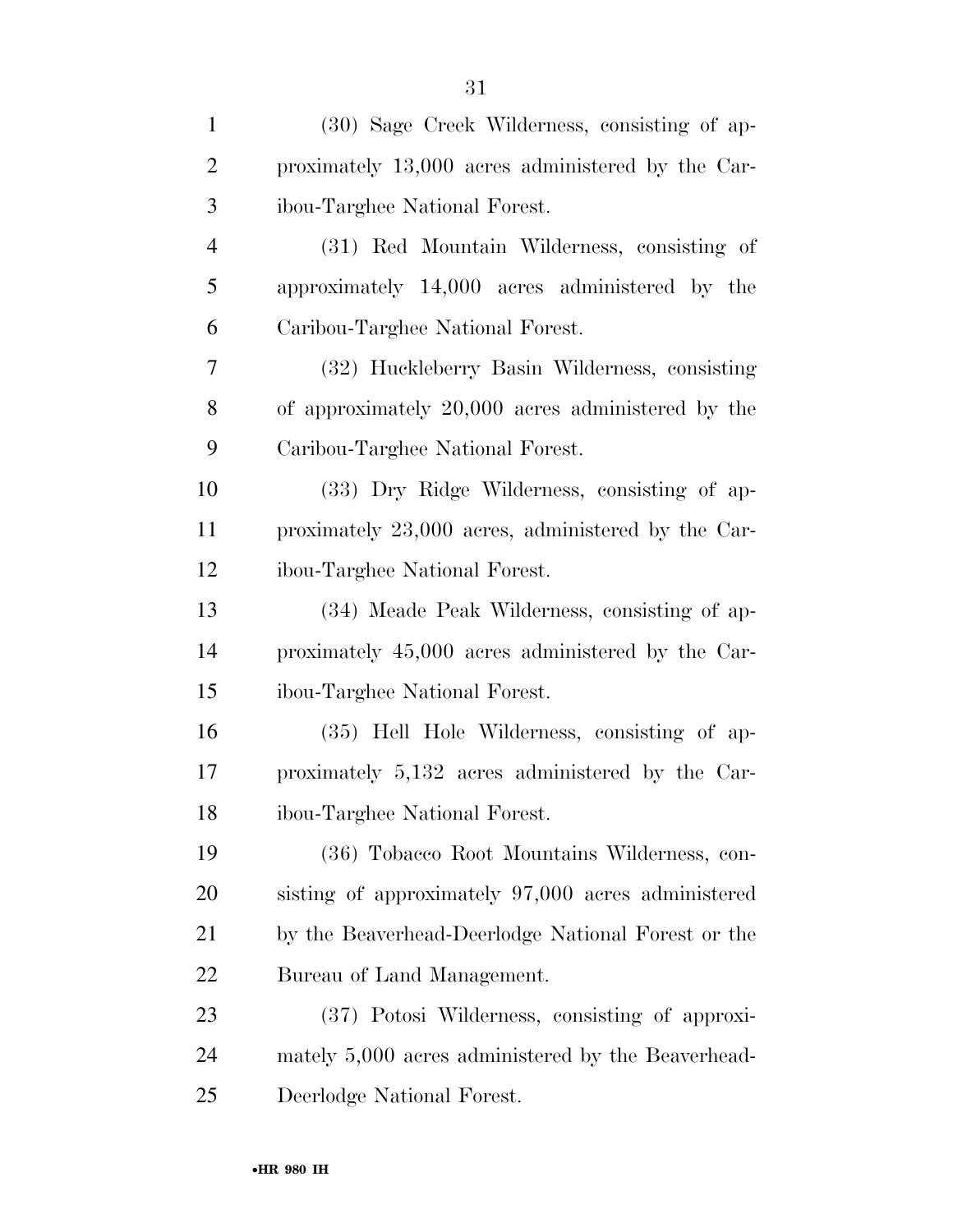| $\mathbf{1}$   | (38) Madison Plateau Wilderness, consisting of       |
|----------------|------------------------------------------------------|
| $\overline{2}$ | approximately 5,000 acres administered by the Gal-   |
| 3              | latin National Forest.                               |
| $\overline{4}$ | (39) Pass Creek Wilderness, consisting of ap-        |
| 5              | proximately 9,000 acres administered by the Sho-     |
| 6              | shone National Forest.                               |
| 7              | (40) Bayer Mountain Wilderness, consisting of        |
| 8              | approximately 9,000 acres administered by the Sho-   |
| 9              | shone National Forest.                               |
| 10             | (41) Little Popo Agie Canyon Wilderness, con-        |
| 11             | sisting of approximately 9,000 acres administered by |
| 12             | the Shoshone National Forest or the Bureau of        |
| 13             | Land Management.                                     |
| 14             | (42) Clark Fork Wilderness, consisting of ap-        |
| 15             | proximately 42,000 acres administered by the Sho-    |
| 16             | shone National Forest.                               |
| 17             | SEC. 104. GREATER SALMON/SELWAY ECOSYSTEM.           |
| 18             | (a) FINDINGS.—The Congress makes the following       |
| 19             | findings:                                            |
| 20             | (1) The Greater Salmon/Selway region is one of       |
| 21             | the most rugged and wild areas in America, and one   |
| 22             | of the largest intact forest ecosystems in the tem-  |
| 23             | perate zones of the Earth.                           |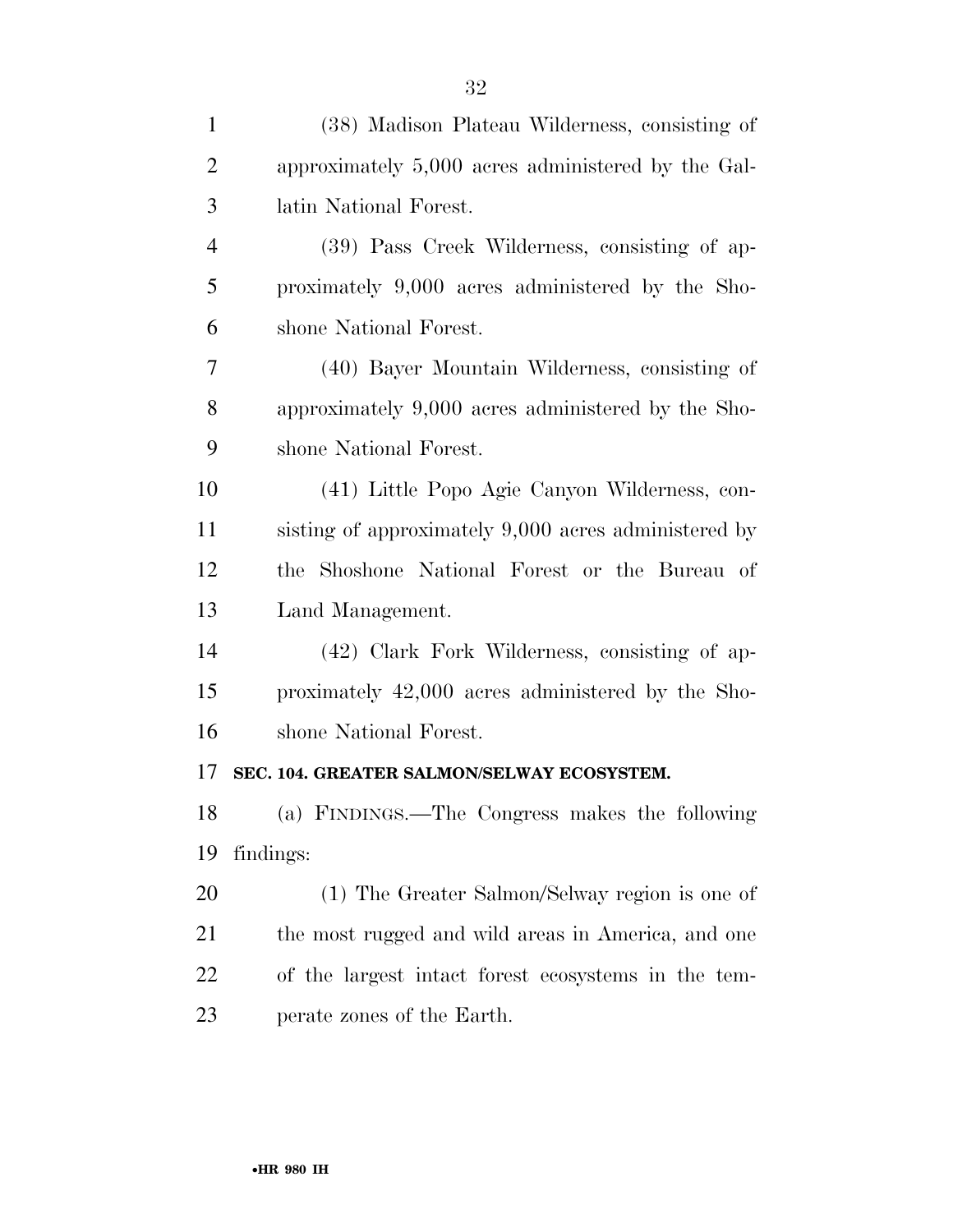(2) The core of the region is comprised of the Frank Church-River of No Return and Selway-Bit-terroot Wilderness areas.

 (3) Swimming the Salmon and Clearwater river systems, several species of salmon and sea-going trout still make the 900 mile spawning journey from the Pacific Ocean to small tributaries in the high mountain country.

 (4) Biological and landscape diversity in the re- gion is great, ranging from rocky, dry canyon coun- try to wet forests of ancient cedars many feet in di-ameter in the Mallard-Larkins and other areas.

 (5) A wide array of forest dwelling species re- side in the region, and the gray wolf is making a comeback.

 (b) DESIGNATION.—In order to protect the unique ecosystem of the Greater Salmon/Selway region, the areas described in this section, which comprise approximately 6,253,000 acres, as generally depicted on the maps with titles corresponding to each area and dated 21 are hereby designated as wilderness. The land designated as wilderness by this section shall be in- corporated into the wilderness indicated or, in the case of wilderness designated by subsections (g), (h), and (i), shall be known by the name given the wilderness in that sub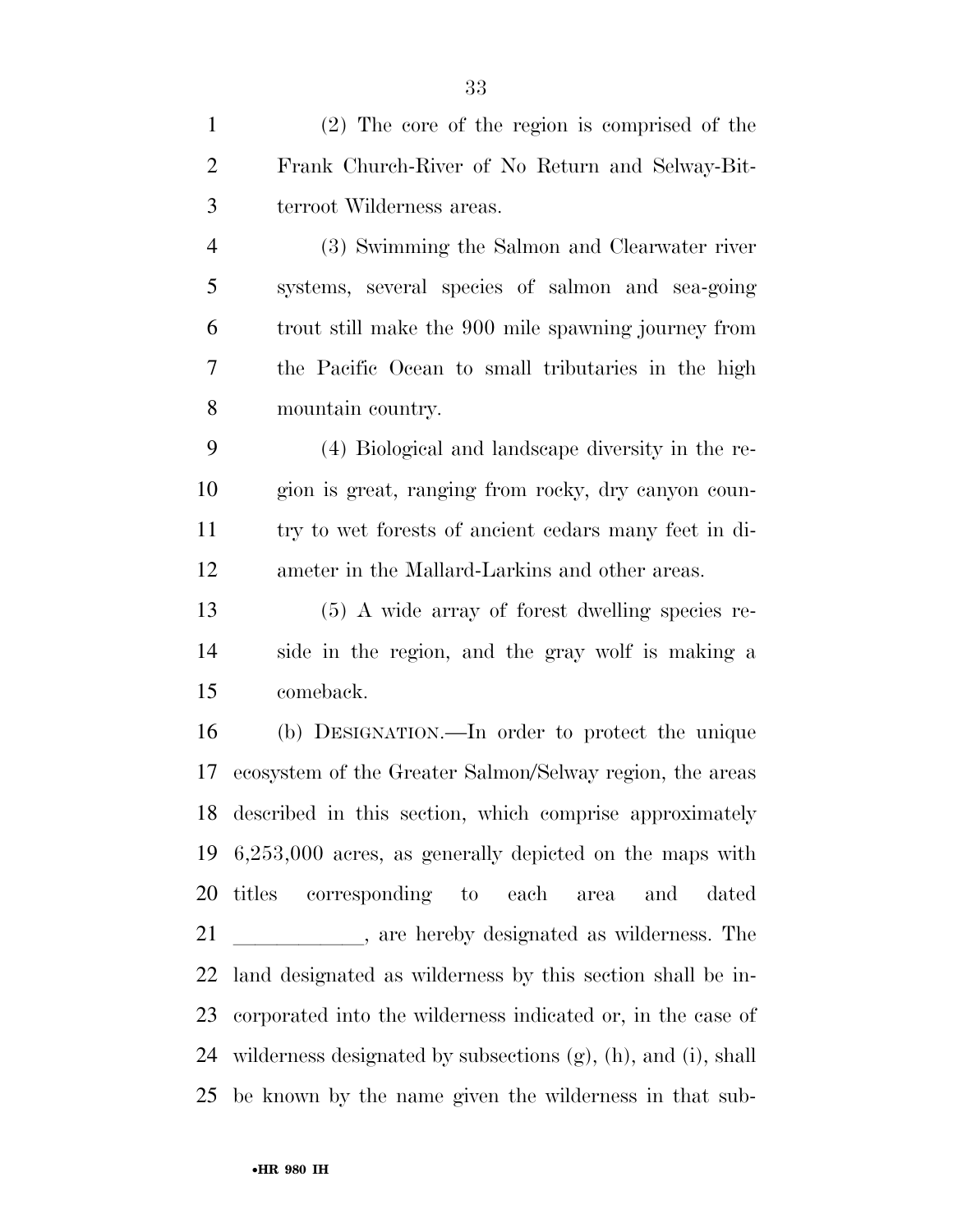section. Each map shall be on file and available for public inspection in the Office of the Chief of the Forest Service and the Office of the Director of the Bureau of Land Man-agement.

 (c) FRANK CHURCH-RIVER OF NO RETURN WILDER- NESS ADDITIONS.—The following areas, consisting of a total of approximately 754,000 acres, are incorporated into the Frank Church-River of No Return Wilderness:

 (1) Bluejoint area, consisting of approximately 70,000 acres administered by the Bitterroot or Salmon-Challis National Forest.

 (2) Camas Creek area, consisting of approxi- mately 109,000 acres administered by the Salmon-Challis National Forest.

 (3) Blue Bunch area, consisting of approxi- mately 11,653 acres administered by the Salmon Challis or Boise National Forest.

 (4) Loon Creek area, consisting of approxi- mately 103,898 acres administered by the Challis or Sawtooth National Forest.

 (5) Carey Creek area, consisting of approxi- mately 10,000 acres administered by the Payette National Forest or the Bureau of Land Manage-ment.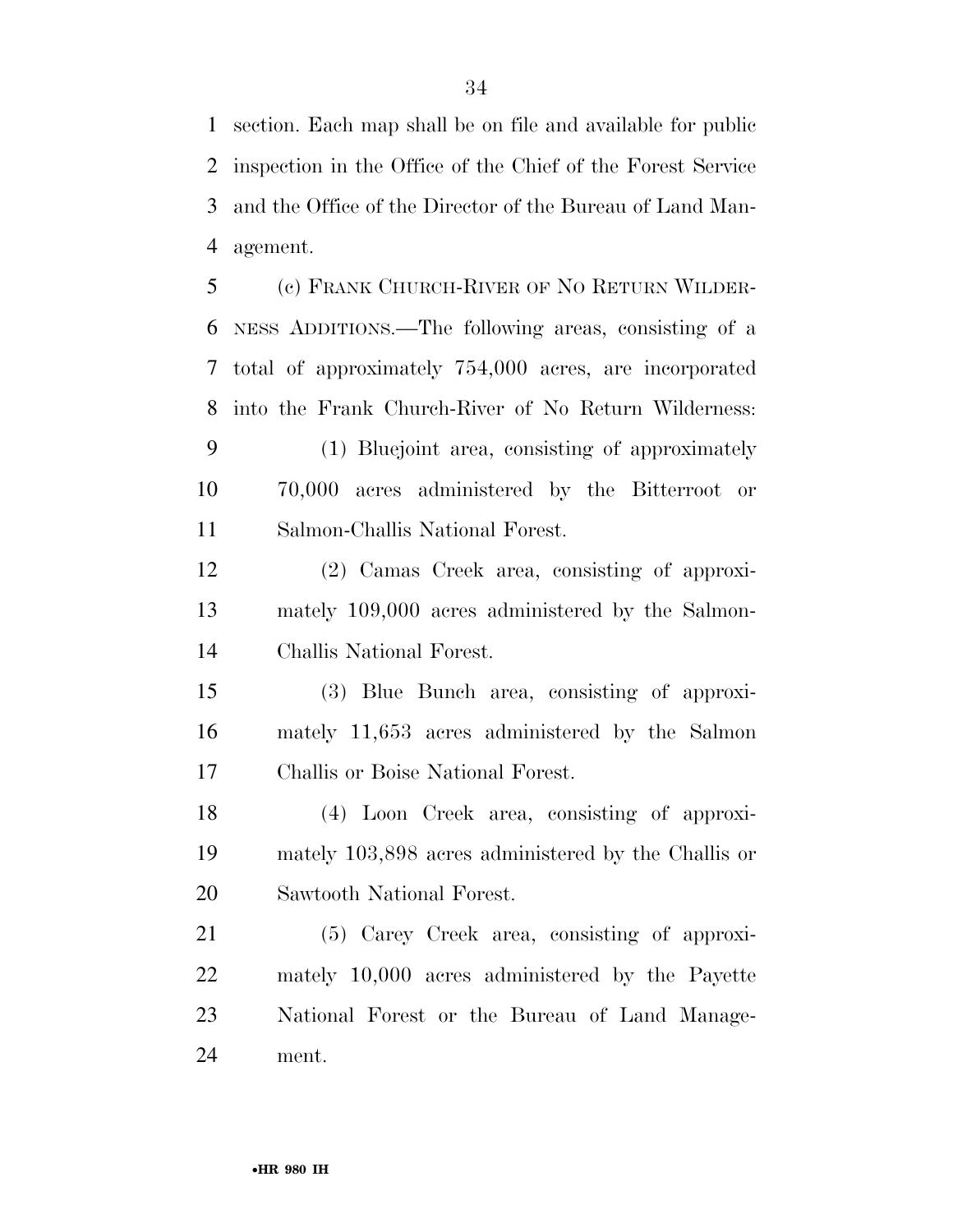| $\mathbf{1}$   | (6) Pinnacle Peak (Sugar Mountain) area, con-       |
|----------------|-----------------------------------------------------|
| $\overline{2}$ | sisting of approximately 10,000 acres administered  |
| 3              | by the Payette National Forest.                     |
| $\overline{4}$ | (7) Placer Creek area, consisting of approxi-       |
| 5              | mately 7,000 acres administered by the Payette Na-  |
| 6              | tional Forest.                                      |
| 7              | (8) Smith Creek area, consisting of approxi-        |
| 8              | mately 2,000 acres administered by the Payette Na-  |
| 9              | tional Forest.                                      |
| 10             | (9) Cottontail Point-Pilot Creek area, consisting   |
| 11             | of approximately 93,000 acres administered by the   |
| 12             | Payette National Forest.                            |
| 13             | (10) Bernard area, consisting of approximately      |
| 14             | 21,000 acres administered by the Boise National     |
| 15             | Forest.                                             |
| 16             | (11) Burnt Log area, consisting of approxi-         |
| 17             | mately 24,000 acres administered by the Boise Na-   |
| 18             | tional Forest.                                      |
| 19             | (12) Whiskey area, consisting of approximately      |
| 20             | 5,000 acres administered by the Boise National For- |
| 21             | est.                                                |
| 22             | (13) Nameless Creek area, consisting of ap-         |
| 23             | proximately 2,000 acres administered by the Boise   |
| 24             | National Forest.                                    |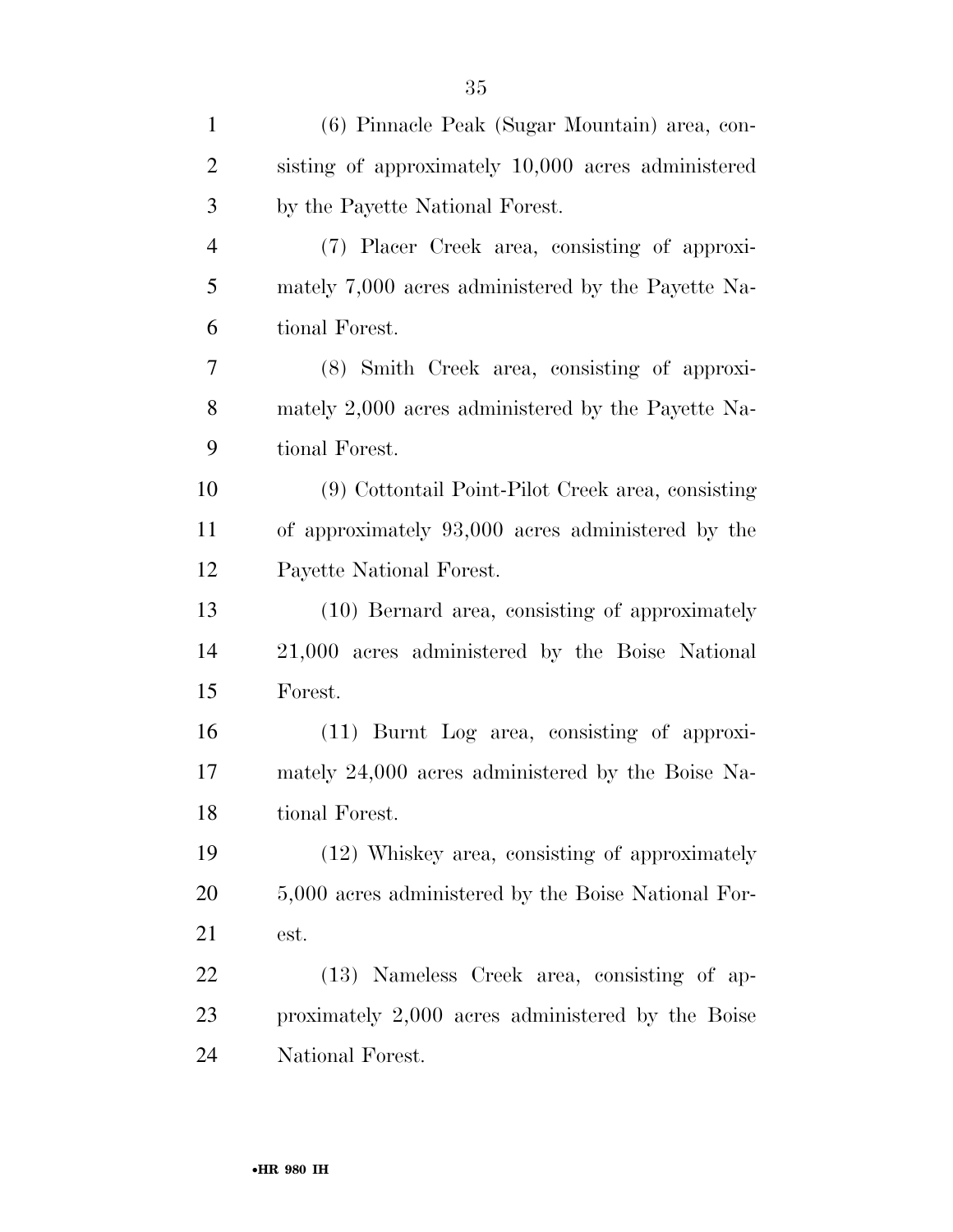| $\mathbf{1}$   | (14) Tennessee area, consisting of approxi-        |
|----------------|----------------------------------------------------|
| $\overline{2}$ | mately 1,000 acres administered by the Boise Na-   |
| 3              | tional Forest.                                     |
| $\overline{4}$ | (15) Poker Meadows area, consisting of ap-         |
| 5              | proximately 1,000 acres administered by the Boise  |
| 6              | National Forest.                                   |
| 7              | (16) Black Lake area, consisting of approxi-       |
| 8              | mately 5,000 acres administered by the Boise Na-   |
| 9              | tional Forest.                                     |
| 10             | (17) Panther Creek area, consisting of approxi-    |
| 11             | mately 33,000 acres administered by the Salmon-    |
| 12             | Challis National Forest.                           |
| 13             | (18) McEleny area, consisting of approximately     |
| 14             | 3,000 acres administered by the Salmon-Challis Na- |
| 15             | tional Forest.                                     |
| 16             | (19) Little Horse area, consisting of approxi-     |
| 17             | mately 7,000 acres administered by the Salmon-     |
| 18             | Challis National Forest.                           |
| 19             | (20) Oreana area, consisting of approximately      |
| 20             | 8,000 acres administered by the Salmon-Challis Na- |
| 21             | tional Forest.                                     |
| 22             | (21) Duck Peak area, consisting of approxi-        |
| 23             | mately 48,000 acres administered by the Salmon-    |
| 24             | Challis National Forest.                           |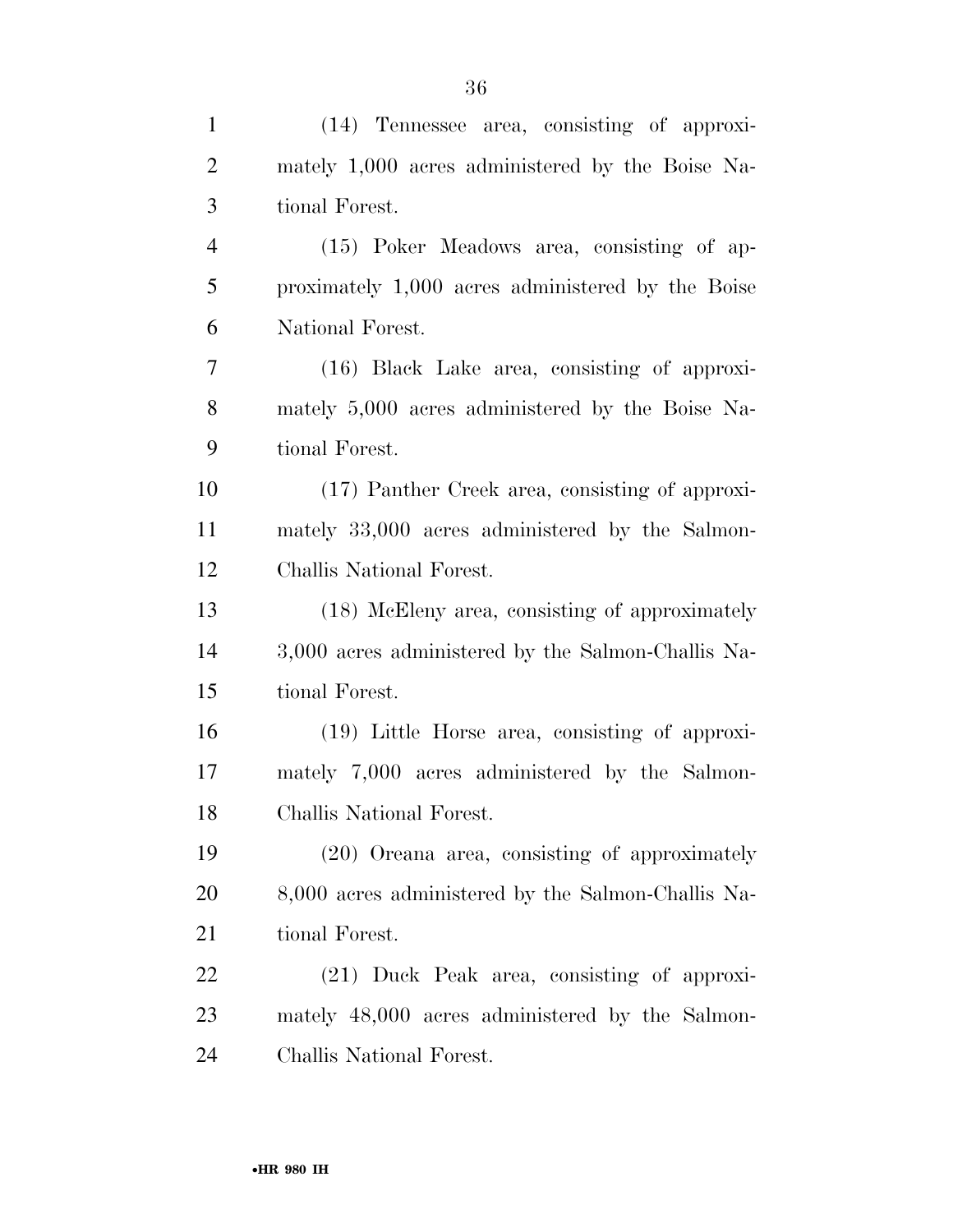| $\mathbf{1}$   | (22) Long Tom area, consisting of approxi-               |
|----------------|----------------------------------------------------------|
| $\overline{2}$ | mately 20,000 acres administered by the Salmon-          |
| 3              | Challis National Forest.                                 |
| $\overline{4}$ | (23) Challis Creek area, consisting of approxi-          |
| 5              | mately 44,000 acres administered by the Salmon-          |
| 6              | Challis National Forest.                                 |
| $\tau$         | (24) Seafoam area, consisting of approximately           |
| $8\,$          | 31,000 acres administered by the Salmon-Challis          |
| 9              | National Forest.                                         |
| 10             | $(25)$ Jersey-Jack area, consisting of approxi-          |
| 11             | mately 64,000 acres administered by the Nez Perce        |
| 12             | National Forest.                                         |
| 13             | (26) Mallard area, consisting of approximately           |
| 14             | 20,000 acres administered by the Nez Perce Na-           |
| 15             | tional Forest.                                           |
| 16             | (27) Marshall Mountain area, consisting of ap-           |
| 17             | proximately 4,000 acres administered by the Coeur        |
| 18             | d'Alene District of the Bureau of Land Manage-           |
| 19             | ment.                                                    |
| 20             | (d) GOSPEL HUMP WILDERNESS ADDITIONS.—The                |
| 21             | Gospel Hump additions consisting of approximately        |
| 22             | 55,000 acres administered by the Nez Perce National For- |
| 23             | est are incorporated into the Gospel Hump Wilderness.    |
| 24             | (e) SELWAY-BITTERROOT WILDERNESS<br>ADDI-                |
| 25             | TIONS.—The following areas, consisting of a total of ap- |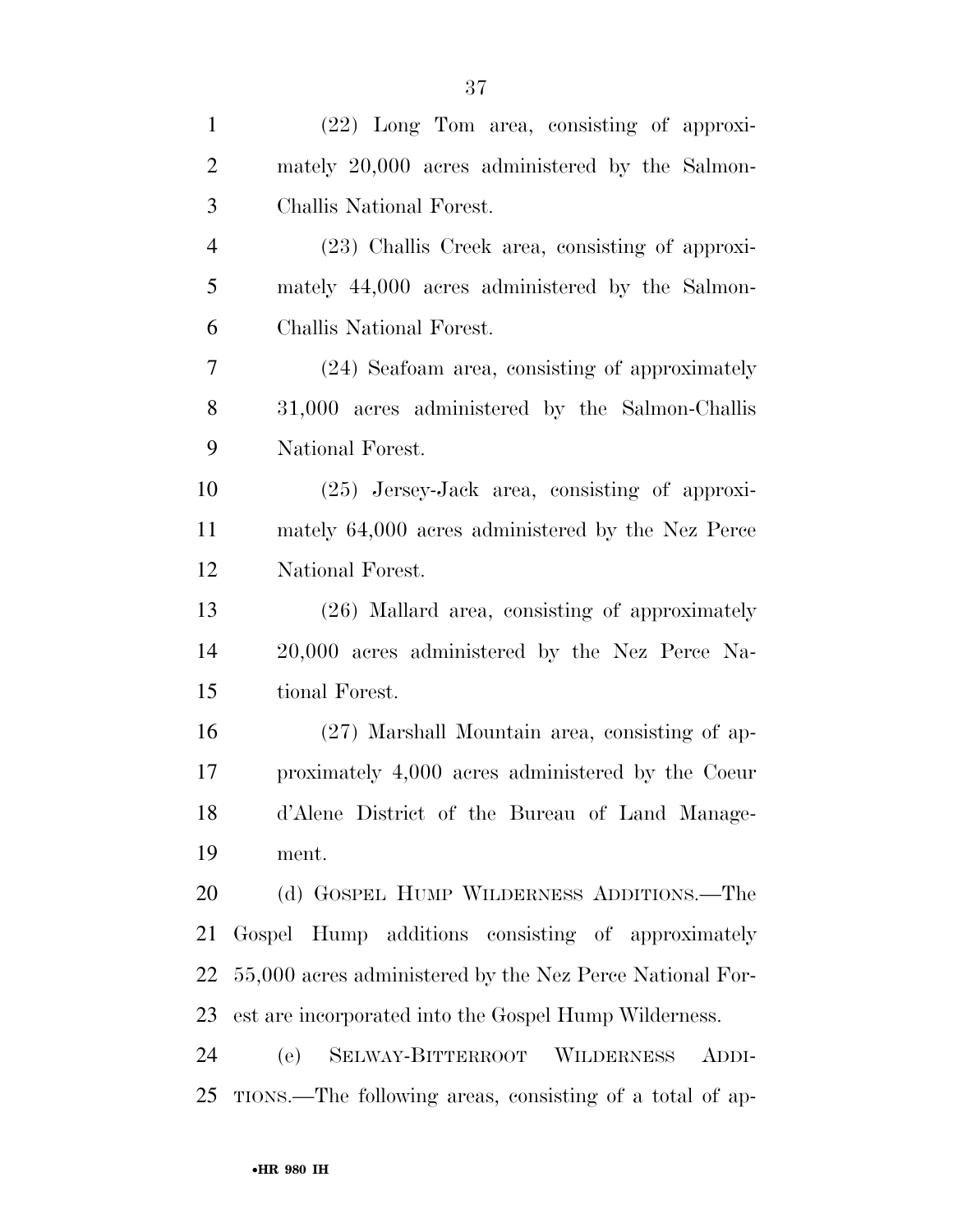proximately 582,000 acres, are incorporated into the

| 2              | Selway-Bitterroot Wilderness:                             |
|----------------|-----------------------------------------------------------|
| 3              | (1) Bitterroot additions, consisting of approxi-          |
| $\overline{4}$ | mately 123,000 acres administered by the Bitterroot       |
| 5              | or Nez Perce National Forest.                             |
| 6              | (2) Lochsa Face area, consisting of approxi-              |
| 7              | mately 76,000 acres administered by the Clearwater        |
| 8              | National Forest.                                          |
| 9              | (3) Elk Summit/Sneakfoot/North Fork Spruce                |
| 10             | area, consisting of approximately 54,000 acres ad-        |
| 11             | ministered by the Clearwater National Forest.             |
| 12             | (4) (East and West) Meadow Creek area, con-               |
| 13             | sisting of approximately 215,000 acres administered       |
| 14             | by the Nez Perce National Forest or the Bureau of         |
| 15             | Land Management.                                          |
| 16             | (5) Lolo Creek area, consisting of approxi-               |
| 17             | mately 18,000 acres administered by the Lolo,             |
| 18             | Clearwater, or Bitterroot National Forest.                |
| 19             | (6) Rackliff-Gedney area, consisting of approxi-          |
| 20             | mately 90,000 acres administered by the Clearwater        |
| 21             | or Nez Perce National Forest.                             |
| 22             | (f) SAWTOOTH WILDERNESS ADDITIONS.—The Han-               |
| 23             | sen Lakes, Huckleberry, Pettit, Smoky Mountains, Ten      |
| 24             | Mile, Black Warrior, South Boise, and Yuba additions      |
| 25             | consisting of approximately 540,000 acres administered by |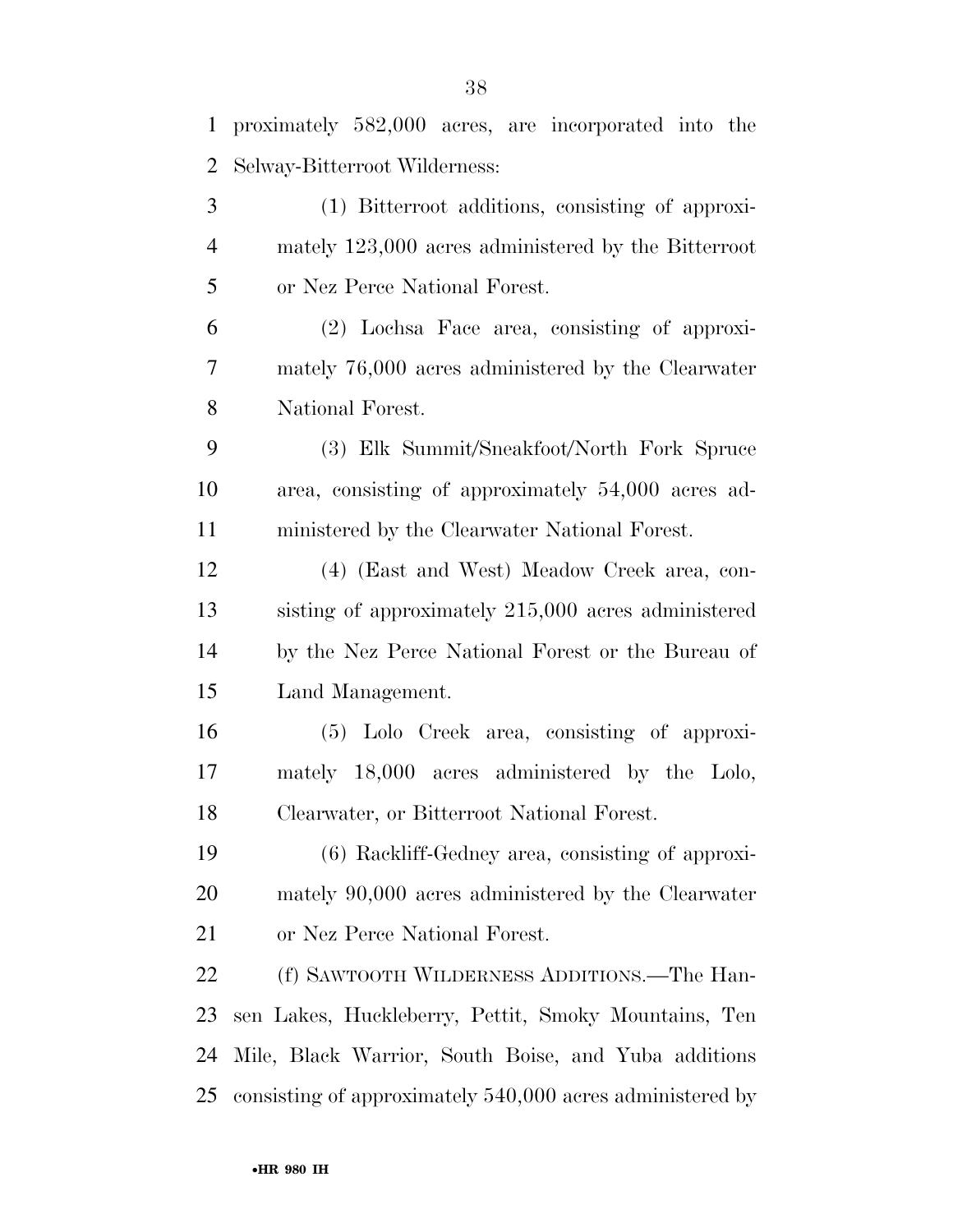water National Forest.

 COMPLEX.—The following areas within the Great Burn Wildlands Complex are designated as new components of the National Wilderness Preservation System: (1) Great Burn (Hoodoo) area, consisting of approximately 255,000 acres administered by the Clearwater or Lolo National Forest. (2) Meadow Creek/Upper North Fork/Rawhide area, consisting of approximately 62,000 acres ad- ministered by the Idaho Panhandle, Lolo, or Clear- water National Forest. (3) Sheep Mountain/State Line area, consisting of approximately 68,000 acres administered by the Idaho Panhandle or Lolo National Forest. (4) Mallard-Larkins area, consisting of approxi- mately 260,000 acres administered by the Clear- water or Idaho Panhandle National Forest. (5) Bighorn-Weitas area, consisting of approxi-mately 260,000 acres administered by the Clear-

 are incorporated into the Sawtooth Wilderness. (g) NEW NATIONAL WILDERNESS PRESERVATION

SYSTEM COMPONENTS OF THE GREAT BURN WILDLANDS

the Boise, Sawtooth, or Salmon-Challis National Forest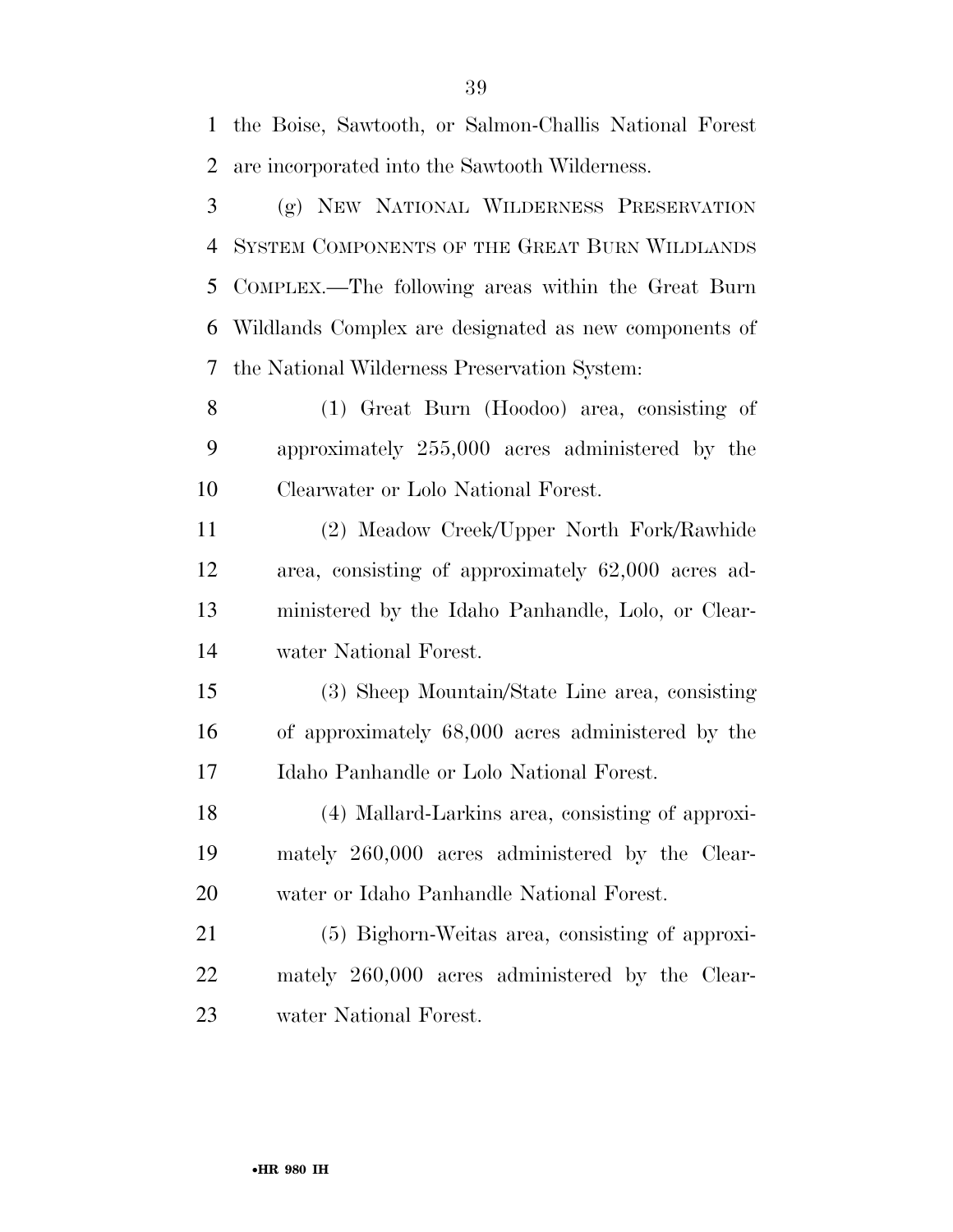| $\mathbf{1}$   | (6) Eldorado area, consisting of approximately      |
|----------------|-----------------------------------------------------|
| $\overline{2}$ | 7,000 acres administered by the Clearwater National |
| 3              | Forest.                                             |
| $\overline{4}$ | (7) Moose Mountain area, consisting of approxi-     |
| 5              | mately 22,000 acres administered by the Clearwater  |
| 6              | National Forest.                                    |
| 7              | (8) North Lochsa Slope area, consisting of ap-      |
| 8              | proximately 118,000 acres administered by the       |
| 9              | Clearwater National Forest.                         |
| 10             | (9) Pot Mountain area, consisting of approxi-       |
| 11             | mately 51,000 acres administered by the Clearwater  |
| 12             | National Forest.                                    |
| 13             | (10) Siwash area, consisting of approximately       |
| 14             | 9,000 acres administered by the Clearwater National |
| 15             | Forest.                                             |
| 16             | (11) Weir-Post Office area, consisting of ap-       |
| 17             | proximately 22,000 acres administered by the Clear- |
| 18             | water National Forest.                              |
| 19             | (12) Mosquito Fly area, consisting of approxi-      |
| 20             | mately 19,000 acres administered by the Idaho Pan-  |
| 21             | handle National Forest.                             |
| 22             | (13) Midget Peak area, consisting of approxi-       |
| 23             | mately 7,000 acres administered by the Idaho Pan-   |
| 24             | handle National Forest.                             |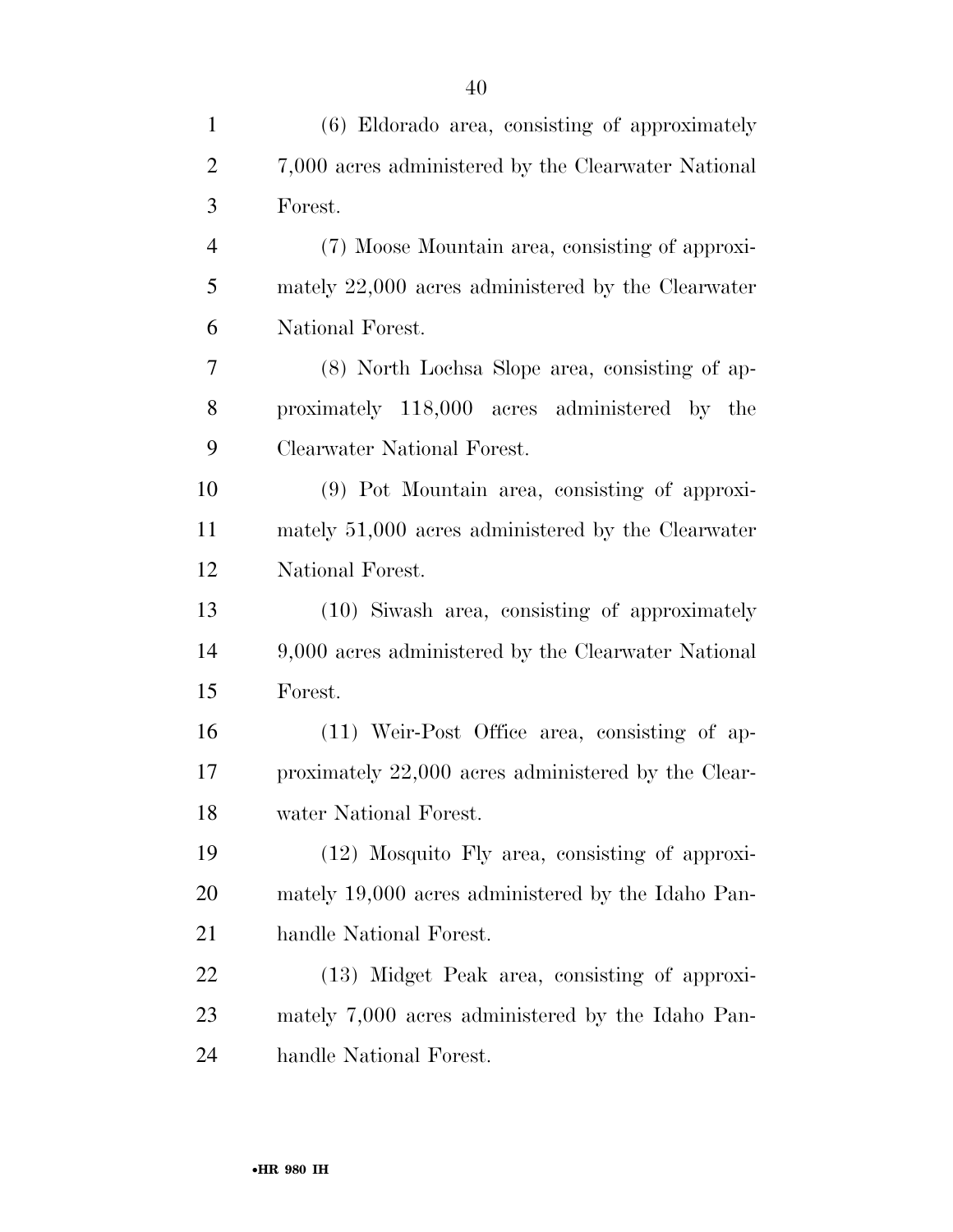(14) Stark Mountain area, consisting of ap- proximately 13,000 acres administered by the Lolo National Forest.

 (h) NEW NATIONAL WILDERNESS PRESERVATION SYSTEM COMPONENTS OF THE LITTLE SLATE CREEK WILDLANDS COMPLEX.—The following areas within the Little Slate Creek Wildlands Complex are designated as new components of the National Wilderness Preservation System:

 (1) Little Slate Creek area, consisting of ap- proximately 12,000 acres administered by the Nez Perce National Forest.

 (2) Little Slate Creek North area, consisting of approximately 6,000 acres administered by the Nez Perce National Forest.

 (i) OTHER NEW NATIONAL WILDERNESS PRESERVA- TION SYSTEM COMPONENTS.—The following areas are designated as new components of the National Wilderness Preservation System:

 (1) French Creek/Patrick Butte area, consisting of approximately 177,863 acres administered by the Payette National Forest.

 (2) Crystal Mountain area, consisting of ap- proximately 13,000 acres administered by the Payette National Forest.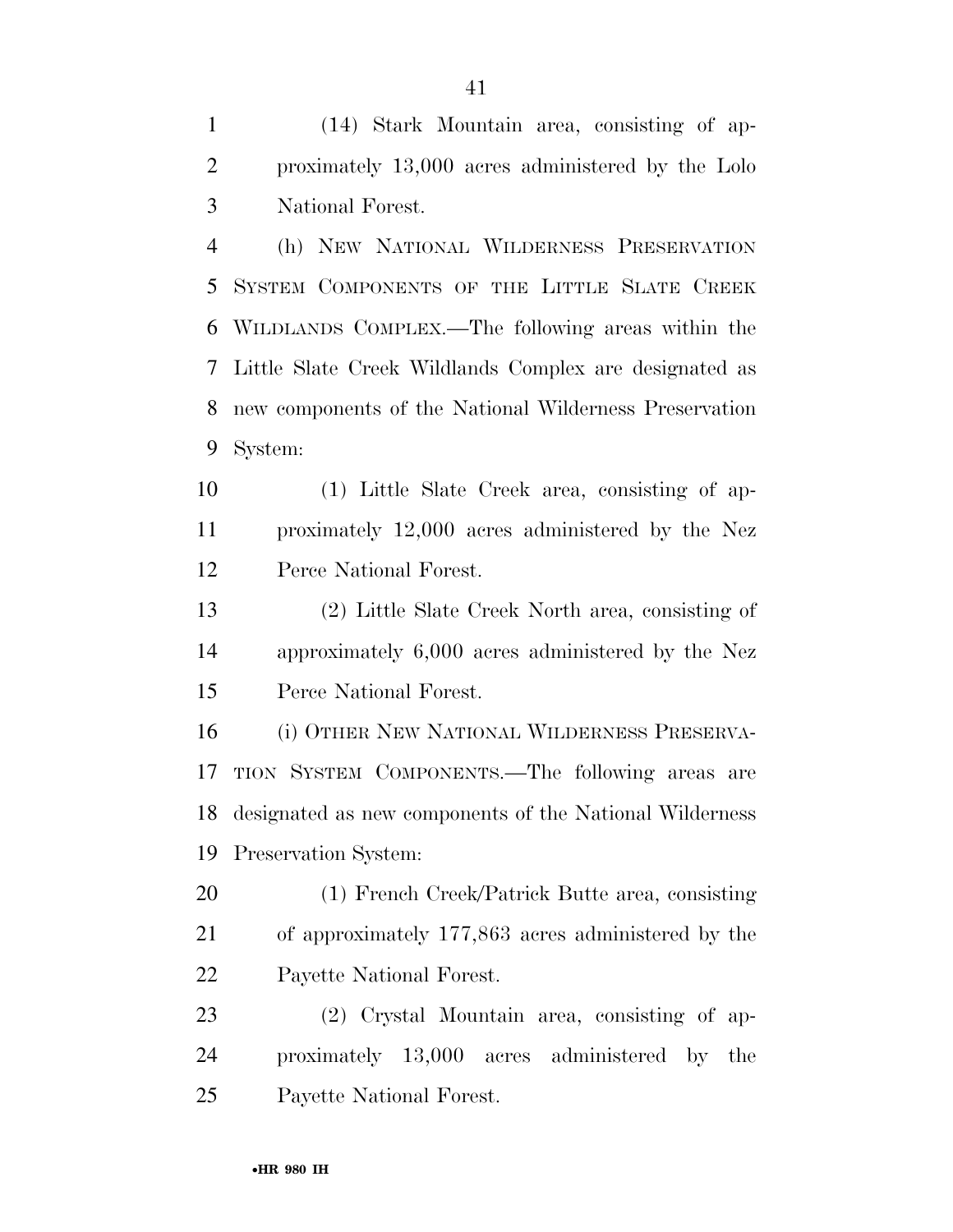| $\mathbf{1}$   | (3) Secesh area, consisting of approximately       |
|----------------|----------------------------------------------------|
| $\overline{c}$ | 260,000 acres administered by the Payette National |
| 3              | Forest.                                            |
| $\overline{4}$ | (4) Needles area, consisting of approximately      |
| 5              | 172,000 acres administered by the Payette or Boise |
| 6              | National Forest.                                   |
| 7              | (5) Caton Lake area, consisting of approxi-        |
| 8              | mately 85,000 acres administered by the Payette or |
| 9              | Boise National Forest.                             |
| 10             | (6) Poison Creek area, consisting of approxi-      |
| 11             | mately 5,232 acres administered by the the Payette |
| 12             | or Boise National Forest.                          |
| 13             | (7) Meadow Creek area, consisting of approxi-      |
| 14             | mately 30,000 acres administered by the Payette or |
| 15             | Boise National Forest.                             |
| 16             | (8) Mount Heinen area, consisting of approxi-      |
| 17             | mately 13,000 acres administered by the Boise Na-  |
| 18             | tional Forest.                                     |
| 19             | (9) Reeves Creek area, consisting of approxi-      |
| <b>20</b>      | mately 11,000 acres administered by the Boise Na-  |
| 21             | tional Forest.                                     |
| 22             | (10) Peace Rock area, consisting of approxi-       |
| 23             | mately 192,000 acres administered by the Boise Na- |
| 24             | tional Forest.                                     |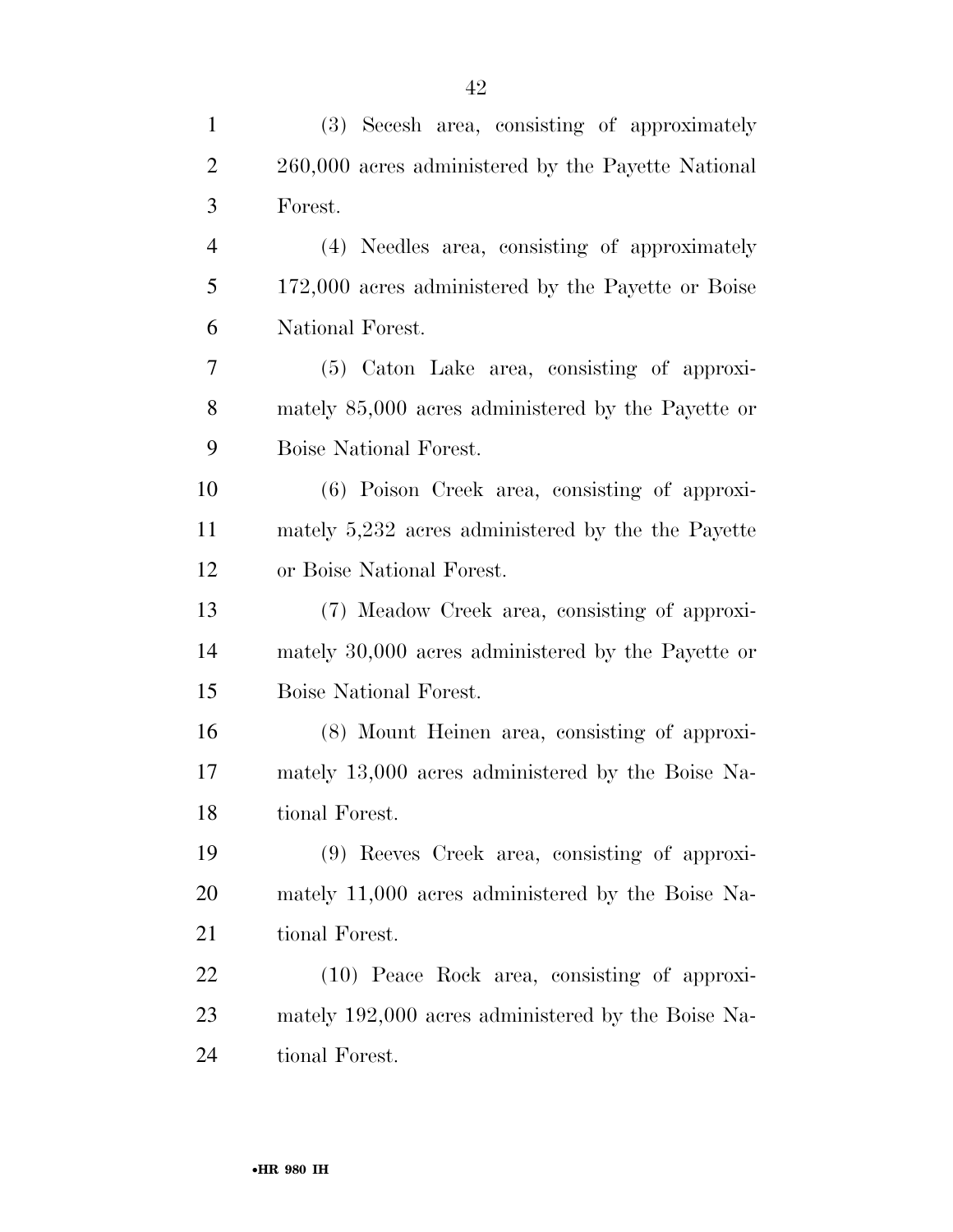| $\mathbf{1}$   | (11) Deadwood area, consisting of approxi-          |
|----------------|-----------------------------------------------------|
| $\overline{2}$ | mately 52,000 acres administered by the Boise Na-   |
| 3              | tional Forest.                                      |
| $\overline{4}$ | (12) Whitehawk Mountain area, consisting of         |
| 5              | approximately 9,000 acres administered by the Boise |
| 6              | National Forest.                                    |
| 7              | (13) Stony Meadows area, consisting of ap-          |
| 8              | proximately 13,000 acres administered by the Boise  |
| 9              | National Forest.                                    |
| 10             | (14) Bear Wallow area, consisting of approxi-       |
| 11             | mately 8,000 acres administered by the Boise Na-    |
| 12             | tional Forest.                                      |
| 13             | $(15)$ Grimes Pass area, consisting of approxi-     |
| 14             | mately 13,000 acres administered by the Boise Na-   |
| 15             | tional Forest.                                      |
| 16             | (16) Bald Mountain area, consisting of approxi-     |
| 17             | mately 6,000 acres administered by the Boise Na-    |
| 18             | tional Forest.                                      |
| 19             | (17) Hawley Mountain area, consisting of ap-        |
| 20             | proximately 8,000 acres administered by the Boise   |
| 21             | National Forest.                                    |
| 22             | (18) Red Mountain area, consisting of approxi-      |
| 23             | mately 110,000 acres administered by the Boise Na-  |
| 24             | tional Forest.                                      |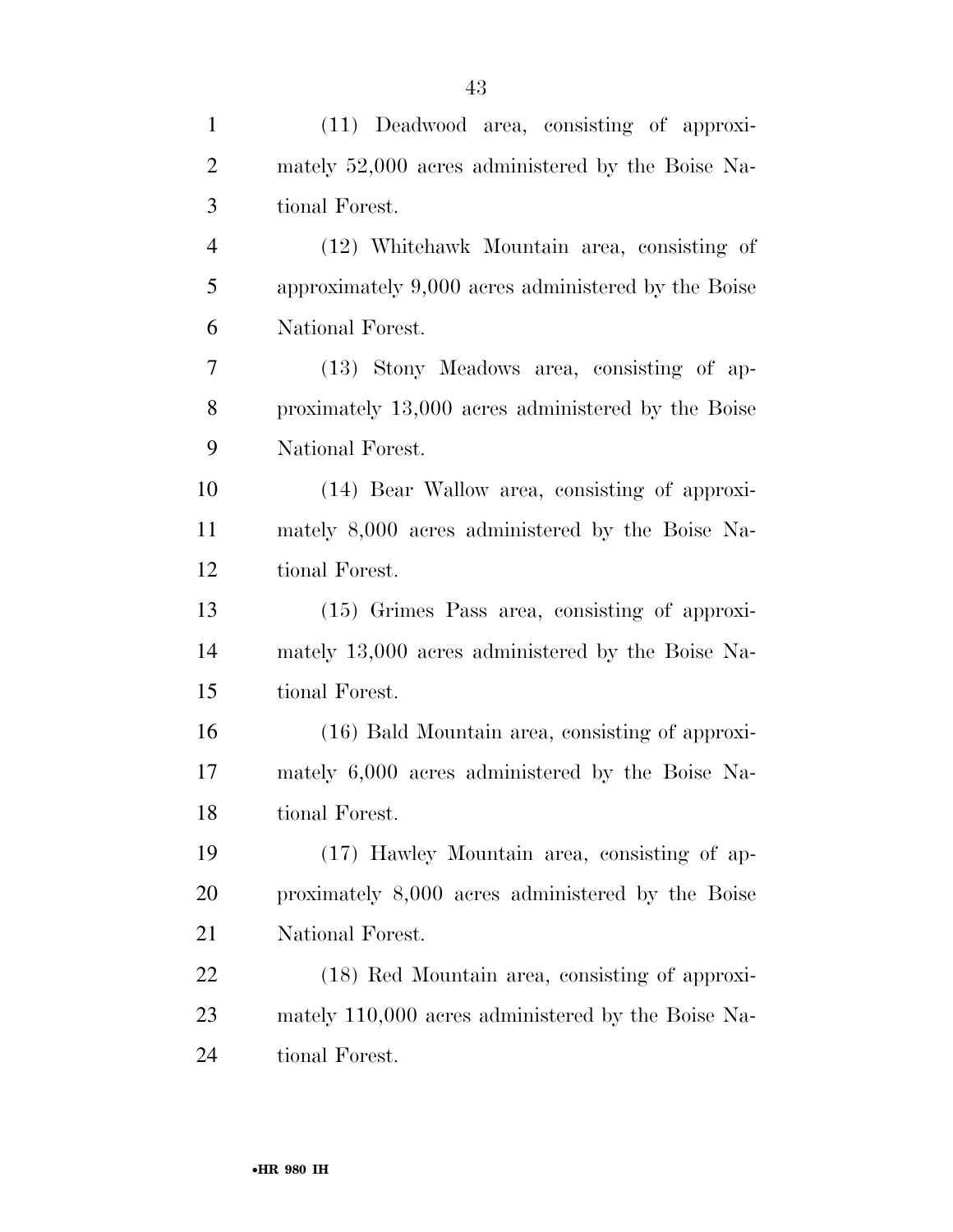| $\mathbf{1}$   | (19) Breadwinner area, consisting of approxi-      |
|----------------|----------------------------------------------------|
| $\overline{2}$ | mately 20,000 acres administered by the Boise Na-  |
| 3              | tional Forest.                                     |
| $\overline{4}$ | $(20)$ Elk Creek area, consisting of approxi-      |
| 5              | mately 15,000 acres administered by the Boise Na-  |
| 6              | tional Forest.                                     |
| 7              | (21) Steel Mountain area, consisting of approxi-   |
| $8\,$          | mately 23,000 acres administered by the Boise Na-  |
| 9              | tional Forest.                                     |
| 10             | (22) Rainbow area, consisting of approximately     |
| 11             | 31,000 acres administered by the Boise National    |
| 12             | Forest.                                            |
| 13             | (23) Grand Mountain area, consisting of ap-        |
| 14             | proximately 14,000 acres administered by the Boise |
| 15             | National Forest.                                   |
| 16             | (24) Sheep Creek area, consisting of approxi-      |
| 17             | mately 70,000 acres administered by the Boise Na-  |
| 18             | tional Forest.                                     |
| 19             | $(25)$ Snowbank area, consisting of approxi-       |
| 20             | mately 34,000 acres administered by the Boise Na-  |
| 21             | tional Forest.                                     |
| 22             | $(26)$ House Mountain area, consisting of ap-      |
| 23             | proximately 26,000 acres administered by the Boise |
| 24             | National Forest.                                   |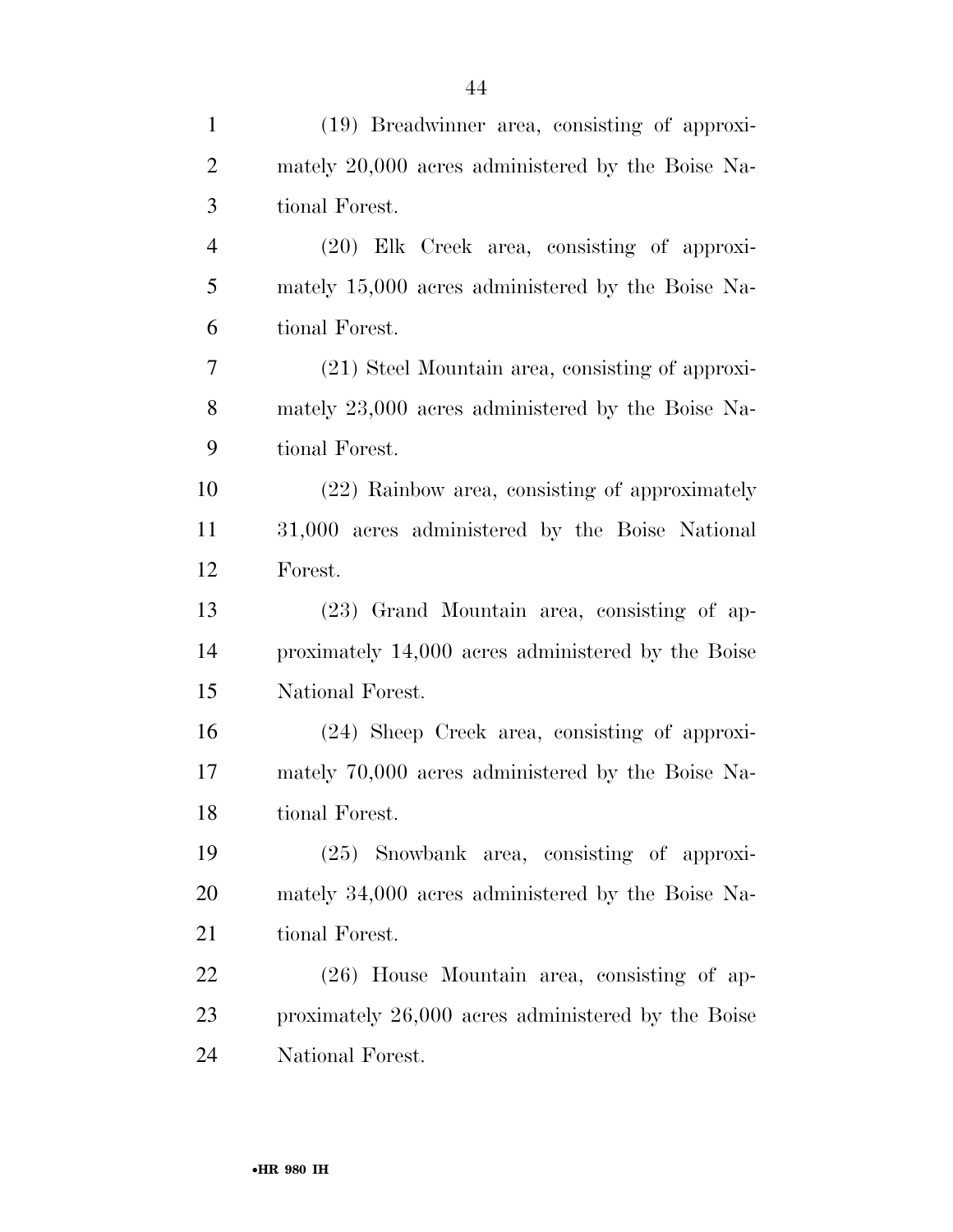| $\mathbf{1}$   | (27) Danskin/South Fork Boise area, consisting     |
|----------------|----------------------------------------------------|
| $\overline{2}$ | of approximately 30,000 acres administered by the  |
| 3              | Boise National Forest.                             |
| $\overline{4}$ | (28) Cow Creek area, consisting of approxi-        |
| 5              | mately 15,000 acres administered by the Boise Na-  |
| 6              | tional Forest.                                     |
| $\tau$         | (29) Wilson Peak area, consisting of approxi-      |
| 8              | mately 8,000 acres administered by the Boise Na-   |
| 9              | tional Forest.                                     |
| 10             | (30) Lost Man Creek area, consisting of ap-        |
| 11             | proximately 13,000 acres administered by the Boise |
| 12             | National Forest.                                   |
| 13             | (31) Whiskey Jack area, consisting of approxi-     |
| 14             | mately 7,000 acres administered by the Boise Na-   |
| 15             | tional Forest.                                     |
| 16             | (32) Cathedral Rocks area, consisting of ap-       |
| 17             | proximately 8,000 acres administered by the Boise  |
| 18             | National Forest.                                   |
| 19             | (33) Lime Creek area, consisting of approxi-       |
| 20             | mately 97,000 acres administered by the Boise or   |
| 21             | Sawtooth National Forest.                          |
| 22             | (34) O'Hara Falls Creek area, consisting of ap-    |
| 23             | proximately 33,000 acres administered by the Nez   |
| 24             | Perce National Forest.                             |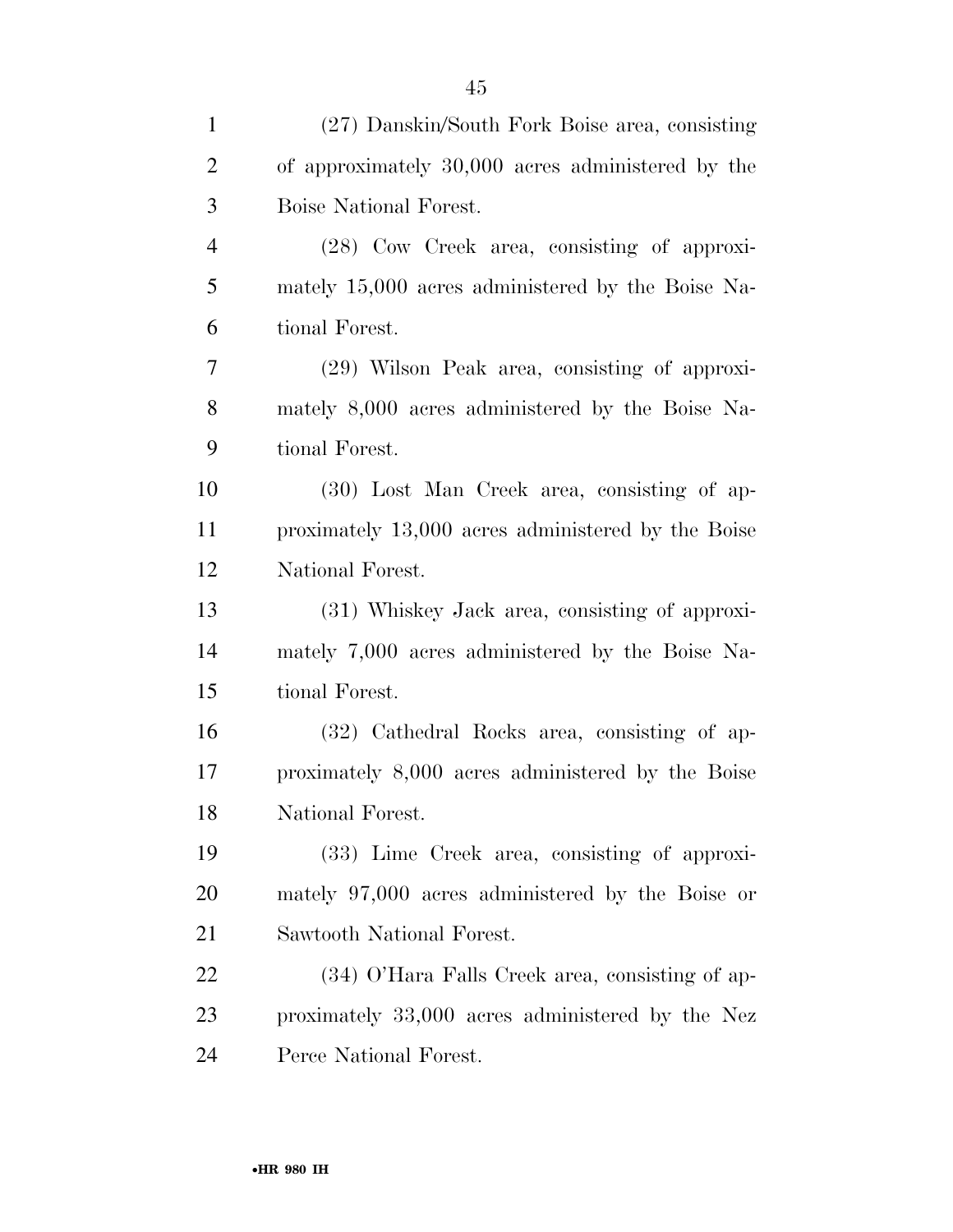| $\mathbf{1}$   | (35) Lick Point area, consisting of approxi-         |
|----------------|------------------------------------------------------|
| $\overline{2}$ | mately 7,000 acres administered by the Nez Perce     |
| 3              | National Forest.                                     |
| $\overline{4}$ | (36) Clear Creek area, consisting of approxi-        |
| 5              | mately 11,000 acres administered by the Nez Perce    |
| 6              | National Forest.                                     |
| 7              | (37) Silver Creek-Pilot Knob area, consisting of     |
| 8              | approximately $21,000$ acres administered by the Nez |
| 9              | Perce National Forest.                               |
| 10             | (38) Dixie Summit-Nut Hill area, consisting of       |
| 11             | approximately 6,000 acres administered by the Nez    |
| 12             | Perce National Forest.                               |
| 13             | (39) North Fork Slate Creek area, consisting of      |
| 14             | approximately 11,000 acres administered by the Nez   |
| 15             | Perce National Forest.                               |
| 16             | $(40)$ John Day area, consisting of approxi-         |
| 17             | mately 10,000 acres administered by the Nez Perce    |
| 18             | National Forest.                                     |
| 19             | (41) Perreau Creek area, consisting of approxi-      |
| 20             | mately 8,000 acres administered by the Salmon-       |
| 21             | Challis National Forest.                             |
| 22             | (42) Napias area, consisting of approximately        |
| 23             | 9,000 acres administered by the Salmon-Challis Na-   |
| 24             | tional Forest.                                       |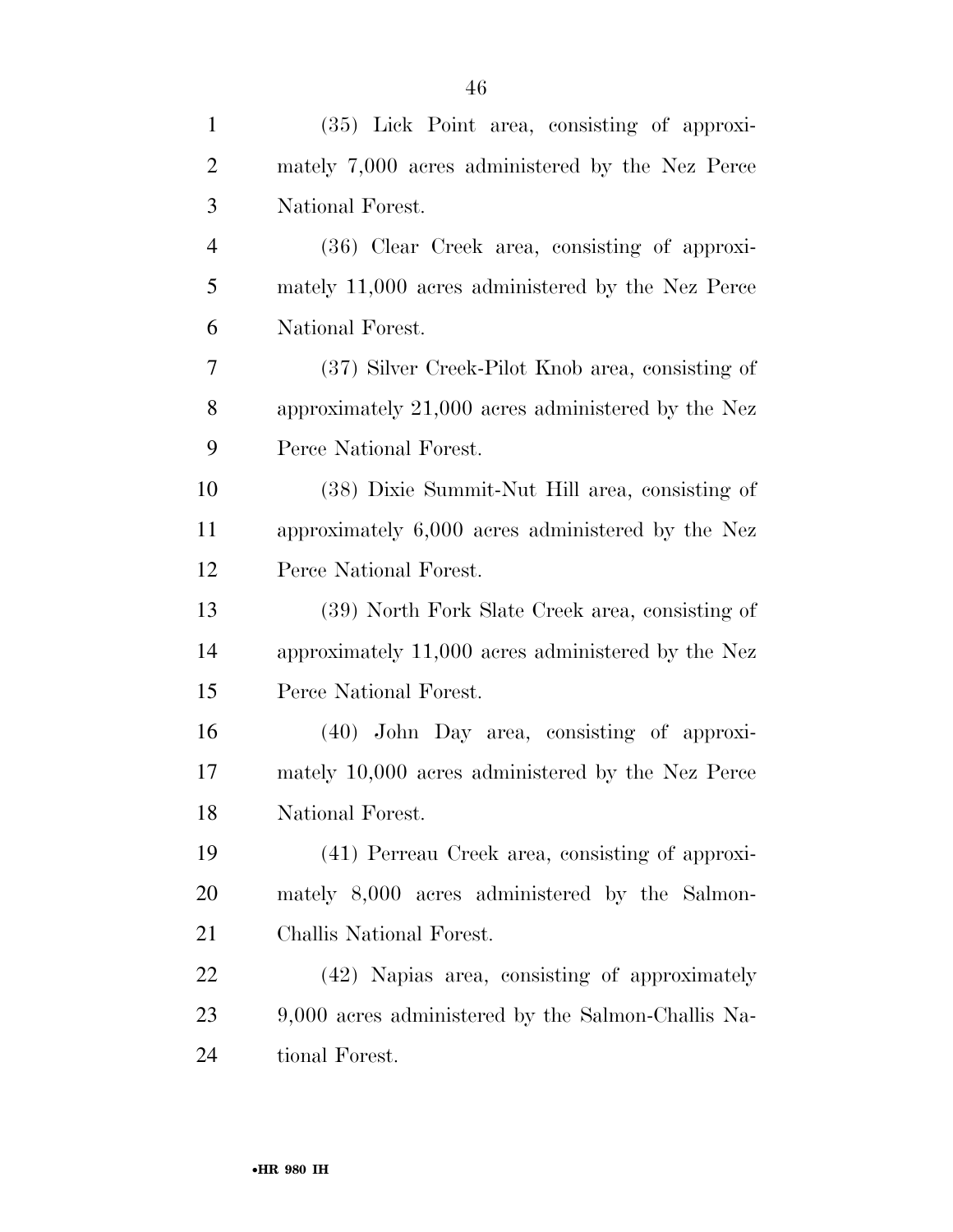| $\mathbf{1}$   | (43) Napolean Ridge area, consisting of ap-        |
|----------------|----------------------------------------------------|
| $\overline{2}$ | proximately 51,000 acres administered by the Salm- |
| 3              | on-Challis National Forest.                        |
| $\overline{4}$ | (44) Jesse Creek area, consisting of approxi-      |
| 5              | mately 14,000 acres administered by the Salmon-    |
| 6              | Challis National Forest.                           |
| 7              | (45) Haystack Mountain area, consisting of ap-     |
| 8              | proximately 12,000 acres administered by the Salm- |
| 9              | on-Challis National Forest.                        |
| 10             | (46) Phelan area, consisting of approximately      |
| 11             | 13,000 acres administered by the Salmon-Challis    |
| 12             | National Forest.                                   |
| 13             | (47) Sheepeater area, consisting of approxi-       |
| 14             | mately 35,000 acres administered by the Salmon-    |
| 15             | Challis National Forest.                           |
| 16             | (48) South Fork Deep Creek area, consisting of     |
| 17             | approximately 13,000 acres administered by the     |
| 18             | Salmon-Challis National Forest.                    |
| 19             | (49) Deep Creek area, consisting of approxi-       |
| 20             | mately 7,000 acres administered by the Salmon-     |
| 21             | Challis National Forest.                           |
| 22             | (50) Jureano area, consisting of approximately     |
| 23             | 25,000 acres administered by the Salmon-Challis    |
| 24             | National Forest.                                   |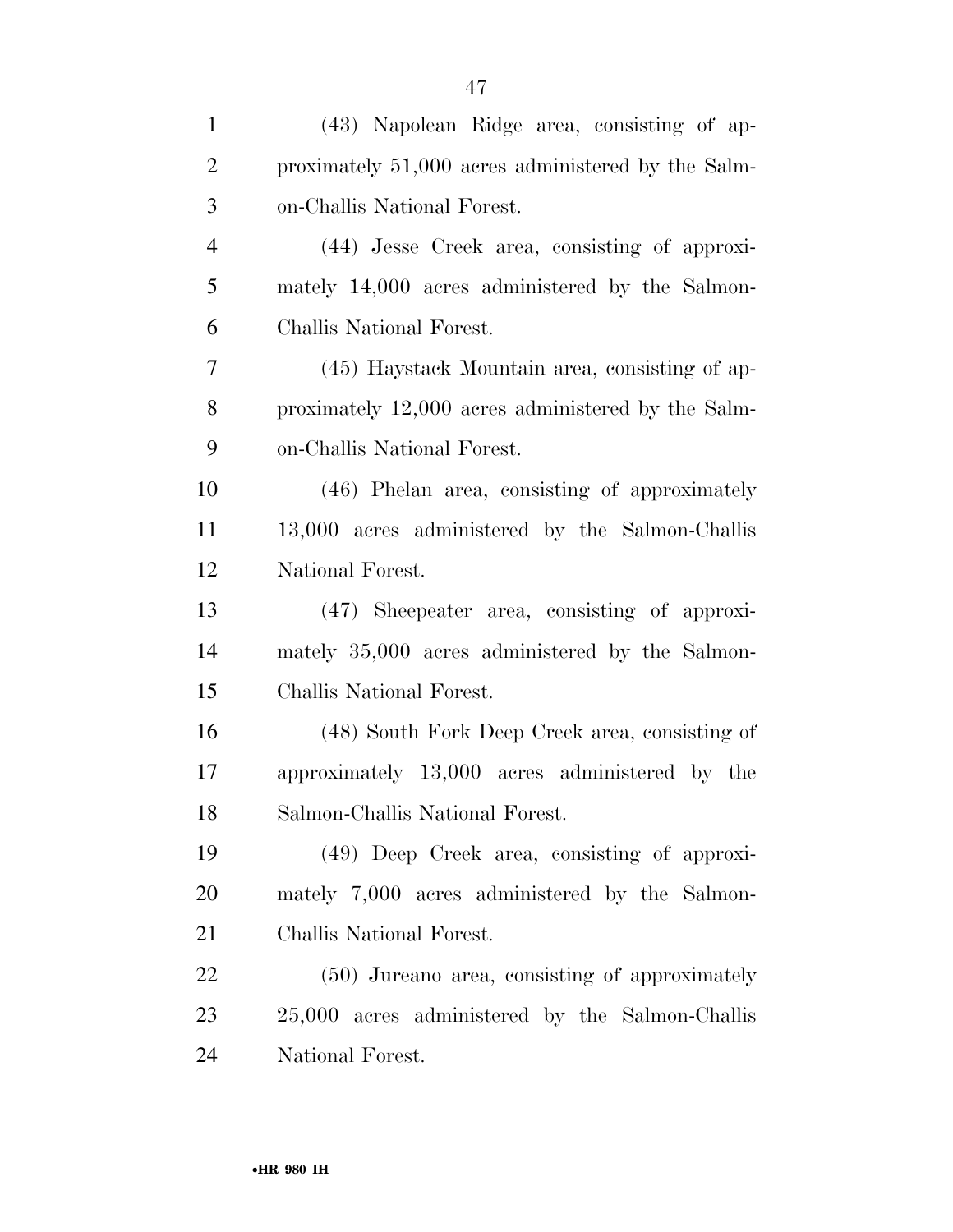| $\mathbf{1}$   | (51) South Panther area, consisting of approxi-    |
|----------------|----------------------------------------------------|
| $\overline{2}$ | mately 6,000 acres administered by the Salmon-     |
| 3              | Challis National Forest.                           |
| $\overline{4}$ | (52) Musgrove area, consisting of approxi-         |
| 5              | mately 8,000 acres administered by the Salmon-     |
| 6              | Challis National Forest.                           |
| 7              | (53) Taylor Mountain area, consisting of ap-       |
| 8              | proximately 60,000 acres administered by the Salm- |
| 9              | on-Challis National Forest.                        |
| 10             | (54) Martin Creek area, consisting of approxi-     |
| 11             | mately 99,000 acres administered by the Salmon-    |
| 12             | Challis National Forest.                           |
| 13             | $(55)$ White Knob area, consisting of approxi-     |
| 14             | mately 65,000 acres administered by the Salmon-    |
| 15             | Challis National Forest.                           |
| 16             | (56) Porphyry Peak area, consisting of approxi-    |
| 17             | mately 57,000 acres administered by the Salmon-    |
| 18             | Challis National Forest.                           |
| 19             | (57) Greylock area, consisting of approximately    |
| 20             | 12,000 acres administered by the Salmon-Challis    |
| 21             | National Forest.                                   |
| 22             | (58) Copper Basin area, consisting of approxi-     |
| 23             | mately 11,000 acres administered by the Salmon-    |
| 24             | Challis National Forest.                           |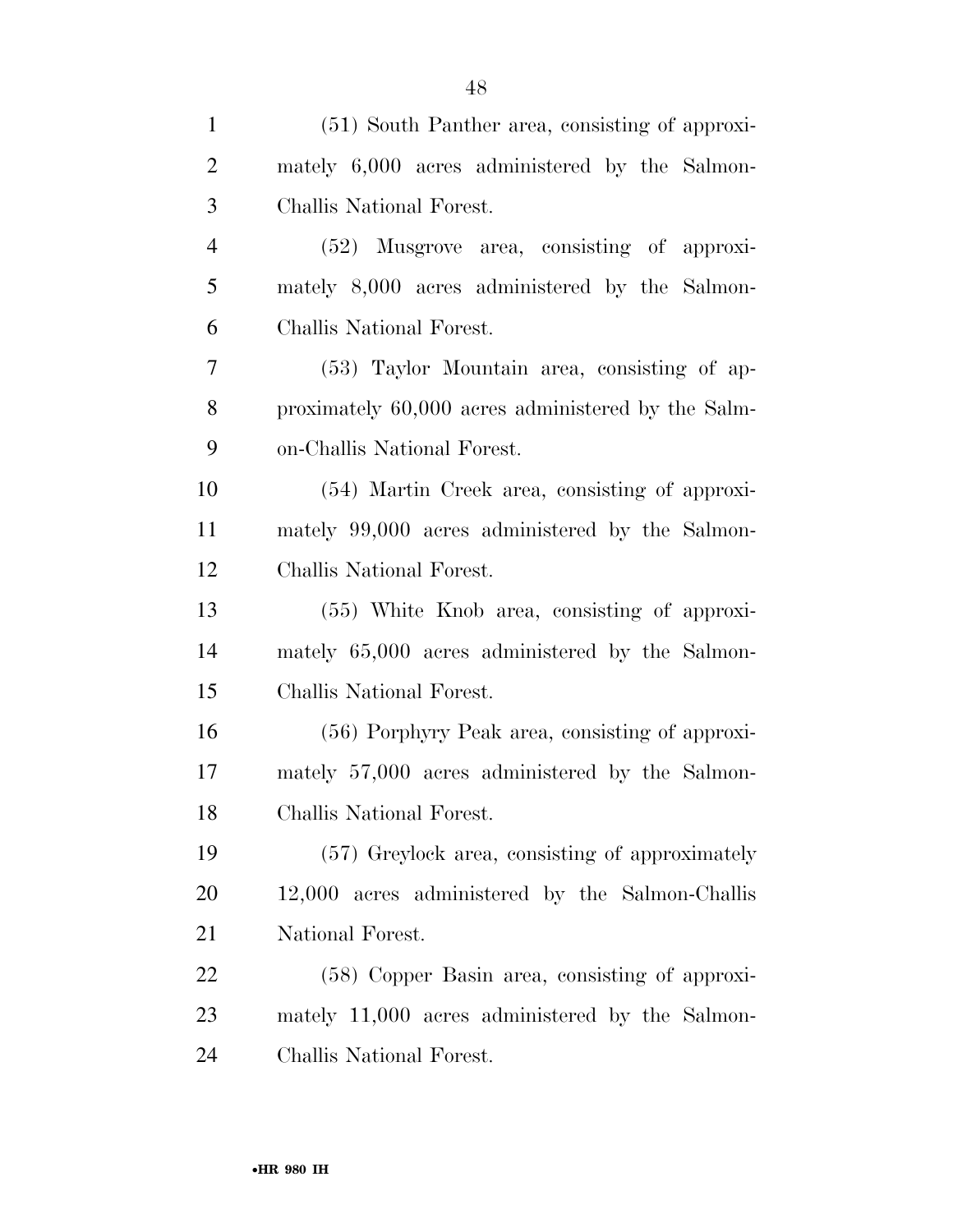| $\mathbf{1}$   | (59) Cold Springs area, consisting of approxi-     |
|----------------|----------------------------------------------------|
| $\overline{2}$ | mately 9,000 acres administered by the Salmon-     |
| 3              | Challis National Forest.                           |
| $\overline{4}$ | $(60)$ Pioneer Mountains area, consisting of ap-   |
| 5              | proximately 308,000 acres administered by the Saw- |
| 6              | tooth or Salmon-Challis National Forest.           |
| 7              | (61) Railroad Ridge area, consisting of approxi-   |
| 8              | mately 51,000 acres administered by the Sawtooth   |
| 9              | or Salmon-Challis National Forest.                 |
| 10             | (62) Boulder/White Clouds area, consisting of      |
| 11             | approximately 463,000 acres administered by the    |
| 12             | Sawtooth or Salmon-Challis National Forest or the  |
| 13             | Bureau of Land Management.                         |
| 14             | (63) Buttercup Mountain area, consisting of        |
| 15             | approximately 57,000 acres administered by the     |
| 16             | Sawtooth National Forest.                          |
| 17             | (64) Elk Ridge area, consisting of approxi-        |
| 18             | mately 9,000 acres administered by the Sawtooth    |
| 19             | National Forest.                                   |
| 20             | $(65)$ Grandmother Mountain area, consisting of    |
| 21             | approximately 35,000 acres administered by the     |
| <u>22</u>      | Idaho Panhandle National Forest or the Bureau of   |
| 23             | Land Management.                                   |
| 24             | $(66)$ Pinchot Butte area, consisting of approxi-  |
| 25             | mately 9,000 acres administered by the Idaho Pan-  |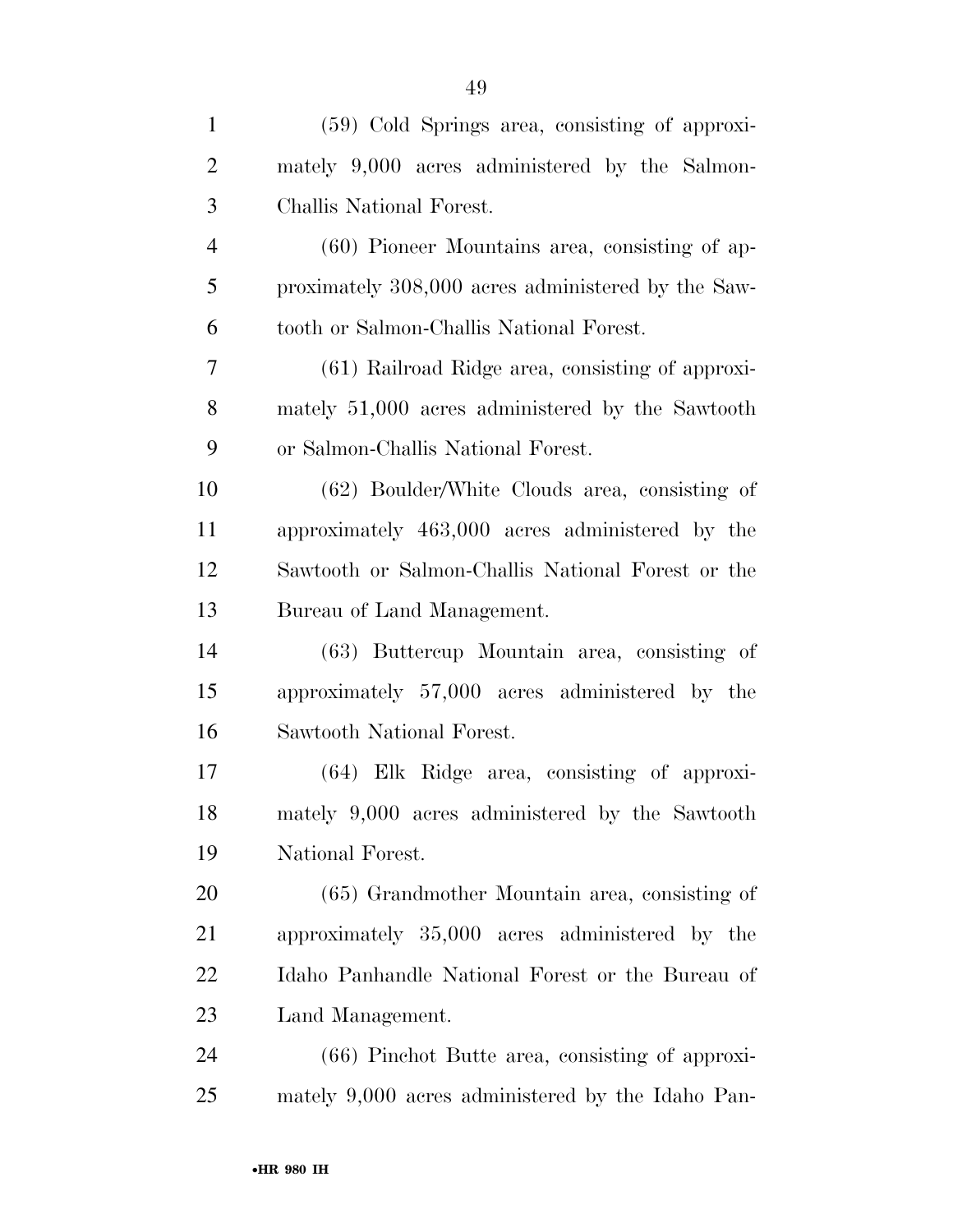| $\mathbf{1}$   | handle National Forest or the Bureau of Land Man-       |
|----------------|---------------------------------------------------------|
| $\overline{2}$ | agement.                                                |
| 3              | $(67)$ Liberal Mountain area, consisting of ap-         |
| 4              | proximately 11,000 acres administered by the Saw-       |
| 5              | tooth National Forest.                                  |
| 6              | (68) Black Horse Creek area, consisting of ap-          |
| 7              | proximately 10,969 acres administered by the Sho-       |
| 8              | shone District of the Bureau of Land Management.        |
| 9              | $(69)$ Horse Heaven area, consisting of approxi-        |
| 10             | mately 18,000 acres administered by the Payette or      |
| 11             | Boise National Forest.                                  |
| 12             | (70) Chimney Rock area, consisting of approxi-          |
| 13             | mately 30,000 acres administered by the Payette         |
| 14             | Forest.                                                 |
| 15             | SEC. 105. GREATER CABINET/YAAK/SELKIRK ECOSYSTEM.       |
| 16             | (a) FINDINGS.—The Congress makes the following          |
| 17             | findings:                                               |
| 18             | (1) The wettest part of the Northern Rockies,           |
| 19             | Greater Cabinet/Yaak/Selkirk ecosystem is a<br>the      |
| 20             | wild land region that contains the last major stands    |
| 21             | of low elevation ancient forests in the general region, |
| 22             | including the Long Canyon area which contains the       |
| 23             | oldest living cedars in the Nation.                     |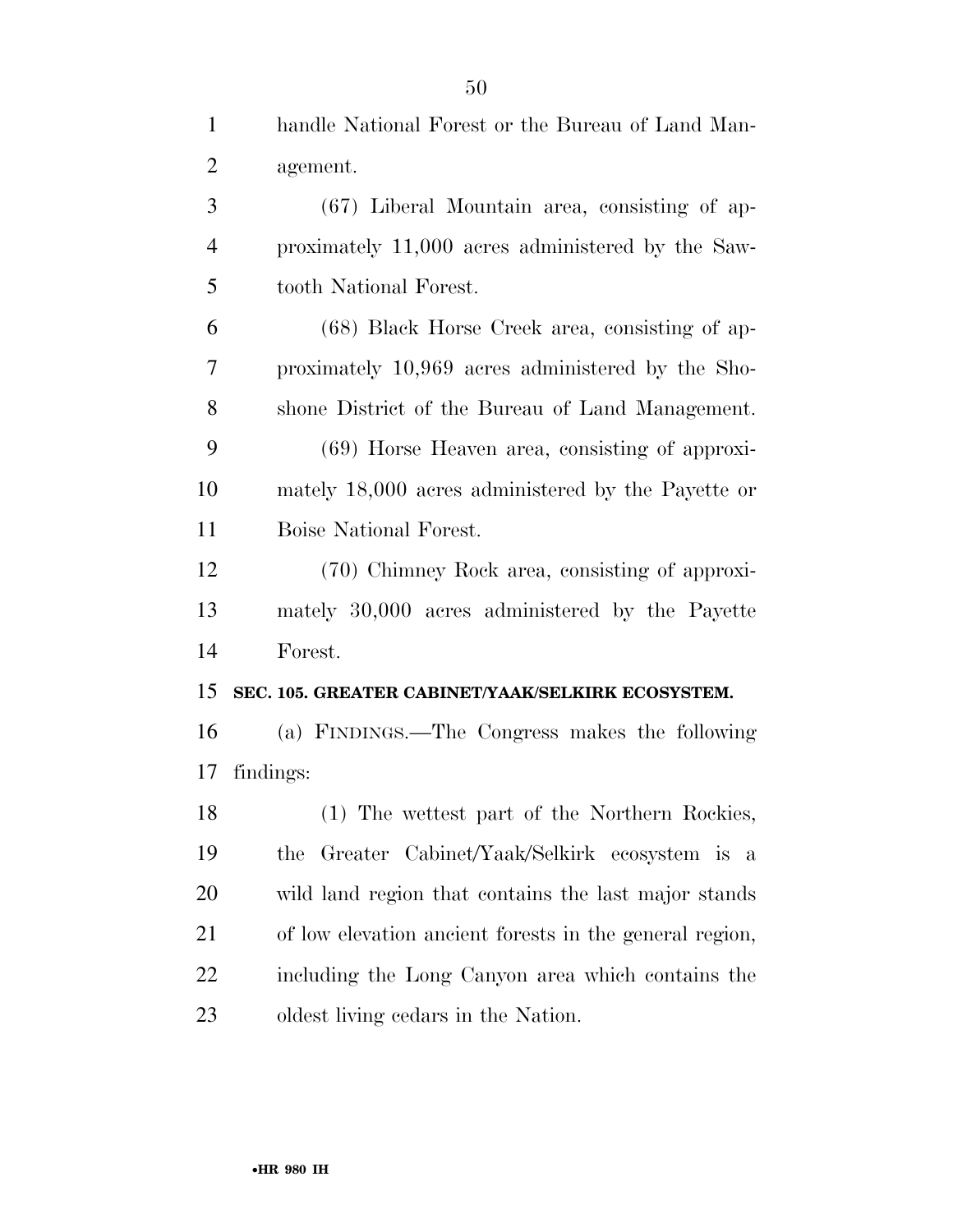(2) The only caribou herd in the lower 48 States roams these mountains, as do the grizzly and the gray wolf.

 (3) Towering mountains in the ecosystem in-clude the Cabinet, Selkirk, and Purcell ranges.

 (b) DESIGNATION.—In order to protect the unique, heavily fragmented, and endangered Greater Cabinet/ Yaak/Selkirk ecosystem, the areas described in this sec- tion, which comprise approximately 1,038,000 acres, as generally depicted on maps with titles corresponding to 11 each area and dated \_\_\_\_\_\_\_\_\_\_\_, are hereby designated as wilderness. The land designated as wilderness by this section shall be incorporated into the wilderness indicated or, in the case of wilderness designated by subsection (e), shall be known by the name given the wilderness in that subsection. Each map shall be on file and available for public inspection in the Office of the Chief of the Forest Service.

 (c) CABINET MOUNTAINS WILDERNESS ADDI- TIONS.—The Cabinet additions consisting of approxi- mately 100,000 acres administered by the Kootenai Na- tional Forest are incorporated into the Cabinet Mountains Wilderness.

 (d) SALMO-PRIEST WILDERNESS ADDITIONS.—The Salmo-Priest additions consisting of approximately 47,000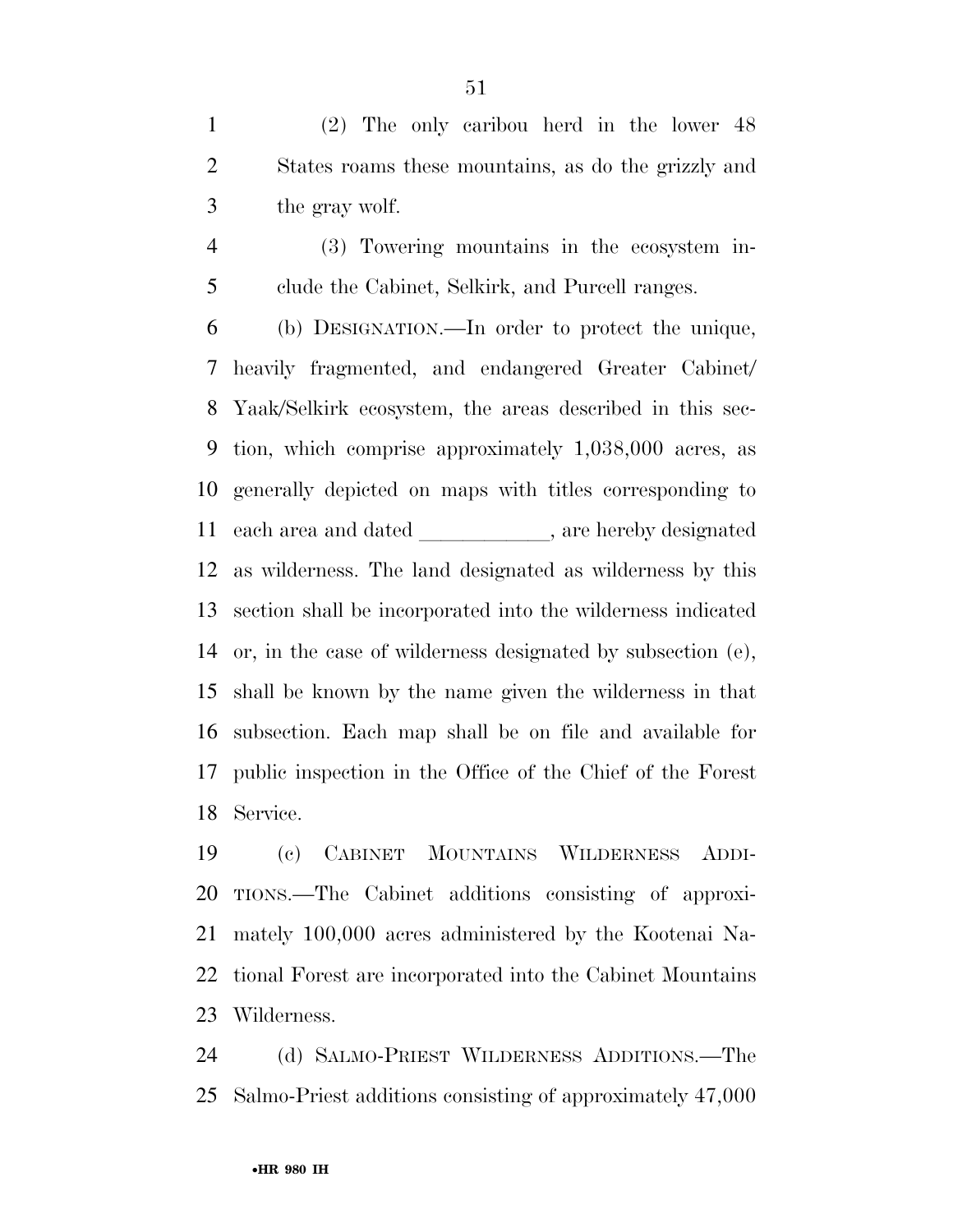acres administered by the Colville or the Idaho Panhandle National Forest are incorporated into the Salmo-Priest Wilderness.

 (e) NEW NATIONAL WILDERNESS PRESERVATION SYSTEM COMPONENTS.—The following areas are des- ignated as new components of the National Wilderness Preservation System:

 (1) Saddle Mountain area, consisting of ap- proximately 15,000 acres administered by the Kootenai National Forest.

 (2) Galena Creek area, consisting of approxi- mately 20,000 acres administered by the Kootenai National Forest.

 (3) Berray Mountain area, consisting of ap- proximately 9,000 acres administered by the Kootenai National Forest.

 (4) Lone Cliff-Smeads area, consisting of ap- proximately 10,000 acres administered by the Kootenai National Forest.

 (5) McNeeley area, consisting of approximately 7,000 acres administered by the Kootenai National Forest.

 (6) Northwest Peaks area, consisting of ap- proximately 15,000 acres administered by the Kootenai National Forest.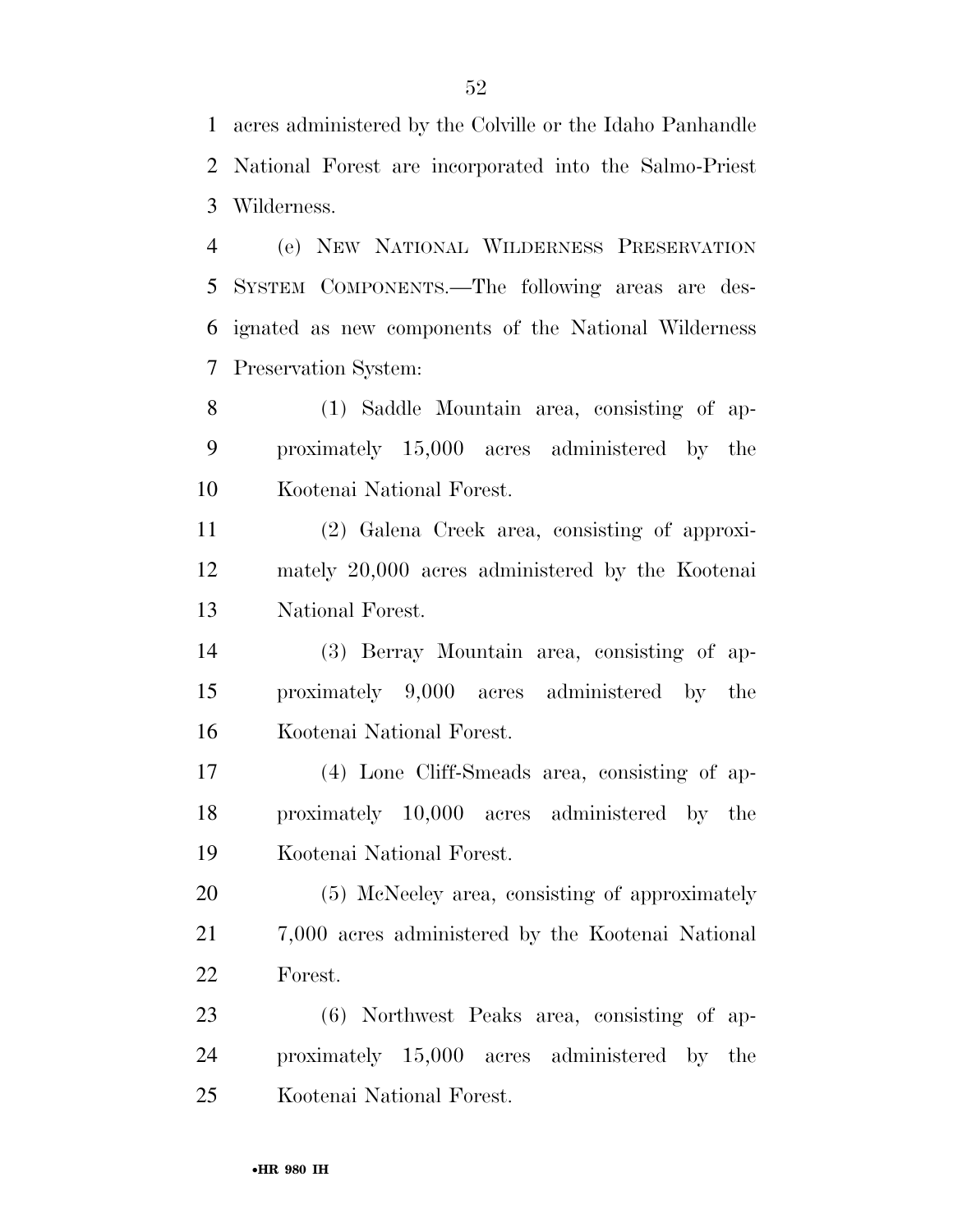| $\mathbf{1}$   | (7) Roderick area, consisting of approximately     |
|----------------|----------------------------------------------------|
| $\overline{2}$ | 30,000 acres administered by the Kootenai National |
| 3              | Forest.                                            |
| $\overline{4}$ | (8) Grizzly Peak area, consisting of approxi-      |
| 5              | mately 7,000 acres administered by the Kootenai    |
| 6              | National Forest.                                   |
| 7              | (9) West Fork Yaak area, consisting of approxi-    |
| 8              | mately 9,000 acres administered by the Kootenai    |
| 9              | National Forest.                                   |
| 10             | $(10)$ Mt. Henry area, consisting of approxi-      |
| 11             | mately 14,000 acres administered by the Kootenai   |
| 12             | National Forest.                                   |
| 13             | (11) Alexander Creek area, consisting of ap-       |
| 14             | proximately 7,000 acres administered by the        |
| 15             | Kootenai National Forest.                          |
| 16             | (12) Robinson Mountain area, consisting of ap-     |
| 17             | proximately 7,000 acres administered by the        |
| 18             | Kootenai National Forest.                          |
| 19             | (13) Devil's Gap area, consisting of approxi-      |
| 20             | mately 5,000 acres administered by the Kootenai    |
| 21             | National Forest.                                   |
| 22             | (14) Lone Cliff West area, consisting of ap-       |
| 23             | proximately 5,000 acres administered by the        |
| 24             | Kootenai National Forest.                          |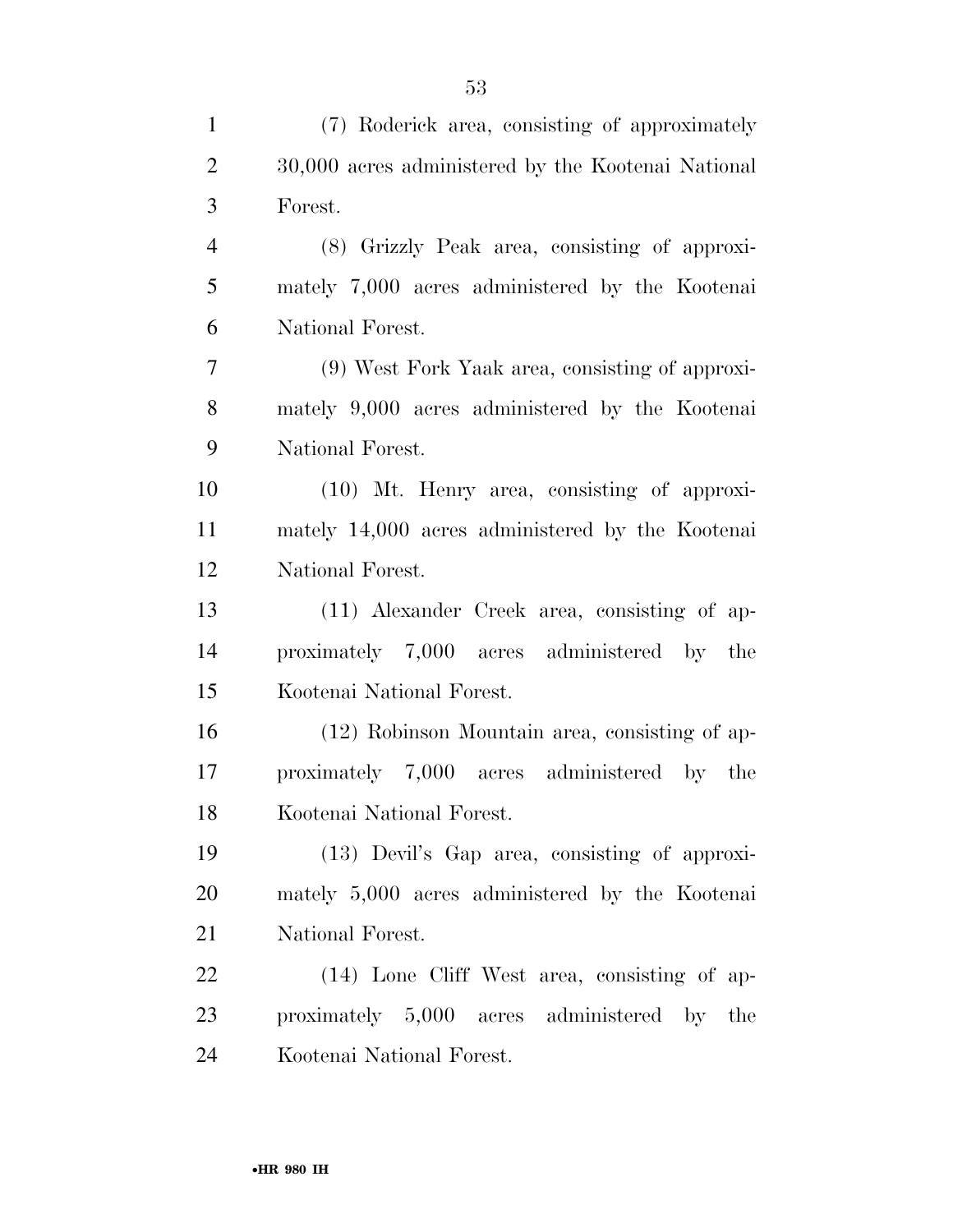| $\mathbf{1}$   | $(15)$ Allen Peak area, consisting of approxi-   |
|----------------|--------------------------------------------------|
| $\overline{2}$ | mately 30,000 acres administered by the Kootenai |
| 3              | National Forest.                                 |
| $\overline{4}$ | (16) Huckleberry Mountain area, consisting of    |
| 5              | approximately 9,000 acres administered by the    |
| 6              | Kootenai National Forest.                        |
| 7              | (17) Cataract Peak area, consisting of approxi-  |
| 8              | mately 39,000 acres administered by the Kootenai |
| 9              | or Lolo National Forest.                         |
| 10             | $(18)$ Cube Iron-Silcox area, consisting of ap-  |
| 11             | proximately 39,000 acres administered by the     |
| 12             | Kootenai or Lolo National Forest.                |
| 13             | (19) Sundance Ridge area, consisting of ap-      |
| 14             | proximately 8,000 acres administered by the Lolo |
| 15             | National Forest.                                 |
| 16             | (20) Teepee-Spring Creek area, consisting of     |
| 17             | approximately 14,000 acres administered by the   |
| 18             | Lolo National Forest.                            |
| 19             | (21) Baldy Mountain area, consisting of ap-      |
| 20             | proximately 6,000 acres administered by the Lolo |
| 21             | National Forest.                                 |
| 22             | (22) Scotchman's Peak area, consisting of ap-    |
| 23             | proximately 88,000 acres administered by the     |
| 24             | Kootenai or Idaho Panhandle National Forest.     |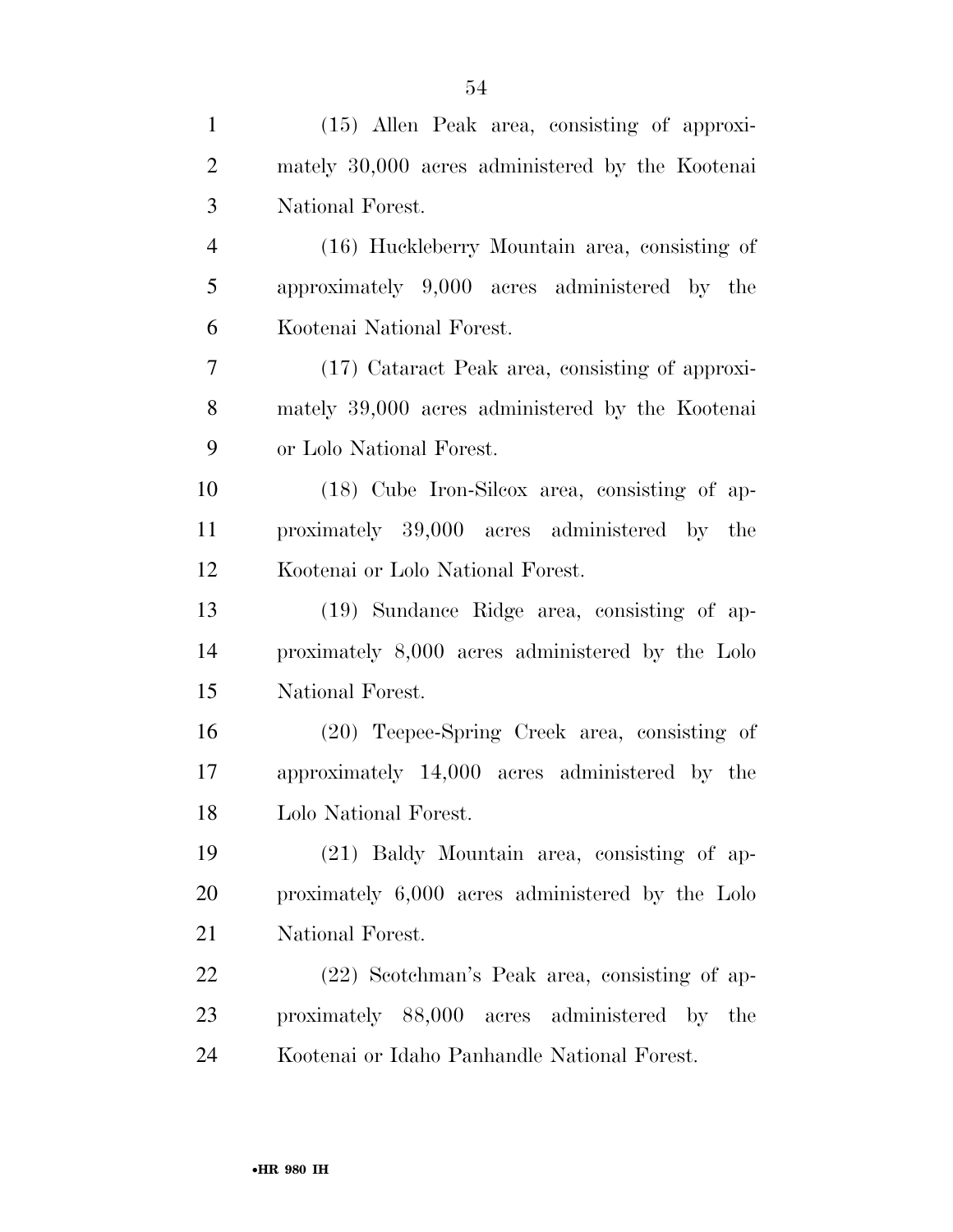| $\mathbf{1}$   | (23) Buckhorn Ridge area, consisting of ap-         |
|----------------|-----------------------------------------------------|
| $\overline{2}$ | proximately 36,000 acres administered by the        |
| 3              | Kootenai or Idaho Panhandle National Forest.        |
| $\overline{4}$ | (24) Grassy Top/Hall Mountain area, consisting      |
| 5              | of approximately 24,000 acres administered by the   |
| 6              | Colville or Idaho Panhandle National Forest.        |
| $\tau$         | (25) Abercrombie-Hooknose area, consisting of       |
| 8              | approximately 40,000 acres administered by the      |
| 9              | Colville National Forest.                           |
| 10             | $(26)$ Exposure area, consisting of approximately   |
| 11             | 8,000 acres administered by the Colville National   |
| 12             | Forest.                                             |
| 13             | (27) Harvey Creek/Bunchgrass area, consisting       |
| 14             | of approximately 11,000 acres administered by the   |
| 15             | Colville National Forest.                           |
| 16             | (28) South Fork Mountain area, consisting of        |
| 17             | approximately 6,000 acres administered by the       |
| 18             | Colville or Idaho Panhandle National Forests.       |
| 19             | $(29)$ Lost Creek area, consisting of approxi-      |
| 20             | mately 7,000 acres administered by the Colville Na- |
| 21             | tional Forest.                                      |
| 22             | (30) Quartzite area, consisting of approximately    |
| 23             | 5,000 acres administered by the Colville National   |
| 24             | Forest.                                             |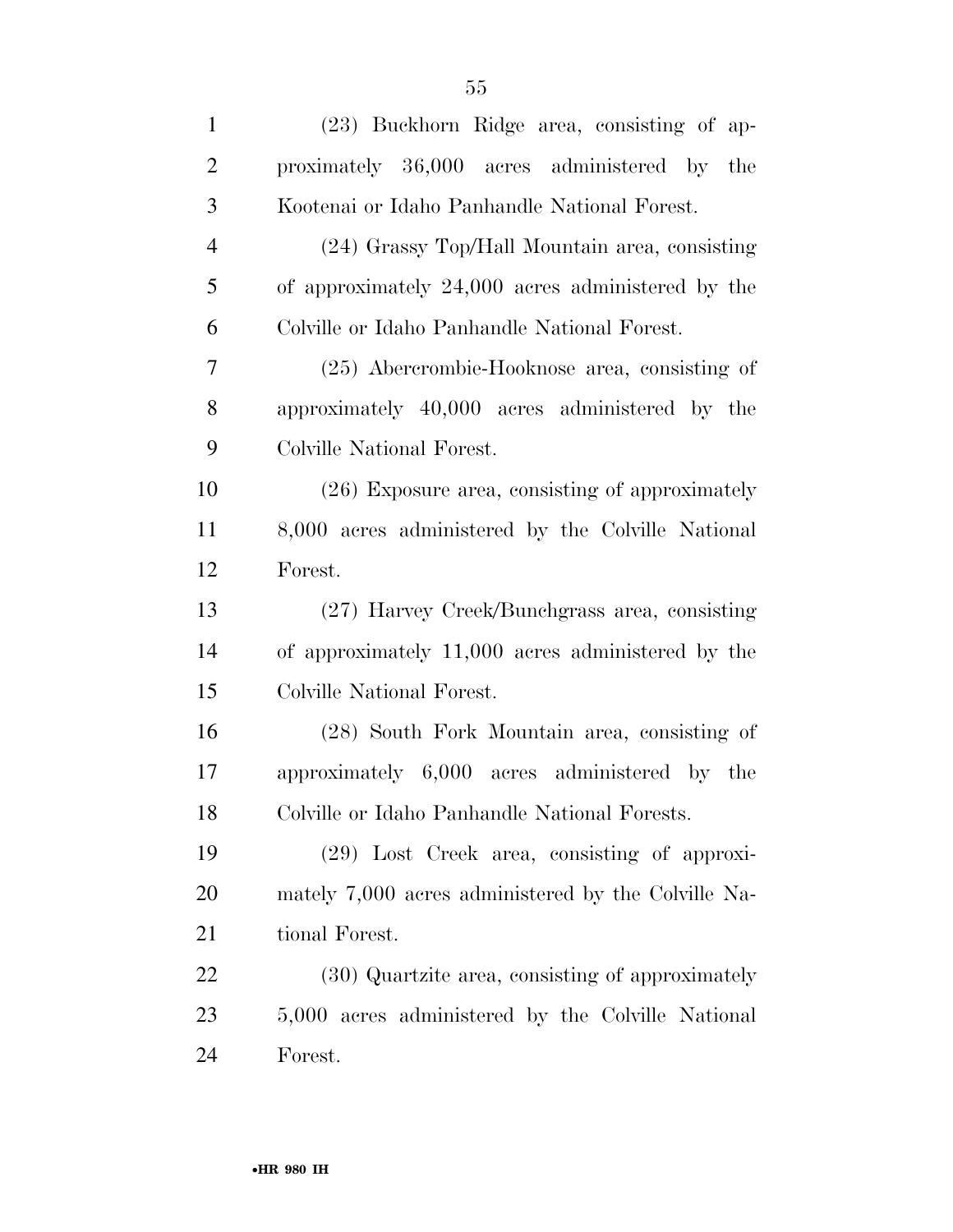| $\mathbf{1}$   | (31) South Fork Hungry Mountain area, con-           |
|----------------|------------------------------------------------------|
| $\overline{2}$ | sisting of approximately 9,000 acres administered by |
| 3              | the Idaho Panhandle or Colville National Forests.    |
| $\overline{4}$ | (32) Continental Mountain area, consisting of        |
| 5              | approximately 8,000 acres administered by the        |
| 6              | Idaho Panhandle National Forest.                     |
| 7              | (33) Skitwish Ridge area, consisting of approxi-     |
| 8              | mately 5,000 acres administered by the Idaho Pan-    |
| 9              | handle National Forest.                              |
| 10             | (34) White Mountain area, consisting of ap-          |
| 11             | proximately 8,000 acres administered by the Idaho    |
| 12             | Panhandle National Forest.                           |
| 13             | (35) Shafer Peak area, consisting of approxi-        |
| 14             | mately 6,000 acres administered by the Idaho Pan-    |
| 15             | handle National Forest.                              |
| 16             | (36) Upper Priest Lake area, consisting of ap-       |
| 17             | proximately 13,000 acres administered by the Idaho   |
| 18             | Panhandle National Forest.                           |
| 19             | (37) Long Canyon/Selkirk Crest area,<br>con-         |
| <b>20</b>      | sisting of approximately 105,000 acres administered  |
| 21             | by the Idaho Panhandle National Forest or the Bu-    |
| 22             | reau of Land Management.                             |
| 23             | (38) Saddle Mountain area, consisting of ap-         |
| 24             | proximately 8,000 acres administered by the Idaho    |
| 25             | Panhandle National Forest.                           |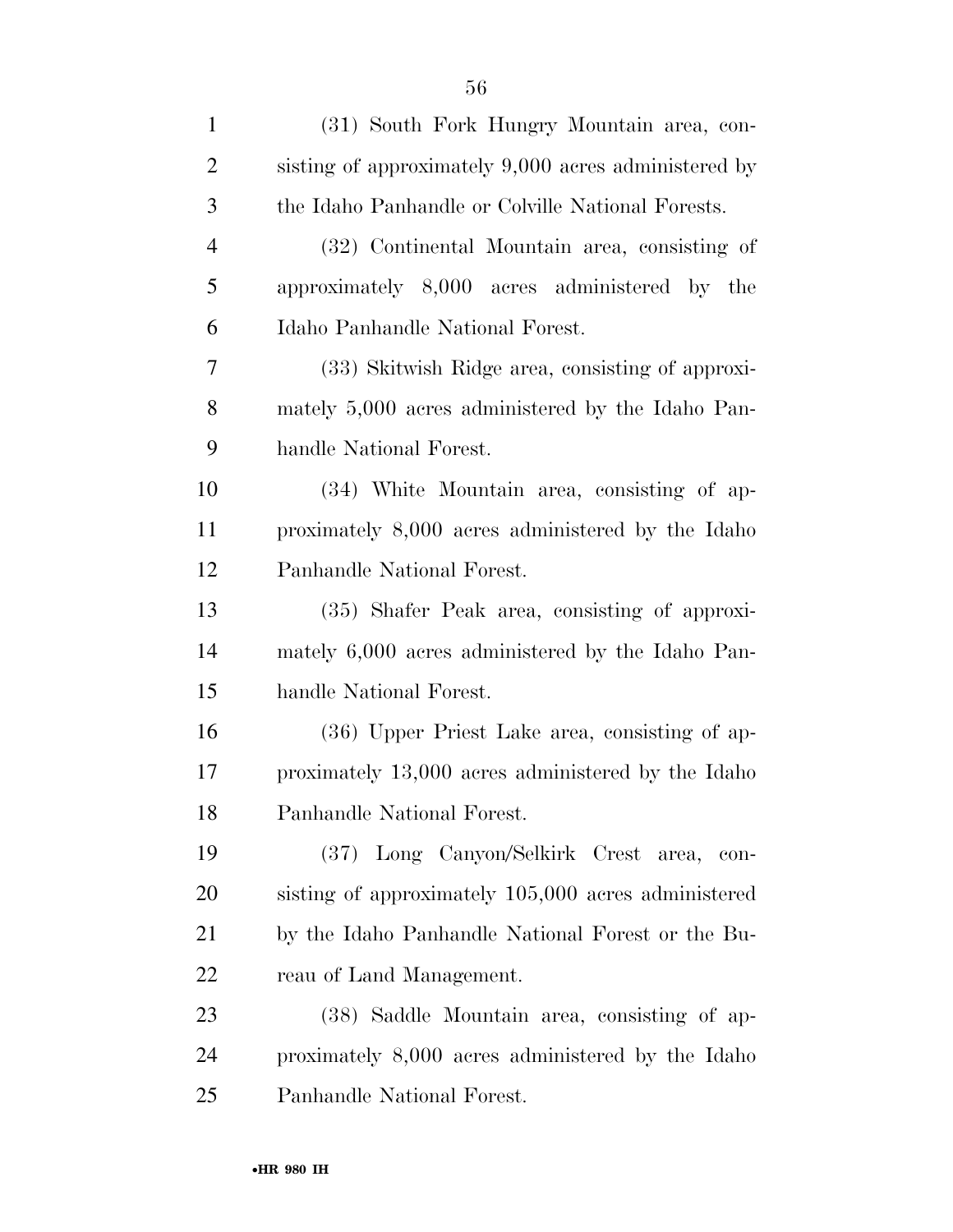| $\mathbf{1}$   | (39) Mt. Willard/Lake Estelle Roberts area,        |
|----------------|----------------------------------------------------|
| $\overline{2}$ | consisting of approximately 79,000 acres adminis-  |
| 3              | tered by the Idaho Panhandle or Kootenai National  |
| $\overline{4}$ | Forests.                                           |
| 5              | (40) Trestle Peak area, consisting of approxi-     |
| 6              | mately 7,000 acres administered by the Idaho Pan-  |
| 7              | handle or Kootenai National Forests.               |
| 8              | (41) Beetop area, consisting of approximately      |
| 9              | 12,000 acres administered by the Idaho Panhandle   |
| 10             | National Forest.                                   |
| 11             | (42) Packsaddle area, consisting of approxi-       |
| 12             | mately 19,000 acres administered by the Idaho Pan- |
| 13             | handle National Forest.                            |
| 14             | (43) Blacktail Mountain area, consisting of ap-    |
| 15             | proximately 5,000 acres administered by the Idaho  |
| 16             | Panhandle National Forest.                         |
| 17             | (44) Magee area, consisting of approximately       |
| 18             | 35,000 acres administered by the Idaho Panhandle   |
| 19             | National Forest.                                   |
| 20             | $(45)$ Tepee Creek area, consisting of approxi-    |
| 21             | mately 5,000 acres administered by the Idaho Pan-  |
| 22             | handle National Forest.                            |
| 23             | (46) Trouble Creek area, consisting of approxi-    |
| 24             | mately 6,000 acres administered by the Idaho Pan-  |
| 25             | handle National Forest.                            |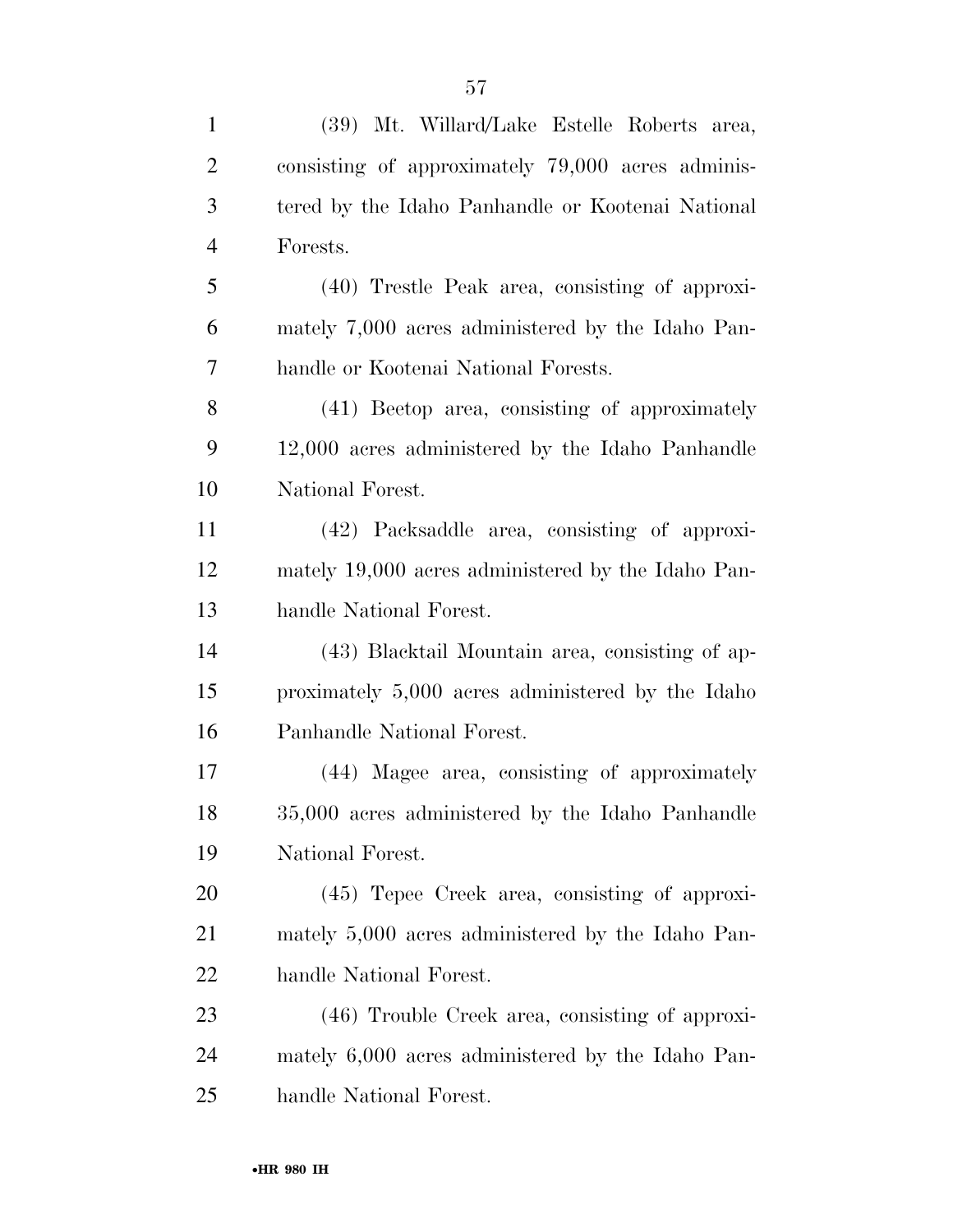| $\mathbf{1}$   | (47) Graham Coal area, consisting of approxi-        |
|----------------|------------------------------------------------------|
| $\overline{2}$ | mately 10,000 acres administered by the Idaho Pan-   |
| 3              | handle National Forest.                              |
| $\overline{4}$ | (48) Hellroaring area, consisting of approxi-        |
| 5              | mately 10,000 acres administered by the Idaho Pan-   |
| 6              | handle National Forest.                              |
| 7              | (49) Kootenai Peak area, consisting of approxi-      |
| 8              | mately 5,000 acres administered by the Idaho Pan-    |
| 9              | handle National Forest.                              |
| 10             | (50) Katka area, consisting of approximately         |
| 11             | 10,000 acres administered by the Idaho Panhandle     |
| 12             | National Forest.                                     |
| 13             | SEC. 106. GREATER HELLS CANYON ECOSYSTEM.            |
| 14             | (a) FINDINGS.—The Congress makes the following       |
| 15             | findings:                                            |
| 16             | (1) The ecological diversity of the Hells Can-       |
| 17             | yon/Wallowa Mountain Region is unique and its cen-   |
| 18             | tral proximity to other ecologically intact or rel-  |
| 19             | atively intact areas makes it a critical passage way |
| 20             | for genetic interchange of native plants and animals |
| 21             | throughout the northwestern United States.           |
| 22             | (2) The deepest river-carved canyon in the           |
| 23             | world at over 8,000 feet deep, Hells Canyon of the   |
| 24             |                                                      |
|                | Snake River forms the centerpiece of the rugged      |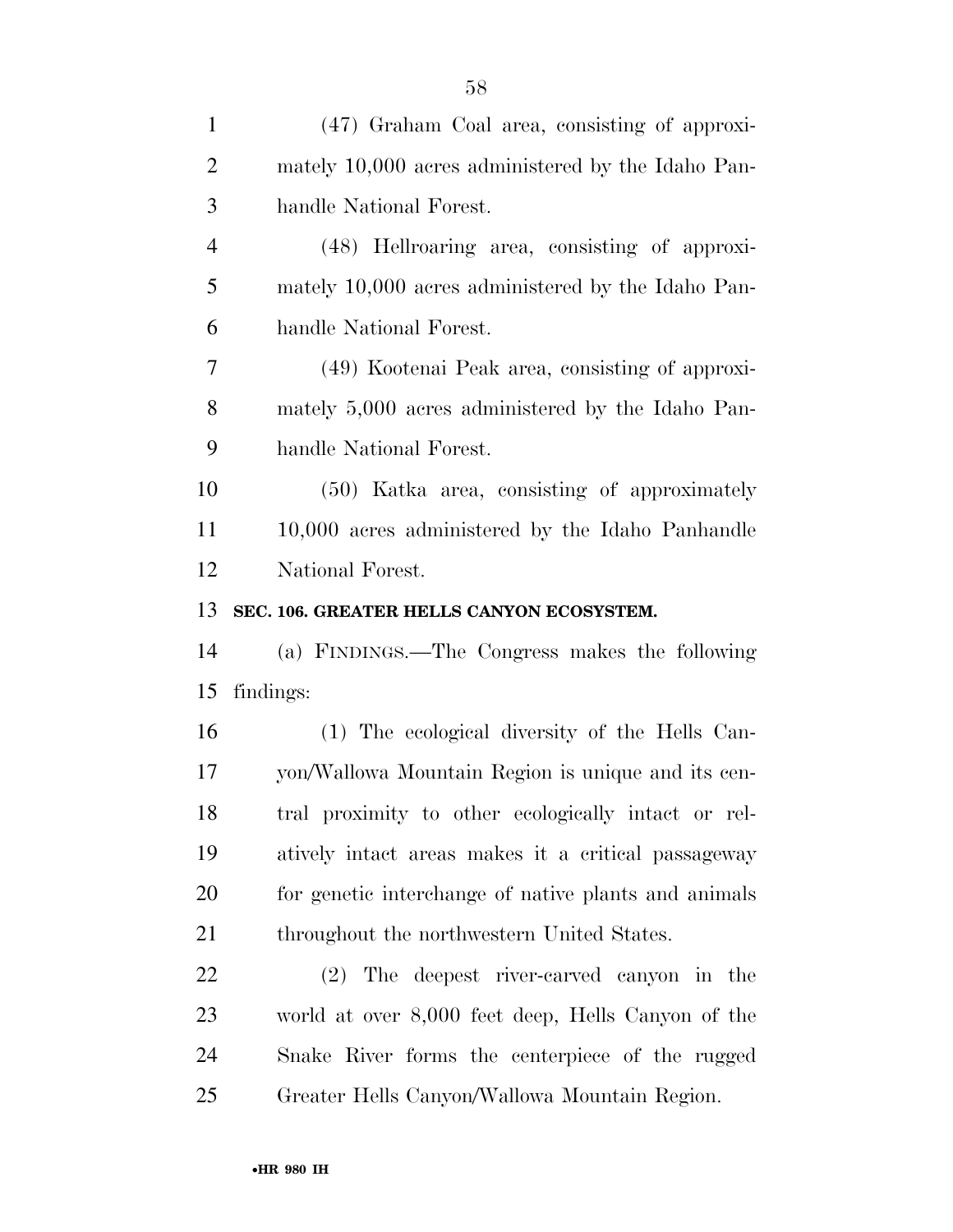(3) The ancestral home of the Nez Perce Indi- ans and their famous leaders, Old Chief Joseph, Young Chief Joseph, and Ollokot, the region is his- torically significant and remains spiritually and cul- turally important to Indian tribes, whose treaty rights guarantee their sovereignty and continued use of the land.

 (4) The region abounds in cultural and archae- ological sites, the remnants of the Nez Perce Tribe and other aboriginal cultures.

 (5) Breathtaking scenery in the region includes the snowcapped peaks of the Wallowa and Seven Devils Mountains, ancient boreal forests composed of many tree species, semi-arid desert environments, rare, intact remnants of native Columbia Basin grasslands, and unique geology and numerous dra-matic rimrock canyons.

 (6) Endangered Chinook salmon, rare or threatened species, such as goshawk, pine marten, and bighorn sheep, the largest free-roaming elk herd 21 in the United States, and a variety of other wildlife species inhabit the region.

 (b) DESIGNATION.—In order to protect the unique and endangered Greater Hells Canyon ecosystem, the areas described in this section, which comprise approxi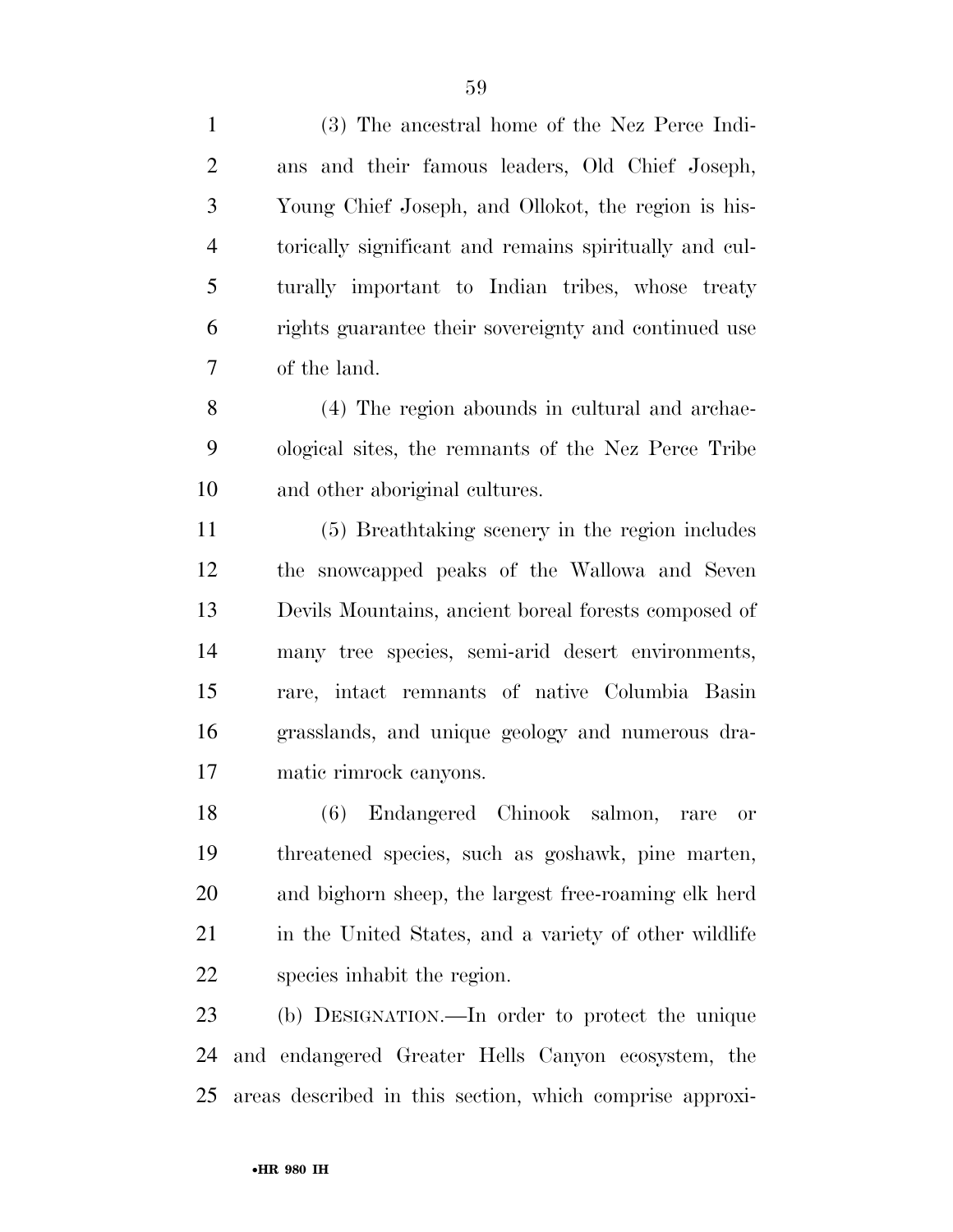mately 519,000 acres, as generally depicted on the maps with titles corresponding to each area and dated 3 are hereby designated as wilderness. The land designated as wilderness by this section shall be in- corporated into the wilderness indicated or, in the case of wilderness designated by subsection (e), shall be known by the name given the wilderness in that subsection. Each map shall be on file and available for public inspection in the Office of the Chief of the Forest Service.

 (c) HELLS CANYON WILDERNESS ADDITIONS.—The following areas, consisting of a total of approximately 394,000 acres, are incorporated into the Hells Canyon Wilderness:

 (1) Rapid River area, consisting of approxi- mately 76,000 acres administered by the Payette or Nez Perce National Forest.

 (2) Salmon Face area, consisting of approxi- mately 19,000 acres administered by the Nez Perce National Forest.

 (3) Klopton Cree/Corral Creek area, consisting of approximately 21,000 acres administered by the Nez Perce National Forest.

 (4) Big Canyon area, consisting of approxi- mately 14,000 acres administered by the Nez Perce National Forest.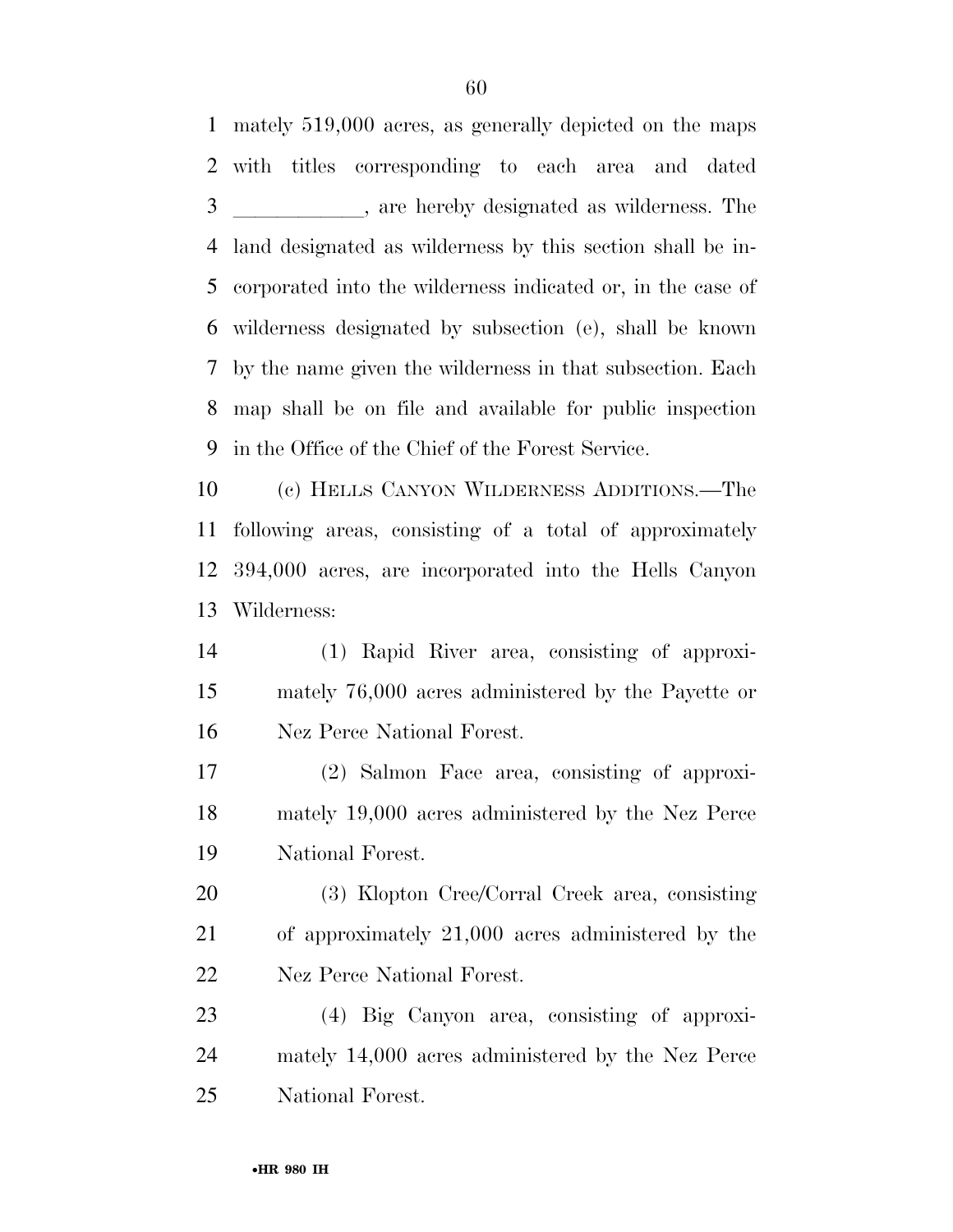(5) Other Hells Canyon additions, consisting of approximately 264,000 acres administered by the Wallowa-Whitman National Forest.

 (d) EAGLE CAP WILDERNESS ADDITIONS.—The Eagle Cap additions consisting of approximately 100,000 acres administered by the Wallowa-Whitman National Forest are incorporated into the Eagle Cap Wilderness. (e) NEW NATIONAL WILDERNESS PRESERVATION SYSTEM COMPONENTS.—The following areas are des- ignated as new components of the National Wilderness Preservation System:

 (1) Lake Fork, consisting of approximately 12,000 acres administered by the Wallowa-Whitman National Forest.

 (2) Castle Ridge, consisting of approximately 7,000 acres administered by the Wallowa-Whitman National Forest.

 (3) Homestead, consisting of approximately 6,000 acres administered by the Wallowa-Whitman National Forest.

## **SEC. 107. ISLANDS IN THE SKY WILDERNESS.**

 (a) FINDINGS.—The Congress makes the following findings: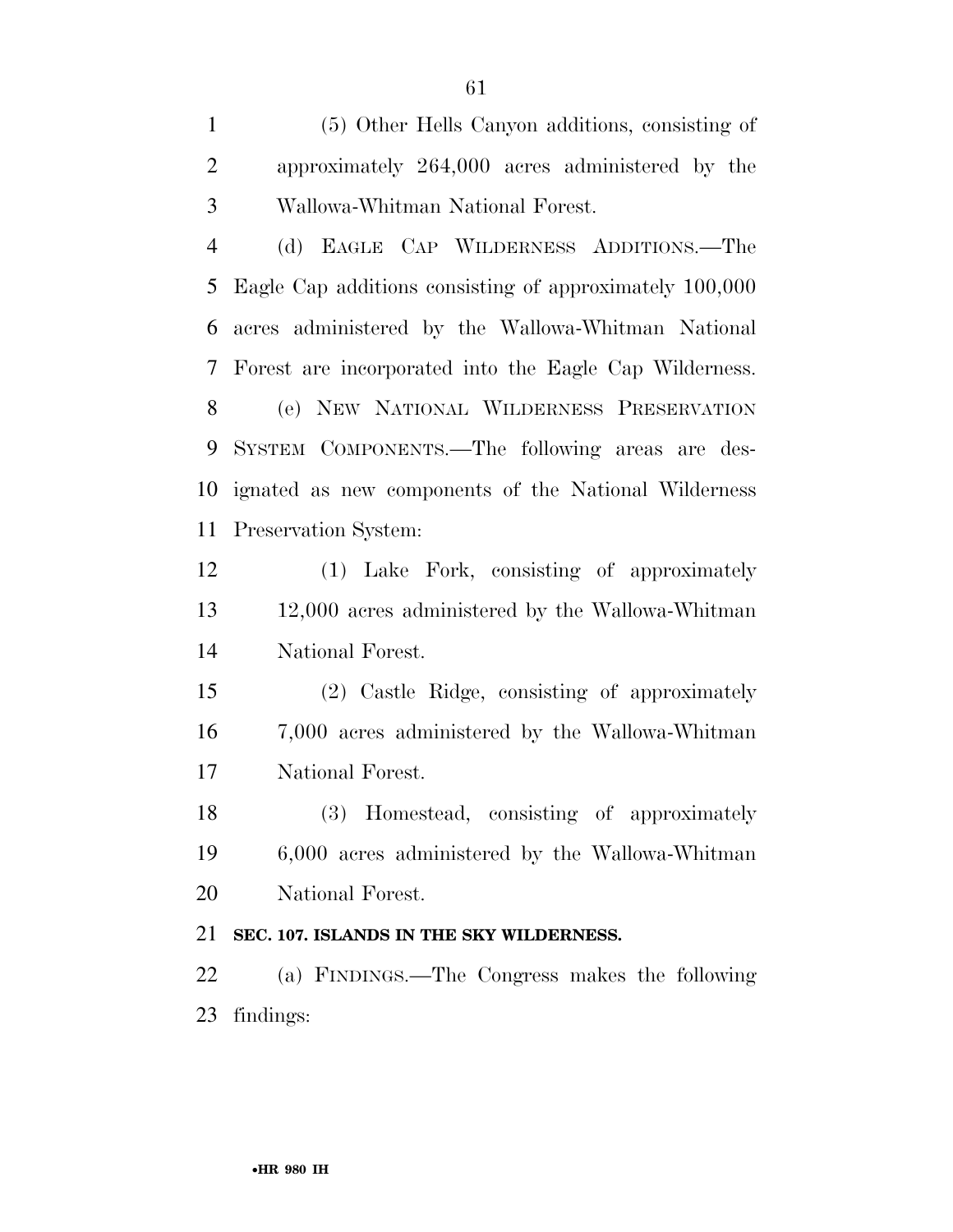(1) There are several mountain ranges in the Northern Rockies Bioregion that are separated from other mountains by the intervening prairies.

 (2) These mountain ranges, including the Big- horn, Big Snowy, Pryor, Elkhorn, and Caribou Mountains, are known as island mountain ranges.

 (3) These wild and beautiful mountains are home to an abundant array of native wildlife and birds and are representative of a unique ecological complex.

 (b) DESIGNATION.—In order to protect the unique and increasingly isolated ecological treasure of island mountain ranges in the Northern Rockies Bioregion, the areas described in this section, which comprise approxi- mately 2,614,000 acres, as generally depicted on the maps with titles corresponding to each area and dated 17 are hereby designated as wilderness. The land designated as wilderness by this section shall be incorporated into the wilderness indicated or, in the case of wilderness designated by subsections (f), (g), (h), and (i), shall be known by the name given the wildernss in that subsection. Each map shall be on file and available for public inspection in the Office of the Chief of the For- est Service and the Office of the Director of the Bureau of Land Management.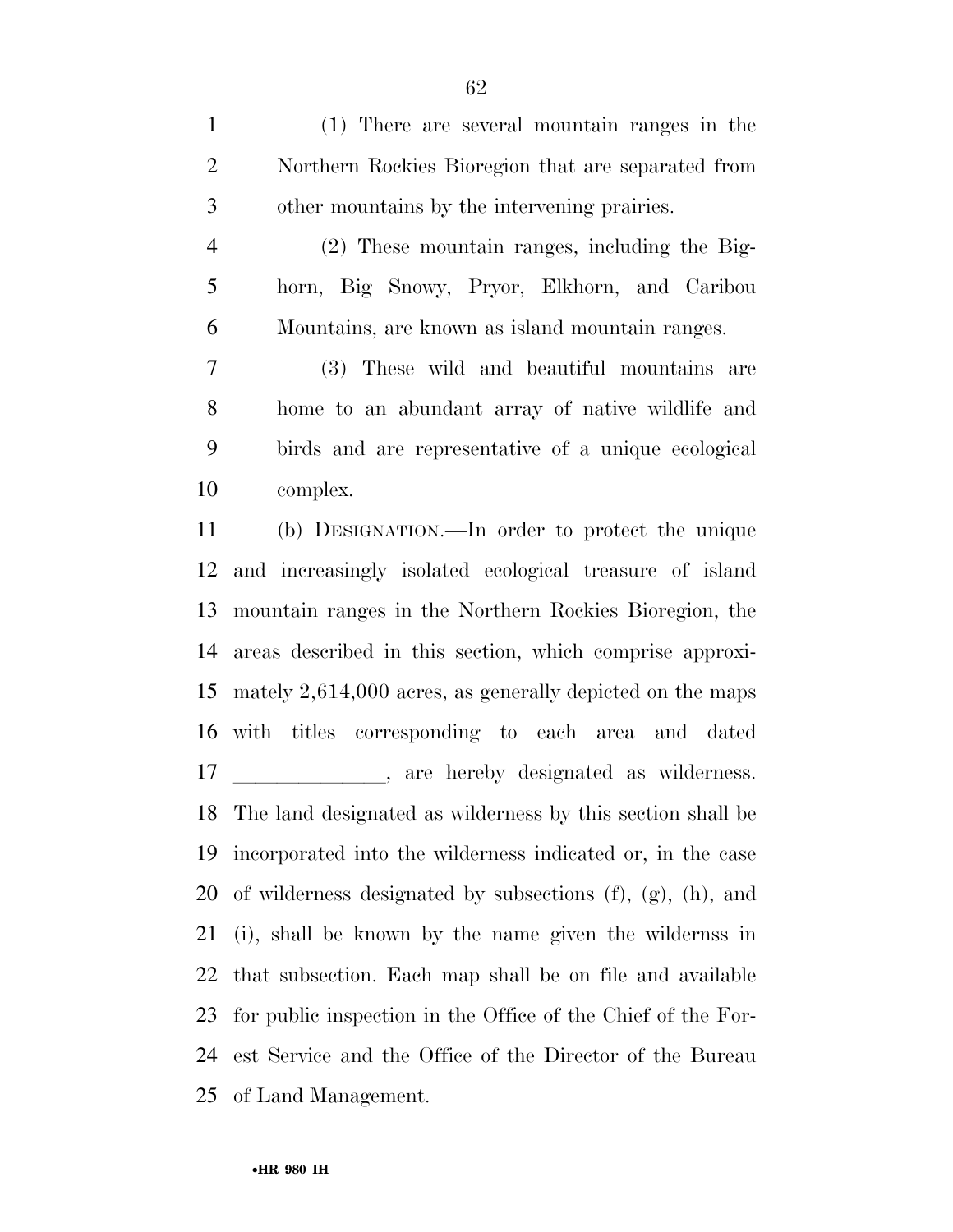(c) WENAHA-TUCANNON WILDERNESS ADDI- TIONS.—The following areas, consisting of a total of ap- proximately 20,000 acres, are incorporated into the Wenaha-Tucannon Wilderness: (1) Upper Tucannon area, consisting of ap-

 proximately 13,000 acres administered by the Umatilla National Forest.

 (2) W–T Three area, consisting of approxi- mately 22,000 acres administered by the Umatilla National Forest.

 (3) Meadow Creek area, consisting of approxi- mately 5,000 acres administered by the Umatilla National Forest.

 (d) NORTH FORK JOHN DAY WILDERNESS ADDI- TIONS.—The following areas, consisting of a total of ap- proximately 104,000 acres, are incorporated into the Wenaha-Tucannon Wilderness:

 (1) Greenhorn Mountain area, consisting of ap- proximately 35,000 acres administered by the Umatilla, the Malheur, or the Wallowa-Whitman Na-tional Forest.

 (2) Jumpoff Joe area, consisting of approxi- mately 10,000 acres administered by the Umatilla or the Malheur National Forest.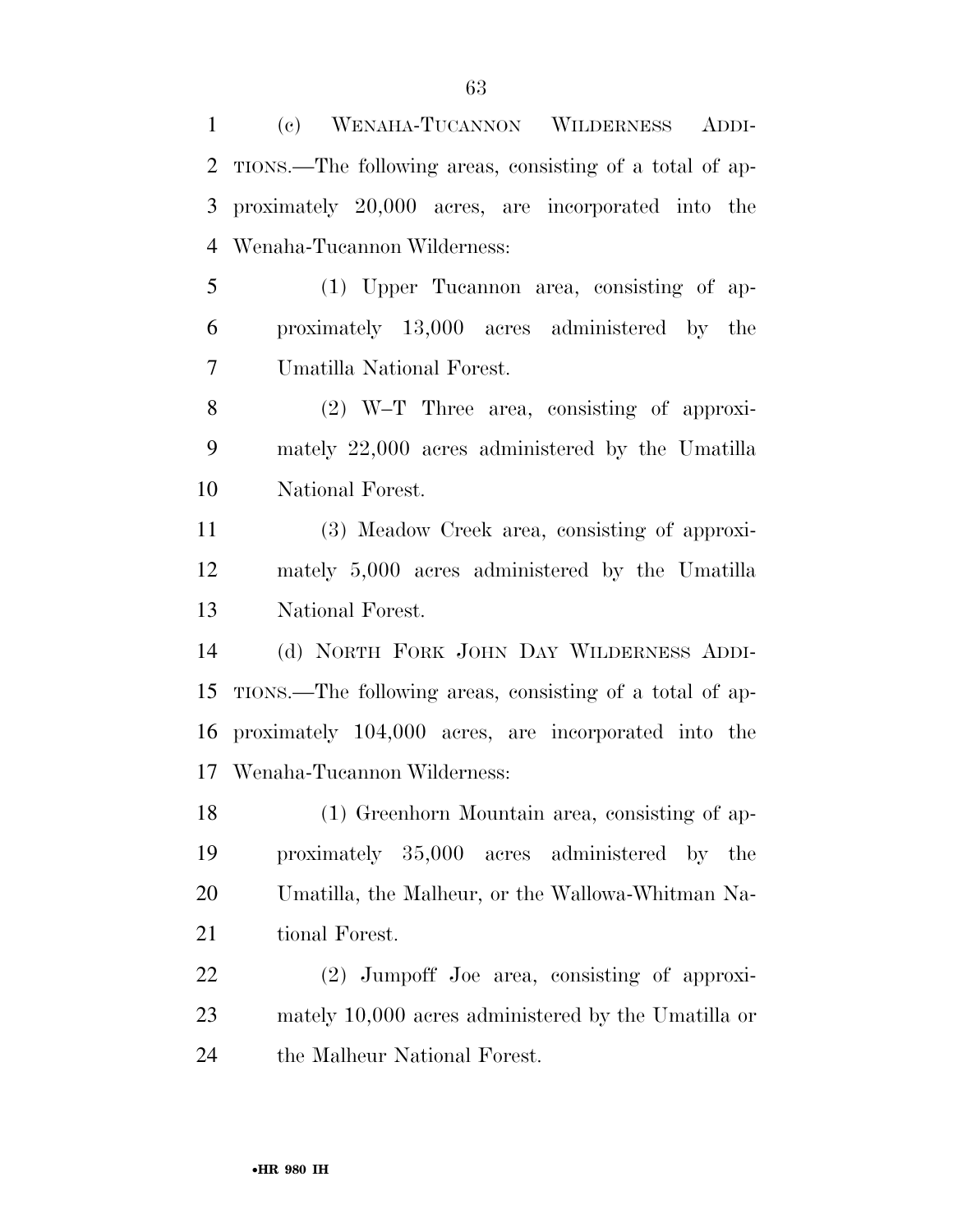(3) Twin Mountain area, consisting of approxi- mately 59,000 acres administered by the Wallowa-Whitman National Forest.

 (e) CLOUD PEAK WILDERNESS ADDITIONS.—The Cloud Peak additions, consisting of approximately 203,000 acres administered by the Bighorn National For- est and the Bureau of Land Management (Paint Rock Creek Canyon), are incorporated into the Cloud Peak Wil-derness.

 (f) NEW NATIONAL WILDERNESS PRESERVATION SYSTEM COMPONENTS IN THE KETTLE MOUNTAINS.— The following areas within the Kettle Mountains are des- ignated as new components of the National Wilderness Preservation System:

 (1) Thirteen Mile area, consisting of approxi- mately 14,000 acres administered by the Colville National Forest.

 (2) Bald Snow area, consisting of approxi- mately 12,000 acres administered by the Colville National Forest.

 (3) Copper/Kettle area, consisting of approxi- mately 81,000 acres administered by the Colville National Forest.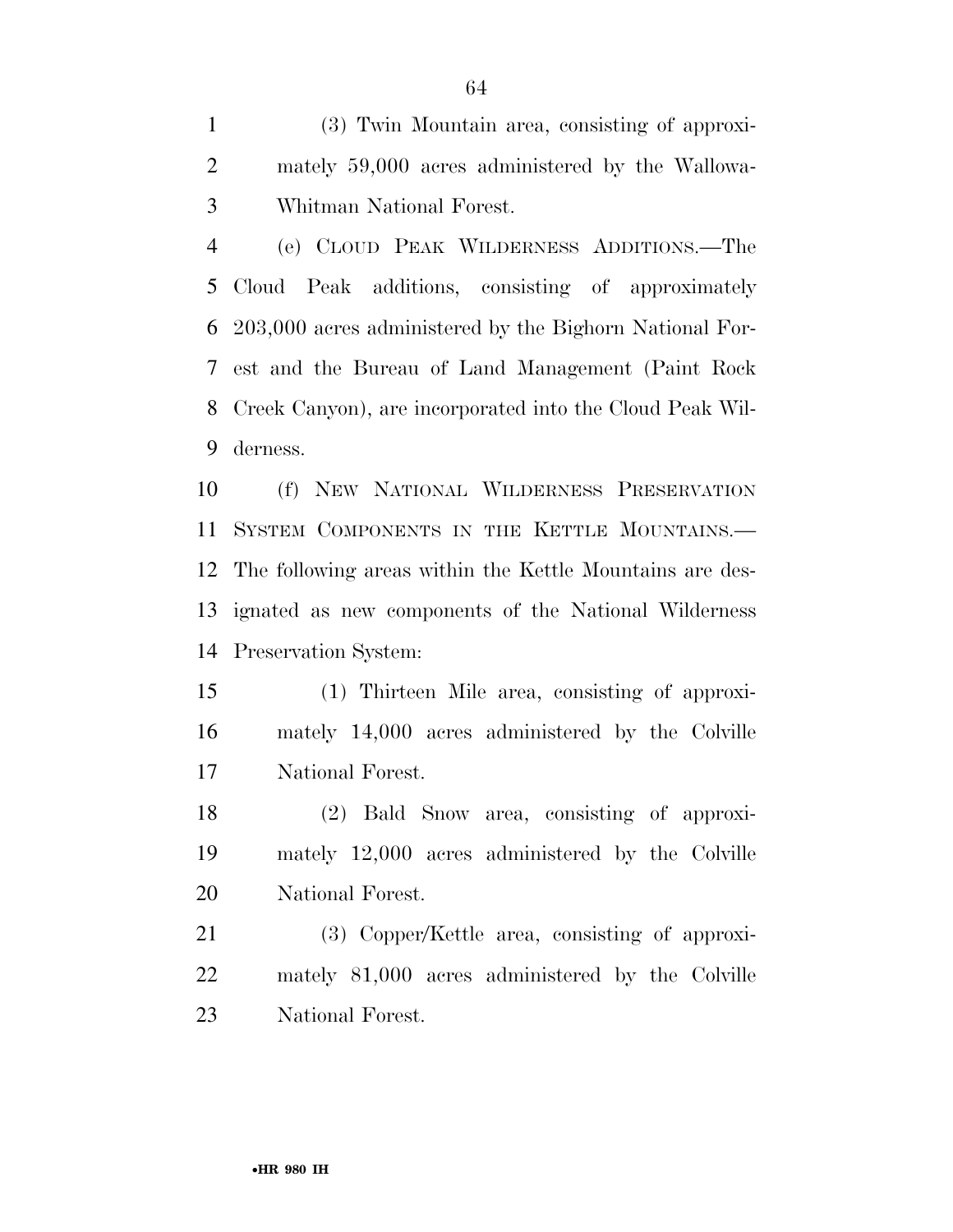| $\mathbf{1}$   | (4) Huckleberry South area, consisting of ap-         |
|----------------|-------------------------------------------------------|
| $\overline{2}$ | proximately 10,000 acres administered by the          |
| 3              | Colville National Forest.                             |
| $\overline{4}$ | (5) Cougar Mountain area, consisting of ap-           |
| 5              | proximately 6,000 acres administered by the Colville  |
| 6              | National Forest.                                      |
| $\overline{7}$ | (6) Owl Mountain area, consisting of approxi-         |
| 8              | mately 15,000 acres administered by the Colville      |
| 9              | National Forest.                                      |
| 10             | (7) Deer Creek area, consisting of approxi-           |
| 11             | mately 9,000 acres administered by the Colville Na-   |
| 12             | tional Forest.                                        |
| 13             | (8) Jacknife area, consisting of approximately        |
| 14             | 9,000 acres administered by the Colville National     |
| 15             | Forest.                                               |
| 16             | (9) Paradise area, consisting of approximately        |
| 17             | 9,000 acres administered by the Colville National     |
| 18             | Forest.                                               |
| 19             | (10) Bulldog Mountain area, consisting of ap-         |
| 20             | proximately 7,000 acres administered by the Colville  |
| 21             | National Forest.                                      |
| 22             | (g) NEW NATIONAL WILDERNESS PRESERVATION              |
| 23             | SYSTEM COMPONENTS IN THE BIG HORN MOUNTAINS.          |
| 24             | The following areas within the Big Horn Mountains are |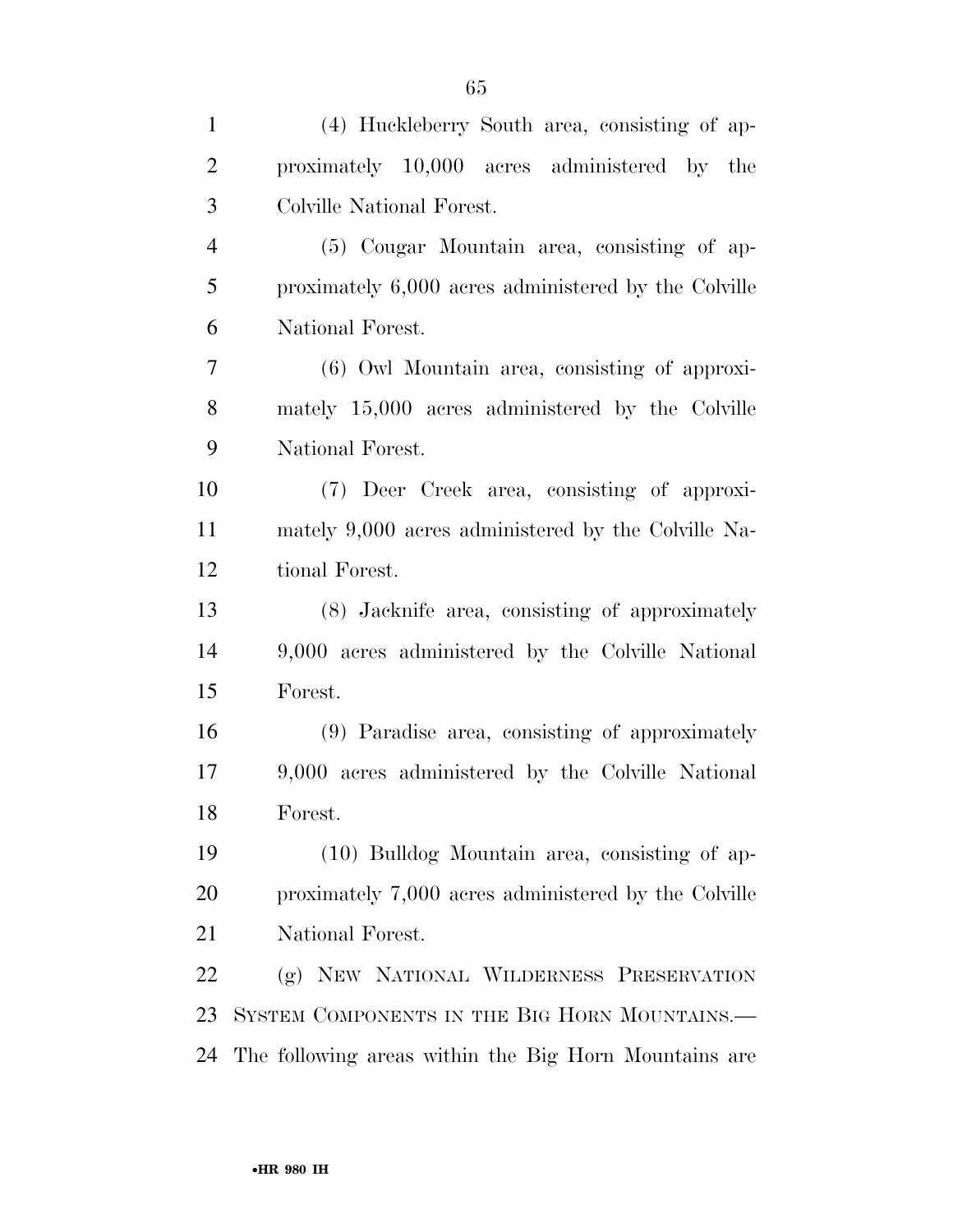designated as new components of the National Wilderness Preservation System: (1) Little Bighorn area, consisting of approxi-

 mately 120,000 acres administered by the Bighorn National Forest.

 (2) Walker Prairie area, consisting of approxi- mately 51,000 acres administered by the Bighorn National Forest.

 (3) Devil's Canyon area, consisting of approxi- mately 32,000 acres administered by the Bighorn National Forest.

 (4) Hideout Creek area, consisting of approxi- mately 9,000 acres administered by the Bighorn Na-tional Forest.

 (5) Bear Rocks area, consisting of approxi- mately 25,000 acres administered by the Bighorn National Forest.

 (6) Horse Creek Mesa area, consisting of ap- proximately 42,000 acres administered by the Big-horn National Forest.

 (7) Petes Hole area, consisting of approxi- mately 20,000 acres administered by the Bighorn National Forest.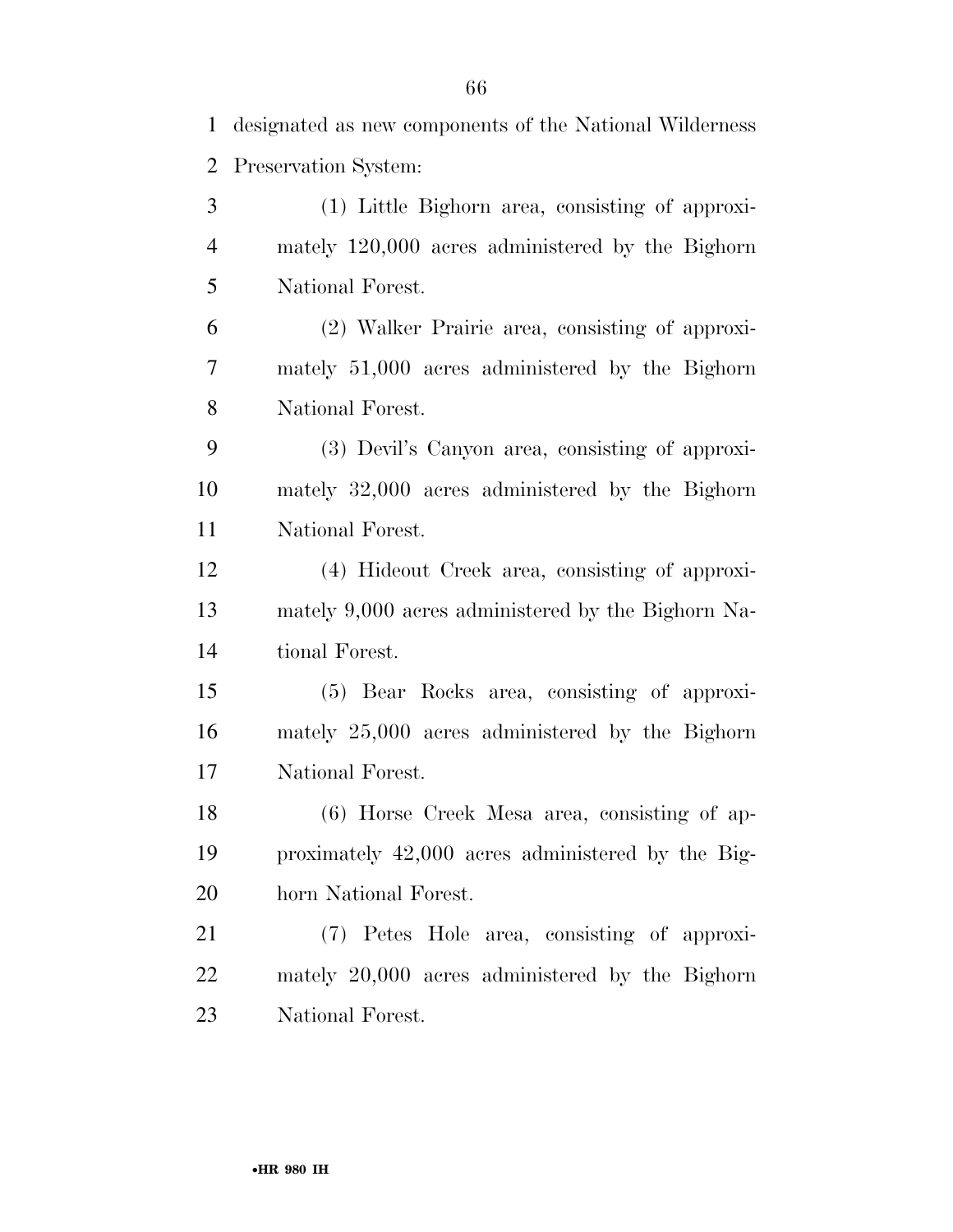| $\mathbf{1}$   | (8) Grommund Creek area, consisting of ap-         |
|----------------|----------------------------------------------------|
| $\overline{2}$ | proximately 6,000 acres administered by the Big-   |
| 3              | horn National Forest.                              |
| $\overline{4}$ | (9) Hazelton Peaks area, consisting of approxi-    |
| 5              | mately 9,000 acres administered by the Bighorn Na- |
| 6              | tional Forest.                                     |
| $\tau$         | $(10)$ Leigh Creek area, consisting of approxi-    |
| 8              | mately 7,000 acres administered by the Bighorn Na- |
| 9              | tional Forest.                                     |
| 10             | (11) Medicine Lodge area, consisting of ap-        |
| 11             | proximately 23,000 acres administered by the Big-  |
| 12             | horn National Forest or the Bureau of Land Man-    |
| 13             | agement.                                           |
| 14             | (12) Alkali Creek area, consisting of approxi-     |
| 15             | mately 17,000 acres administered by the Bureau of  |
| 16             | Land Management.                                   |
| 17             | (13) Trapper Creek Canyon area, consisting of      |
| 18             | approximately 17,000 acres administered by the Bu- |
| 19             | reau of Land Management.                           |
| 20             | (14) North Fork Powder River area, consisting      |
| 21             | of approximately 15,000 acres administered by the  |
| 22             | Bureau of Land Management.                         |
| 23             | $(15)$ Garder Mountain area, consisting of ap-     |
| 24             | proximately 18,000 acres administered by the Bu-   |
| 25             | reau of Land Management.                           |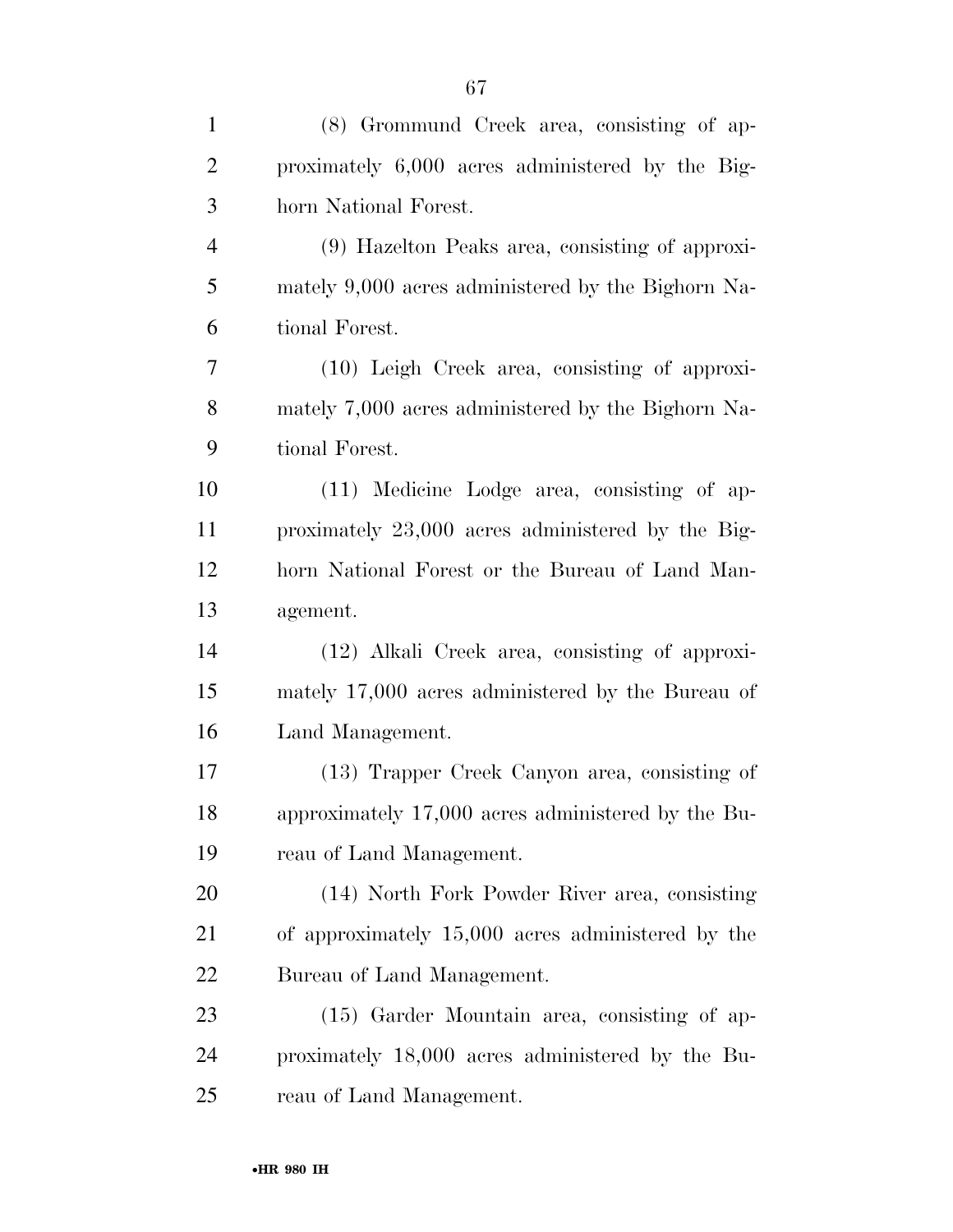| $\mathbf{1}$   | (16) Honeycombs area, consisting of approxi-              |
|----------------|-----------------------------------------------------------|
| 2              | mately 53,000 acres administered by the Bureau of         |
| 3              | Land Management.                                          |
| $\overline{4}$ | (17) Buffalo Creek area, consisting of approxi-           |
| 5              | mately 27,000 acres administered by the Bureau of         |
| 6              | Land Management.                                          |
| 7              | (18) Lysite Mountain area, consisting of ap-              |
| 8              | proximately 10,000 acres administered by the Bu-          |
| 9              | reau of Land Management.                                  |
| 10             | (h) NEW NATIONAL WILDERNESS PRESERVATION                  |
| 11             | SYSTEM COMPONENTS IN THE PRYOR MOUNTAINS.—The             |
| 12             | following areas within the Pryor Mountains are designated |
| 13             | as components of the National Wilderness Preservation     |
| 14             | System:                                                   |
| 15             | (1) Lost Water Canyon area, consisting of ap-             |
| 16             | proximately 63,000 acres administered by the Custer       |
| 17             | National Forest, Bighorn National Recreation Area,        |
| 18             | or the Bureau of Land Management.                         |
| 19             | (2) Big Pryor Mountain area, consisting of ap-            |
| 20             | proximately 39,000 acres administered by the Custer       |
| 21             | National Forest.                                          |
| 22             | (i) OTHER NEW NATIONAL WILDERNESS PRESERVA-               |
| 23             | TION SYSTEM COMPONENTS.—The following areas are           |
| 24             | designated as new components of the National Wilderness   |
|                | 25 Preservation System:                                   |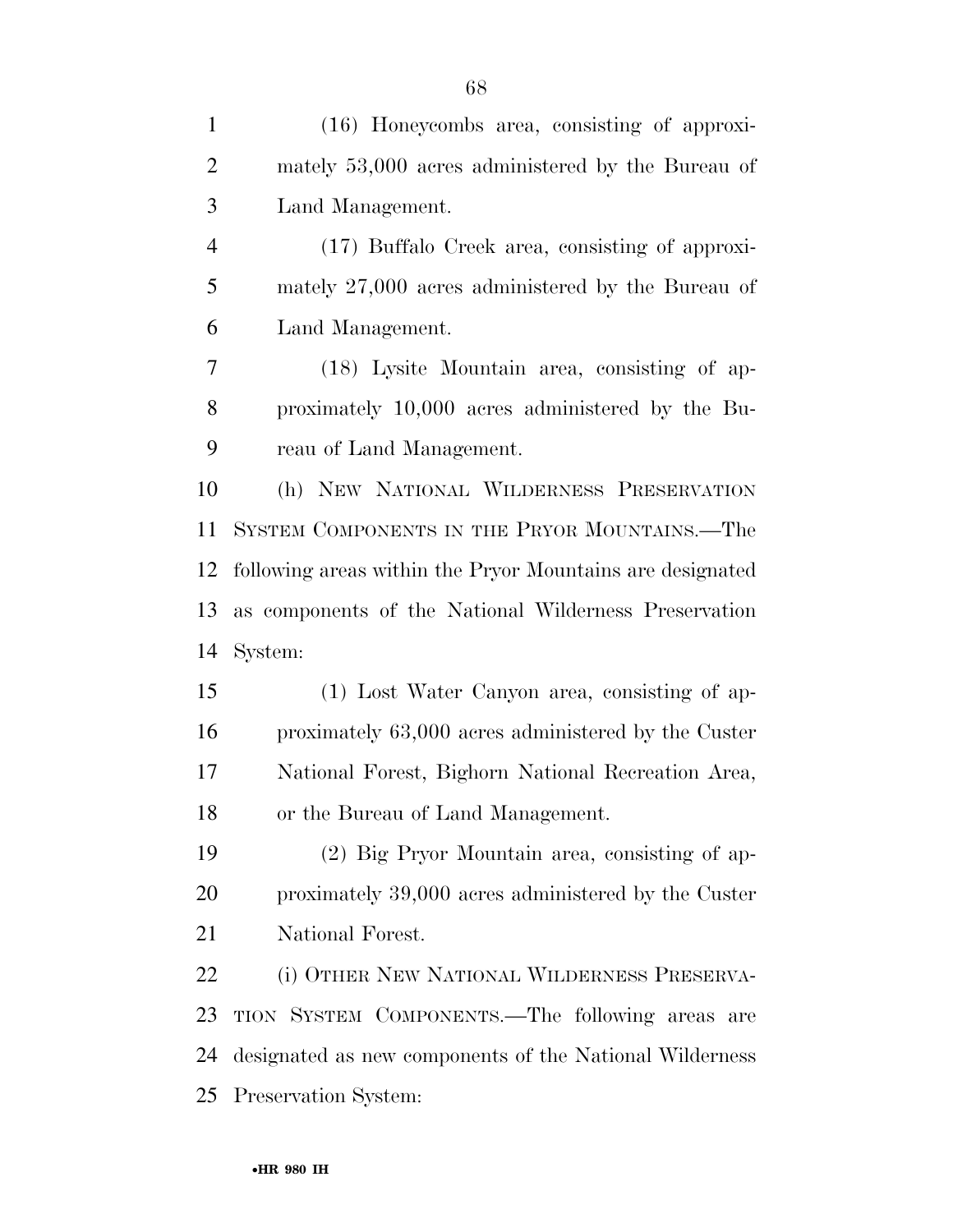| $\mathbf{1}$   | (1) Willow Springs area, consisting of approxi-    |
|----------------|----------------------------------------------------|
| $\overline{2}$ | mately 10,000 acres administered by the Umatilla   |
| 3              | National Forest.                                   |
| $\overline{4}$ | (2) Asotin Creek area, consisting of approxi-      |
| 5              | mately 18,000 acres administered by the Umatilla   |
| 6              | National Forest.                                   |
| 7              | (3) Spangler area, consisting of approximately     |
| 8              | 6,000 acres administered by the Umatilla National  |
| 9              | Forest.                                            |
| 10             | (4) Wenatchee Creek area, consisting of ap-        |
| 11             | proximately 15,000 acres administered by the       |
| 12             | Umatilla National Forest.                          |
| 13             | (5) Mill Creek area, consisting of approximately   |
| 14             | 25,000 acres administered by the Umatilla National |
| 15             | Forest.                                            |
| 16             | (6) Walla Walla area, consisting of approxi-       |
| 17             | mately 34,000 acres administered by the Umatilla   |
| 18             | National Forest.                                   |
| 19             | (7) Jassaud area, consisting of approximately      |
| 20             | 6,000 acres administered by the Umatilla National  |
| 21             | Forest.                                            |
| 22             | (8) Grande Ronde area, consisting of approxi-      |
| 23             | mately 21,000 acres administered by the Umatilla   |
| 24             | National Forest.                                   |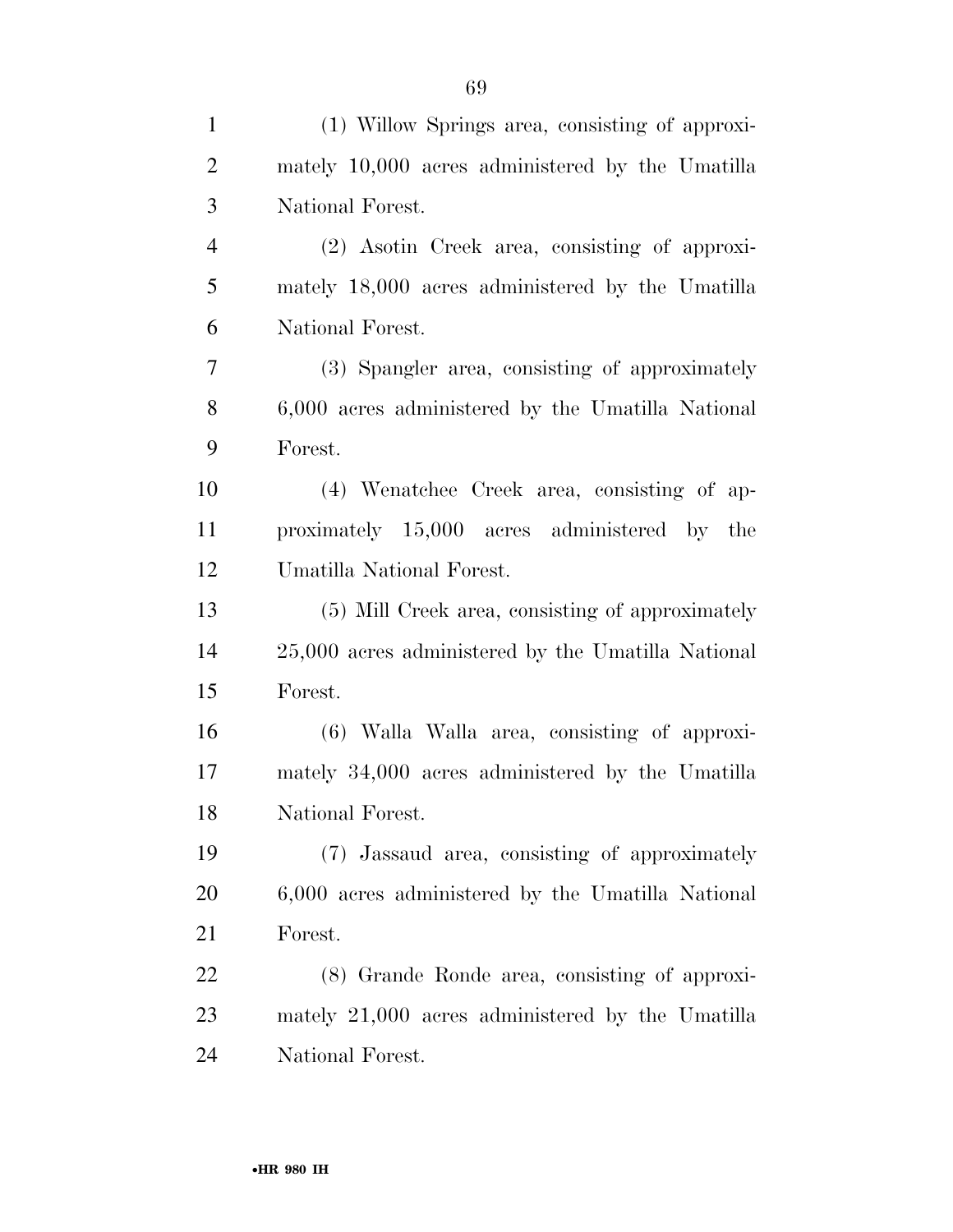| $\mathbf{1}$   | (9) Texas Butte area, consisting of approxi-          |
|----------------|-------------------------------------------------------|
| $\overline{2}$ | mately 8,000 acres administered by the Umatilla       |
| 3              | National Forest.                                      |
| $\overline{4}$ | (10) Skookum area, consisting of approximately        |
| 5              | 8,000 acres administered by the Umatilla National     |
| 6              | Forest.                                               |
| $\tau$         | (11) Potamus area, consisting of approximately        |
| 8              | 6,000 acres administered by the Umatilla National     |
| 9              | Forest.                                               |
| 10             | (12) South Fork-Tower area, consisting of ap-         |
| 11             | proximately 17,000 acres administered by the          |
| 12             | Umatilla National Forest.                             |
| 13             | (13) East John Day area, consisting of approxi-       |
| 14             | mately 7,000 acres administered by the Umatilla       |
| 15             | National Forest.                                      |
| 16             | (14) Horseshoe Ridge area, consisting of ap-          |
| 17             | proximately 6,000 acres administered by the           |
| 18             | Umatilla National Forest.                             |
| 19             | (15) Hellhole/Mount Emily area, consisting of         |
| 20             | approximately 69,000 acres administered by the        |
| 21             | Umatilla or Wallowa-Whitman National Forest.          |
| 22             | (16) North Mount Emily area, consisting of ap-        |
| 23             | proximately 6,000 acres administered<br>$-$ by<br>the |
| 24             | Umatilla or Wallowa-Whitman National Forest.          |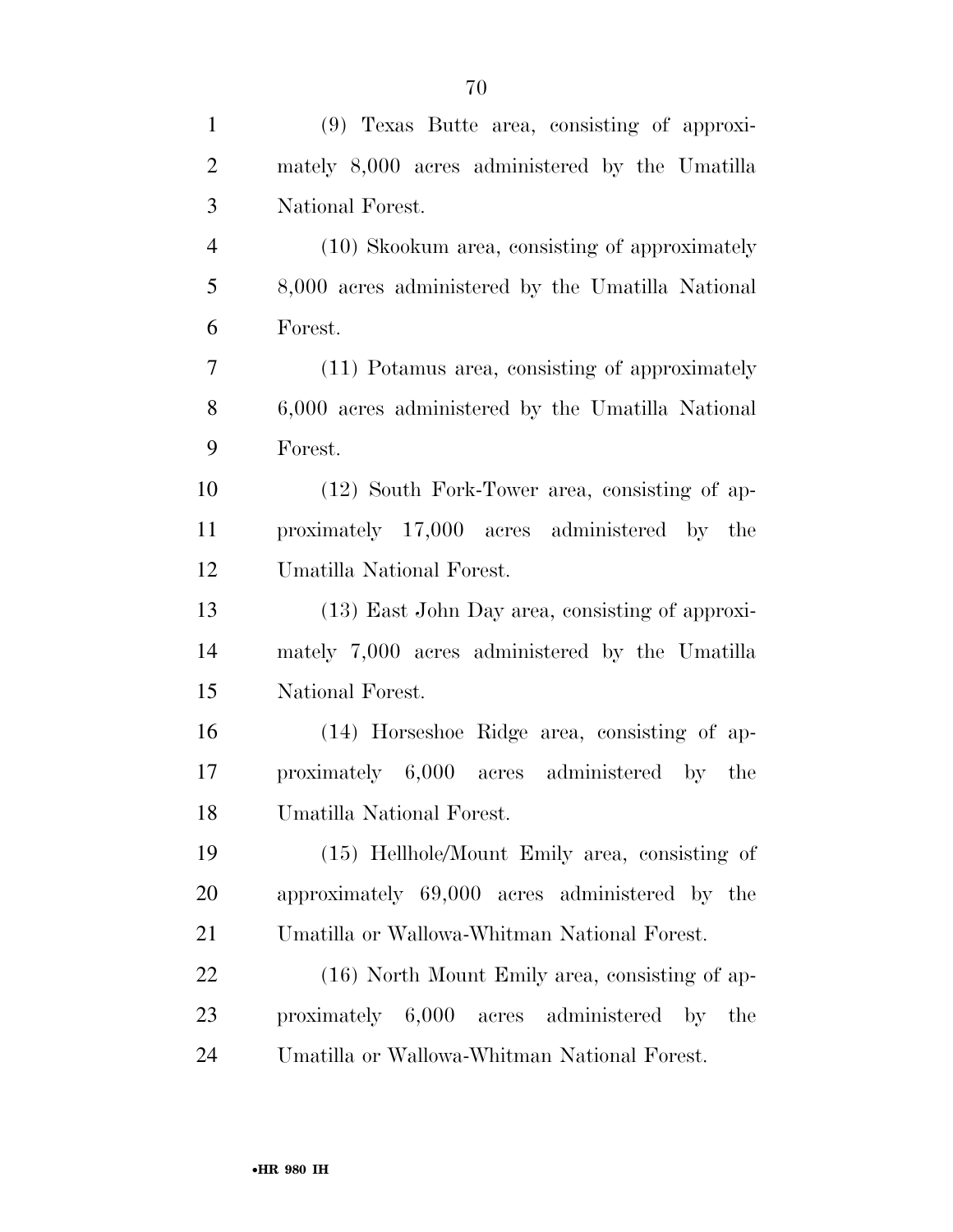| $\mathbf{1}$   | (17) Beaver Creek area, consisting of approxi-   |
|----------------|--------------------------------------------------|
| $\overline{2}$ | mately 13,000 acres administered by the Wallowa- |
| 3              | Whitman National Forest.                         |
| $\overline{4}$ | (18) Upper Grande Ronde area, consisting of      |
| 5              | approximately 12,000 acres administered by the   |
| 6              | Wallowa-Whitman National Forest.                 |
| 7              | (19) Marble Point area, consisting of approxi-   |
| 8              | mately 7,000 acres administered by the Wallowa-  |
| 9              | Whitman National Forest.                         |
| 10             | (20) Joeseph Canyon area, consisting of ap-      |
| 11             | proximately 24,000 acres administered by the     |
| 12             | Wallowa-Whitman National Forest.                 |
| 13             | (21) Tope Creek area, consisting of approxi-     |
| 14             | mately 9,000 acres administered by the Wallowa-  |
| 15             | Whitman National Forest.                         |
| 16             | (22) Baldy Mountain area, consisting of ap-      |
| 17             | proximately 6,000 acres administered by the      |
| 18             | Malheur National Forest.                         |
| 19             | (23) Dixie Butte area, consisting of approxi-    |
| 20             | mately 13,000 acres administered by the Malheur  |
| 21             | National Forest.                                 |
| 22             | (24) Murderers Creek area, consisting of ap-     |
| 23             | proximately 25,000 acres administered by the     |
| 24             | Malheur National Forest.                         |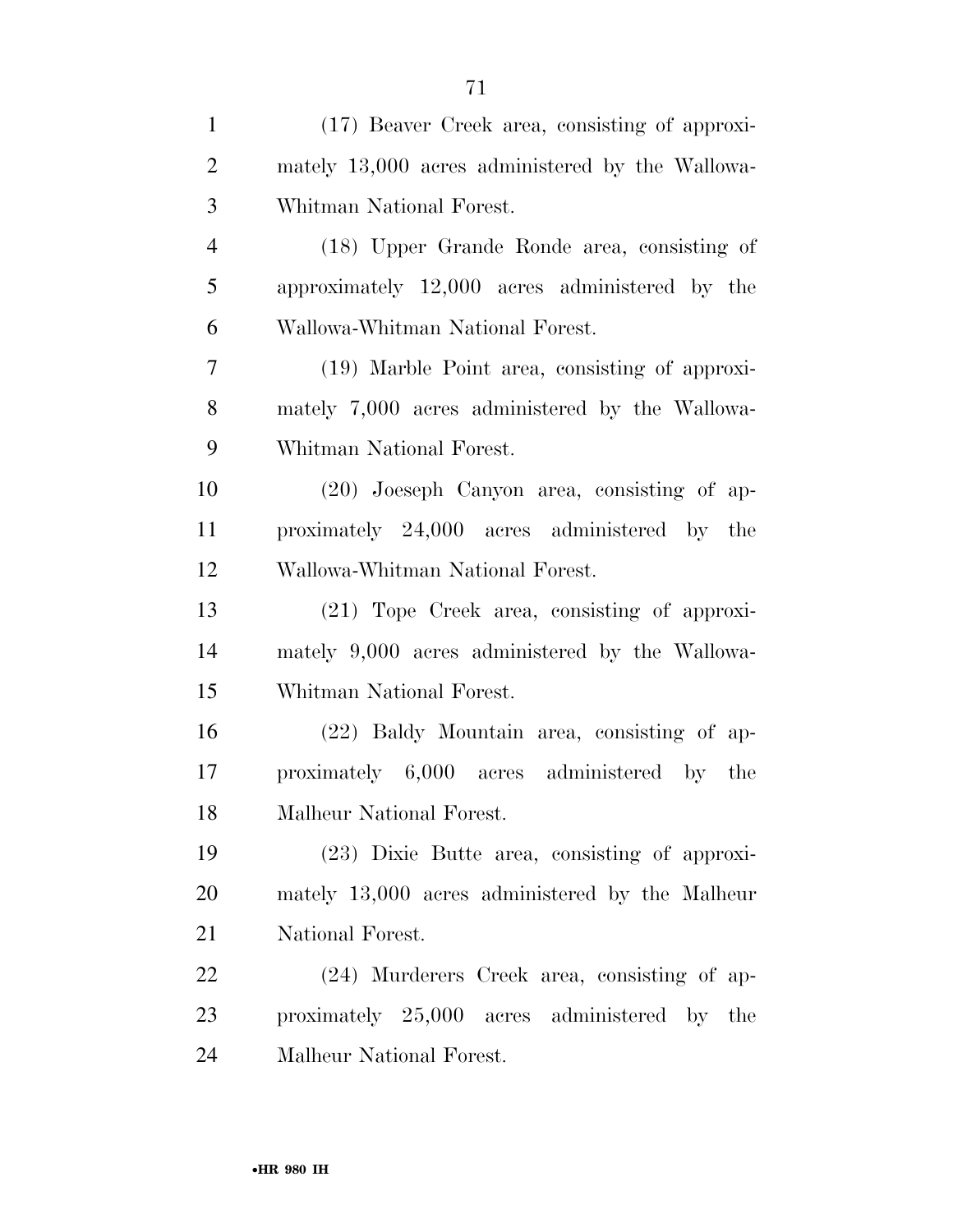| $\mathbf{1}$   | $(25)$ Flag Creek area, consisting of approxi-     |
|----------------|----------------------------------------------------|
| $\overline{2}$ | mately 7,000 acres administered by the Malheur Na- |
| 3              | tional Forest.                                     |
| $\overline{4}$ | $(26)$ Fox Creek area, consisting of approxi-      |
| 5              | mately 6,000 acres administered by the Malheur Na- |
| 6              | tional Forest.                                     |
| 7              | $(27)$ Glacier Mountain area, consisting of ap-    |
| 8              | proximately 25,000 acres administered by the       |
| 9              | Malheur National Forest.                           |
| 10             | (28) Malheur River area, consisting of approxi-    |
| 11             | mately 13,000 acres administered by the Malheur    |
| 12             | National Forest.                                   |
| 13             | (29) McClellan Mountain area, consisting of ap-    |
| 14             | proximately 22,000 acres administered by the       |
| 15             | Malheur National Forest.                           |
| 16             | (30) Myrtle-Silvies area, consisting of approxi-   |
| 17             | mately 11,000 acres administered by the Malheur    |
| 18             | National Forest.                                   |
| 19             | (31) Nipple Butte area, consisting of approxi-     |
| 20             | mately 12,000 acres administered by the Malheur    |
| 21             | National Forest.                                   |
| 22             | (32) North Fork Malheur River area, consisting     |
| 23             | of approximately 25,000 acres administered by the  |
| 24             | Malheur National Forest.                           |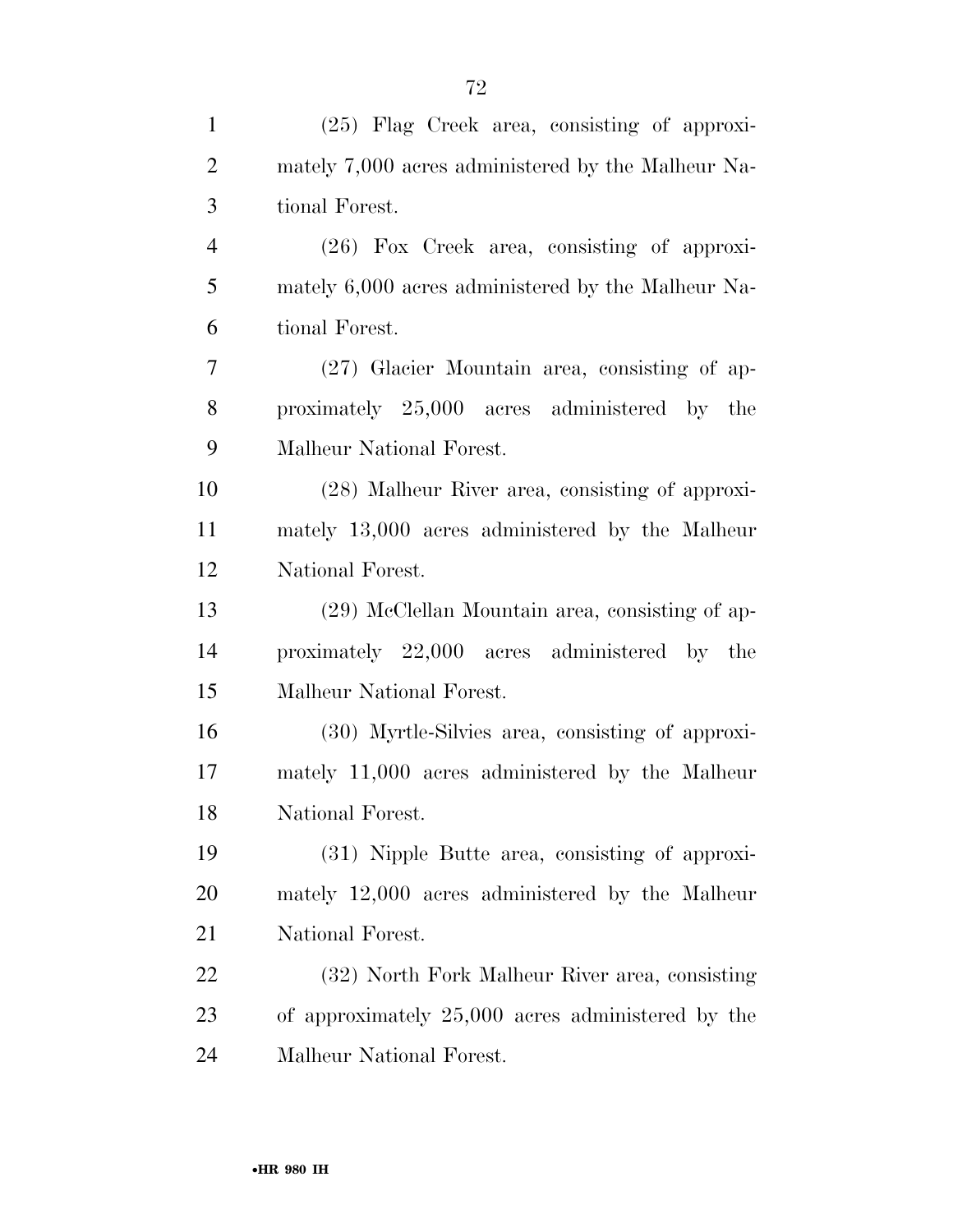| $\mathbf{1}$   | (33) Pine Creek area, consisting of approxi-       |
|----------------|----------------------------------------------------|
| $\overline{2}$ | mately 14,000 acres administered by the Malheur    |
| 3              | National Forest.                                   |
| $\overline{4}$ | (34) Shaketable area, consisting of approxi-       |
| 5              | mately 7,000 acres administered by the Malheur Na- |
| 6              | tional Forest.                                     |
| $\tau$         | (35) Utley Butte area, consisting of approxi-      |
| 8              | mately 11,000 acres administered by the Malheur    |
| 9              | National Forest.                                   |
| 10             | (36) Monument Rock area, consisting of ap-         |
| 11             | proximately 5,000 acres administered by the        |
| 12             | Malheur National Forest.                           |
| 13             | (37) Flint Range/Dolus/Lost Creek area, con-       |
| 14             | sisting of approximately 73,000 acres administered |
| 15             | by the Beaverhead-Deerlodge National Forest.       |
| 16             | (38) Fred Burr area, consisting of approxi-        |
| 17             | mately 6,000 acres administered by the Beaverhead- |
| 18             | Deerlodge National Forest.                         |
| 19             | (39) Elkhorn Mountains area, consisting of ap-     |
| 20             | proximately 88,000 acres administered by the Hel-  |
| 21             | ena National Forest.                               |
| 22             | $(40)$ Cache Peak area, consisting of approxi-     |
| 23             | mately 27,000 acres administered by the Sawtooth   |
| 24             | National Forest.                                   |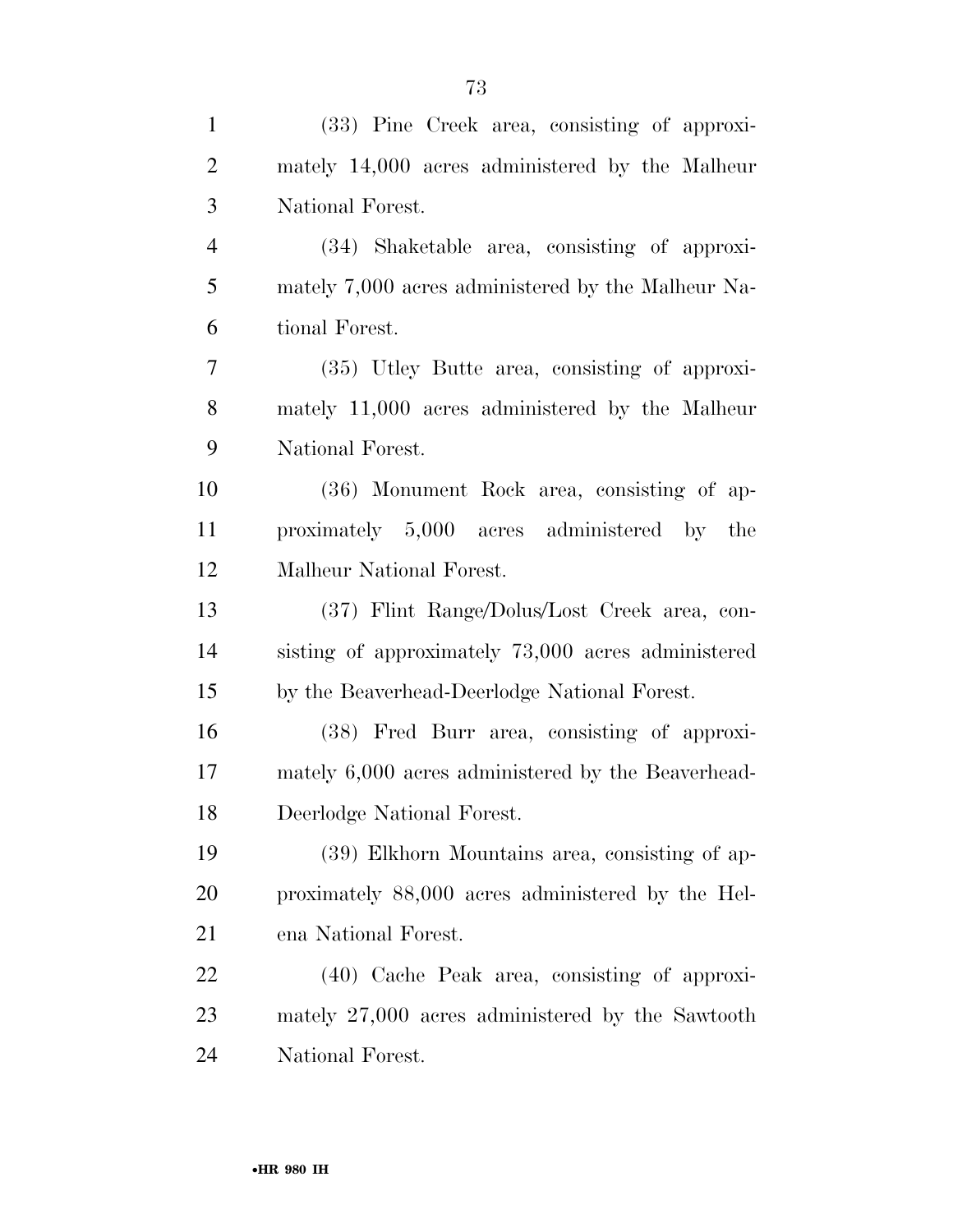| $\mathbf{1}$   | (41) Sublett area, consisting of approximately    |
|----------------|---------------------------------------------------|
| $\overline{2}$ | 7,000 acres administered by the Sawtooth National |
| 3              | Forest.                                           |
| $\overline{4}$ | (42) Burnt Basin/Black Pine area, consisting of   |
| 5              | approximately 44,000 acres administered by the    |
| 6              | Sawtooth National Forest.                         |
| 7              | (43) Mount Harrison area, consisting of ap-       |
| 8              | proximately 30,000 acres administered by the Saw- |
| 9              | tooth National Forest.                            |
| 10             | (44) Fifth Fork Rock Creek area, consisting of    |
| 11             | approximately 17,000 acres administered by the    |
| 12             | Sawtooth National Forest.                         |
| 13             | (45) Third Fork Rock Creek area, consisting of    |
| 14             | approximately 14,000 acres administered by the    |
| 15             | Sawtooth National Forest.                         |
| 16             | (46) Cottonwood area, consisting of approxi-      |
| 17             | mately 11,000 acres administered by the Sawtooth  |
| 18             | National Forest.                                  |
| 19             | (47) Mohogany Butte area, consisting of ap-       |
| 20             | proximately 21,000 acres administered by the Saw- |
| 21             | tooth National Forest.                            |
| 22             | (48) Thorobred area, consisting of approxi-       |
| 23             | mately 6,000 acres administered by the Sawtooth   |
| 24             | National Forest.                                  |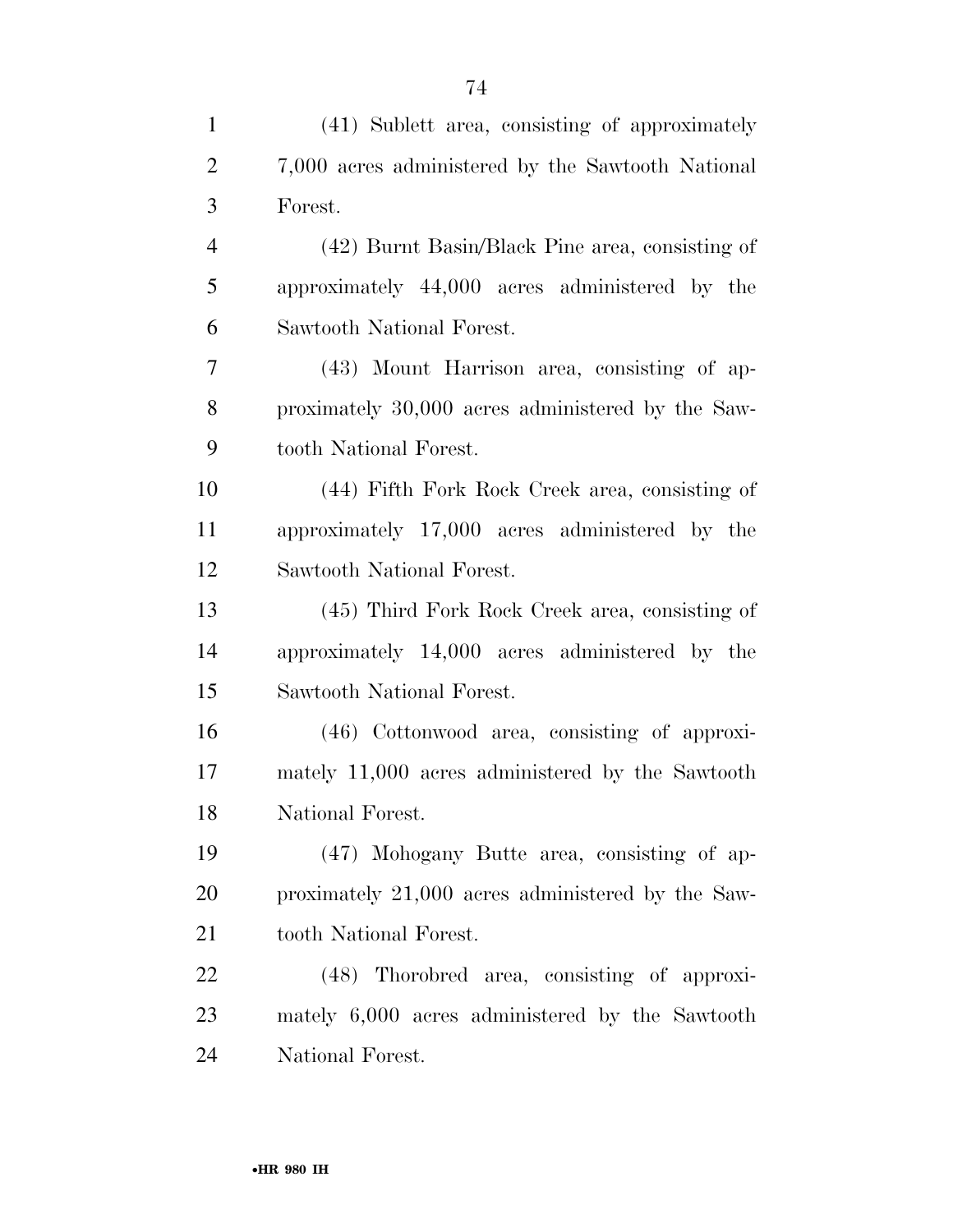| $\mathbf{1}$   | (49) Mount Naomi area, consisting of approxi-      |
|----------------|----------------------------------------------------|
| $\overline{2}$ | mately 28,000 acres administered by the Caribou    |
| 3              | National Forest.                                   |
| $\overline{4}$ | (50) Worm Creek area, consisting of approxi-       |
| 5              | mately 42,000 acres administered by the Caribou    |
| 6              | National Forest.                                   |
| $\tau$         | (51) Swan Creek Mountain area, consisting of       |
| 8              | approximately 7,000 acres administered by the Car- |
| 9              | ibou National Forest.                              |
| 10             | (52) Gibson area, consisting of approximately      |
| 11             | 8,000 acres administered by the Caribou National   |
| 12             | Forest.                                            |
| 13             | (53) Paris Peak area, consisting of approxi-       |
| 14             | mately 9,000 acres administered by the Caribou-    |
| 15             | Targhee National Forest.                           |
| 16             | (54) Station Creek area, consisting of approxi-    |
| 17             | mately 9,000 acres administered by the Caribou-    |
| 18             | Targhee National Forest.                           |
| 19             | (55) Mink Creek area, consisting of approxi-       |
| 20             | mately 16,000 acres administered by the Caribou-   |
| 21             | Targhee National Forest.                           |
| 22             | (56) Liberty Creek area, consisting of approxi-    |
| 23             | mately 15,000 acres administered by the Caribou-   |
| 24             | Targhee National Forest.                           |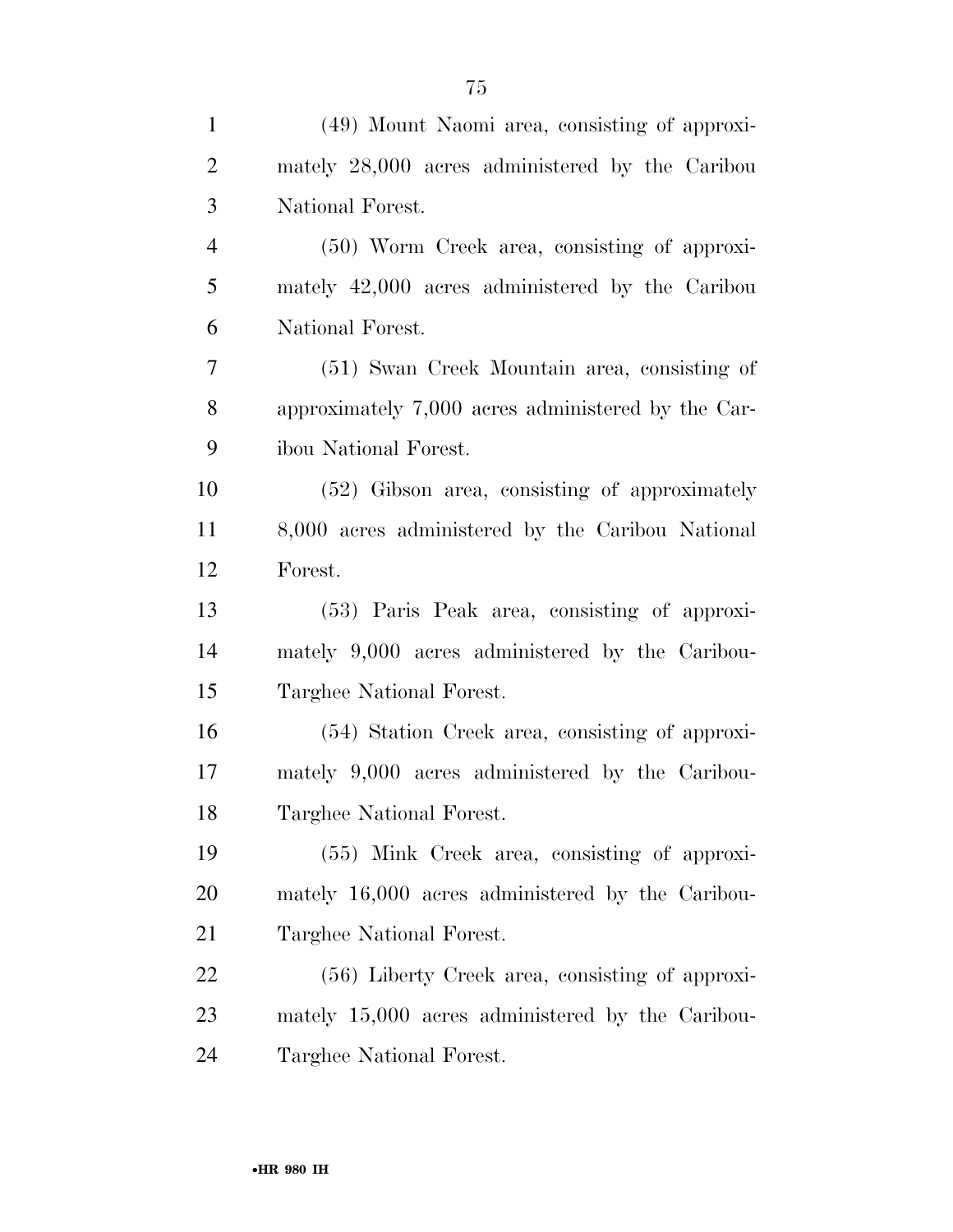| $\mathbf{1}$   | (57) Williams Creek area, consisting of approxi-  |
|----------------|---------------------------------------------------|
| $\overline{2}$ | mately 10,000 acres administered by the Caribou-  |
| 3              | Targhee National Forest.                          |
| $\overline{4}$ | (58) Stauffer Creek area, consisting of approxi-  |
| 5              | mately 6,000 acres administered by the Caribou-   |
| 6              | Targhee National Forest.                          |
| 7              | (59) Sherman Peak area, consisting of approxi-    |
| 8              | mately 8,000 acres administered by the Caribou-   |
| 9              | Targhee National Forest.                          |
| 10             | $(60)$ Soda Point area, consisting of approxi-    |
| 11             | mately 23,000 acres administered by the Caribou-  |
| 12             | Targhee National Forest.                          |
| 13             | $(61)$ Clarkston Mountain area, consisting of ap- |
| 14             | proximately 16,000 acres administered by the Car- |
| 15             | ibou-Targhee National Forest.                     |
| 16             | $(62)$ Deep Creek area, consisting of approxi-    |
| 17             | mately 7,000 acres administered by the Caribou-   |
| 18             | Targhee National Forest.                          |
| 19             | $(63)$ Oxford Mountain area, consisting of ap-    |
| 20             | proximately 41,000 acres administered by the Car- |
| 21             | ibou-Targhee National Forest.                     |
| 22             | (64) Elkhorn Mountain area, consisting of ap-     |
| 23             | proximately 42,000 acres administered by the Car- |
| 24             | ibou-Targhee National Forest.                     |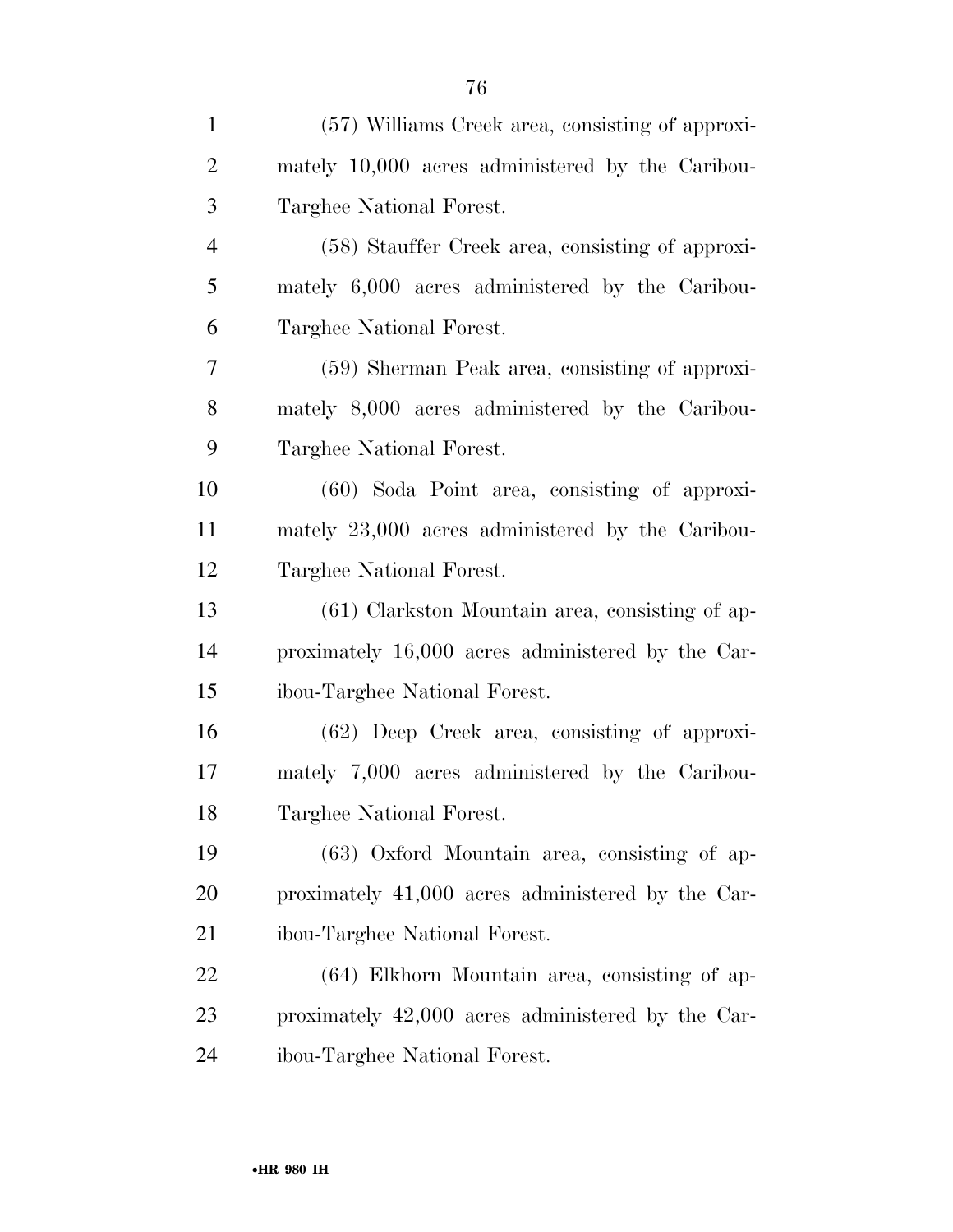| $\mathbf{1}$   | (65) Bonneville Peak area, consisting of ap-      |
|----------------|---------------------------------------------------|
| $\overline{2}$ | proximately 32,000 acres administered by the Car- |
| 3              | ibou-Targhee National Forest.                     |
| $\overline{4}$ | (66) North Pebble area, consisting of approxi-    |
| 5              | mately 5,000 acres administered by the Caribou-   |
| 6              | Targhee National Forest.                          |
| 7              | (67) Toponce area, consisting of approximately    |
| 8              | 18,000 acres administered by the Caribou-Targhee  |
| 9              | National Forest.                                  |
| 10             | (68) Scout Mountain area, consisting of ap-       |
| 11             | proximately 25,000 acres administered by the Car- |
| 12             | ibou-Targhee National Forest.                     |
| 13             | (69) West Mink area, consisting of approxi-       |
| 14             | mately 20,000 acres administered by the Caribou-  |
| 15             | Targhee National Forest.                          |
| 16             | (70) Cuddy Mountain area, consisting of ap-       |
| 17             | proximately 41,000 acres administered by the      |
| 18             | Payette National Forest.                          |
| 19             | (71) Council Mountain area, consisting of ap-     |
| 20             | proximately 17,000 acres administered by the      |
| 21             | Payette National Forest.                          |
| 22             | (72) McCullough Peaks area, consisting of ap-     |
| 23             | proximately 38,000 acres administered by the Bu-  |
| 24             | reau of Land Management.                          |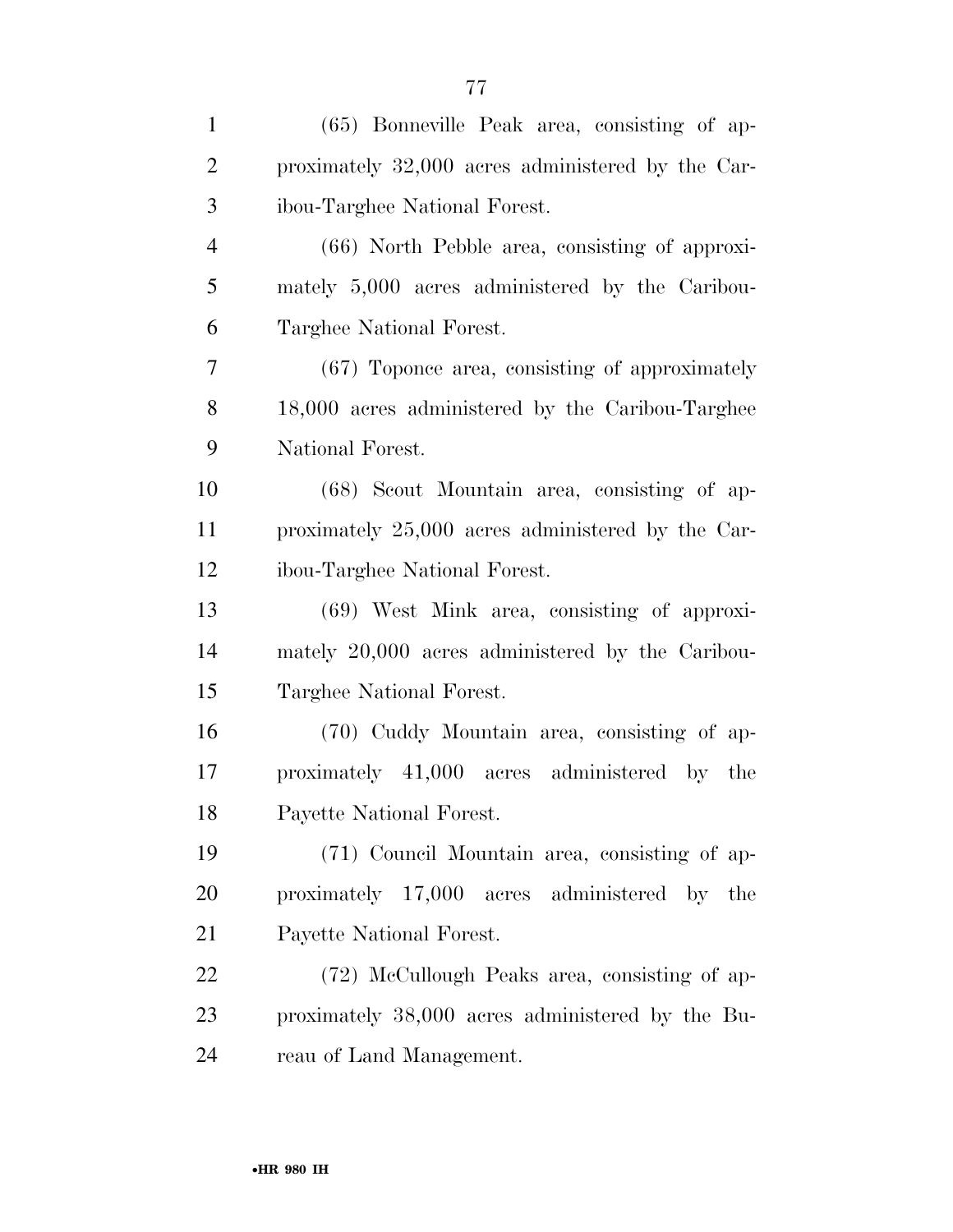| $\mathbf{1}$   | (73) Sheep Mountain area, consisting of ap-        |
|----------------|----------------------------------------------------|
| $\overline{2}$ | proximately 25,000 acres administered by the Bu-   |
| 3              | reau of Land Management.                           |
| $\overline{4}$ | (74) Red Butte area, consisting of approxi-        |
| 5              | mately 24,000 acres administered by the Bureau of  |
| 6              | Land Management.                                   |
| 7              | (75) Bobcat Draw Badlands area, consisting of      |
| 8              | approximately 30,000 acres administered by the Bu- |
| 9              | reau of Land Management.                           |
| 10             | (76) Cedar Mountain area, consisting of ap-        |
| 11             | proximately 39,000 acres administered by the Bu-   |
| 12             | reau of Land Management.                           |
| 13             | (77) Copper Mountain area, consisting of ap-       |
| 14             | proximately 7,000 acres administered by the Wyo-   |
| 15             | ming Bureau of Land Management.                    |
| 16             | (78) Fuller Peak area, consisting of approxi-      |
| 17             | mately 10,000 acres administered by the Bureau of  |
| 18             | Land Management.                                   |
| 19             | (79) Lysite Badlands area, consisting of ap-       |
| 20             | proximately 14,000 acres administered by the Bu-   |
| 21             | reau of Land Management.                           |
| 22             | (80) Hoodoo Mountain, consisting of approxi-       |
| 23             | mately 11,000 acres administered by the Missoula   |
| 24             | Field Office of the Bureau of Land Management.     |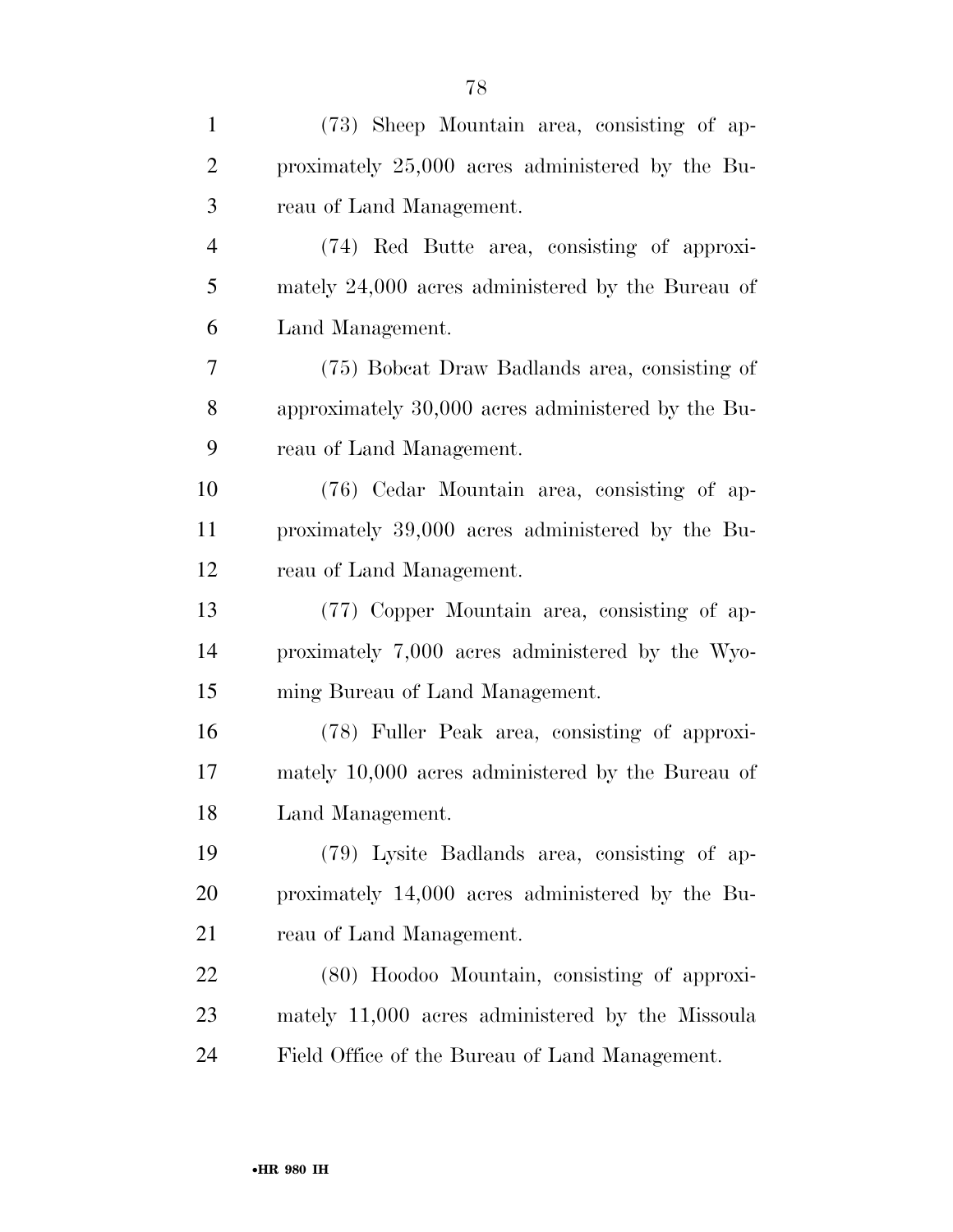(81) Wales, consisting of approximately 12,000 acres administered by the Missoula Field Office of the Bureau of Land Management.

### **SEC. 108. BLACKFEET WILDERNESS.**

 (a) DESIGNATION.—In furtherance of the purposes of the Wilderness Act, the preservation of Blackfeet religious lands, and Blackfeet treaty rights, certain lands within the Lewis and Clark National Forest comprising approxi- mately 129,000 acres and known as the Badger-Two Med- icine Area, as depicted on the map dated January 2003, and entitled ''Blackfeet Wilderness'', are hereby des- ignated as the Blackfeet Wilderness and therefore as a component of the National Wilderness Preservation Sys-tem.

 (b) TREATY RIGHTS.—The Congress recognizes that the Blackfeet Nation retains treaty rights in the lands des- ignated as the Blackfeet Wilderness, as provided for in the 1896 treaty with the United States Government.

 (c) REVIEW.—The Secretary of Agriculture shall con- duct a review of the Blackfeet Wilderness in accordance with the Wilderness Act. Not later than three years after the date of enactment of this Act, the Secretary shall sub- mit to Congress a report containing the results of the re-view.

25 (d) REVIEW COMMITTEE.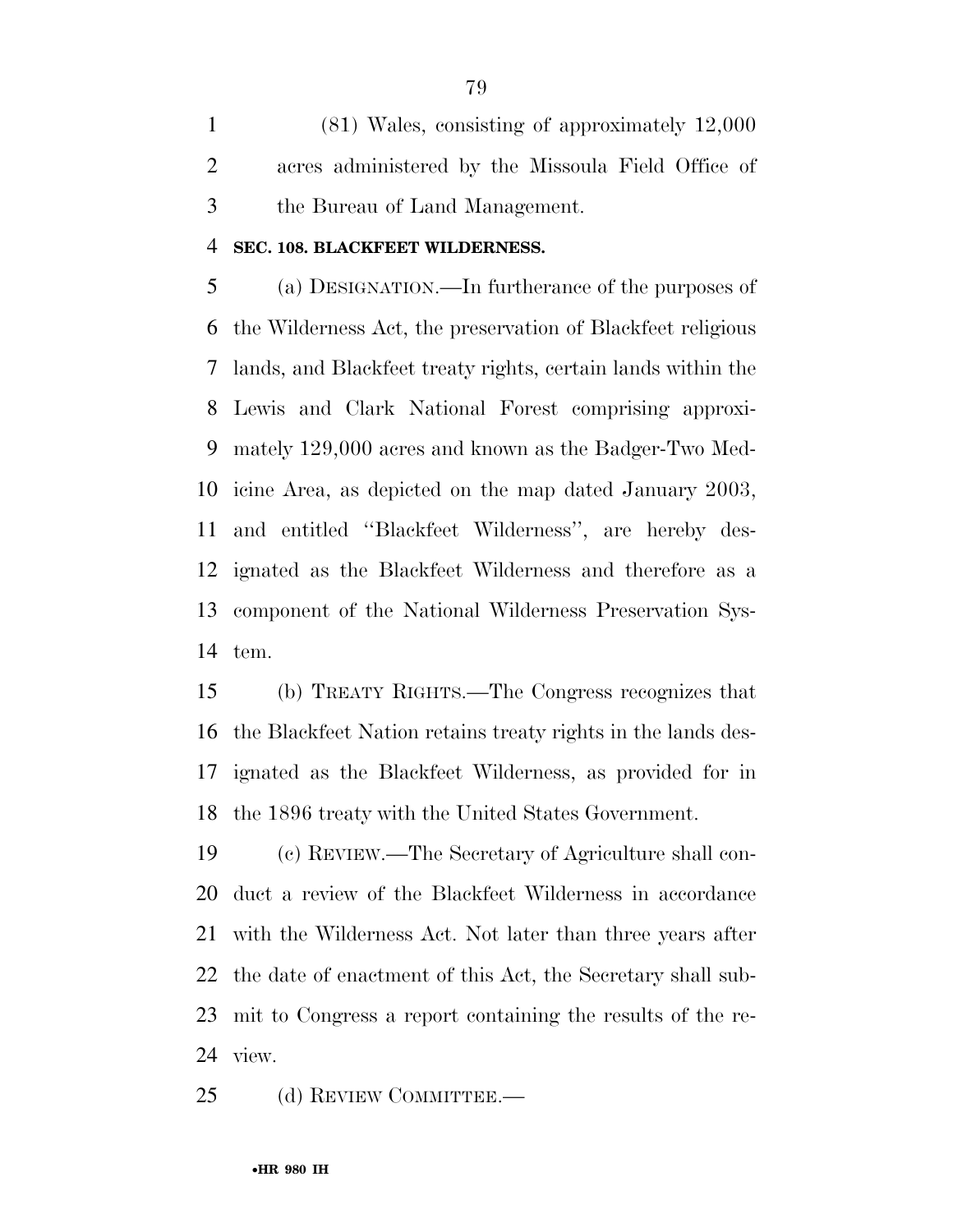| $\mathbf{1}$   | (1) APPOINTMENT.—The Secretary shall estab-                |
|----------------|------------------------------------------------------------|
| $\overline{2}$ | lish a committee composed of the following:                |
| 3              | (A) Representatives of the Blackfeet Tribal                |
| $\overline{4}$ | Business Council.                                          |
| 5              | Blackfeet Tribal Traditionalists<br>(B)<br>se-             |
| 6              | lected in a manner consistent with the historic            |
| 7              | Cultural Law of the Tribe, independently of the            |
| 8              | Business Council. The Secretary shall give care-           |
| 9              | ful consideration to the Blackfeet Language                |
| 10             | community and its views.                                   |
| 11             | (C) The National Park Service.                             |
| 12             | (D) The State of Montana.                                  |
| 13             | (E) Representatives of the public who use                  |
| 14             | the lands designated as wilderness by this sec-            |
| 15             | tion, including environmental groups previously            |
| 16             | appropriately involved in the area.                        |
| 17             | (2) ADVISORY ROLE.—The committee shall reg-                |
| 18             | ularly advise the Secretary during the preparation of      |
| 19             | the review required by subsection (c). The committee       |
| 20             | shall submit its findings to Congress concurrently         |
| 21             | with the submission of the report required by that         |
| 22             | subsection.                                                |
| 23             | (e) MANAGEMENT PLAN.—The Secretary shall in-               |
| 24             | struct the committee to develop a wilderness management    |
| 25             | plan for the Blackfeet Wilderness that ensures that Black- |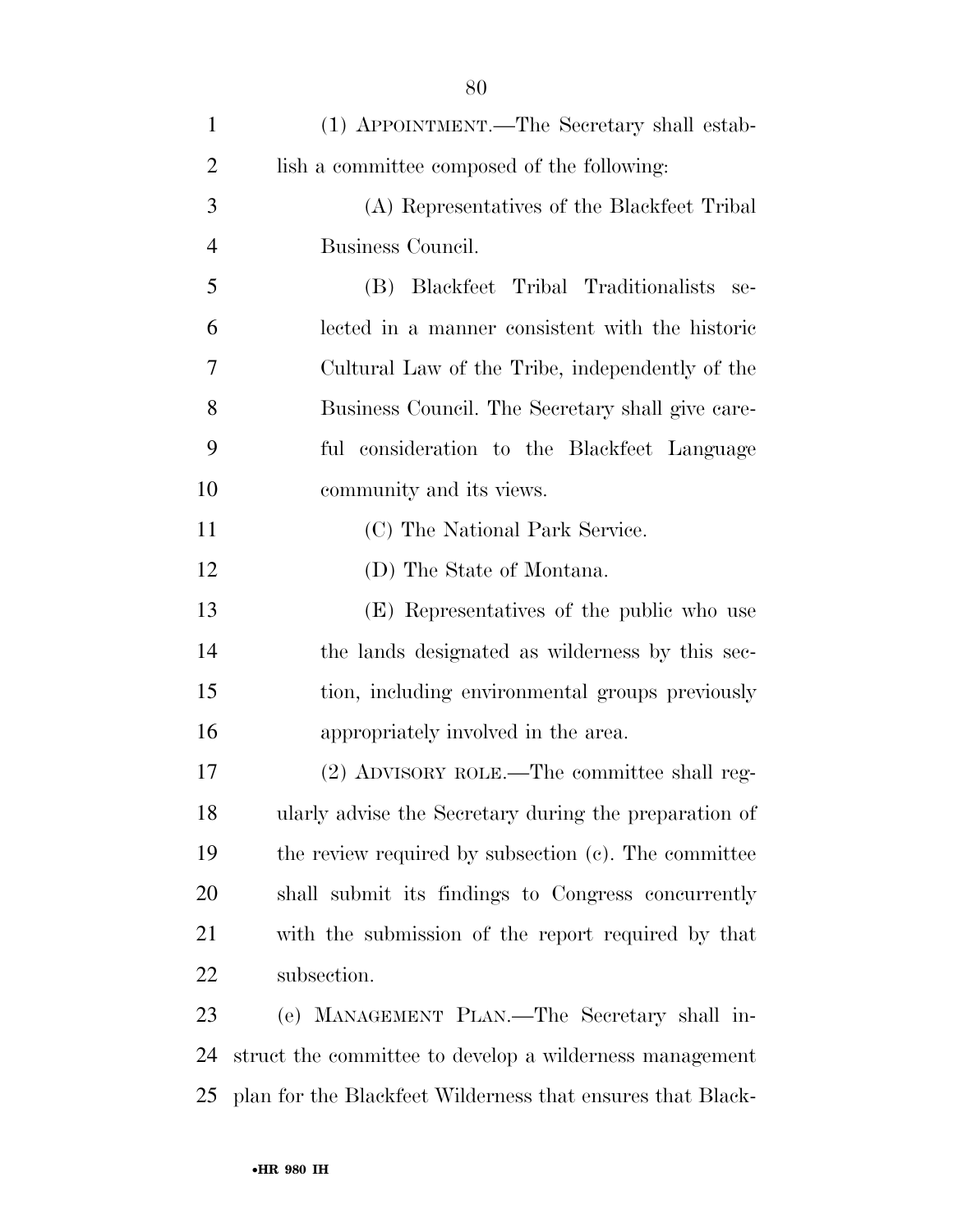feet religious and treaty rights to lands in the wilderness are recognized and honored.

 (f) CONSIDERATIONS.—In carrying out their duties under this section, the Secretary and the committee shall give special consideration to the religious, wilderness, and wildlife uses of the Blackfeet Wilderness, taking into ac- count treaties the United States has entered into with the Blackfeet Nation.

 (g) WITHDRAWAL.—The Blackfeet Wilderness is hereby withdrawn from all forms of entry, appropriation, the disposal under the mining laws, and from disposition under the geothermal and mineral leasing laws.

## **SEC. 109. ADMINISTRATION.**

 (a) ADMINISTRATION.—Subject to valid existing rights, lands designated as wilderness by this title shall be administered in accordance with the provisions of the Wilderness Act (16 U.S.C. 1131 et seq.), except that, with respect to such lands, any reference to the effective date of the Wilderness Act or any similar reference shall be deemed to be a reference to the date of the enactment of this Act.

 (b) MAP AND DESCRIPTION.—As soon as practicable after the date of the enactment of this Act, the Secretary of Agriculture, in the case of National Forest System lands designated as wilderness by this title, and the Sec-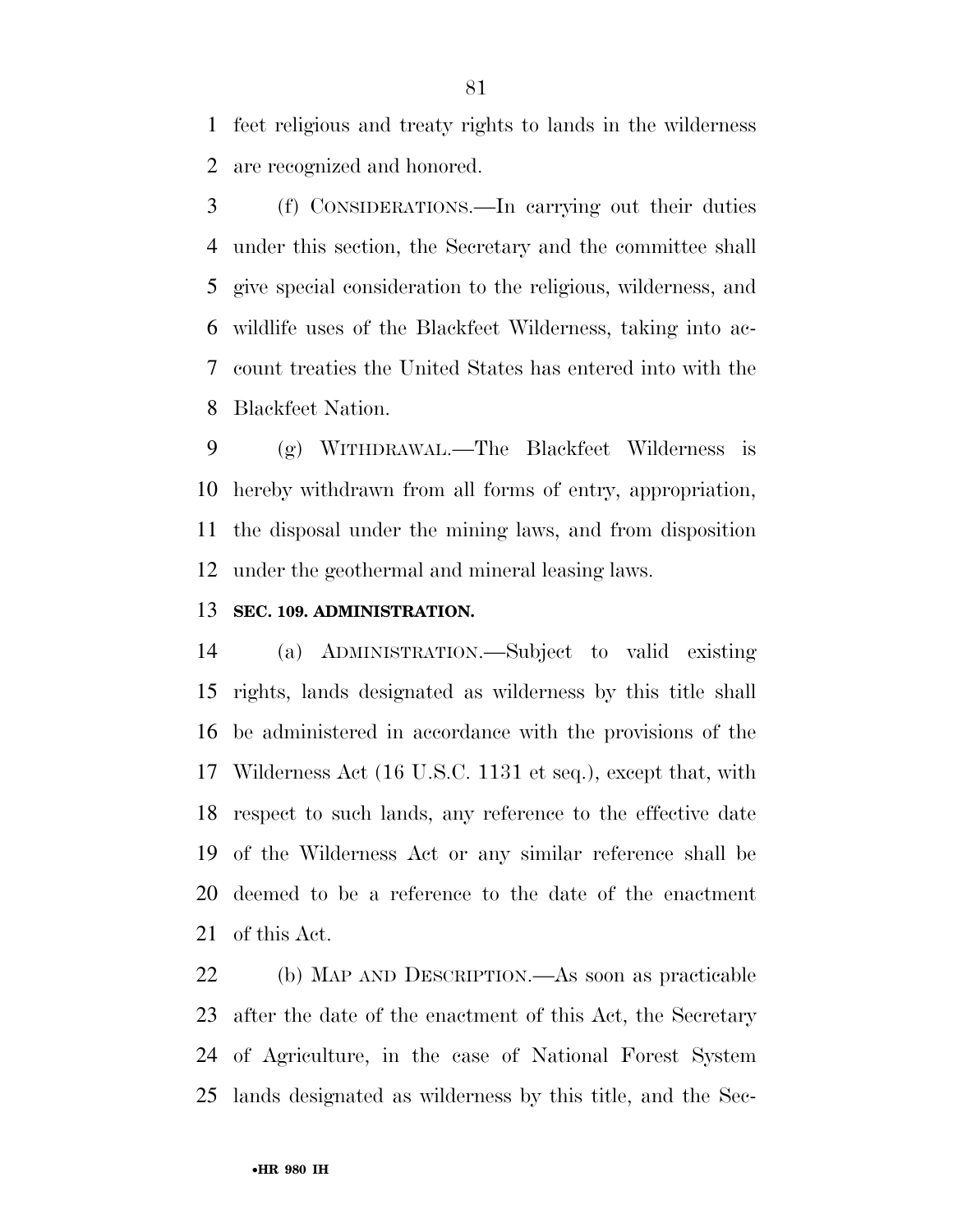retary of the Interior, in the case of National Park System and public lands administered by the Bureau of Land Management designated as wilderness by this title, shall file a map and legal description of such lands with the Committee on Energy and Natural Resources of the Sen- ate and the Committee on Natural Resources of the House of Representatives. Each map and legal description shall have the same force and effect as if included in this Act, except that the Secretary concerned may correct clerical and typographical errors in the maps and legal descrip- tions. Each map and legal description shall be on file and available for public inspection in the Office of the Chief of the Forest Service, the Office of the Director of the Bureau of Land Management, or the Office of the Direc-tor of the Park Service.

### **SEC. 110. WATER.**

 (a) RESERVATION.—With respect to the lands des- ignated as wilderness by this title, the Congress hereby reserves a quantity of water sufficient to fulfill the pur- poses for which the lands are designated as wilderness. The priority date of such reserved rights shall be the date of enactment of this Act.

 (b) IMPLEMENTATION.—The Secretary of Agri- culture, the Secretary of the Interior, and all other officers of the United States shall take all steps necessary to pro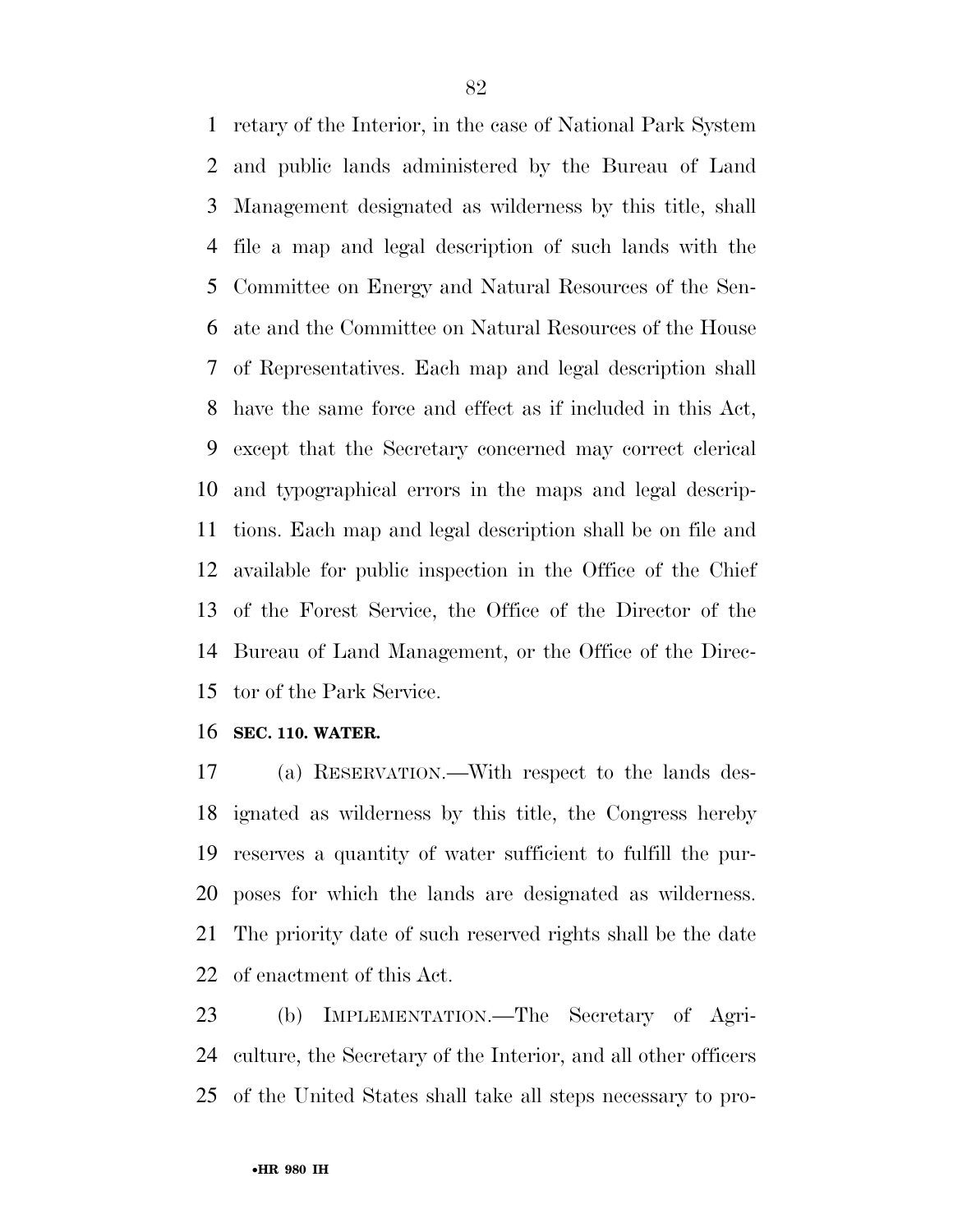tect the rights reserved by subsection (a), including the filing of claims for quantification of such rights in any present or future appropriate stream adjudication, in a court of the State of Idaho, Montana, Wyoming, Oregon, or Washington, in which the United States has been or is properly joined in accordance with section 208 of the Act of July 10, 1952 (43 U.S.C. 666; commonly referred to as the McCarran Amendment).

# **TITLE II—BIOLOGICAL CONNECTING CORRIDORS**

# **SEC. 201. FINDINGS.**

The Congress makes the following findings:

 (1) The most recent scientific information on ecological reserve design and function, including re- cent scientific information on species dispersal in re- sponse to a changing climate, points out the critical need for biological connecting corridors between the larger core ecosystem areas.

 (2) While none of the remaining major wild land ecosystems of the Northern Rockies Bioregion appears to be of sufficient size to perpetuate the full complement of self-sustaining viable populations of native wildlife, biological diversity, and full range of ecological processes on its own, it appears that an effective reserve system can be achieved if biological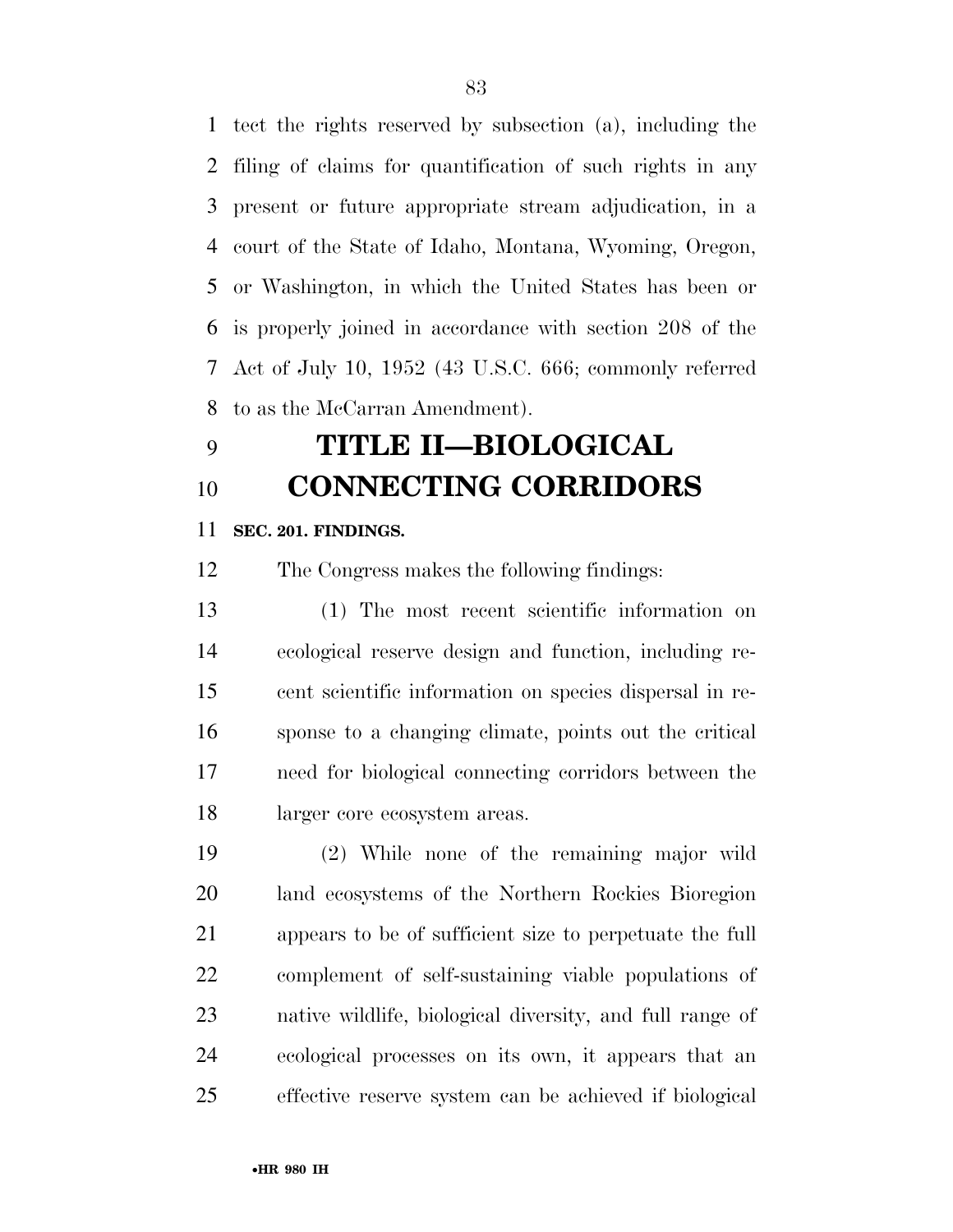connecting corridors between the ecosystems are identified and protected. (3) The wild land areas addressed by this title are located between the major core ecosystems of the region and are essential for wildlife and plant migra- tion and genetic interchange. (4) These areas are some of the most beautiful and wild mountain ranges in the United States, in- cluding the Bitterroot, Sapphire, Lost River, Lemhi, and Bridger mountain ranges. **SEC. 202. DESIGNATION OF BIOLOGICAL CONNECTING COR-RIDORS.** 

 (a) DESIGNATION.—To protect the life flow of the Northern Rockies Bioregion, the areas described in this section, which comprise approximately 7,791,000 acres as generally depicted on the maps with titles corresponding 17 to each area and dated , are hereby des- ignated as biological connecting corridors. The designated biological connecting corridors are of two types, areas des- ignated as components of the National Wilderness Preser- vation System and areas subject to special corridor man- agement requirements under section 203. Each biological connecting corridor shall be known by the name given it in the subsection establishing it. Each map shall be on file and available for public inspection in the Office of the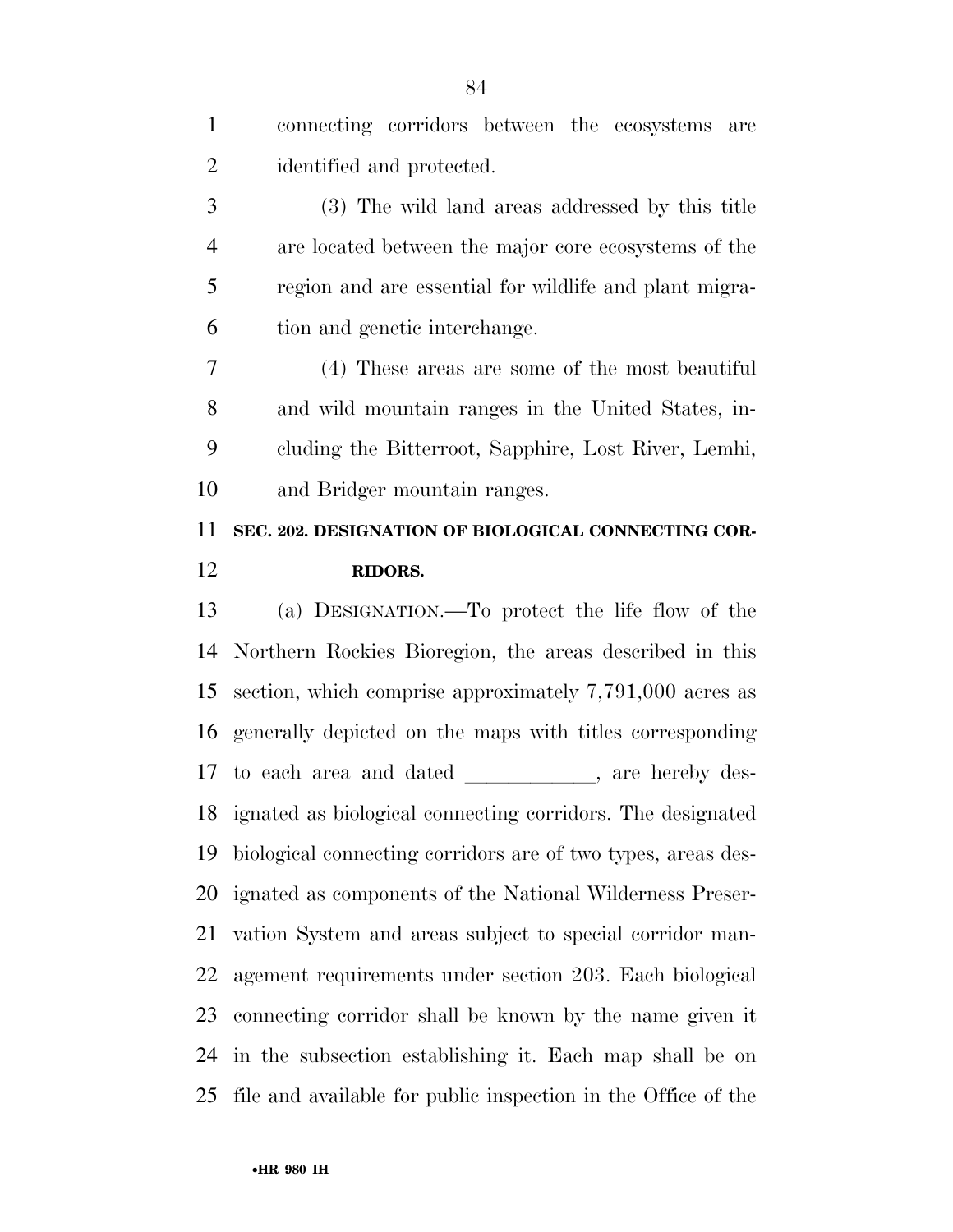Chief of the Forest Service and the Office of the Director of the Bureau of Land Management.

 (b) SAPPHIRE MOUNTAINS/CONTINENTAL DIVIDE CORRIDORS.—The following areas, consisting of a total of approximately 599,000 acres, of which 479,000 acres are incorporated into the National Wilderness Preservation System and 120,000 acres are subject to the special cor- ridor management requirements under section 203, are designated as the Sapphire Mountains/Continental Divide Biological Connecting Corridors:

 (1) Welcome Creek Addition area, consisting of approximately 1,000 acres administered by the Lolo National Forest.

- (2) Anaconda Pintlar Additions area, consisting of—
- (A) the original Anaconda Pintler Addi- tions area of approximately 80,000 acres ad- ministered by the Bitterroot or Beaverhead-Deerlodge National Forest; and

 (B) the Sapphire area of approximately 21 114,000 acres administered by the Bitterroot or Beaverhead-Deerlodge National Forest.

 (3) Stony Mountain area, consisting of approxi- mately 120,000 acres administered by the Lolo or Beaverhead-Deerlodge National Forest.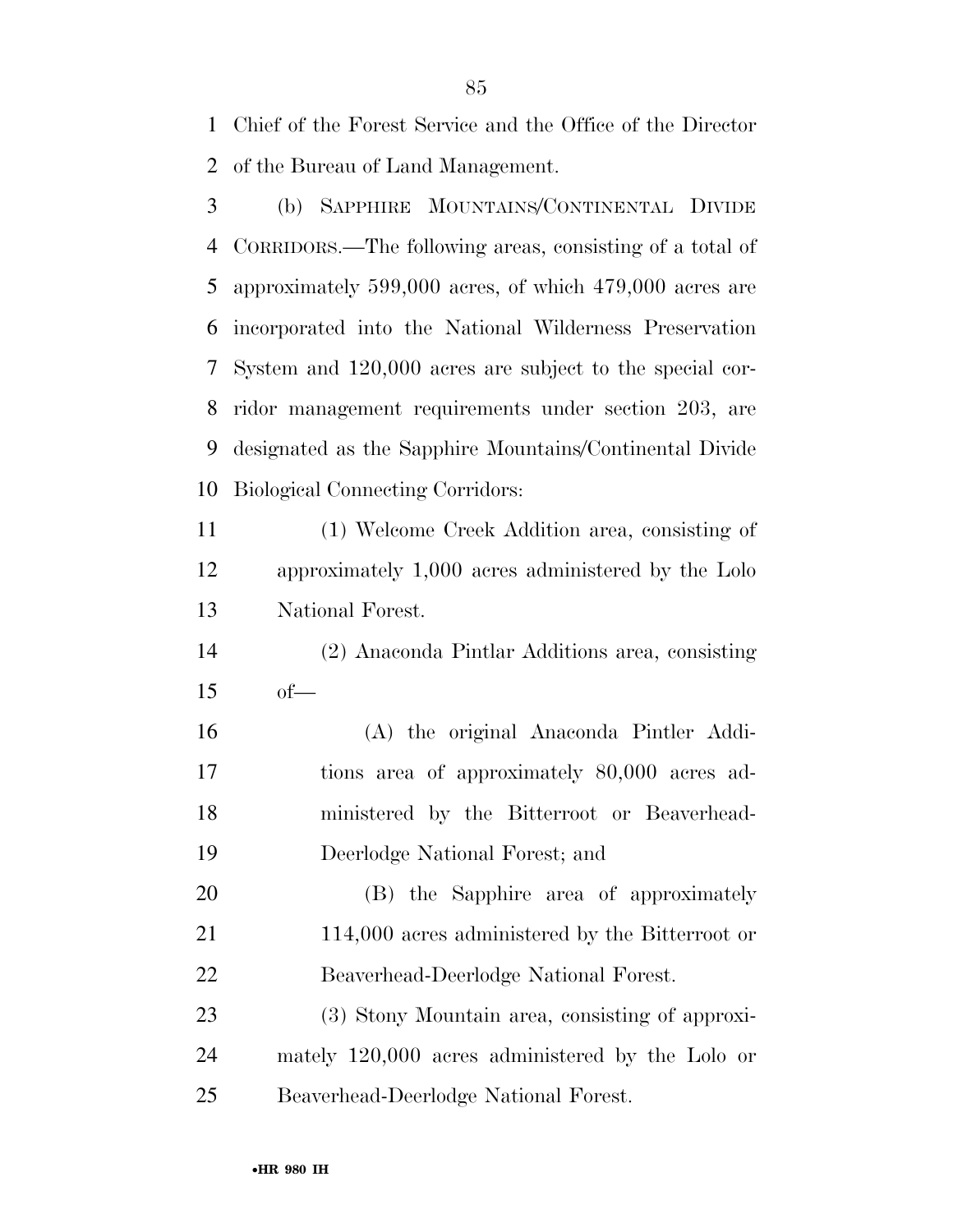| $\mathbf{1}$   | (4) Quigg Peak area, consisting of approxi-                   |
|----------------|---------------------------------------------------------------|
| $\overline{2}$ | mately 77,000 acres administered by the Lolo or               |
| 3              | Beaverhead-Deerlodge National Forest.                         |
| $\overline{4}$ | (5) Silver King area, consisting of approxi-                  |
| 5              | mately 50,000 acres administered by the Lolo or               |
| 6              | Beaverhead-Deerlodge National Forest.                         |
| 7              | (6) Emerine area, consisting of approximately                 |
| 8              | 15,000 acres administered by the Beaverhead-                  |
| 9              | Deerlodge National Forest.                                    |
| 10             | (7) Sleeping Child area, consisting of approxi-               |
| 11             | mately 21,000 acres administered by the Bitterroot            |
| 12             | National Forest.                                              |
| 13             | (c) JOCKO MOUNTAINS/CABINET MOUNTAINS COR-                    |
| 14             | RIDOR.—The following areas, consisting of a total of ap-      |
| 15             | proximately $274,000$ acres, of which $145,000$ acres are in- |
| 16             | corporated into the National Wilderness Preservation Sys-     |
| 17             | tem and 129,000 acres are subject to the special corridor     |
| 18             | management requirements under section 203, are des-           |
| 19             | ignated as the Jocko Mountains/Cabinet Mountains Bio-         |
| 20             | logical Connecting Corridors:                                 |
| 21             | (1) Mount Bushnell area, consisting of approxi-               |
| 22             | mately 42,000 acres administered by the Lolo Na-              |
| 23             | tional Forest.                                                |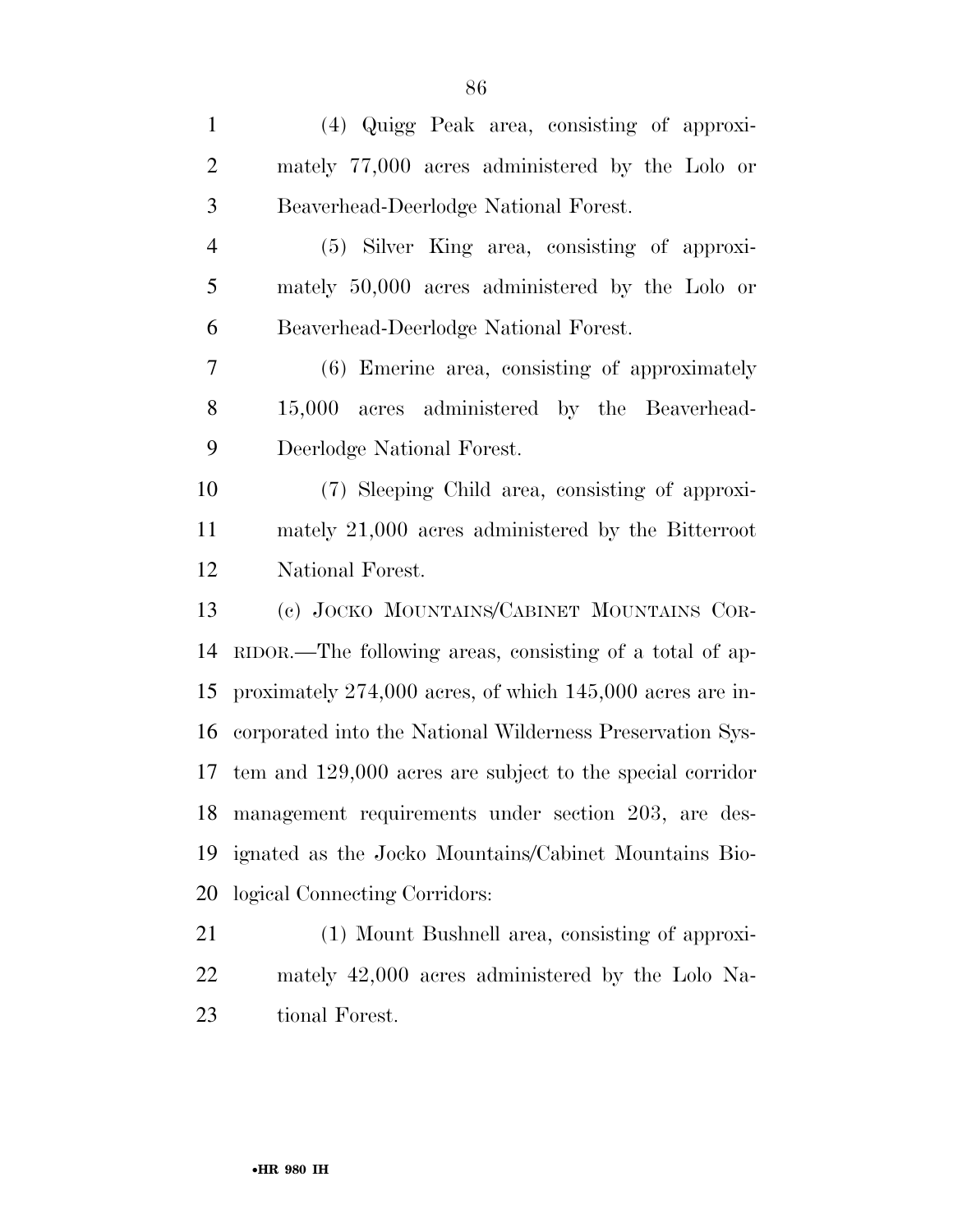| $\mathbf{1}$   | (2) Cherry Peak area, consisting of approxi-             |
|----------------|----------------------------------------------------------|
| $\overline{2}$ | mately 38,000 acres administered by the Lolo Na-         |
| 3              | tional Forest.                                           |
| $\overline{4}$ | (3) Patrick's Knob/North Cutoff area, con-               |
| 5              | sisting of approximately 17,000 acres administered       |
| 6              | by the Lolo National Forest.                             |
| 7              | (4) South Siegel/South Cutoff area, consisting           |
| $8\,$          | of approximately 14,000 acres administered by the        |
| 9              | Lolo National Forest.                                    |
| 10             | (5) North Siegel area, consisting of approxi-            |
| 11             | mately 9,000 acres administered by the Lolo Na-          |
| 12             | tional Forest.                                           |
| 13             | (6) Reservation Divide area, consisting of ap-           |
| 14             | proximately 25,000 acres administered by the Lolo        |
| 15             | National Forest.                                         |
| 16             | (d) NINE MILE/GREAT BURN CORRIDORS.—The fol-             |
| 17             | lowing areas, consisting of a total of approximately     |
|                | 18 119,000 acres, of which 46,000 acres are incorporated |
| 19             | into the National Wilderness Preservation System and     |
| 20             | 73,000 acres are subject to the special corridor manage- |
| 21             | ment requirements under section 203, are designated as   |
| 22             | the Nine Mile/Great Burn Corridor Biological Connecting  |
| 23             | Corridors:                                               |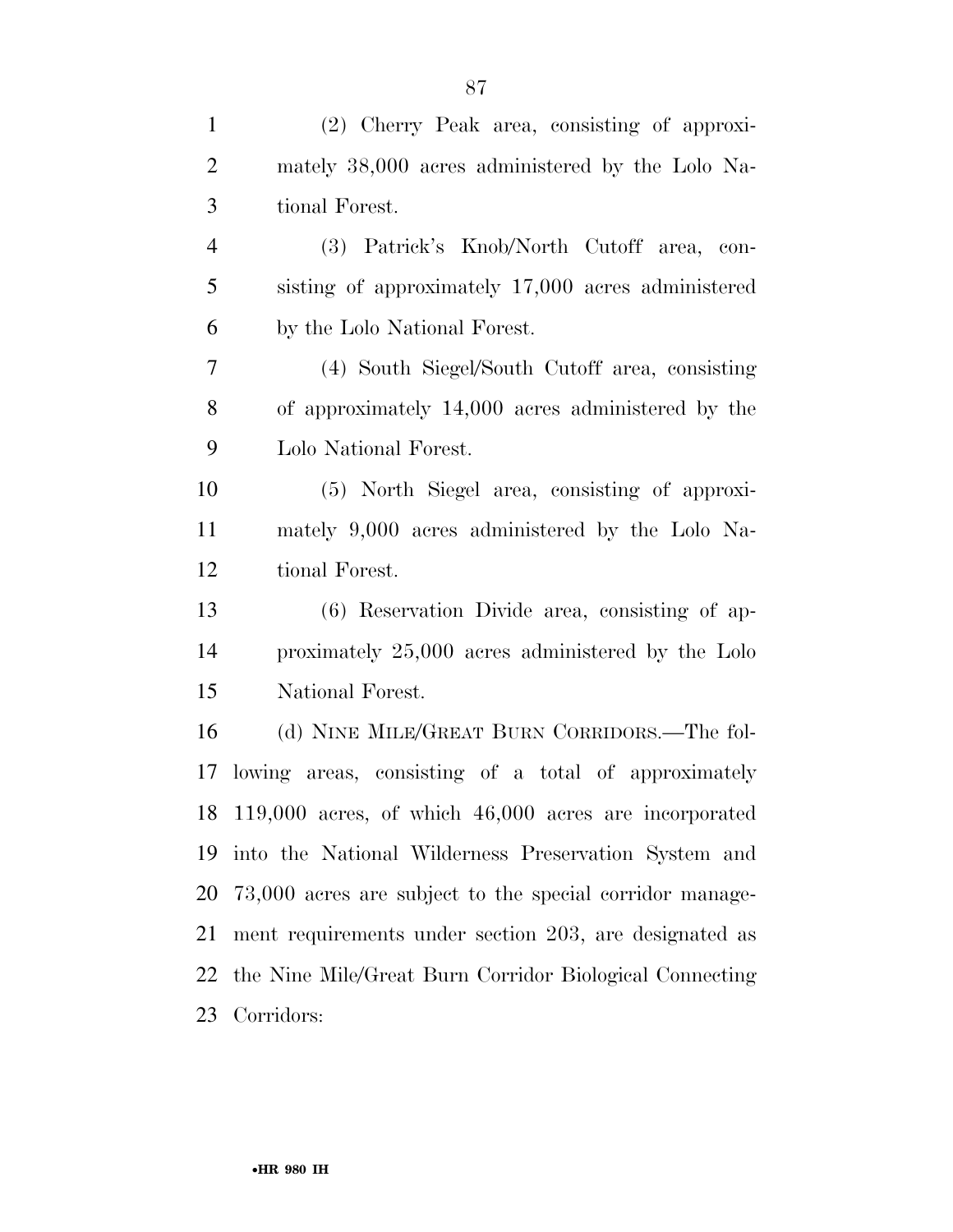| $\mathbf{1}$   | (1) Burdette area, consisting of approximately               |
|----------------|--------------------------------------------------------------|
| $\mathbf{2}$   | 16,000 acres administered by the Lolo National For-          |
| 3              | est.                                                         |
| $\overline{4}$ | (2) Petty Mountain area, consisting of approxi-              |
| 5              | mately 16,000 acres administered by the Lolo Na-             |
| 6              | tional Forest.                                               |
| $\tau$         | (3) Garden Point area, consisting of approxi-                |
| 8              | mately 6,000 acres administered by the Lolo Na-              |
| 9              | tional Forest.                                               |
| 10             | (4) Deep Creek area, consisting of approxi-                  |
| 11             | mately 8,000 acres administered by the Lolo Na-              |
| 12             | tional Forest.                                               |
| 13             | (e) ANACONDA-PINTLAR-DIVIDE CORRIDORS.—The                   |
| 14             | following areas, consisting of a total of approximately      |
| 15             | $373,000$ acres, of which $113,000$ acres are incorporated   |
| 16             | into the National Wilderness Preservation System and         |
|                | 17 260,000 acres are subject to the special corridor manage- |
|                | 18 ment requirements under section 203, are designated as    |
| 19             | the Anaconda-Pintlar-Divide Biological Connecting Cor-       |
| 20             | ridors:                                                      |
| 21             | (1) Fleecer area, consisting of approximately                |
|                |                                                              |

 36,000 acres administered by the Beaverhead-Deerlodge National Forest.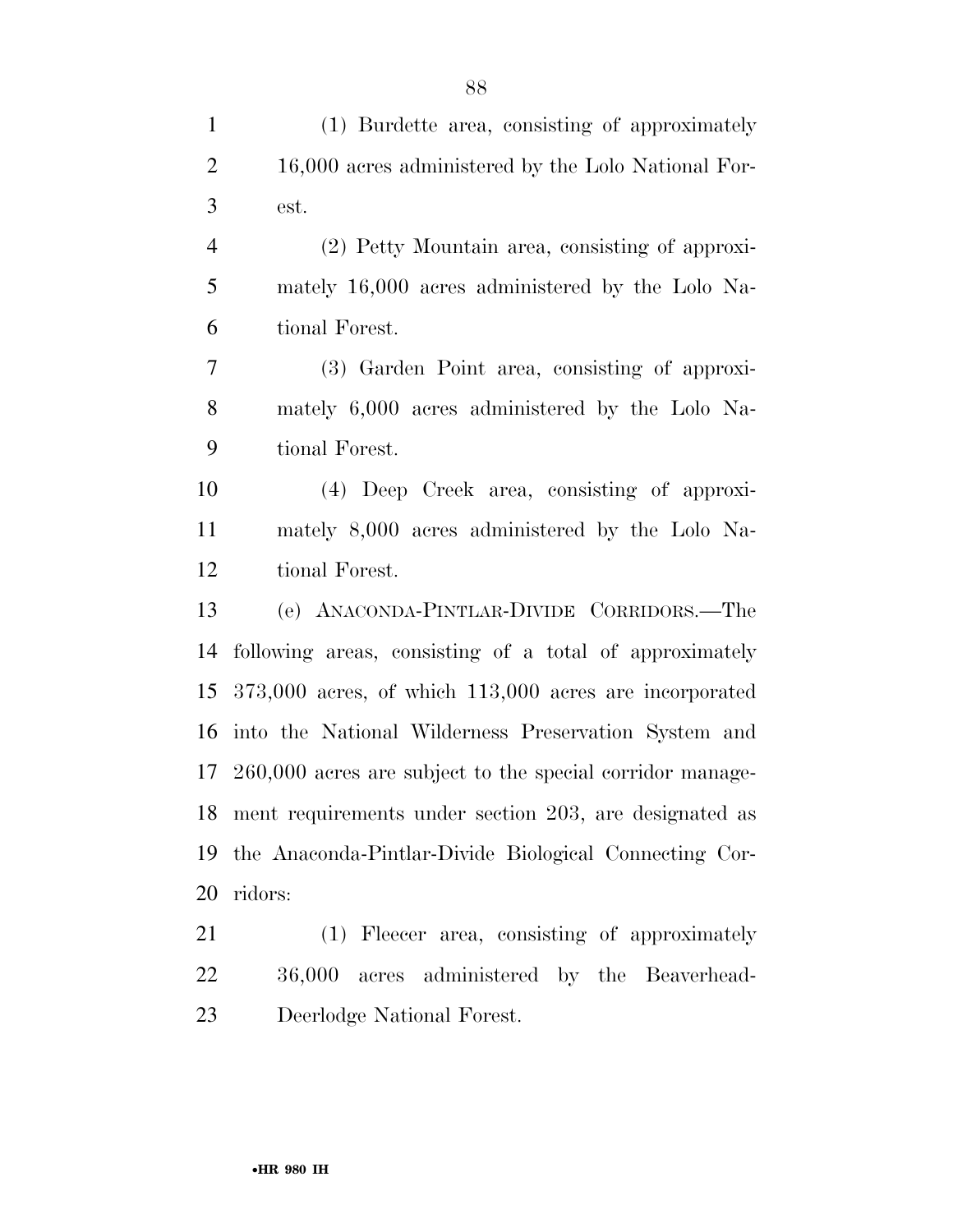| $\mathbf{1}$   | (2) Highlands area, consisting of approximately           |
|----------------|-----------------------------------------------------------|
| $\overline{2}$ | 21,000 acres administered by the Beaverhead-              |
| 3              | Deerlodge National Forest.                                |
| $\overline{4}$ | (3) Basin Creek area, consisting of approxi-              |
| 5              | mately 9,000 acres administered by the Beaverhead-        |
| 6              | Deerlodge National Forest.                                |
| $\overline{7}$ | (4) Granulated Mountains area, consisting of              |
| 8              | approximately 14,000 acres administered by the            |
| 9              | Beaverhead-Deerlodge National Forest.                     |
| 10             | (5) Lower Boulder area, consisting of approxi-            |
| 11             | mately 6,000 acres administered by the Bureau of          |
| 12             | Land Management.                                          |
| 13             | (6) Ruby Range area, consisting of approxi-               |
| 14             | mately 27,000 acres administered by the Bureau of         |
| 15             | Land Management.                                          |
| 16             | (7) Humbug Spires area, consisting of approxi-            |
| 17             | mately $12,000$ acres administered by the Bureau of       |
| 18             | Land Management.                                          |
| 19             | (8) Elevation Mountain area, consisting of ap-            |
| 20             | proximately 13,000 acres administered by the Bu-          |
| 21             | reau of Land Management.                                  |
| 22             | (f) TEN LAKES/CABINET/YAAK CORRIDORS.—The                 |
| 23             | following areas, consisting of a total of approximately   |
| 24             | $349,000$ acres, of which $39,000$ acres are incorporated |
| 25             | into the National Wilderness Preservation System and      |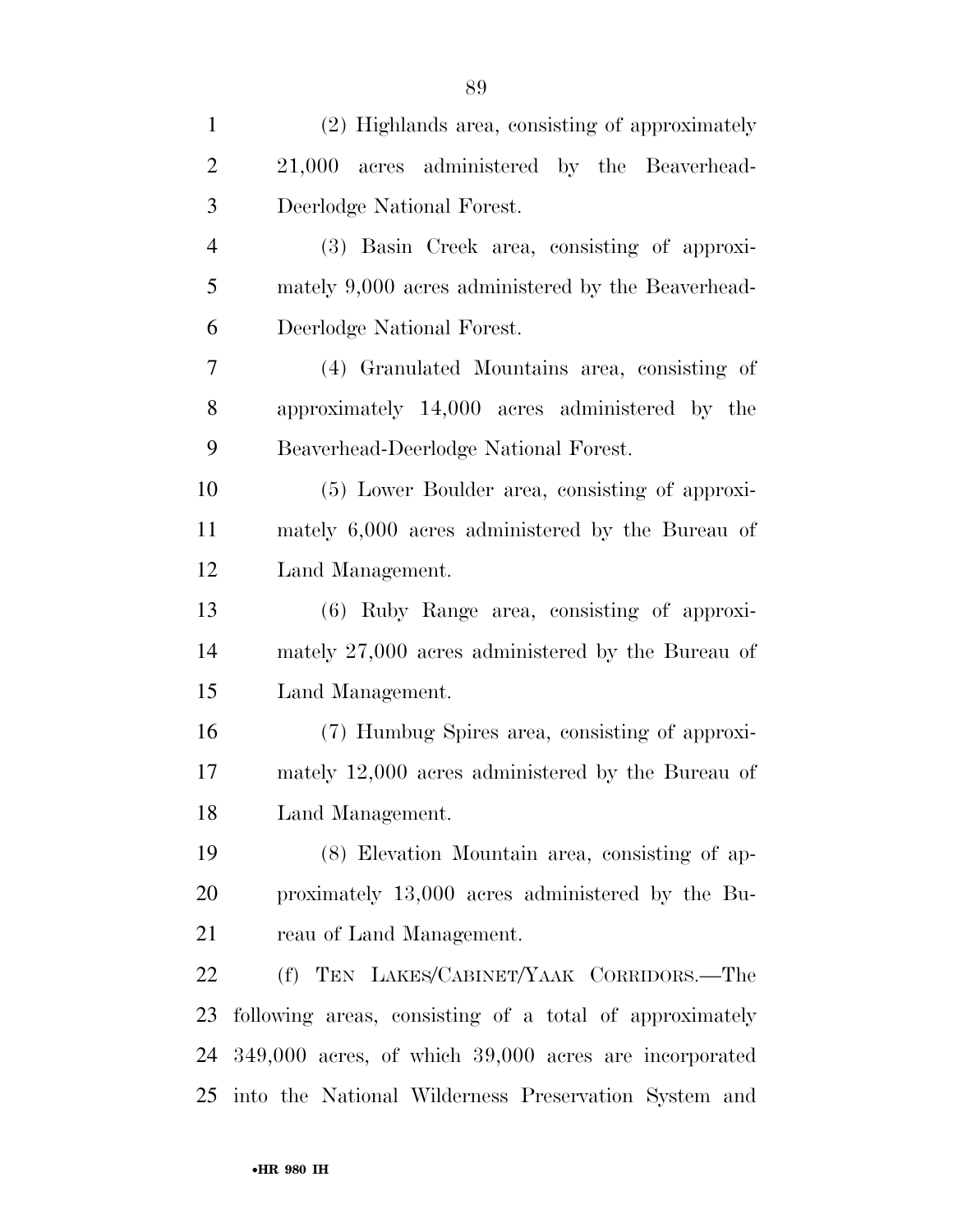310,000 acres are subject to the special corridor manage- ment requirements under section 203, are designated as the Ten Lakes/Cabinet/Yaak Biological Connecting Cor-ridors:

 (1) Gold Hill area, consisting of approximately 6,000 acres administered by the Kootenai National Forest.

 (2) Gold Hill West area, consisting of approxi- mately 16,000 acres administered by the Kootenai National Forest.

 (3) Zula Creek area, consisting of approxi- mately 10,000 acres administered by the Kootenai National Forest.

 (4) Big Creek area, consisting of approximately 8,000 acres administered by the Kootenai National Forest.

 (g) CABINET/YAAK/GREAT BURN COMPLEX COR- RIDOR.—The following areas, consisting of a total of ap- proximately 531,000 acres, of which 326,000 acres are in- corporated into the National Wilderness Preservation Sys- tem and 205,000 acres are subject to the special corridor management requirements under section 203, are des- ignated as the Cabinet/Yaak/Great Burn Complex Biologi-cal Connecting Corridors: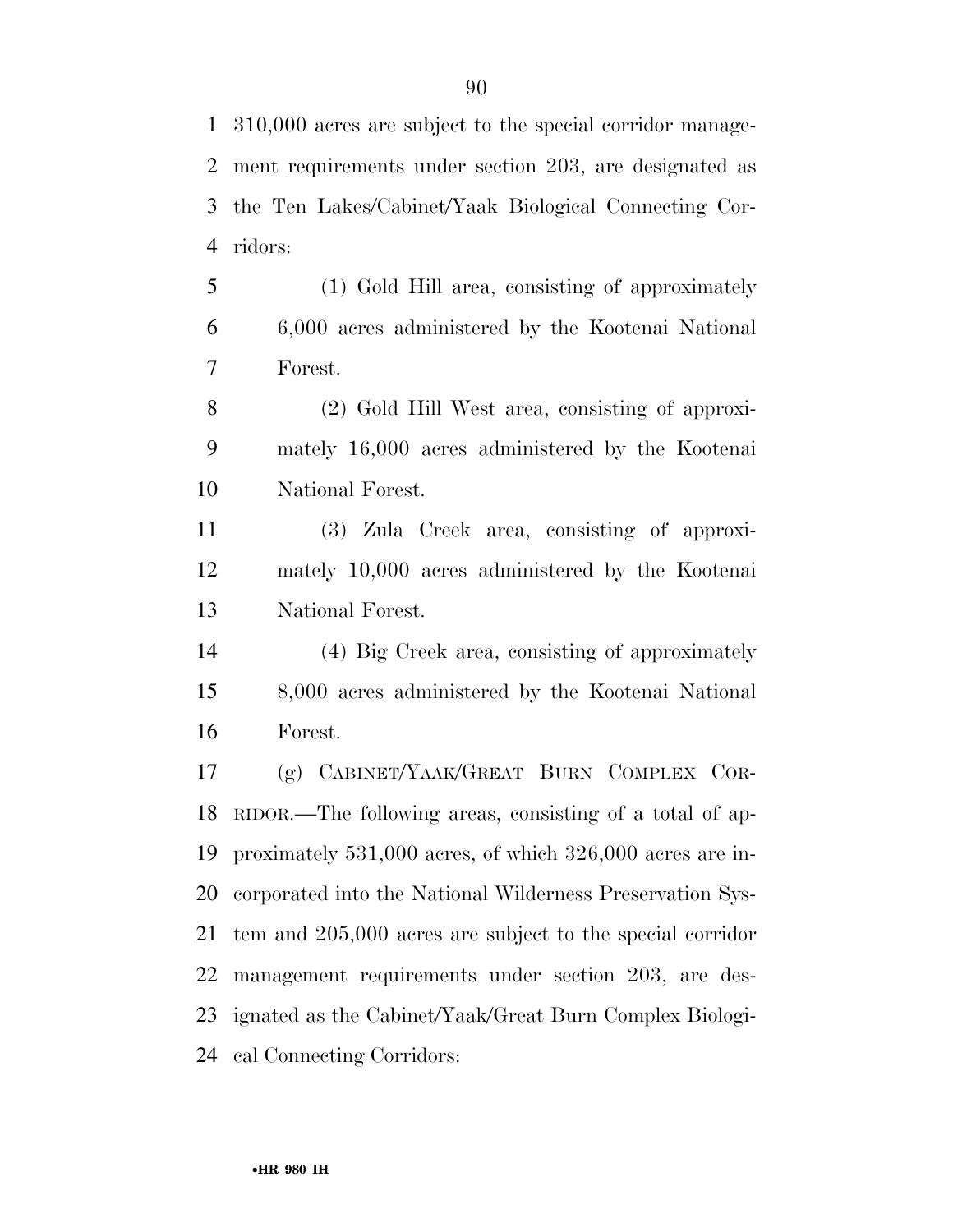| $\mathbf{1}$   | (1) Maple Peak area, consisting of approxi-         |
|----------------|-----------------------------------------------------|
| $\overline{2}$ | mately 19,000 acres administered by the Lolo, Idaho |
| 3              | Panhandle, or Kootenai National Forest.             |
| $\overline{4}$ | (2) Storm Creek area, consisting of approxi-        |
| 5              | mately 8,000 acres administered by the Idaho Pan-   |
| 6              | handle National Forest.                             |
| 7              | (3) Hammond Creek area, consisting of ap-           |
| 8              | proximately 17,000 acres administered by the Idaho  |
| 9              | Panhandle National Forest.                          |
| 10             | (4) North Fork area, consisting of approxi-         |
| 11             | mately 31,000 acres administered by the Idaho Pan-  |
| 12             | handle National Forest.                             |
| 13             | (5) Big Creek area, consisting of approximately     |
| 14             | 76,000 acres administered by the Idaho Panhandle    |
| 15             | National Forest.                                    |
| 16             | (6) Kootenai Peak area, consisting of approxi-      |
| 17             | mately 10,000 acres administered by the Idaho Pan-  |
| 18             | handle National Forest.                             |
| 19             | (7) Lost Creek area, consisting of approxi-         |
| 20             | mately 11,537 acres administered by the Idaho Pan-  |
| 21             | handle National Forest.                             |
| 22             | (8) East Cathedral Peak area, consisting of ap-     |
| 23             | proximately 22,000 acres administered by the Idaho  |
| 24             | Panhandle National Forest.                          |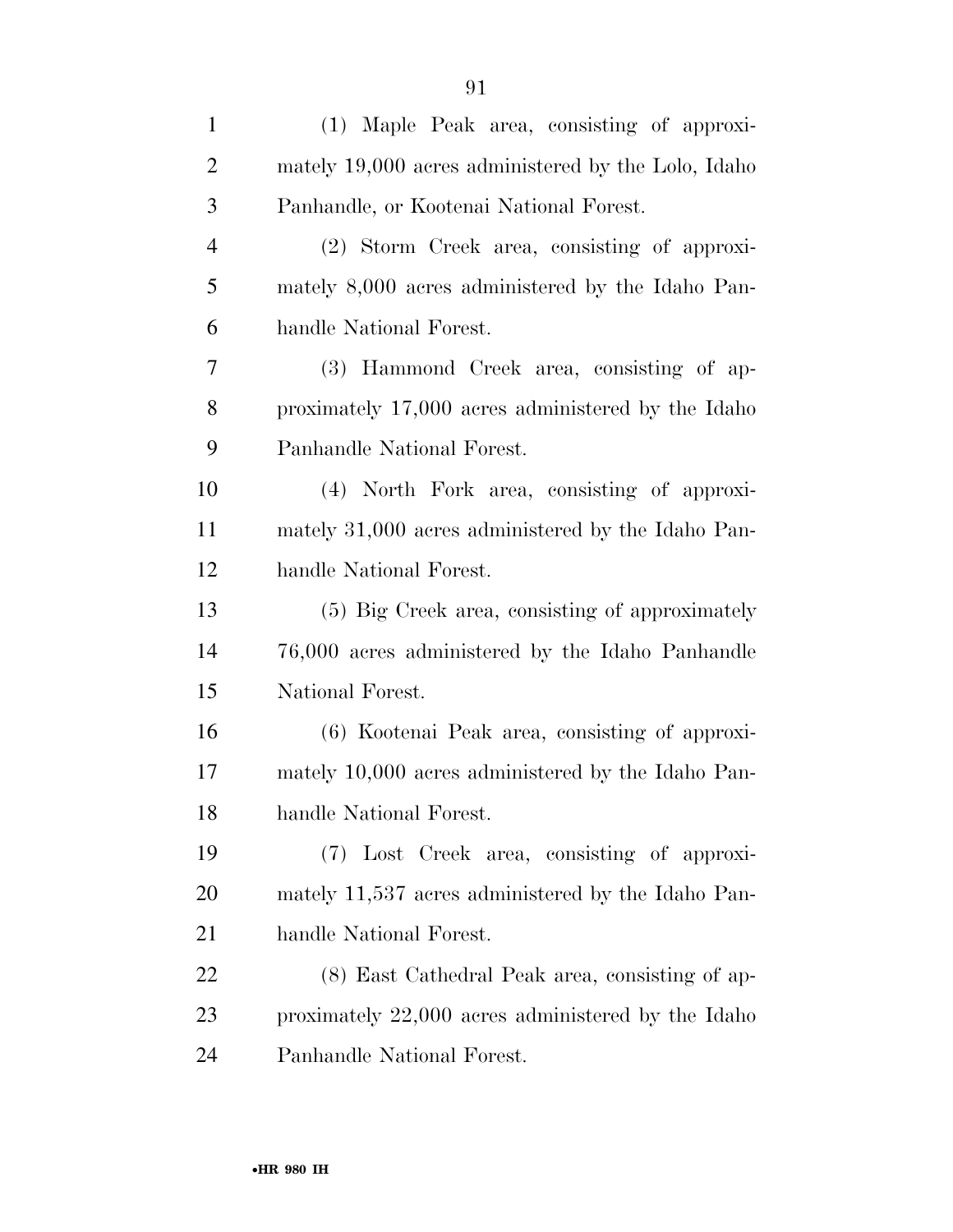| $\mathbf{1}$   | (9) East Fork Elk, consisting of approximately     |
|----------------|----------------------------------------------------|
| $\overline{2}$ | 7,000 acres administered by the Idaho Panhandle of |
| 3              | Kootenai National Forest.                          |
| $\overline{4}$ | (10) West Fork Elk, consisting of approxi-         |
| 5              | mately 5,000 acres administered by the Idaho       |
| 6              | Kootenai National Forest.                          |
| 7              | (11) Spion Kop area, consisting of approxi-        |
| 8              | mately 22,000 acres administered by the Idaho Pan- |
| 9              | handle National Forest.                            |
| 10             | (12) Roland Point area, consisting of approxi-     |
| 11             | mately 6,000 acres administered by the Idaho Pan-  |
| 12             | handle National Forest.                            |
| 13             | (13) Trout Creek area, consisting of approxi-      |
| 14             | mately 39,000 acres administered by the Idaho Pan- |
| 15             | handle or Kootenai National Forest.                |
| 16             | (14) Wonderful Peak area, consisting of ap-        |
| 17             | proximately 6,000 acres administered by the Idaho  |
| 18             | Panhandle or Lolo National Forest.                 |
| 19             | (15) Stevens Peak area, consisting of approxi-     |
| 20             | mately 5,000 acres administered by the Idaho Pan-  |
| 21             | handle or Lolo National Forest.                    |
| 22             | $(16)$ Evans Gulch area, consisting of approxi-    |
| 23             | mately 8,000 acres administered by the Lolo Na-    |
| 24             | tional Forest.                                     |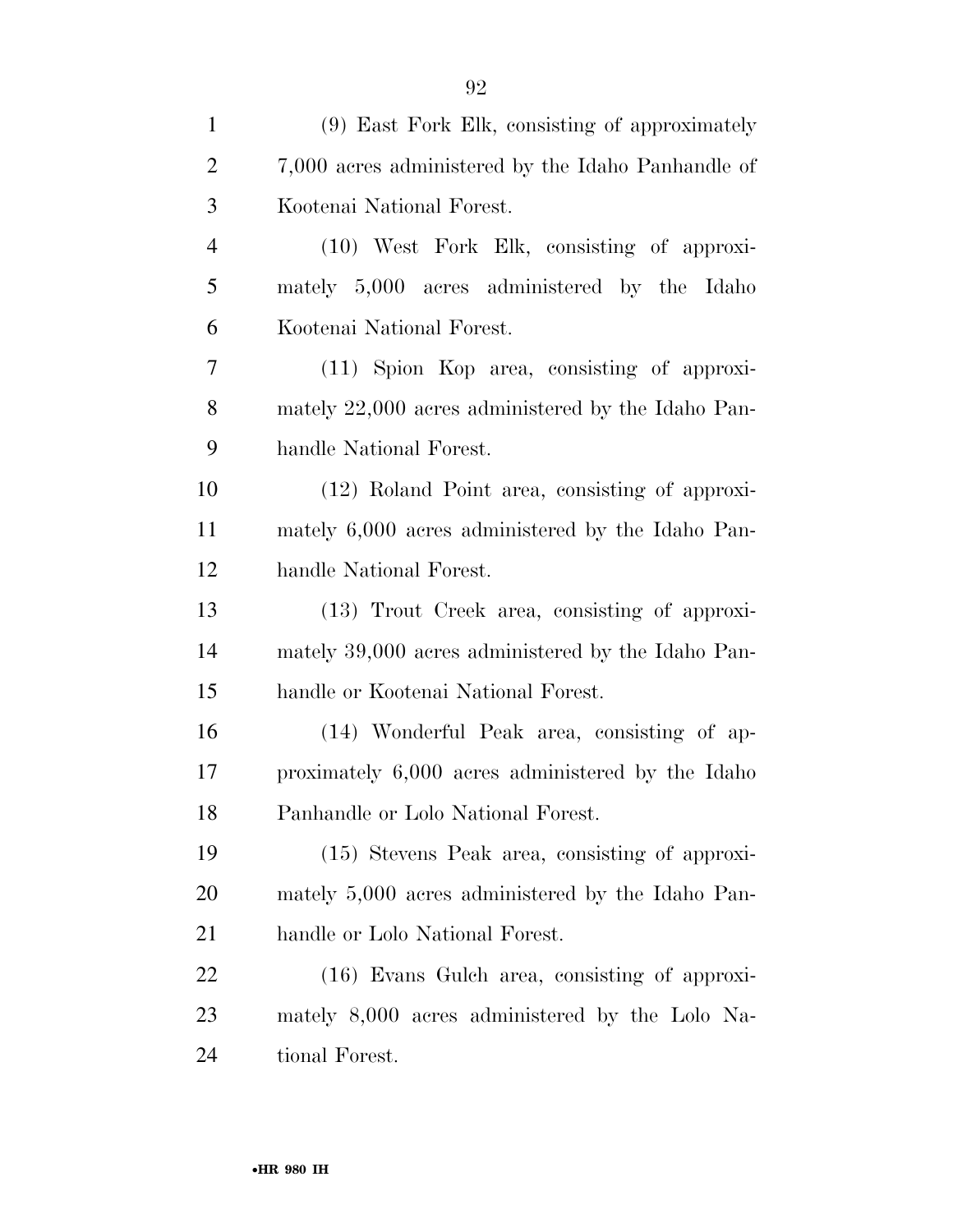| $\mathbf{1}$   | (17) Gilt Edge-Silver Creek area, consisting of              |
|----------------|--------------------------------------------------------------|
| $\overline{2}$ | approximately 10,000 acres administered by the               |
| 3              | Lolo National Forest.                                        |
| $\overline{4}$ | (18) Ward Eagle area, consisting of approxi-                 |
| 5              | mately 9,000 acres administered by the Lolo Na-              |
| 6              | tional Forest.                                               |
| $\tau$         | (19) Marble Point area, consisting of approxi-               |
| 8              | mately 13,000 acres administered by the Lolo Na-             |
| 9              | tional Forest.                                               |
| 10             | $(20)$ Clear Creek area, consisting of approxi-              |
| 11             | mately 6,000 acres administered by the Lolo Na-              |
| 12             | tional Forest.                                               |
| 13             | (h) CABINET/YAAK/SELKIRK CORRIDORS.—Lands                    |
| 14             | consisting of approximately 96,000 acres administered by     |
|                | 15 the Idaho Panhandle, Kootenai, or Colville National For-  |
|                | 16 est are designated as the Cabinet/Yaak/Selkirk Biological |
| 17             | Connecting Corridors and shall be subject to the special     |
|                | 18 corridor management requirements under section 203.       |
| 19             | CABINET/YAAK/CANADA CORRIDORS.-Lands<br>(i)                  |
| 20             | consisting of approximately 41,000 acres administered by     |
| 21             | the Idaho Panhandle or Kootenai National Forest are des-     |
| 22             | ignated as the Cabinet/Yaak/Canada Biological Con-           |
| 23             | necting Corridors and shall be subject to the special cor-   |
|                | 24 ridor management requirements under section 203.          |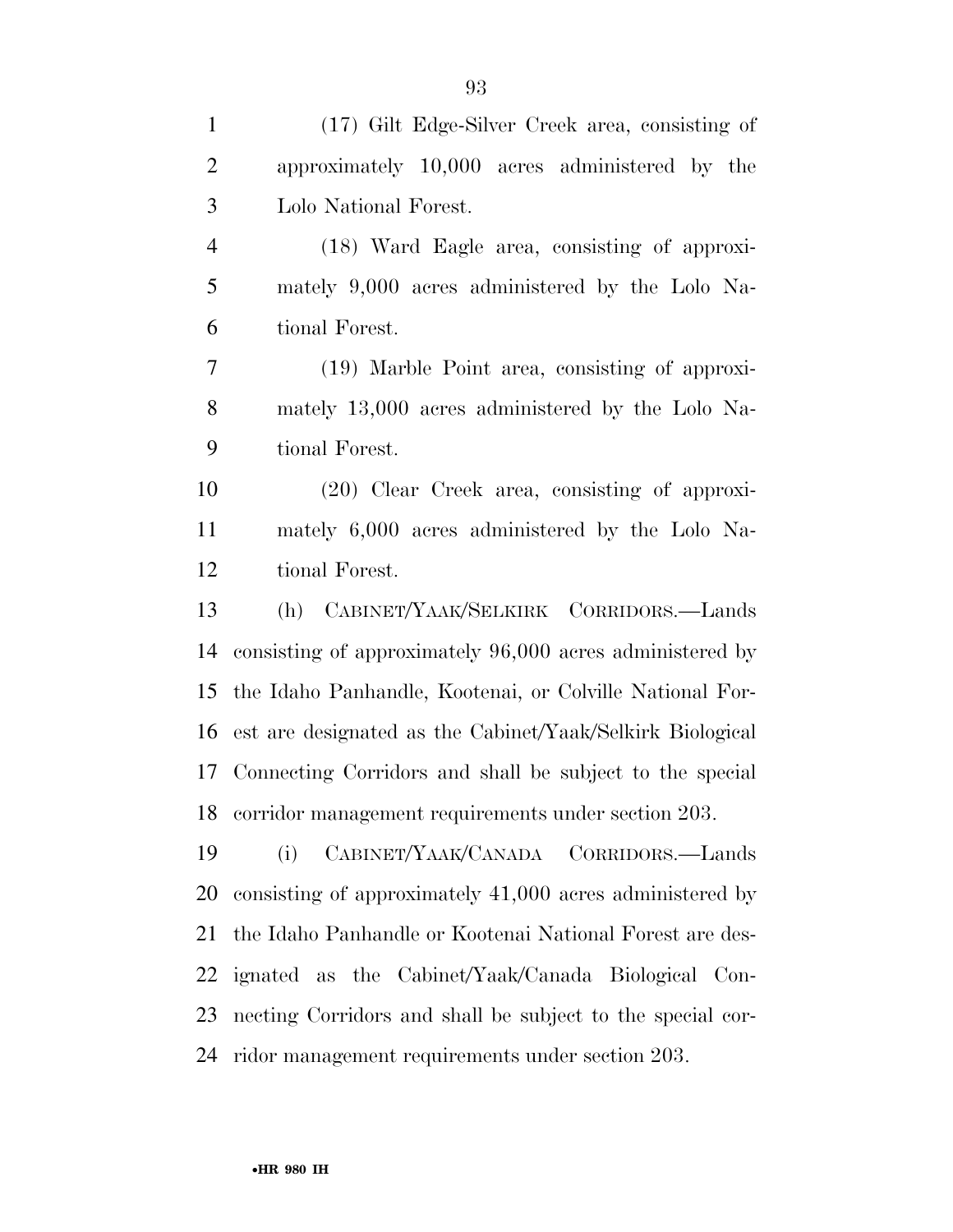(j) ANACONDA-PINTLAR/BITTERROOT MOUNTAINS CORRIDORS.—The following areas, consisting of a total of approximately 556,000 acres, of which 409,000 acres are incorporated into the National Wilderness Preservation System and 147,000 acres are subject to the special cor- ridor management requirements under section 203, are designated as the Anaconda-Pintlar/Bitterroot Mountains Biological Connecting Corridors:

 (1) West Pioneers area, consisting of approxi- mately 230,000 acres administered by the Beaver-head-Deerlodge National Forest.

 (2) Cattle Gulch Ridge area, consisting of ap- proximately 19,000 acres administered by the Bea-verhead-Deerlodge National Forest.

 (3) East Pioneers/Call Mountain area, con- sisting of approximately 160,000 acres administered by the Beaverhead-Deerlodge National Forest or the Bureau of Land Management.

 (k) FRANK CHURCH/GREATER YELLOWSTONE COR- RIDORS.—The following areas, consisting of a total of ap- proximately 1,840,000 acres, of which 1,198,000 acres are incorporated into the National Wilderness Preservation System and 642,000 acres are subject to the special cor-ridor management requirements under section 203, are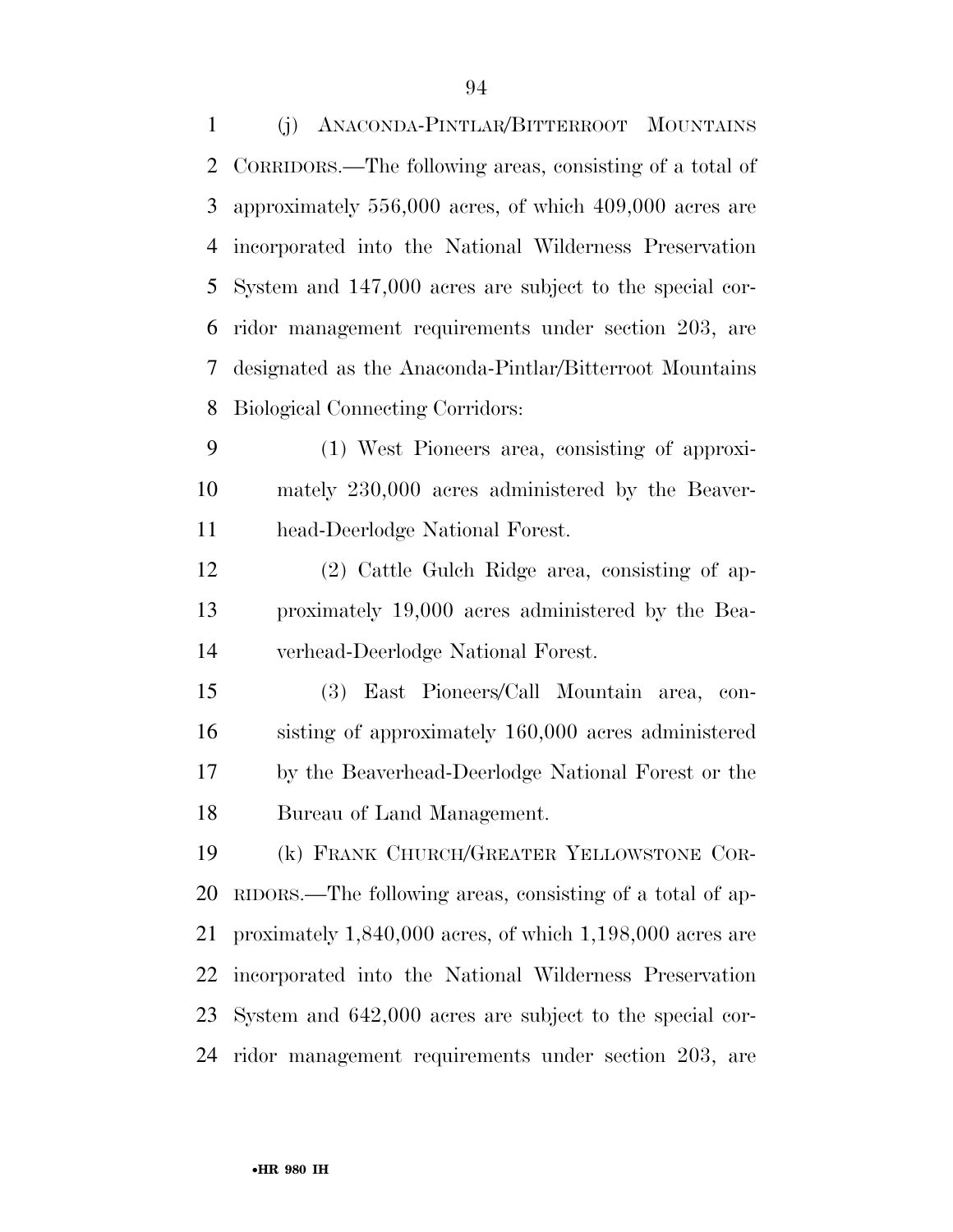| 1              | designated as the Frank Church/Greater Yellowstone Bio- |
|----------------|---------------------------------------------------------|
| $\overline{2}$ | logical Connecting Corridors:                           |
| 3              | (1) Tolan Creek area, consisting of approxi-            |
| $\overline{4}$ | mately 7,000 acres administered by the Bitterroot       |
| 5              | National Forest.                                        |
| 6              | (2) Allan Mountain area, consisting of approxi-         |
| 7              | mately 151,000 acres administered by the Bitterroot     |
| 8              | or Salmon-Challis National Forest.                      |
| 9              | (3) Anderson Mountain area, consisting of ap-           |
| 10             | proximately 49,000 acres administered by the Bea-       |
| 11             | verhead or Salmon-Challis National Forest.              |
| 12             | (4) West Big Hole area, consisting of approxi-          |
| 13             | mately 21,000 acres administered by the Beaverhead      |
| 14             | or Salmon-Challis National Forest.                      |
| 15             | (5) Goat Mountain area, consisting of approxi-          |
| 16             | mately 45,000 acres administered by the Beaverhead      |
| 17             | or Salmon-Challis National Forest.                      |
| 18             | (6) Italian Peaks/Eighteen Mile/Maiden area,            |
| 19             | consisting of approximately 305,000 acres adminis-      |
| 20             | tered by the Beaverhead, Salmon, or Caribou-            |
| 21             | Targhee National Forest or the Bureau of Land           |
| 22             | Management.                                             |
| 23             | (7) Garfield Mountain area, consisting of ap-           |
| 24             | proximately 92,000 acres administered by the Bea-       |
| 25             | verhead or Caribou-Targhee National Forest.             |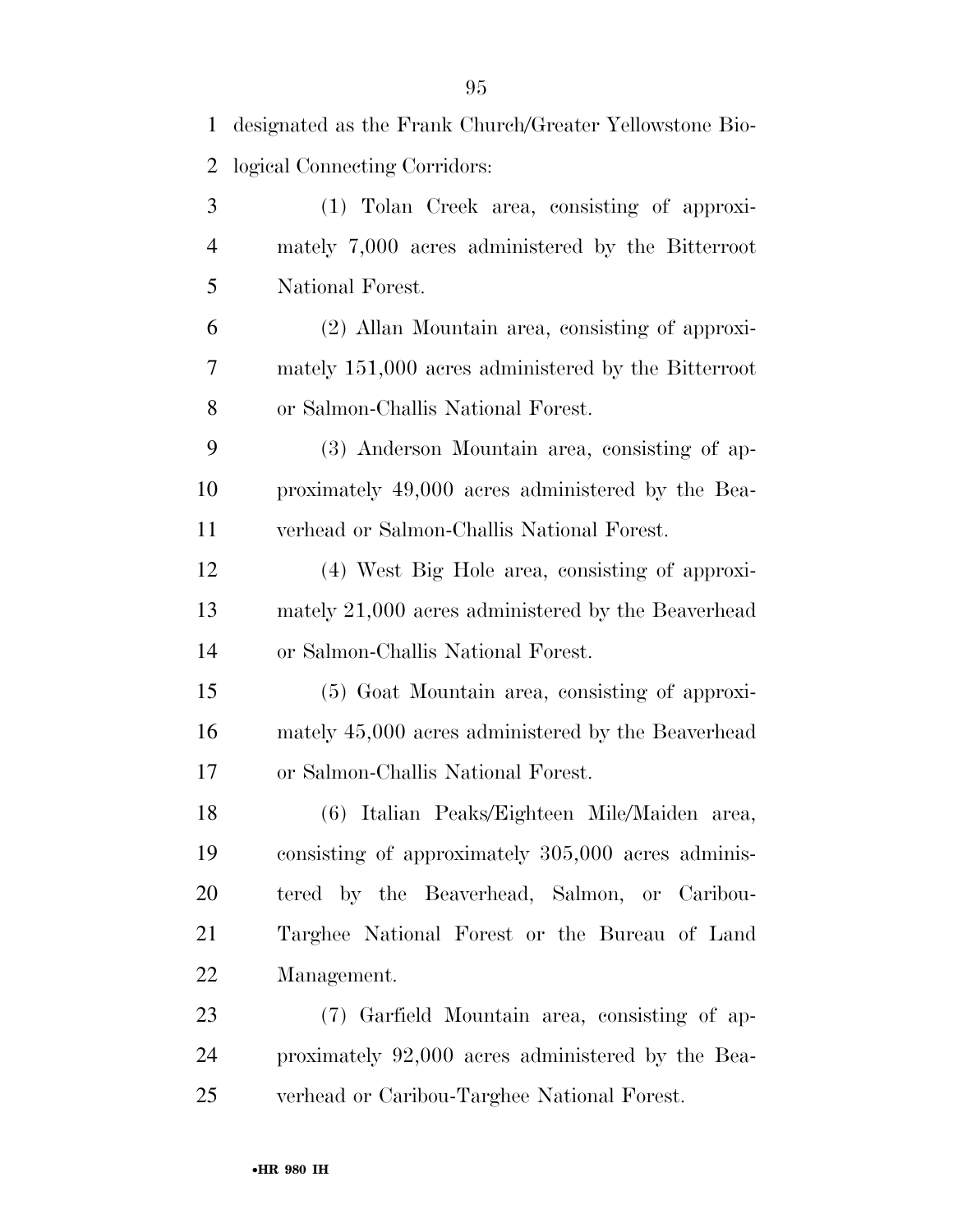| $\mathbf{1}$   | (8) Four Eyes Canyon area, consisting of ap-        |
|----------------|-----------------------------------------------------|
| $\overline{2}$ | proximately 8,000 acres administered by the Beaver- |
| 3              | head-Deerlodge National Forest.                     |
| $\overline{4}$ | (9) Tendoy Mountains area (Sourdough, Tim-          |
| 5              | ber Butte, McKenzie, Limekiln, and Hidden Pas-      |
| 6              | ture), consisting of approximately 83,000 acres ad- |
| 7              | ministered by the Beaverhead-Deerlodge National     |
| 8              | Forest or the Bureau of Land Management.            |
| 9              | (10) Henneberry Ridge area, consisting of ap-       |
| 10             | proximately 12,000 acres administered by the Bu-    |
| 11             | reau of Land Management.                            |
| 12             | (11) Black Tail Moutains area, consisting of        |
| 13             | approximately 15,000 acres administered by the Bu-  |
|                |                                                     |

 approximately 15,000 acres administered by the Bu-reau of Land Management.

 (12) Saginaw Creek area, consisting of approxi- mately 9,000 acres administered by the Beaverhead-Deerlodge National Forest.

 (13) Tash Peak area, consisting of approxi- mately 53,000 acres administered by the Beaver-head-Deerlodge National Forest.

 (14) Beaver Lakes area, consisting of approxi- mately 7,000 acres administered by the Beaverhead-Deerlodge National Forest.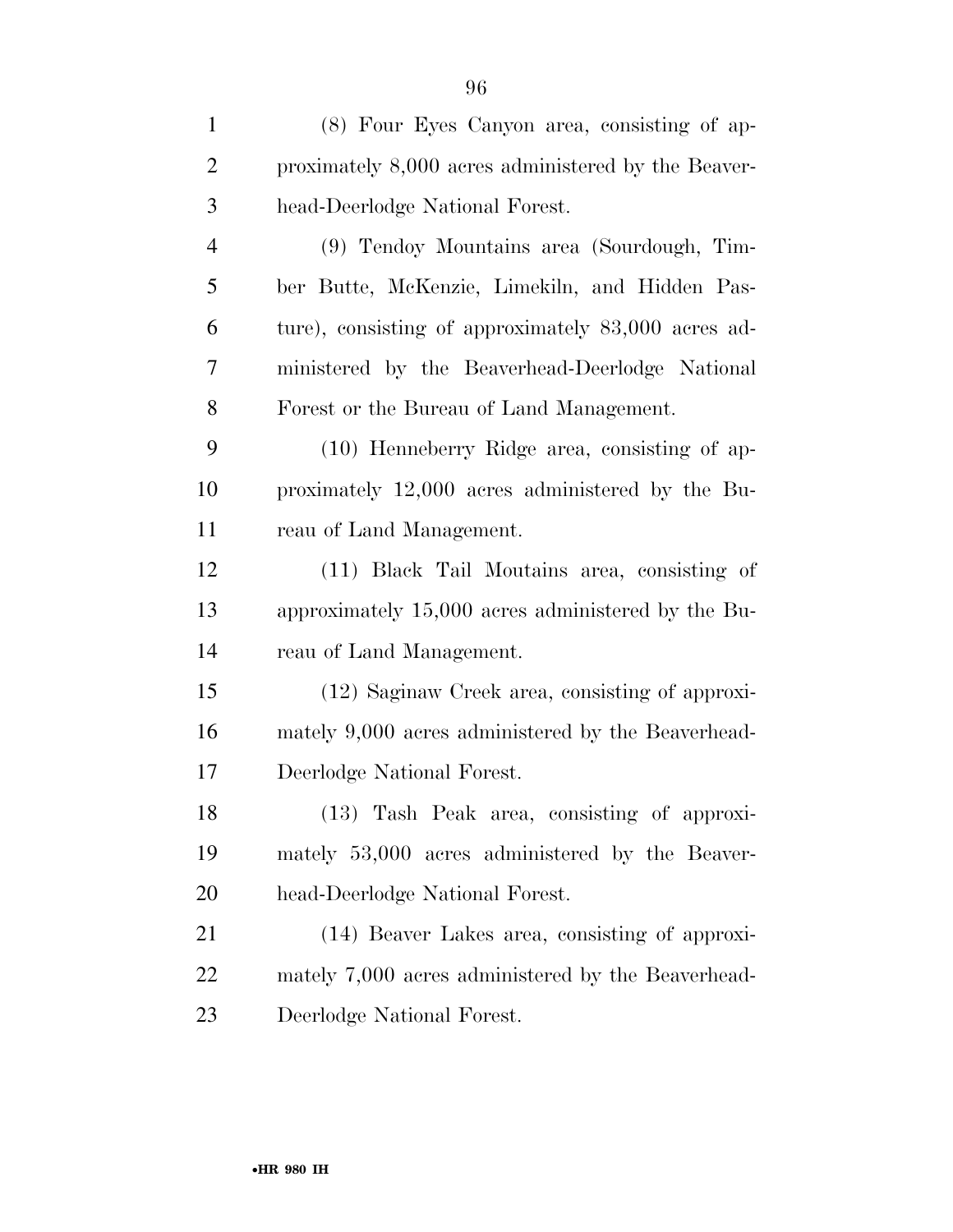| $\mathbf{1}$   | $(15)$ Agency Creek area, consisting of approxi-            |
|----------------|-------------------------------------------------------------|
| $\overline{2}$ | mately 6,000 acres administered by the Salmon-              |
| 3              | Challis National Forest.                                    |
| $\overline{4}$ | (16) Freezeout/Raynolds Pass area, consisting               |
| 5              | of approximately 37,000 acres administered by the           |
| 6              | Caribou-Targhee National Forest.                            |
| 7              | (17) Two Top area, consisting of approximately              |
| $8\,$          | 7,000 acres administered by the Caribou-Targhee             |
| 9              | National Forest.                                            |
| 10             | (18) Mount Jefferson/Centennials area, con-                 |
| 11             | sisting of approximately 88,000 acres administered          |
| 12             | by the Caribou-Targhee or Beaverhead-Deerlodge              |
| 13             | National Forest or the Bureau of Land Manage-               |
| 14             | ment.                                                       |
| 15             | (19) Bear Creek area, consisting of approxi-                |
| 16             | mately 7,000 acres administered by the Beaverhead-          |
| 17             | Deerlodge National Forest.                                  |
| 18             | (l) FRENCH CREEK/HELLS CANYON CORRIDORS.-                   |
| 19             | Lands consisting of approximately 3,000 acres adminis-      |
| 20             | tered by the Payette or Nez Perce National Forest or the    |
| 21             | Bureau of Land Management are designated as the             |
| 22             | French Creek/Hells Canyon Biological Connecting Cor-        |
| 23             | ridors and shall be subject to the special corridor manage- |
| 24             | ment requirements under section 203.                        |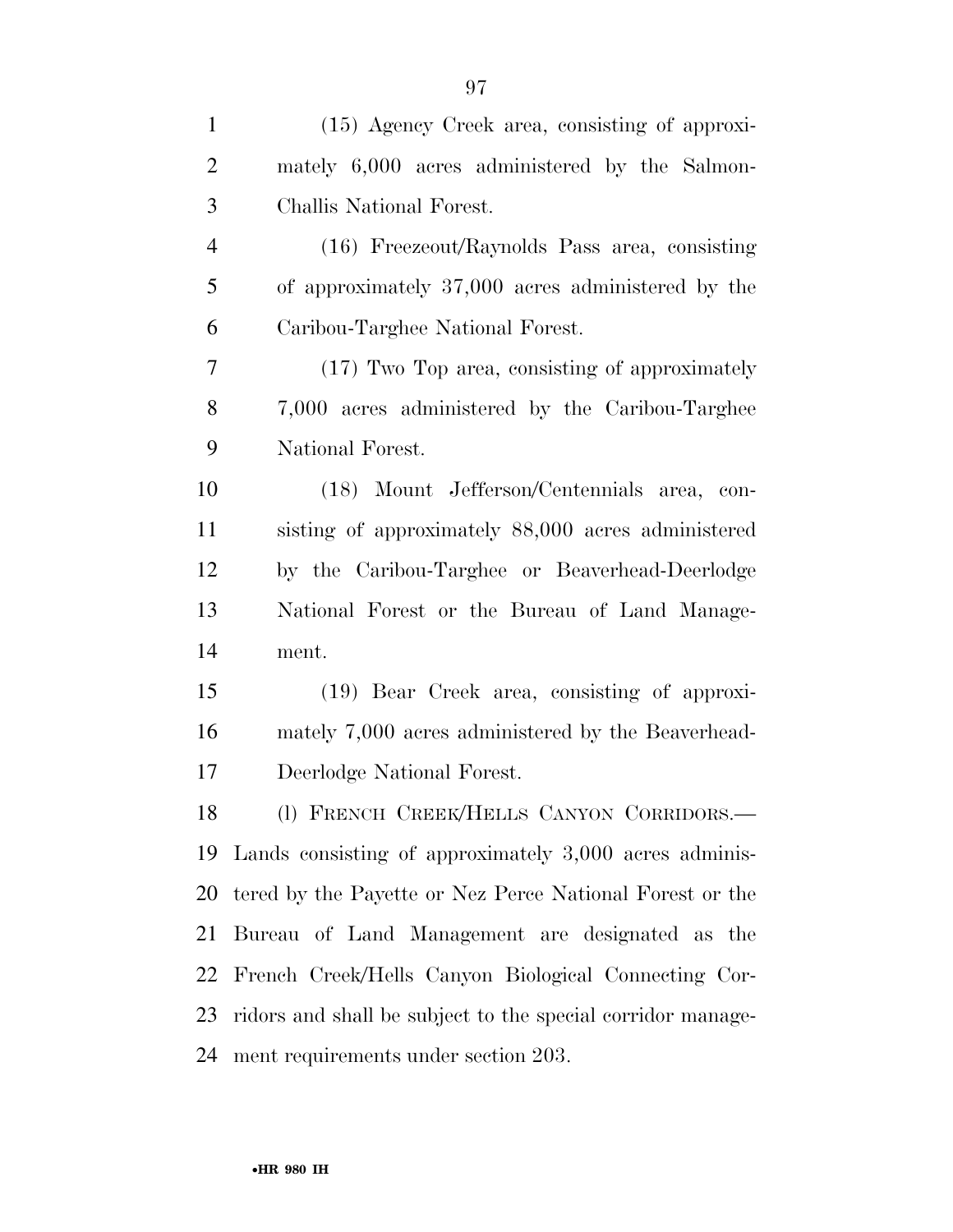(m) LEMHI MOUNTAINS CORRIDORS.—The following areas, consisting of a total of approximately 604,000 acres, of which 516,000 acres are incorporated into the National Wilderness Preservation System and 88,000 acres are subject to the special corridor management re- quirements under section 203, are designated as the Lemhi Mountains Biological Connecting Corridors:

 (1) North Lemhi Mountains area, consisting of approximately 309,000 acres administered by the Salmon-Challis National Forest.

 (2) Diamond Peak/Black Canyon area, con- sisting of approximately 173,000 acres administered by the Salmon- Challis, or Caribou-Targhee National Forest or Idaho Falls District of the Bureau of Land Management.

 (3) Warm Canyon area, consisting of approxi- mately 7,000 acres administered by the Salmon-Challis National Forest.

 (4) Goldbug Ridge area, consisting of approxi- mately 13,000 acres administered by the Salmon-Challis National Forest.

 (5) Sal Mountain area, consisting of approxi- mately 14,000 acres administered by the Salmon-Challis National Forest.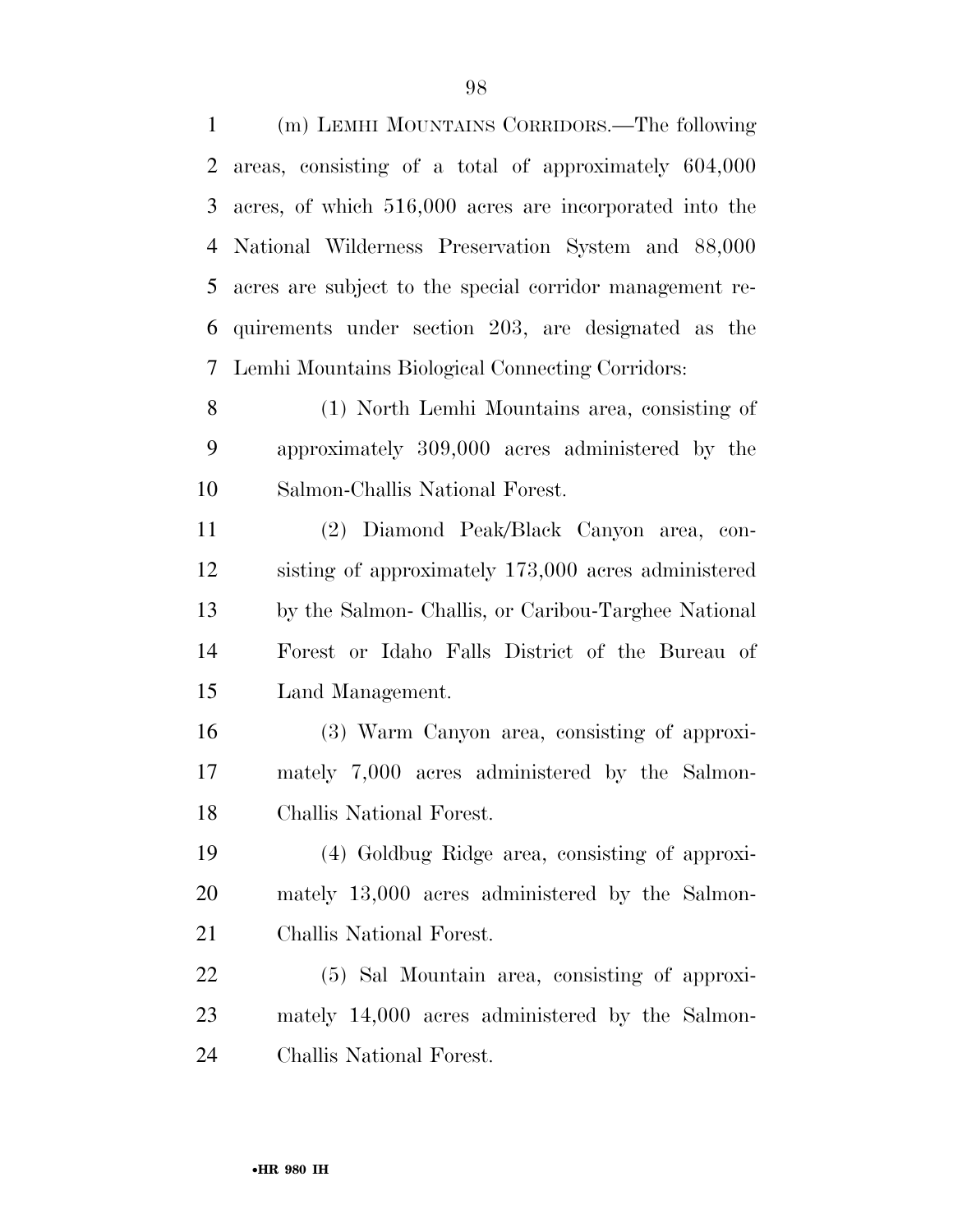(n) LOST RIVER RANGE CORRIDORS.—The following areas, consisting of a total of approximately 464,000 acres, of which 400,000 acres are incorporated into the National Wilderness Preservation System and 64,000 acres are subject to the special corridor management re- quirements under section 203, are designated as the Lost River Range Biological Connecting Corridors:

 (1) Borah Peak area, consisting of approxi- mately 155,000 acres administered by the Salmon- Challis National Forest or the Salmon District of the Bureau of Land Management.

 (2) King Mountain area, consisting of approxi- mately 87,000 acres administered by the Salmon-Challis National Forest.

 (3) Grouse Peak area, consisting of approxi- mately 9,000 acres administered by the Salmon-Challis National Forest.

 (4) Red Hill area, consisting of approximately 15,000 acres administered by the Salmon-Challis National Forest.

 (5) Jumpoff Mountain area, consisting of ap- proximately 14,000 acres administered by the Salm-on-Challis National Forest.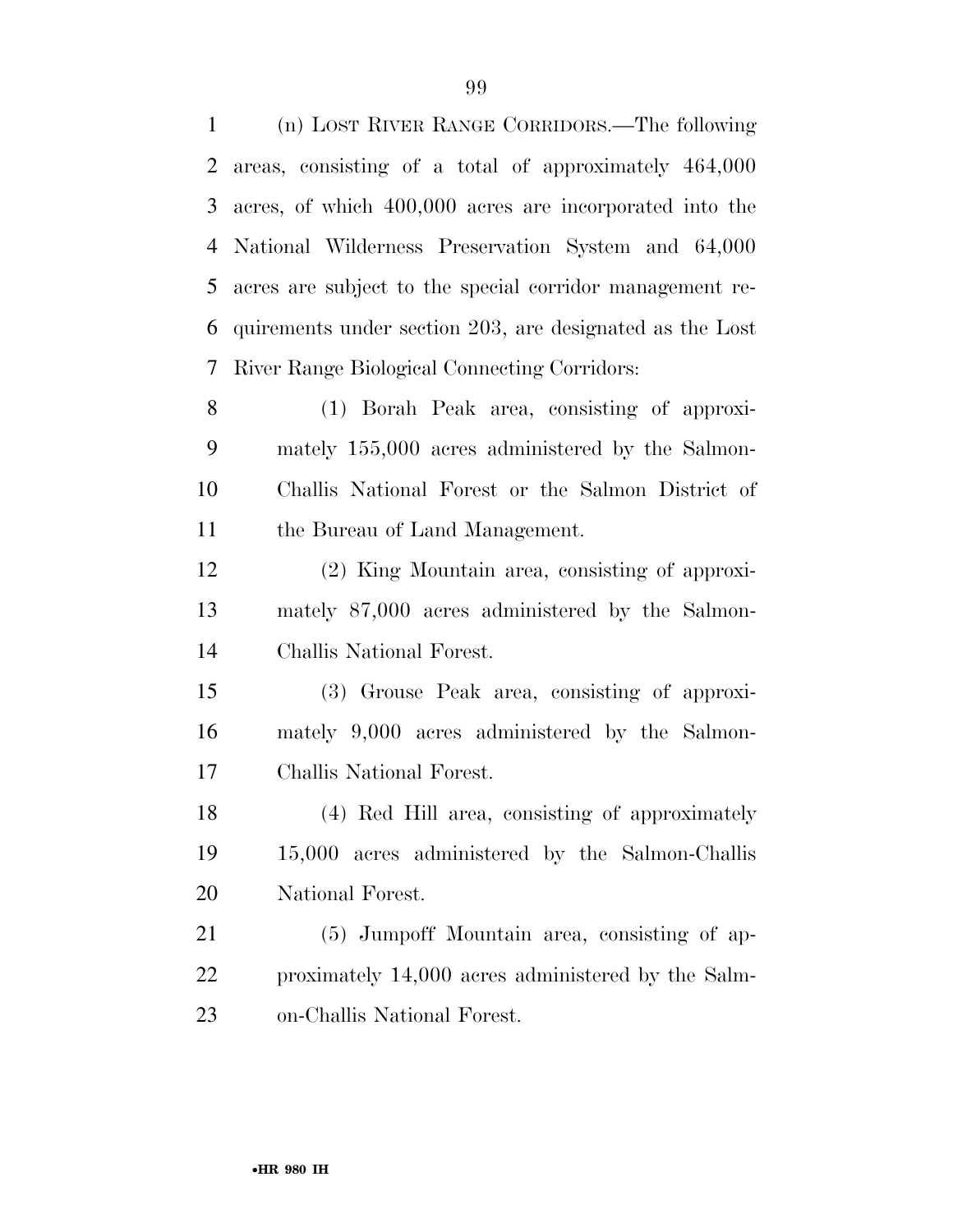(6) Wood Canyon area, consisting of approxi-

| $\overline{2}$ | mately 8,000 acres administered by the Salmon-                 |
|----------------|----------------------------------------------------------------|
| 3              | Challis National Forest.                                       |
| $\overline{4}$ | (7) Pahsimeroi area, consisting of approxi-                    |
| 5              | mately 73,000 acres administered by the Salmon-                |
| 6              | Challis National Forest.                                       |
| 7              | (8) Burnt Creek area, consisting of approxi-                   |
| $8\,$          | mately 22,000 acres administered by the Salmon or              |
| 9              | the Idaho Falls District of the Bureau of Land                 |
| 10             | Management.                                                    |
| 11             | (9) Hawley Mountain area, consisting of ap-                    |
| 12             | proximately 17,000 acres administered by the Idaho             |
| 13             | Falls District of the Bureau of Land Management.               |
| 14             | (o) FRANK CHURCH COMPLEX/LEMHI RANGE COR-                      |
| 15             | RIDORS.—Lands consisting of approximately 3,000 acres          |
| 16             | administered by the Salmon-Challis National Forest or the      |
| 17             | Bureau of Land Management are designated as the Frank          |
| 18             | Church Complex/Lemhi Range Biological Connecting Cor-          |
|                | 19 ridors and shall be subject to the special corridor manage- |
| 20             | ment requirements under section 203.                           |
| 21             | (p) BOULDER/WHITE CLOUDS/LOST RIVER RANGE                      |
| 22             | CORRIDORS.—The following areas, consisting of a total of       |
| 23             | approximately 233,000 acres, of which 145,000 acres are        |
| 24             | incorporated into the National Wilderness Preservation         |
| 25             | System and 88,000 acres are subject to the special cor-        |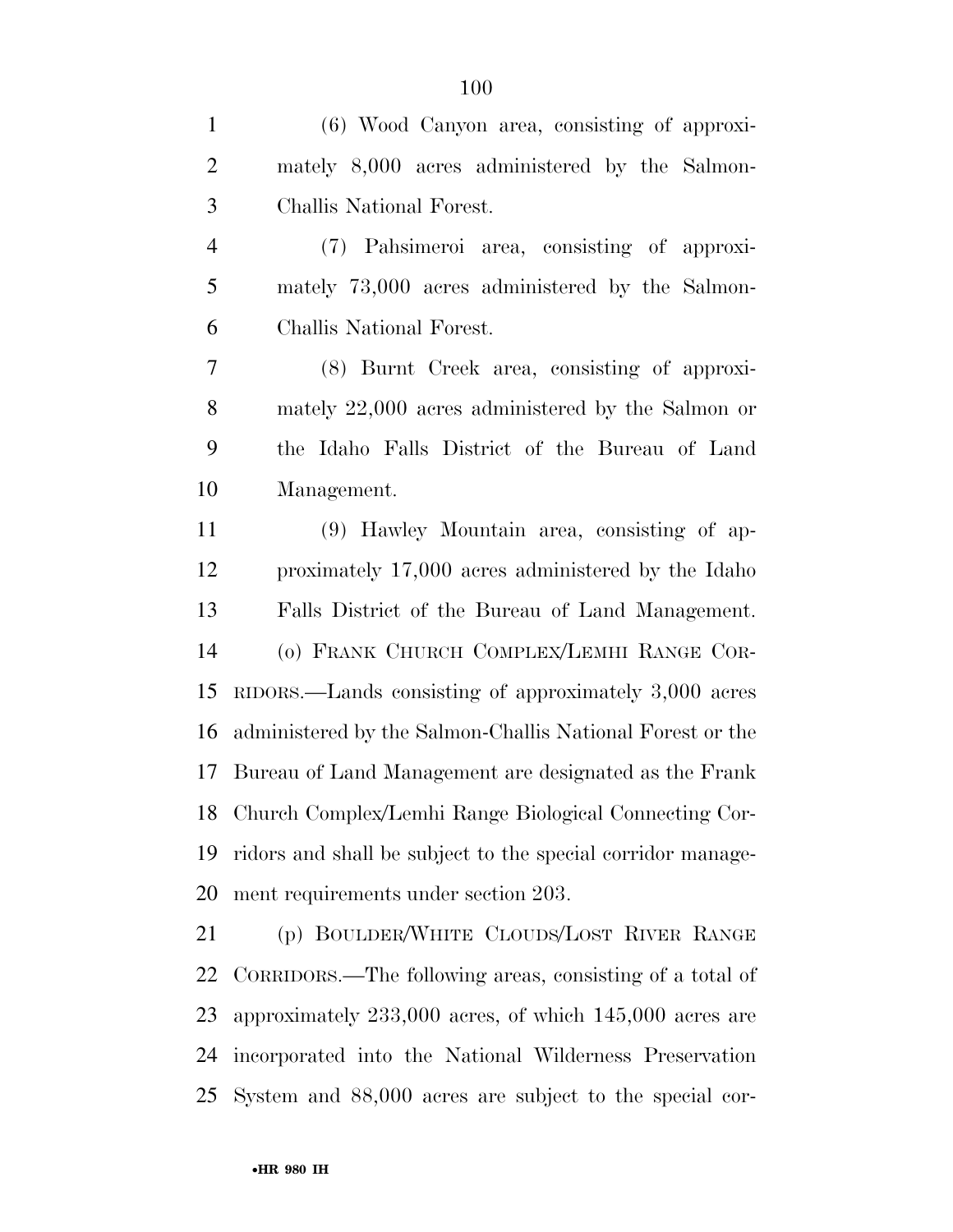| $\mathbf{1}$   | ridor management requirements under section 203, are      |
|----------------|-----------------------------------------------------------|
| $\overline{2}$ | designated as the Boulder/White Clouds/Lost River Range   |
| 3              | <b>Biological Connecting Corridors:</b>                   |
| $\overline{4}$ | (1) Jerry Peak area, consisting of approxi-               |
| 5              | mately 28,000 acres administered by the Salmon            |
| 6              | District of the Bureau of Land Management.                |
| 7              | (2) Jerry Peak West area, consisting of ap-               |
| 8              | proximately 12,000 acres administered by the Salm-        |
| 9              | on District of the Bureau of Land Management.             |
| 10             | (3) Corral-Horse Basin area, consisting of ap-            |
| 11             | proximately 69,000 acres administered by the Salm-        |
| 12             | on District of the Bureau of Land Management.             |
| 13             | (4) Appendicitis Hill area, consisting of ap-             |
| 14             | proximately 26,000 acres administered by the Idaho        |
| 15             | Falls District of the Bureau of Land Management.          |
| 16             | (5) White-Knob Mountains area, consisting of              |
| 17             | approximately 10,000 acres administered by the            |
| 18             | Idaho Falls District of the Bureau of Land Manage-        |
| 19             | ment.                                                     |
| 20             | (q) BITTERROOT/LEMHI CORRIDORS.—Lands con-                |
| 21             | sisting of approximately 20,000 acres administered by the |
| 22             | Salmon-Challis National Forest or the Bureau of Land      |
| 23             | Management are designated as the Bitterroot/Lemhi Bio-    |
| 24             | logical Connecting Corridors and shall be subject to the  |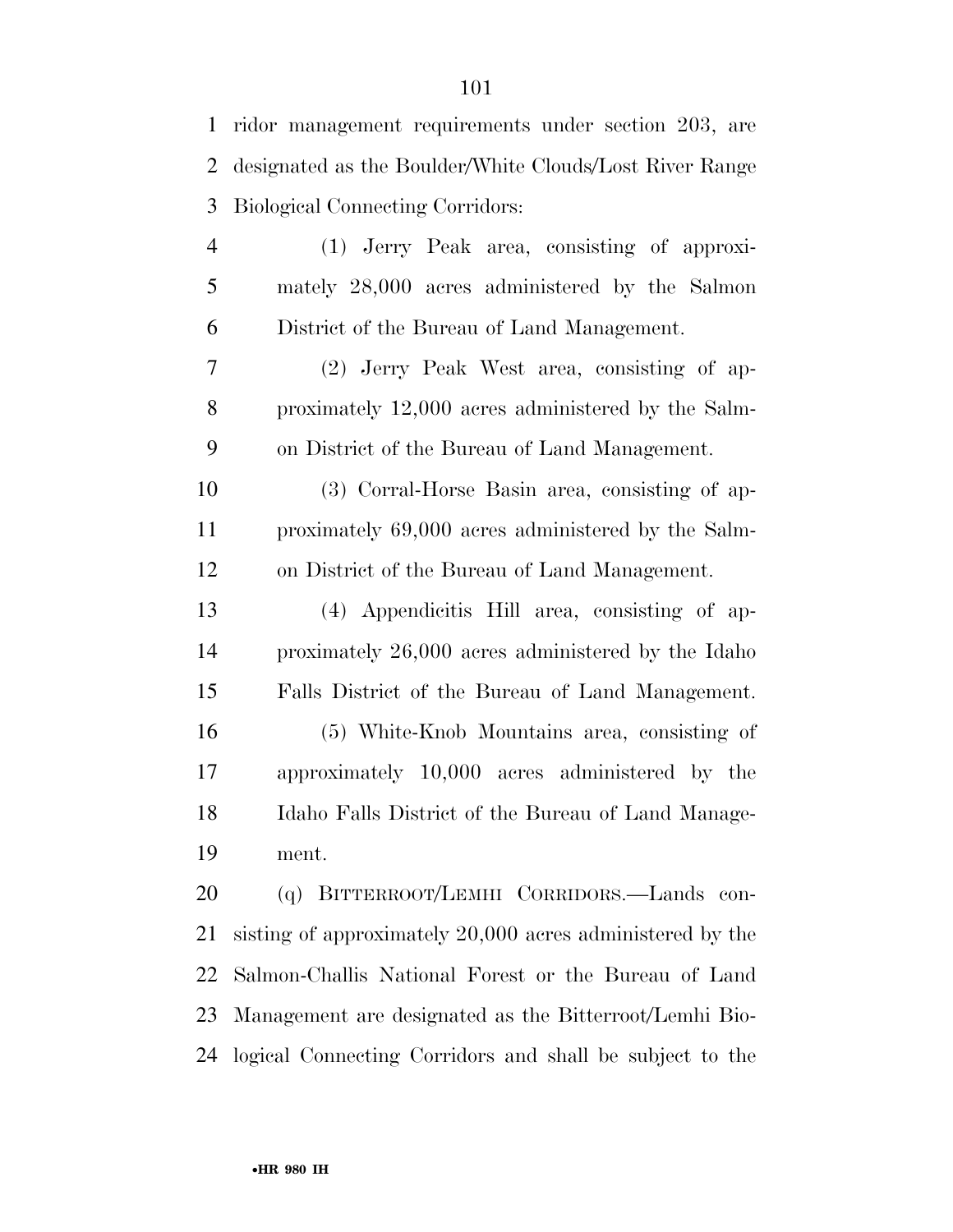special corridor management requirements under section 203.

 (r) GREATER GLACIER/GREATER YELLOWSTONE CORRIDORS.—The following areas, consisting of a total of approximately 1,705,000 acres, of which 1,163,000 acres are incorporated into the National Wilderness Preserva- tion System and 542,000 acres are subject to the special corridor management requirements under section 203, are designated as the Greater Glacier/Greater Yellowstone Bi-ological Connecting Corridors:

 (1) Tenderfoot/Deep Creek area, consisting of approximately 105,000 acres administered by the Lewis and Clark National Forest.

 (2) Middle Fork Judith area, consisting of ap- proximately 84,000 acres administered by the Lewis and Clark National Forest.

 (3) Pilgrim Creek area, consisting of approxi- mately 47,000 acres administered by the Lewis and Clark National Forest.

 (4) Paine Gulch area, consisting of approxi- mately 8,000 acres administered by the Lewis and Clark National Forest.

 (5) Sawmill Gulch area, consisting of approxi- mately 12,000 acres administered by the Lewis and Clark National Forest.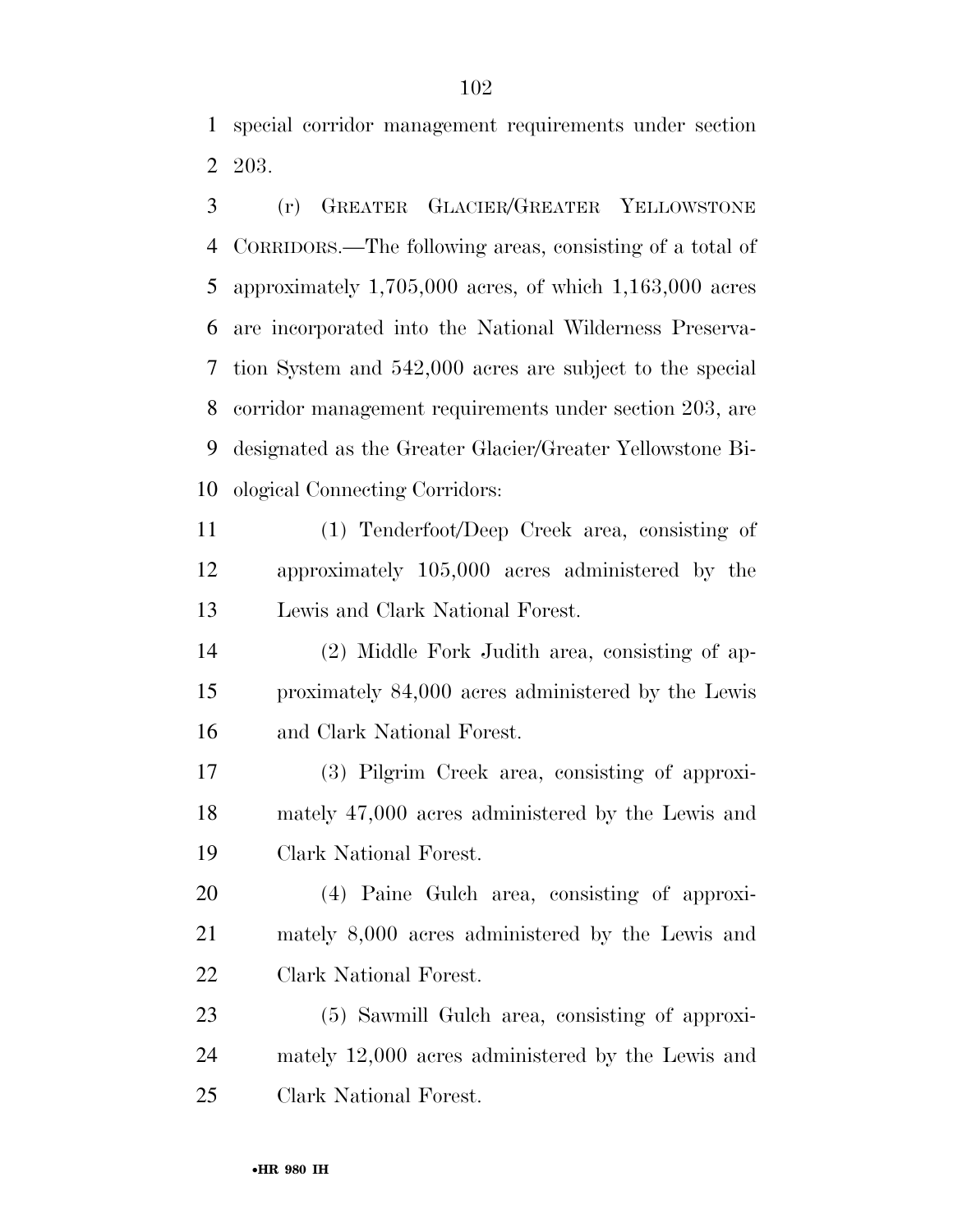| $\mathbf{1}$   | (6) Spring Creek area, consisting of approxi-      |
|----------------|----------------------------------------------------|
| $\overline{2}$ | mately 18,000 acres administered by the Lewis and  |
| 3              | Clark National Forest.                             |
| 4              | (7) TW Mountain area, consisting of approxi-       |
| 5              | mately 8,000 acres administered by the Lewis and   |
| 6              | Clark National Forest.                             |
| 7              | (8) Big Baldy area, consisting of approximately    |
| 8              | 43,000 acres administered by the Lewis and Clark   |
| 9              | National Forest.                                   |
| 10             | (9) Granite Mountain area, consisting of ap-       |
| 11             | proximately 10,000 acres administered by the Lewis |
| 12             | and Clark National Forest.                         |
| 13             | (10) Tollgate-Sheep area, consisting of approxi-   |
| 14             | mately 25,000 acres administered by the Lewis and  |
| 15             | Clark National Forest.                             |
| 16             | (11) Mount High area, consisting of approxi-       |
| 17             | mately 33,000 acres administered by the Lewis and  |
| 18             | Clark National Forest.                             |
| 19             | (12) Bluff Mountain area, consisting of ap-        |
| 20             | proximately 37,000 acres administered by the Lewis |
| 21             | and Clark National Forest.                         |
| 22             | (13) North Fork Smith area, consisting of ap-      |
| 23             | proximately 9,000 acres administered by the Lewis  |
| 24             | and Clark National Forest.                         |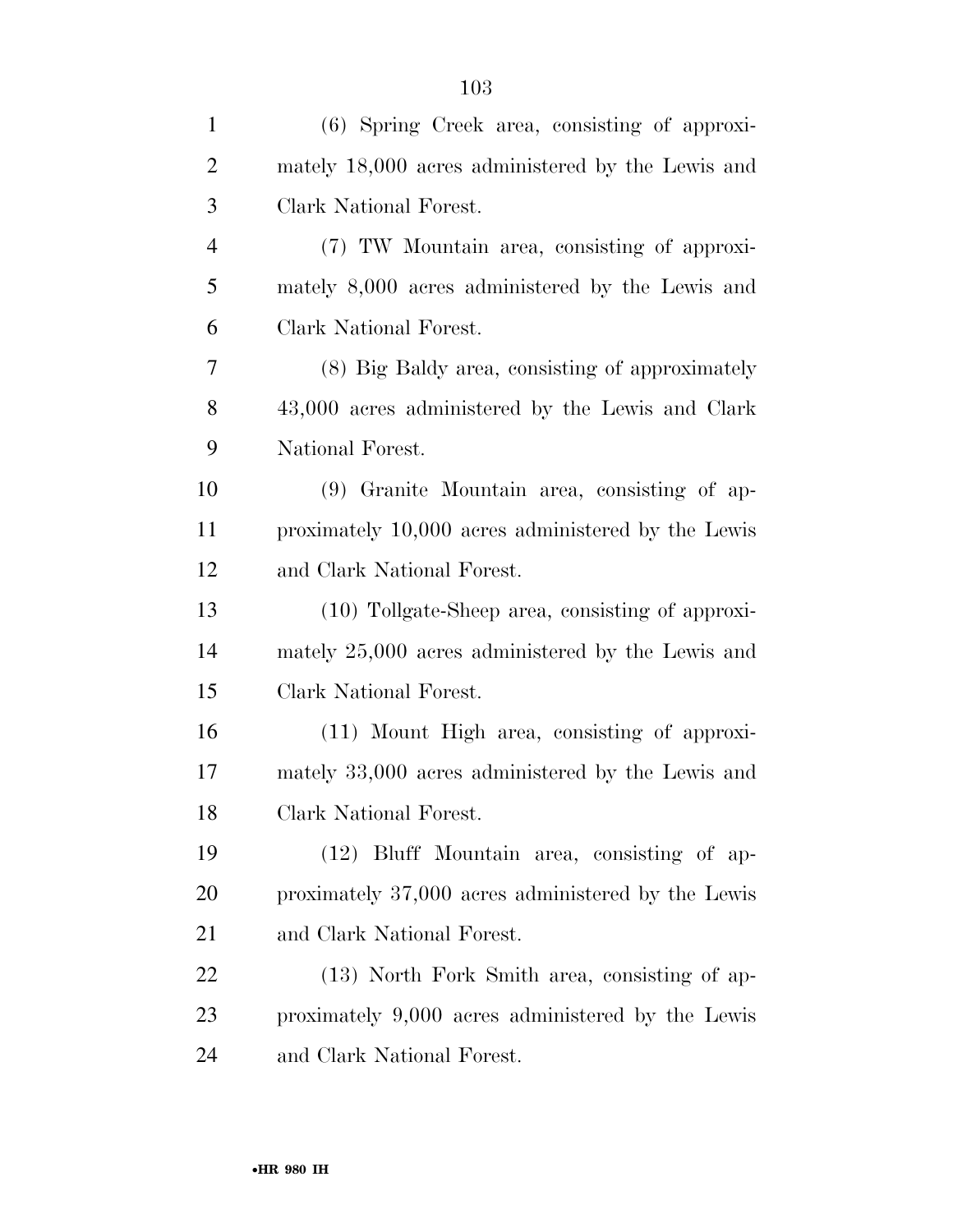| $\mathbf{1}$   | (14) Big Snowies area, consisting of approxi-      |
|----------------|----------------------------------------------------|
| $\overline{2}$ | mately 105,000 acres administered by the Lewis and |
| 3              | Clark National Forest or Bureau of Land Manage-    |
| $\overline{4}$ | ment.                                              |
| 5              | (15) Highwoods area, consisting of approxi-        |
| 6              | mately 25,000 acres administered by the Lewis and  |
| 7              | Clark National Forest.                             |
| 8              | (16) Highwood Baldy area, consisting of ap-        |
| 9              | proximately 16,000 acres administered by the Lewis |
| 10             | and Clark National Forest.                         |
| 11             | (17) Calf Creek area, consisting of approxi-       |
| 12             | mately 10,000 acres administered by the Lewis and  |
| 13             | Clark National Forest.                             |
| 14             | (18) Eagle Creek area, consisting of approxi-      |
| 15             | mately 6,000 acres administered by the Lewis and   |
| 16             | Clark National Forest.                             |
| 17             | (19) Castle Mountains area, consisting of ap-      |
| 18             | proximately 28,000 acres administered by the Lewis |
| 19             | and Clark National Forest.                         |
| 20             | $(20)$ Box Canyon area, consisting of approxi-     |
| 21             | mately 15,000 acres administered by the Lewis and  |
| 22             | Clark National Forest.                             |
| 23             | $(21)$ Crazy Mountains area, consisting of ap-     |
| 24             | proximately 159,000 acres administered by the      |
| 25             | Lewis and Clark or Gallatin National Forest.       |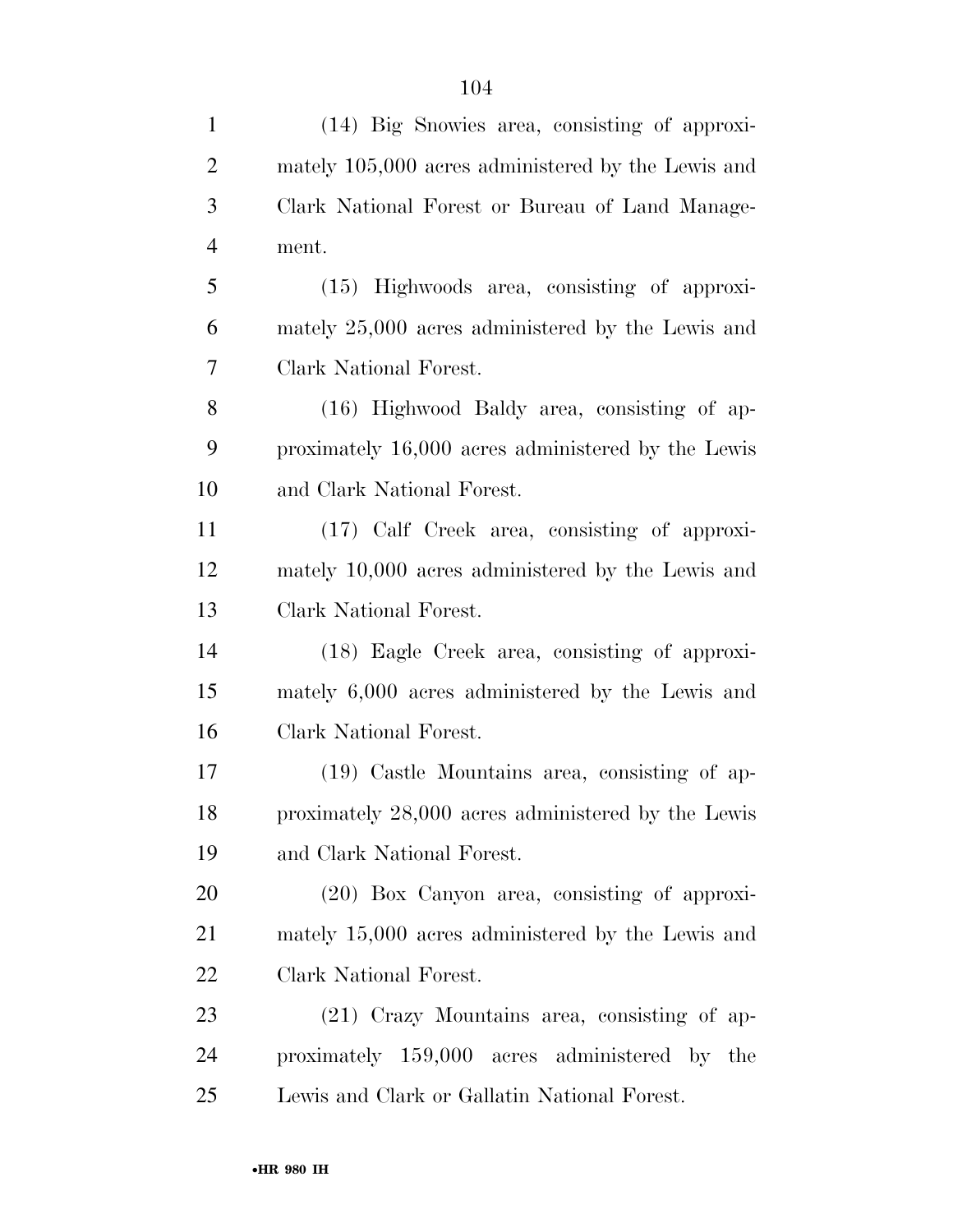| $\mathbf{1}$   | (22) Gates of Mountains additions, consisting       |
|----------------|-----------------------------------------------------|
| $\overline{2}$ | of approximately 20,000 acres administered by the   |
| 3              | Helena National Forest, which shall be incorporated |
| $\overline{4}$ | into the Gates of the Mountain Wilderness.          |
| 5              | (23) Lazyman Gulch area, consisting of ap-          |
| 6              | proximately 11,000 acres administered by the Hel-   |
| $\tau$         | ena National Forest.                                |
| 8              | (24) Mt. Baldy area, consisting of approxi-         |
| 9              | mately 19,000 acres administered by the Helena Na-  |
| 10             | tional Forest.                                      |
| 11             | $(25)$ Camas Creek area, consisting of approxi-     |
| 12             | mately 27,000 acres administered by the Helena Na-  |
| 13             | tional Forest.                                      |
| 14             | $(26)$ Jericho Mountain area, consisting of ap-     |
| 15             | proximately 12,000 acres administered by the Hel-   |
| 16             | ena National Forest.                                |
| 17             | $(27)$ Irish Gulch area, consisting of approxi-     |
| 18             | mately 7,000 acres administered by the Helena Na-   |
| 19             | tional Forest.                                      |
| 20             | (28) Grassy Mountain area, consisting of ap-        |
| 21             | proximately 7,000 acres administered by the Helena  |
| 22             | National Forest.                                    |
| 23             | (29) Middleman/Hedges Mountain area, con-           |
| 24             | sisting of approximately 34,000 acres administered  |
| 25             | by the Helena National Forest.                      |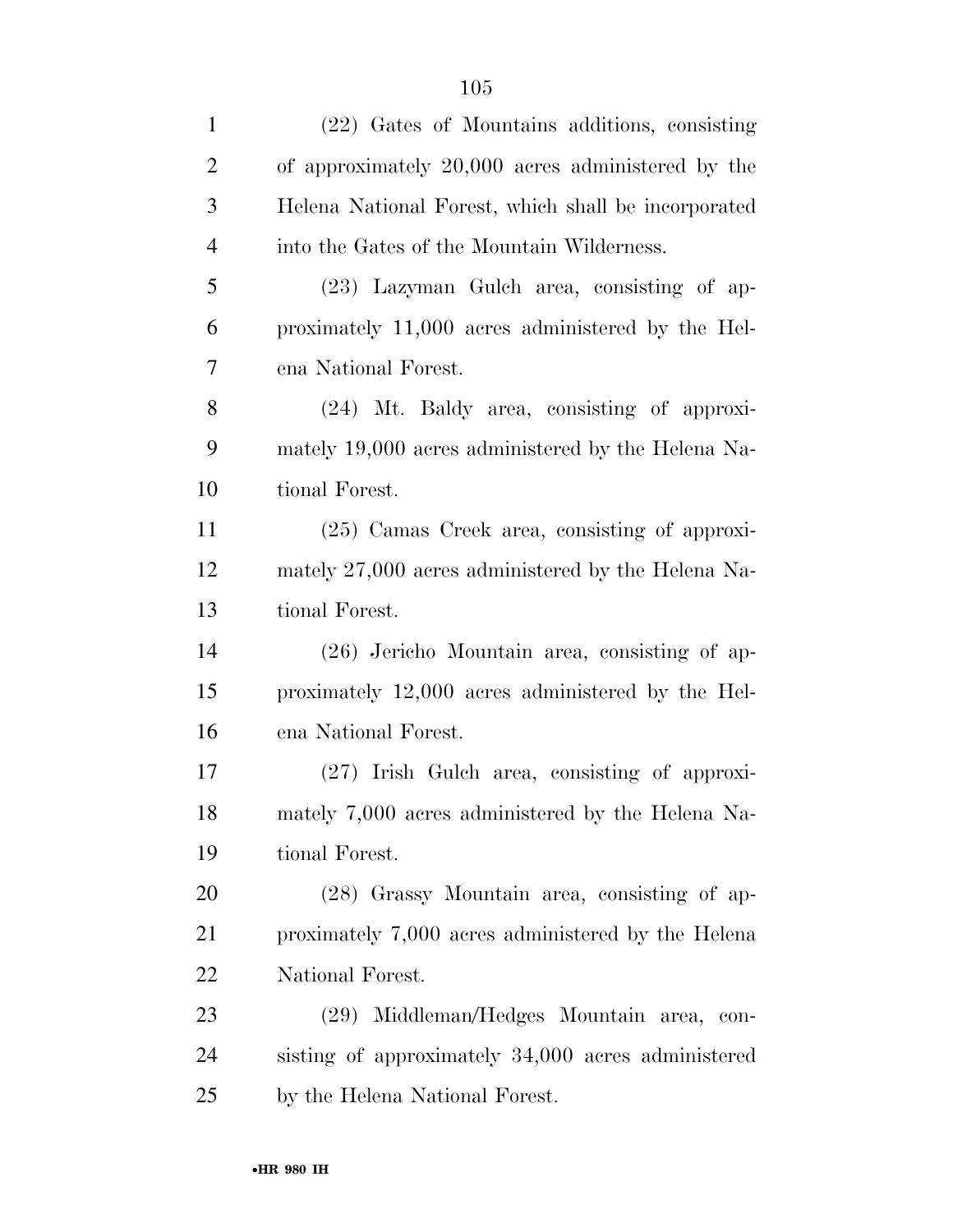| $\mathbf{1}$   | (30) Hellgate Gulch area, consisting of approxi-      |
|----------------|-------------------------------------------------------|
| $\overline{2}$ | mately 17,000 acres administered by the Helena Na-    |
| 3              | tional Forest.                                        |
| $\overline{4}$ | (31) Cayuse Mountain area, consisting of ap-          |
| 5              | proximately 22,000 acres administered by the Hel-     |
| 6              | ena National Forest.                                  |
| 7              | (32) Electric Peak/Little Blackfoot Meadows           |
| 8              | area, consisting of approximately 53,000 acres ad-    |
| 9              | ministered by the Helena or Beaverhead-Deerlodge      |
| 10             | National Forest.                                      |
| 11             | (33) White tail-Haystack area, consisting of ap-      |
| 12             | proximately 73,000 acres administered by the Bea-     |
| 13             | verhead-Deerlodge National Forest.                    |
| 14             | (34) O'Neil Creek area, consisting of approxi-        |
| 15             | mately 7,000 acres administered by the Beaverhead-    |
| 16             | Deerlodge National Forest.                            |
| 17             | (35) Bridger area, consisting of approximately        |
| 18             | 51,000 acres administered by the Gallatin National    |
| 19             | Forest.                                               |
| 20             | (s) MT. LEIDY HIGHLANDS/WIND RIVER RANGE              |
| 21             | CORRIDORS.—Lands consisting of a total of approxi-    |
| 22             | mately 69,000 acres are designated as the Mt. Leidy   |
| 23             | Highlands/Wind River Range Biological Connecting Cor- |
|                | 24 ridor, of which—                                   |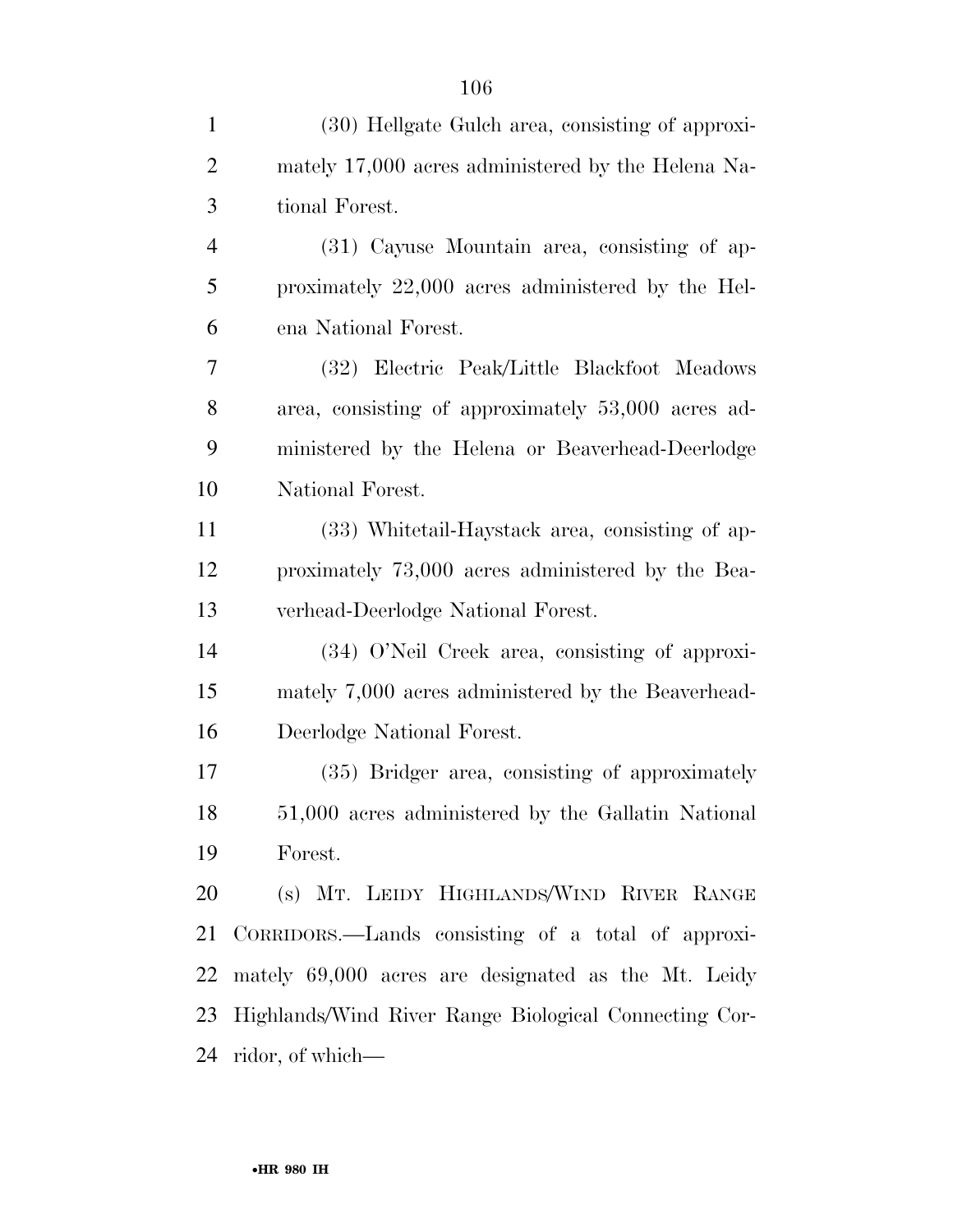(1) approximately 7,000 acres known as the Fish Lake Mountain Wilderness are incorporated into the National Wilderness Preservation System; and

 (2) approximately 62,000 acres are subject to the special corridor management requirements under section 203.

# **SEC. 203. TREATMENT OF BIOLOGICAL CONNECTING COR-RIDORS.**

 (a) ROADLESS LANDS DESIGNATED AS WILDER- NESS.—The roadless areas identified as part of a biologi- cal connecting corridor on the maps referred to by name in section 202 are hereby designated as wilderness and as components of the National Wilderness Preservation System.

 (b) SPECIAL CORRIDOR MANAGEMENT AREAS.— Those portions of the biological connecting corridors des- ignated by section 202 that are not covered by subsection (a) are hereby designated as special corridor management areas and shall be managed according to the Multiple-Use Sustained-Yield Act of 1960 (16 U.S.C. 528 et seq.) and other applicable laws, and in the following manner:

 (1) The practice of even-aged silvicultural man- agement and timber harvesting is prohibited within the special corridor management areas.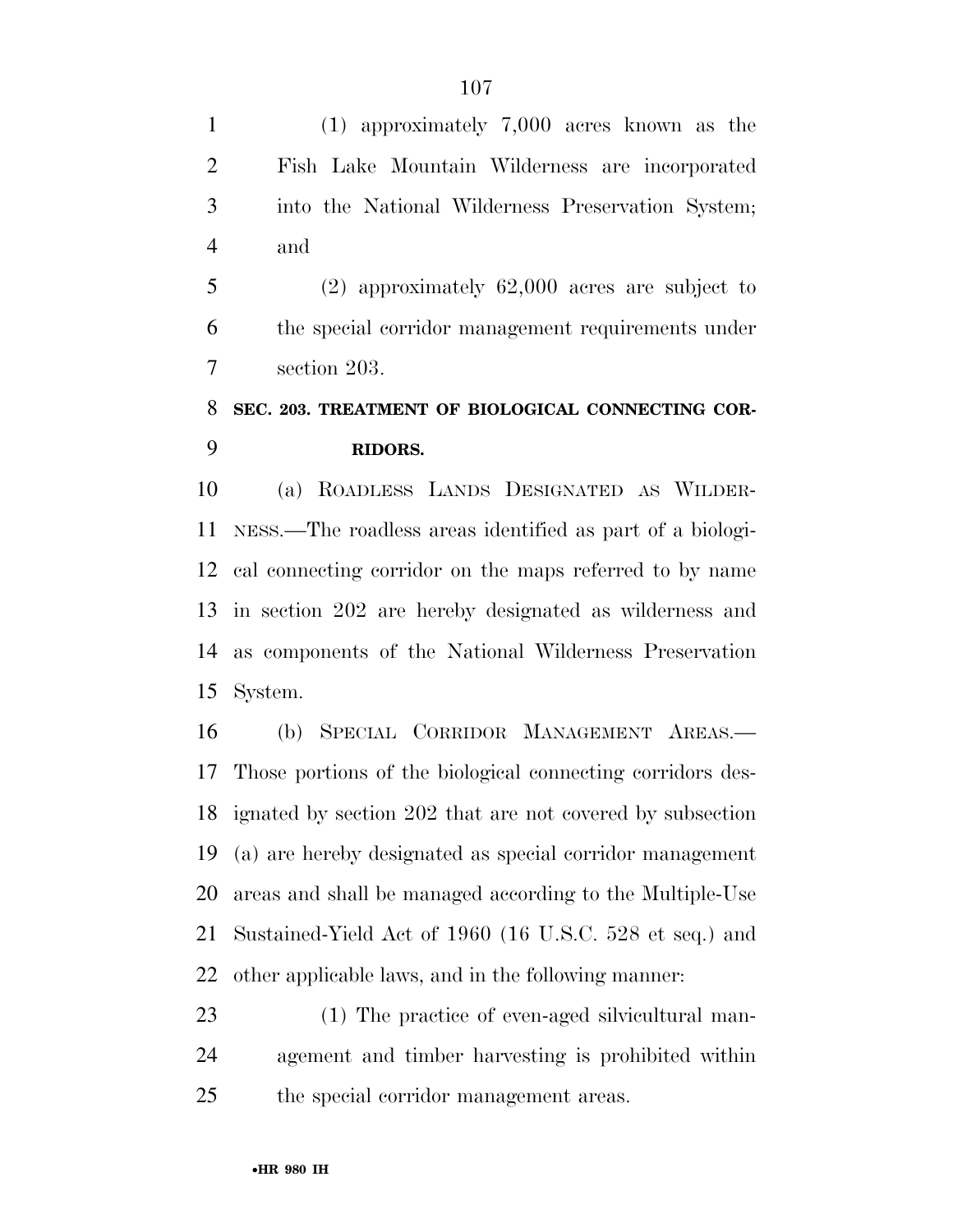(2) Subject to valid existing rights, mining, oil, and gas exploration and development and new road construction or reconstruction is prohibited within the special corridor management areas.

 (3) The Federal land management agency re- sponsible for the administration of a special corridor management area or portion thereof shall take im- mediate steps to ensure that road densities within the biological connecting corridor approach, as near- ly as possible, zero miles of road per square mile of 11 land area. Such road density shall not exceed  $0.25$  miles per square mile, using the method known as 13 the "moving window" method.

## **SEC. 204. APPLICABILITY OF TITLE.**

 (a) FEDERAL LAND MANAGEMENT AGENCIES.—This title shall apply only to National Forest System lands and lands under the jurisdiction of the the Bureau of Land Management and the United States Fish and Wildlife Service.

 (b) PRIVATE LAND AND LANDOWNERS.—Private lands are not affected by this title. No private landowner whose lands are adjacent to the designated connecting cor- ridors shall be compelled, under any circumstances, to comply with this title. However, private landowners may enter into cooperative agreements with the Federal Gov-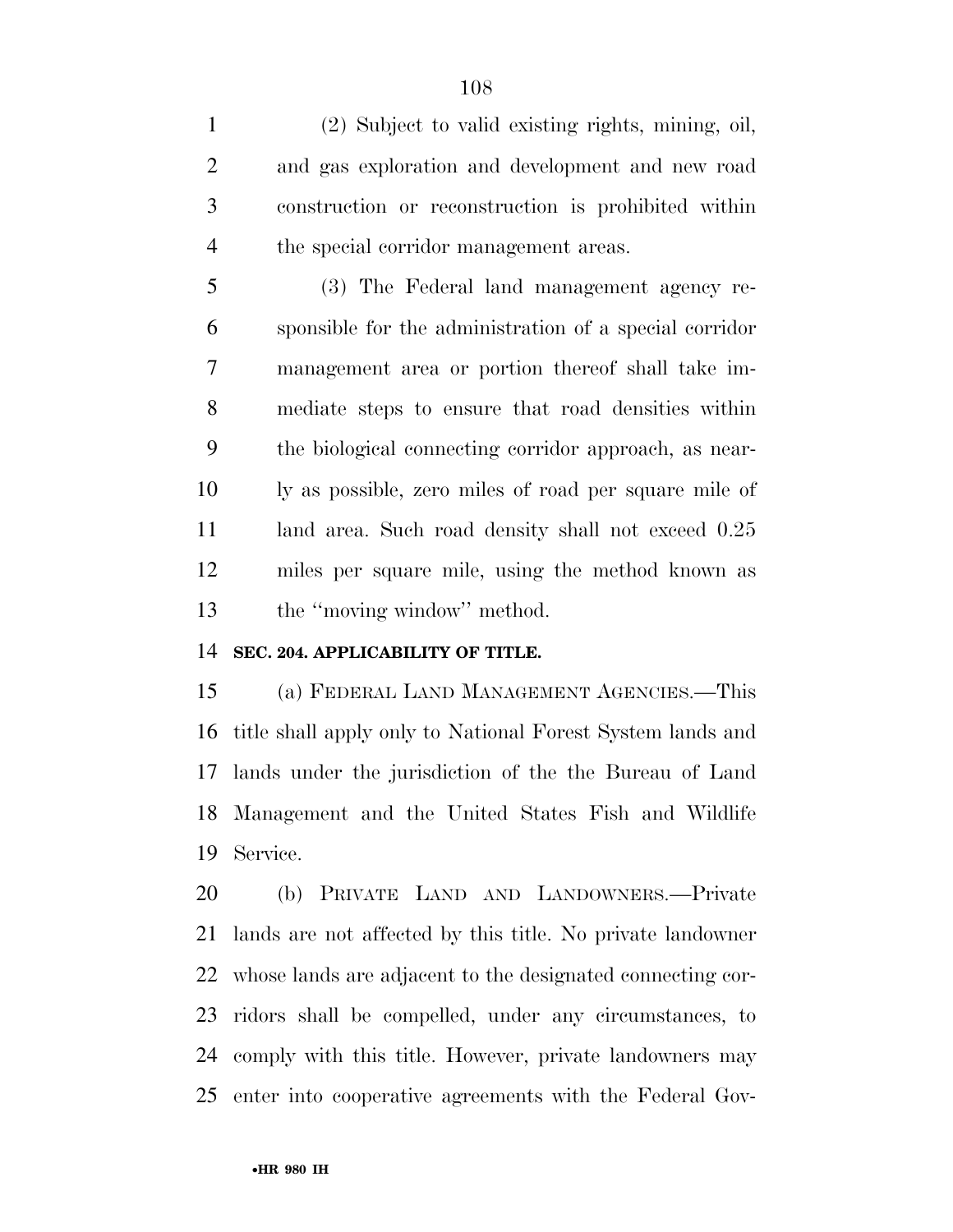ernment on a willing participant or willing seller basis to include their land in a biological connecting corridor.

## **SEC. 205. COOPERATIVE AGREEMENTS AND LAND TRADES AND ACQUISITIONS.**

 (a) COOPERATIVE AGREEMENTS.—The Secretary of the Interior and the Secretary of Agriculture shall seek to enter into cooperative agreements with private, State, and corporate landowners and sovereign Indian tribes whose lands are adjacent to the designated connecting cor- ridors, when such agreements would benefit the ecological integrity and function of the designated corridor.

 (b) LAND TRADES AND ACQUISITIONS.—The Sec- retary of Agriculture and the Secretary of the Interior may undertake land trades or acquisitions in order to ac- complish the purposes of this title when the Secretary con-cerned considers such action to be appropriate.

 (c) REPORT.—As part of the report required by sec- tion 501, the Secretary of Agriculture and the Secretary of the Interior shall describe the progress of cooperative agreements, acquisitions, and proposed land exchanges sought pursuant to this section.

### **SEC. 206. EXEMPTION OF CERTAIN ROADS AND HIGHWAYS.**

 (a) EXEMPTION.—The roads and highways referred to in subsection (b) are expressly exempted from the provi-sions of this title. In the event that any county, State,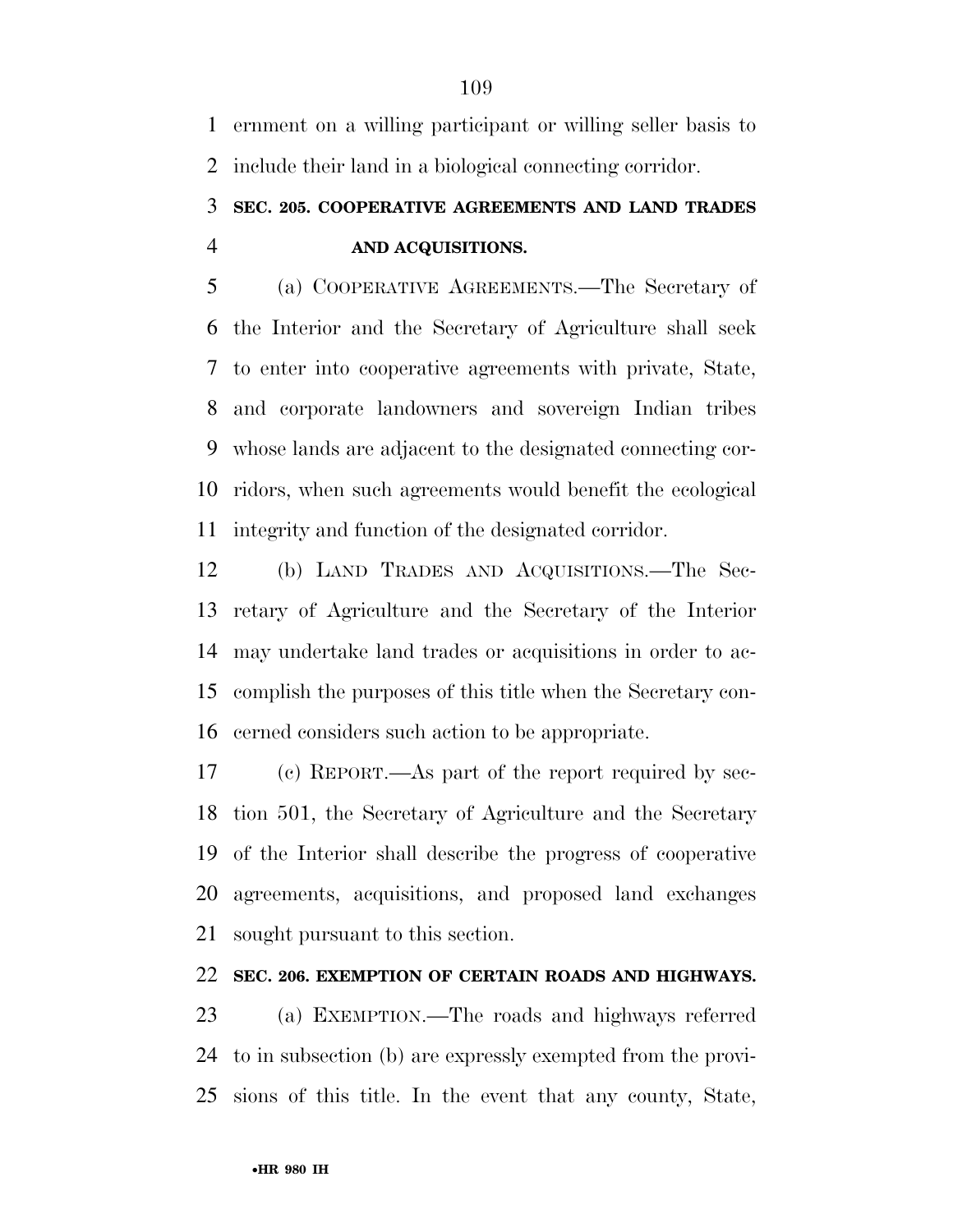| $\mathbf 1$ | Federal, or private road has been mistakenly omitted from |
|-------------|-----------------------------------------------------------|
| 2           | this list, it is deemed to be incorporated by reference.  |
| 3           | (b) DESCRIPTION.—The roads and highways referred          |
| 4           | to in subsection (a) the following:                       |
| 5           | (1) United States Highways 2, 10, 12, 20, 89,             |
| 6           | 91, 93, 95, and 287.                                      |
| 7           | $(2)$ Interstate Highways 15 and 90.                      |
| 8           | $(3)$ Idaho State Highways 3, 28, 29, and 87.             |
| 9           | (4) Montana State Highways 2, 37, 38, 41, 43,             |
| 10          | 56, 58, 83, 87, 135, 200, 278, 287, 293, 294, 298,        |
| 11          | and 324.                                                  |
| 12          | $(5)$ Montana Secondary Roads 92, 278, 279,               |
| 13          | 294, 298, 324, 411, and 508.                              |
| 14          | (6) The Thompson Pass Road, Montana-Idaho.                |
| 15          | (7) The Moyie Springs to East Port Road,                  |
| 16          | Idaho.                                                    |
| 17          | (8) The Red Rock Pass Road, Montana.                      |
| 18          | (9) Boundary County, Idaho, Routes 3, 18, 34,             |
| 19          | and 47.                                                   |
| 20          | (10) Lolo National Forest Route 102.                      |
| 21          | (11) Gallatin National Forest Route 259.                  |
| <u>22</u>   | (12) Kelly Canyon and Middle Fork Canyon                  |
| 23          | Roads, Gallatin National Forest.                          |
| 24          | (13) Lewis and Clark County, Montana, Roads               |
| 25          | 4, 164, 280, 287, and 291.                                |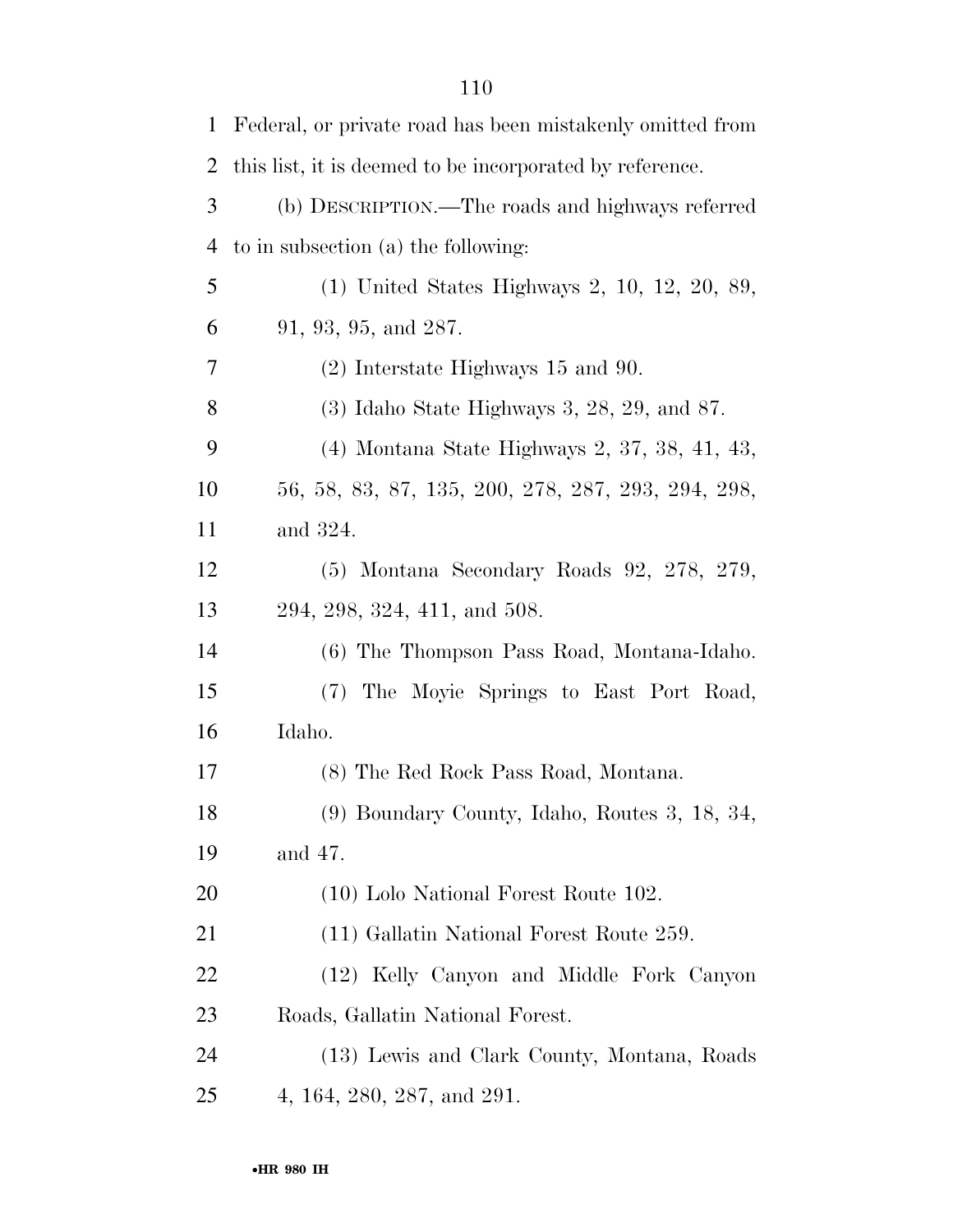(14) The Beaverhead-Deerlodge to Basin Road, Montana. (15) The Marysville to Avon Road, Montana. (16) The Pahsimeroi Road, Butte County, Idaho. **TITLE III—WILD AND SCENIC RIVERS DESIGNATIONS SEC. 301. DESIGNATION OF WILD AND SCENIC RIVERS IN IDAHO, MONTANA, AND WYOMING.**  Section 3(a) of the Wild and Scenic Rivers Act (16 U.S.C. 1274(a)) is amended by adding at the end the fol- lowing new paragraphs: ''(170) SOUTH FORK PAYETTE, IDAHO.—The seg- ment within the Boise and Sawtooth National Forests from the Sawtooth Wilderness Boundary downstream ap- proximately 54 miles to confluence with the Middle Fork and then downstream on the main stem to the confluence with the North Fork, as generally depicted on the bound- ary map entitled 'South Fork Payette Wild River' and dated January 2003, which shall be administered by the Secretary of Agriculture as a wild river.

22 "(171) MIDDLE FORK PAYETTE, IDAHO.—The seg- ment within the Boise National Forest from Railroad Pass downstream approximately 17.9 miles to Boiling Springs, as generally depicted on the boundary map entitled 'Mid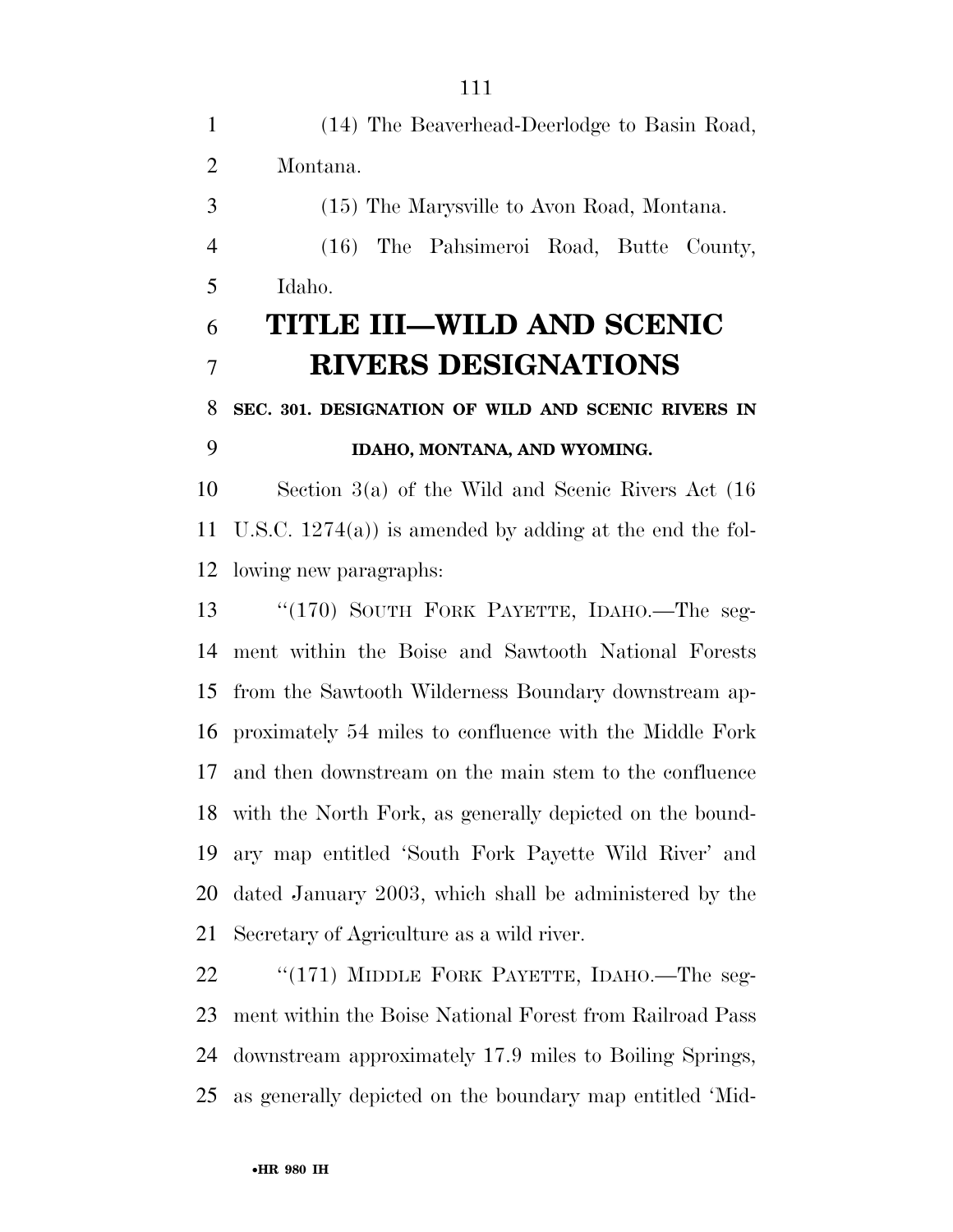dle Fork Payette Wild and Recreational River' and dated January 2003, which shall be administered by the Sec- retary of Agriculture as a wild river and the segment with- in the Boise National Forest from Boiling Springs down- stream approximately 14.7 miles to the national forest boundary, as generally depicted on such map, which shall be administered by the Secretary of Agriculture as a rec-reational river.

 ''(172) DEADWOOD, IDAHO.—The segment within the Boise National Forest comprising approximately 21.3 miles as generally depicted on the boundary map entitled 'Deadwood Wild and Scenic River' and dated January 2003, which shall be administered by the Secretary of Ag- riculture, the 12.8 mile segment from Threemile Creek to Julie Creek, as a wild river, and the 8.9 mile segment from Julie Creek to the South Fork of the Payette, as a scenic river.

 ''(173) UPPER PRIEST, IDAHO.—The segment within the Panhandle National Forest from the Canadian border downstream approximately 18.5 miles to Upper Priest Lake, as generally depicted on the boundary map entitled 'Upper Priest Wild River' and dated January 2003, which shall be administered by the Secretary of Agriculture as a wild river.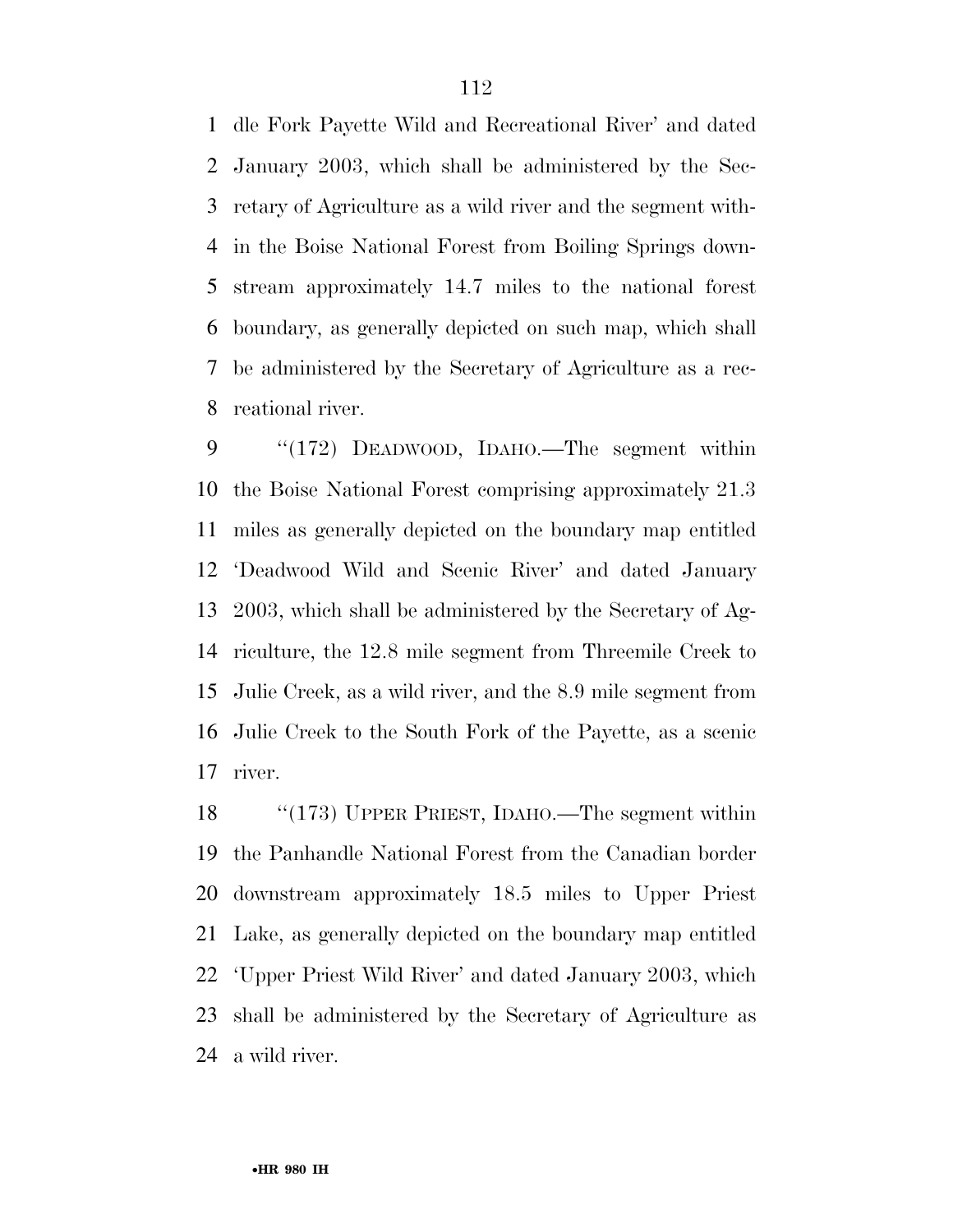''(174) COEUR D'ALENE, IDAHO.—The segment within the Panhandle National Forest from the head- waters downstream approximately 110.4 miles as gen- erally depicted on the boundary map entitled 'Coeur d'Alene Wild and Recreational River' and dated January 2003, which shall be administered by the Secretary of Ag- riculture, the 8.5 miles from the headwaters downstream to Beaver Creek as a recreational river, the 15.2 miles from Road No. 3099 to Teepee Creek as a wild river, the 52 miles from the South Fork to Teepee Creek as a rec- reational river, the 7.7 miles from Mission Creek to the South Fork as a recreational river, and the 27 miles from Mission Creek to Lake Coeur d'Alene as a recreational river.

15 "(175) LITTLE NORTH FORK CLEARWATER, IDAHO.—The segments within the Panhandle National Forest and Coeur d'Alene Field Office BLM from the headwaters to to Cedar Creek, as generally depicted on the boundary map entitled 'Little North Fork Clearwater Wild and Scenic River' and dated January 2003, which shall be administered by the Secretary of Agriculture, the segment from the headwaters to the 1925 road as a wild river, the segment from the 1925 road downstream to Adair Creek as a scenic river and the segment from Adair Creek downstream to Cedar Creek as a wild river.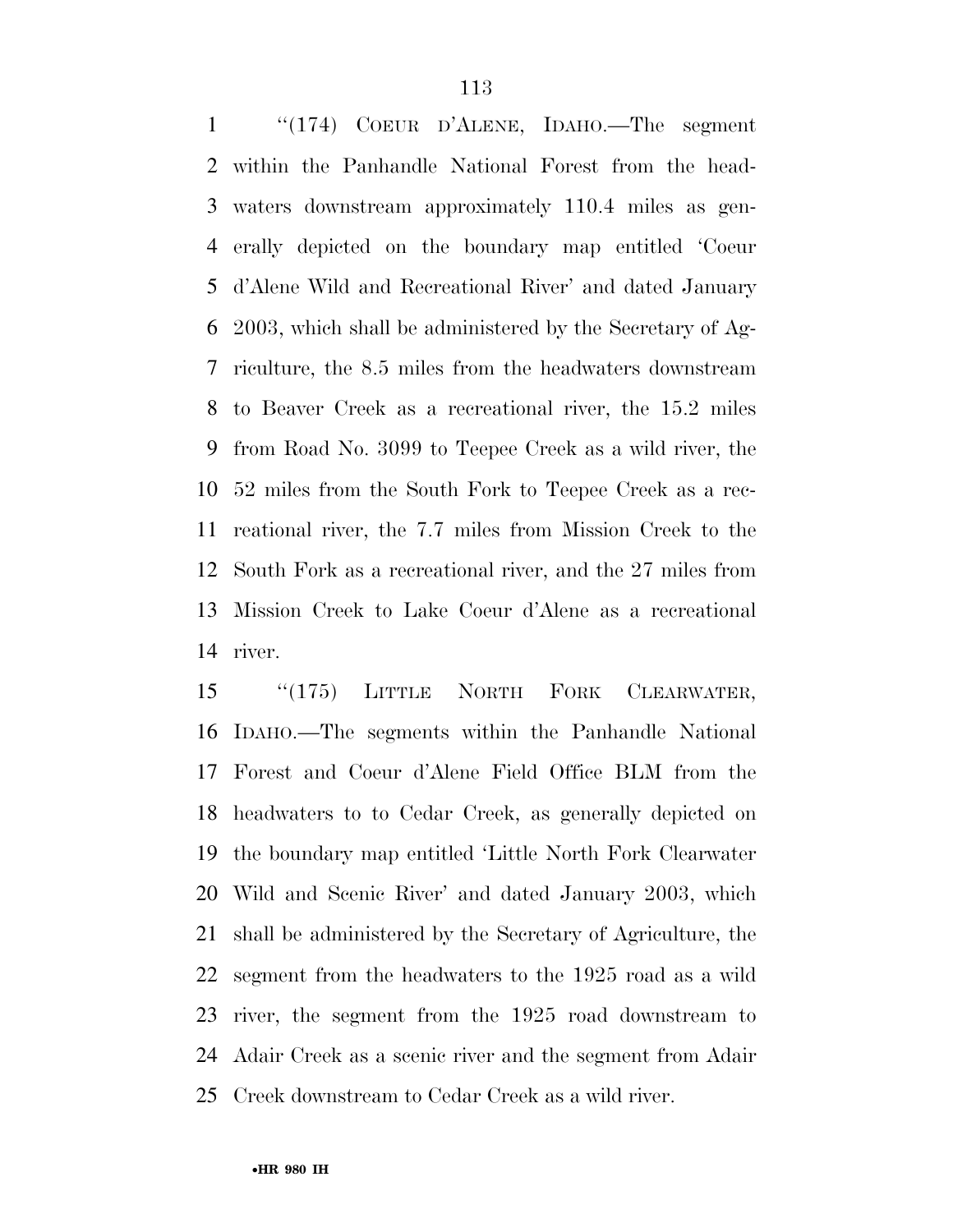''(176) KELLY CREEK, IDAHO.—The segment, in- cluding all tributaries, within the Clearwater National Forest from its headwaters downstream approximately 19 miles to the forest service work station, as generally de- picted on the boundary map entitled 'Kelly Creek Wild and Recreational River' and dated January 2003, which shall be administered by the Secretary of Agriculture as a wild river and the 12-mile segment from USFS Road No. 581 to the North Fork of the Clearwater River to be administered by the Secretary of Agriculture as a rec-reational river.

12 "(177) CAYUSE CREEK, IDAHO.—The segment with- in the Clearwater National Forest from its headwaters downstream approximately 39 miles to its mouth, except to small segments where it crosses road 581, as generally depicted on the boundary map entitled 'Cayuse Creek Wild 17 and Scenic River' and dated , which shall be ad- ministered by the Secretary of Agriculture as a wild river, the two segments where road 581 crosses and parallels the creek (including the landing meadow), as generally de- picted on the boundary map entitled 'Cayuse Creek Wild and Scenic River', which shall be administered by the Sec-retary of Agriculture as a scenic river.

 ''(178) BARGAMIN CREEK, IDAHO.—The segment within the Nez Perce National Forest comprising approxi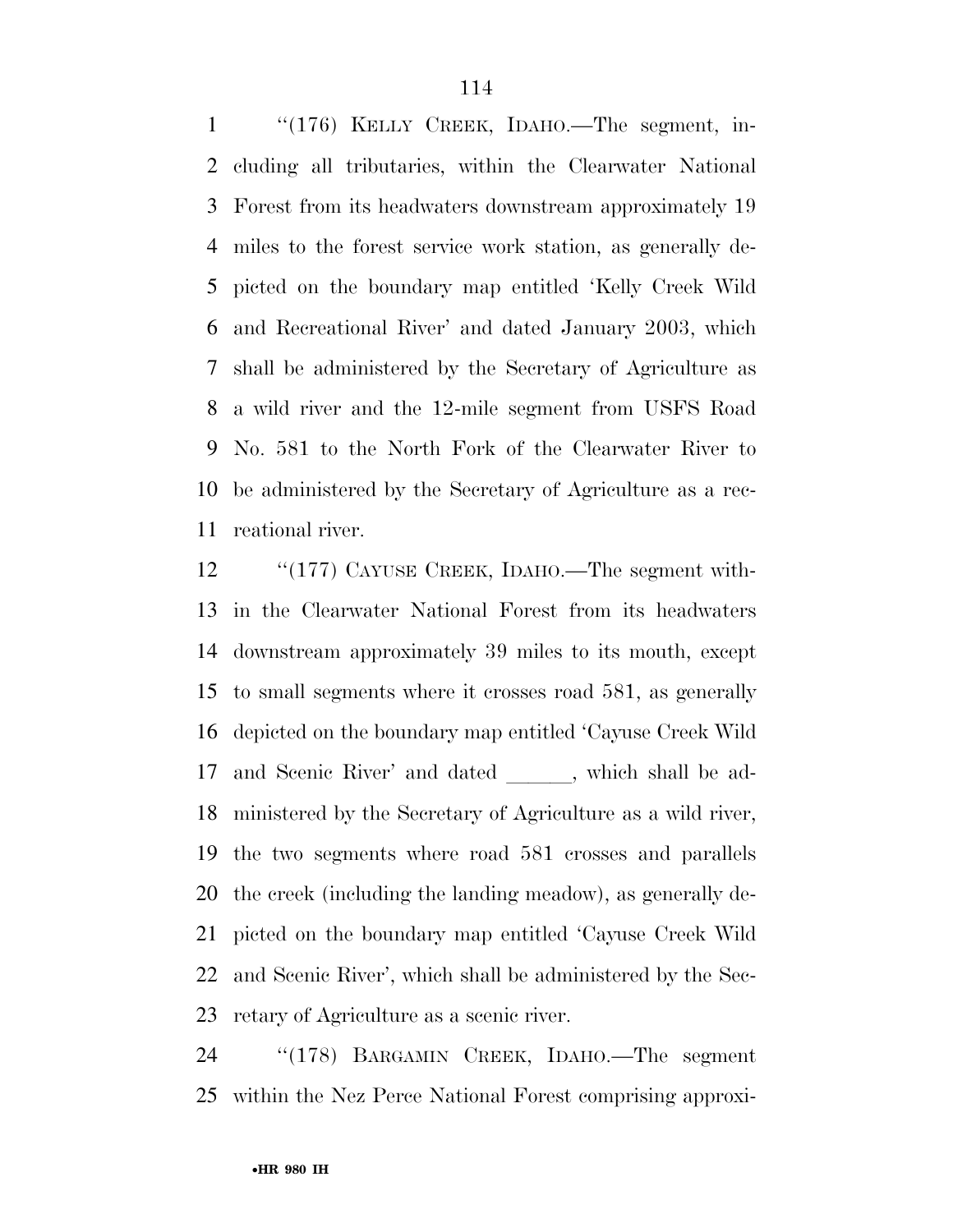mately 21 miles, as generally depicted on the boundary map entitled 'Bargamin Creek Wild River' and dated Jan- uary 2003, which shall be administered by the Secretary of Agriculture as a wild river.

 ''(179) LAKE CREEK, IDAHO.—The segment within the Nez Perce National Forest from the wilderness bound- ary downstream approximately 10 miles to Crooked Creek, as generally depicted on the boundary map entitled 'Lake Creek Wild River' and dated January 2003, which shall be administered by the Secretary of Agriculture as a wild river.

 ''(180) MEADOW CREEK, IDAHO.—The segment within the Nez Perce National Forest from its headwaters downstream approximately 34 miles to Selway River, as generally depicted on the boundary map entitled 'Meadow Creek Recreational River' and dated January 2003, which shall be administered by the Secretary of Agriculture as a wild river, except for the 1-mile segment above the con- fluence with the Selway River which shall be administered as a recreational river.

 ''(181) RUNNING CREEK, IDAHO.—The segment within the Nez Perce National Forest comprising approxi- mately 14 miles, as generally depicted on the boundary map entitled 'Running Creek Scenic River' and dated Jan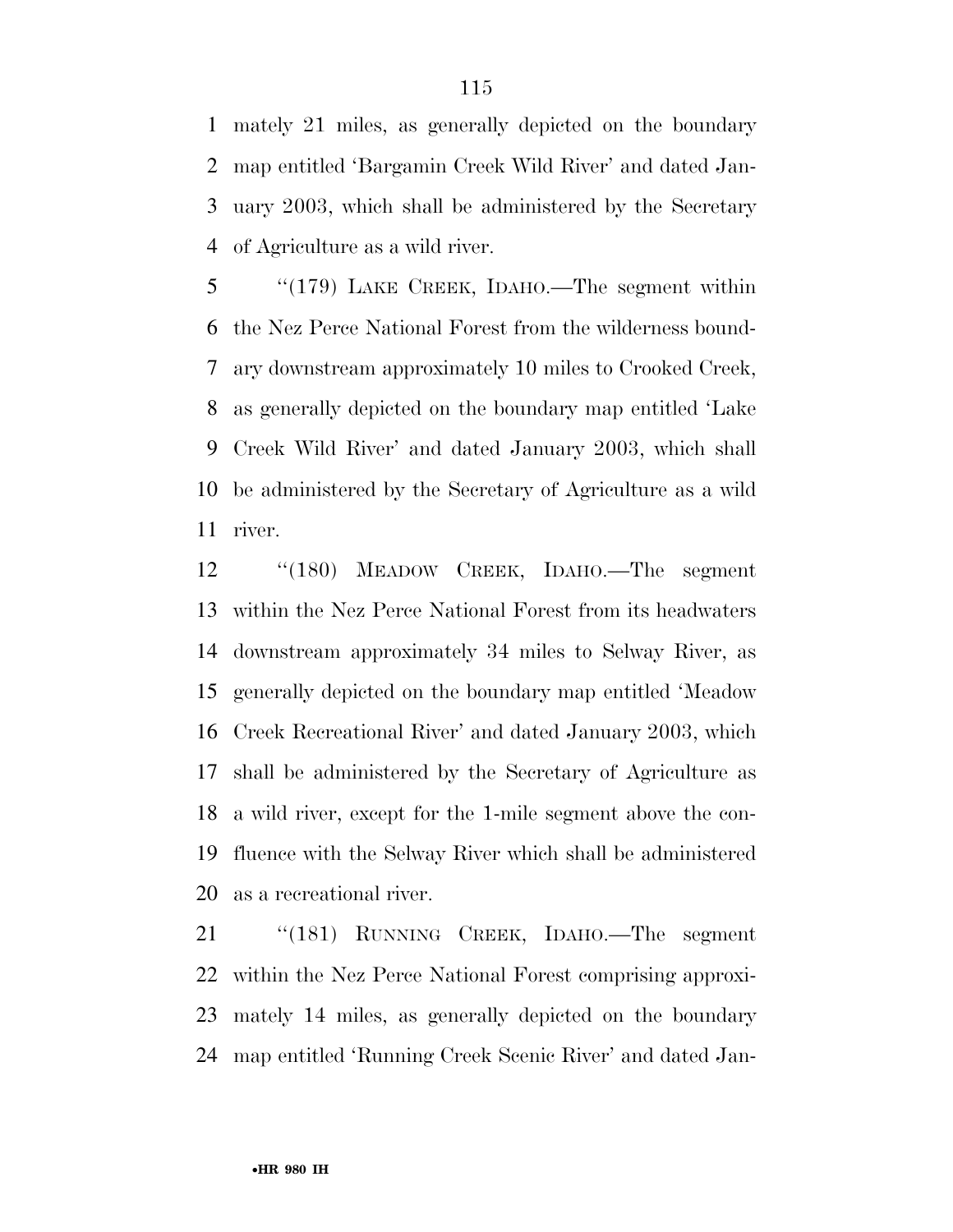uary 2003, which shall be administered by the Secretary of Agriculture as a wild river.

 ''(182) SALMON, IDAHO.—The segment within the Salmon and Sawtooth National Forests from its source downstream approximately 177 miles to North Fork, Idaho, excluding that part in the town of Salmon, and the segment from Vinegar Creek to the Little Salmon River, approximately 25 miles within the Nez Perce and Payette National Forests and other public lands, as generally de- picted on the boundary map entitled 'Salmon Wild and 11 Recreational River' and dated , which shall be ad- ministered by the Secretary of Agriculture, as a rec- reational river, and the segment Hammer Creek, approxi- mately 45 miles downstream miles to its mouth within public lands managed by the Bureau of Land Manage- ment, as generally depicted on the boundary map entitled 17 Salmon Wild and Scenic River and dated <u>shall</u> be administered by the Secretary of Interior as a wild river. ''(183) EAST FORK SALMON, IDAHO.—The segment within the Salmon and Sawtooth National Forests from the Sawtooth NRA boundary downstream approximately 20 miles to its confluence with the main stem, as generally depicted on the boundary map entitled 'East Fork Salmon Recreational River' and dated January 2003, which shall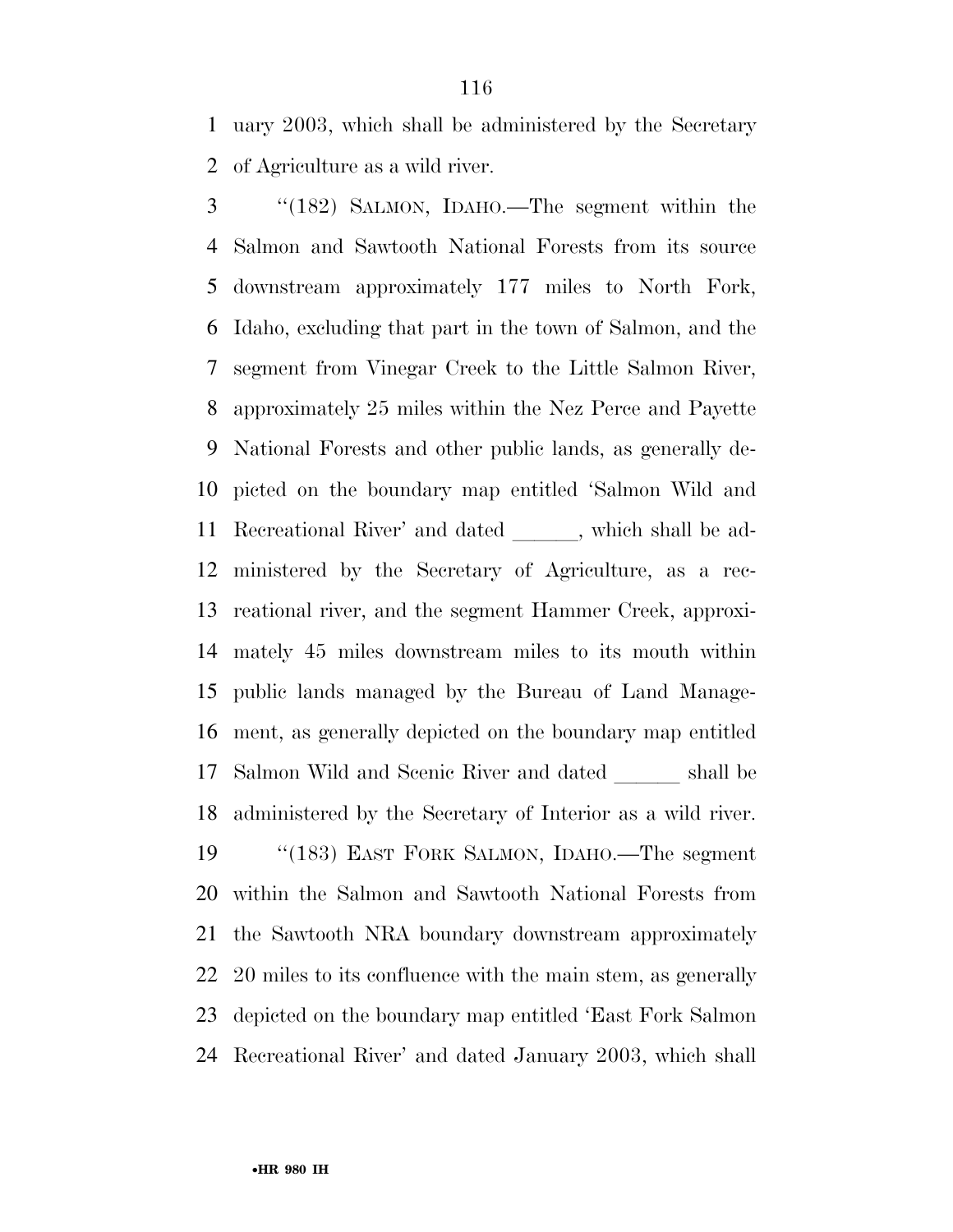be administered by the Secretary of Agriculture, as a rec-reational river.

 ''(184) NORTH FORK CLEARWATER, IDAHO.—The segment within the Clearwater National Forest from the headwaters approximately 70 miles to the slackwater in Dworshak Reservoir, as generally depicted on the bound- ary map entitled 'North Fork Clearwater Scenic and Wild 8 River' and dated with shall be administered by the Secretary of Agriculture, the segment from the head- waters downstream to the Route No. 250 Bridge as a wild river, the segment from Route No. 250 Bridge down-stream to the slackwater as a recreational river.

 ''(185) NORTH FORK COEUR D'ALENE, IDAHO.— The segment within the Panhandle National Forest from its headwaters south of Honey Mountain downstream ap- proximately 32.5 miles to its confluence with the Coeur d'Alene River, as generally depicted on the boundary map entitled 'North Fork Coeur d'Alene Recreational River' and dated January 2003, which shall be administered by the Secretary of Agriculture as a recreational river.

 ''(186) PACK, IDAHO.—The segment within the Pan- handle National Forest from Harrison Lake downstream approximately 14 miles to the national forest boundary, as generally depicted on the boundary map entitled 'Pack Recreational River' and dated January 2003, which shall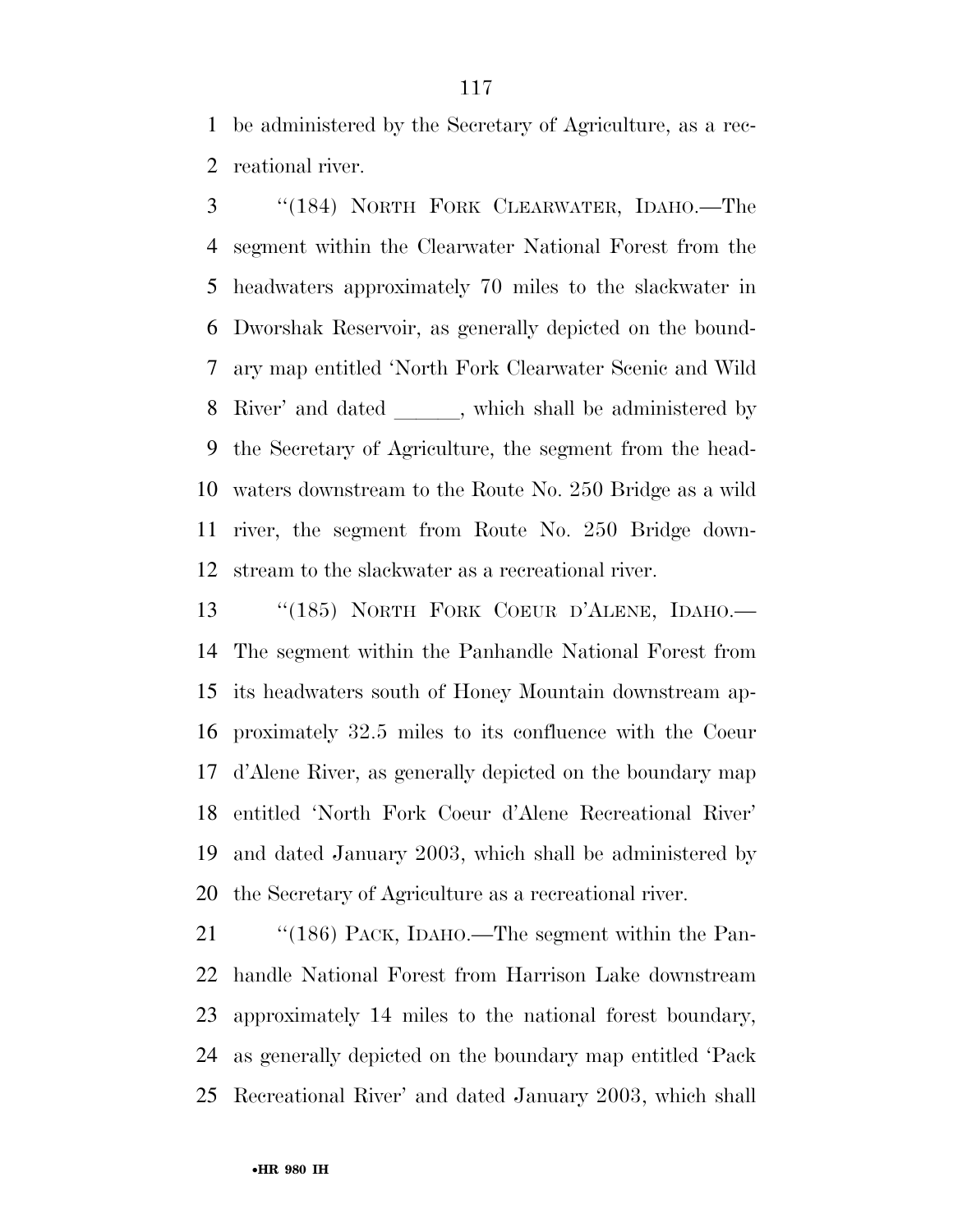be administered by the Secretary of Agriculture as a rec-reational river.

 ''(187) HENRY'S FORK, IDAHO.—The segment with- in the National Forest from Big Springs downstream ap- proximately 28 miles to the Osborne Bridge, except for Island Park Reservoir, as generally depicted on the bound- ary map entitled 'Henry's Fork Wild and Scenic River' and dated January 2003, which shall be administered by the Secretary of Agriculture as a scenic river, and the seg- ment from Osborne Bridge to the confluence of the Warm River, which shall be administered as a wild river.

 ''(188) FALLS RIVER, IDAHO.—The segment within the Caribou-Targhee National Forest from Yellowstone National Park downstream approximately 13 miles to the National Forest Boundary, as generally depicted on the boundary map entitled 'Falls Wild River' and dated Janu- ary 2003, which shall be administered by the Secretary of Agriculture as a wild river.

 ''(189) LOCHSA RIVER WATERSHED, IDAHO.—(A) The segment of the Lochsa River from its source (con- fluence of Colt Killed Creek and Crooked Fork) to the be- ginning of the Lochsa Recreational River, within the Clearwater National Forest, comprising approximatley 2 miles, as generally depcited on the boundary map entitled 'Lochsa Recreational River Addition' and dated lll,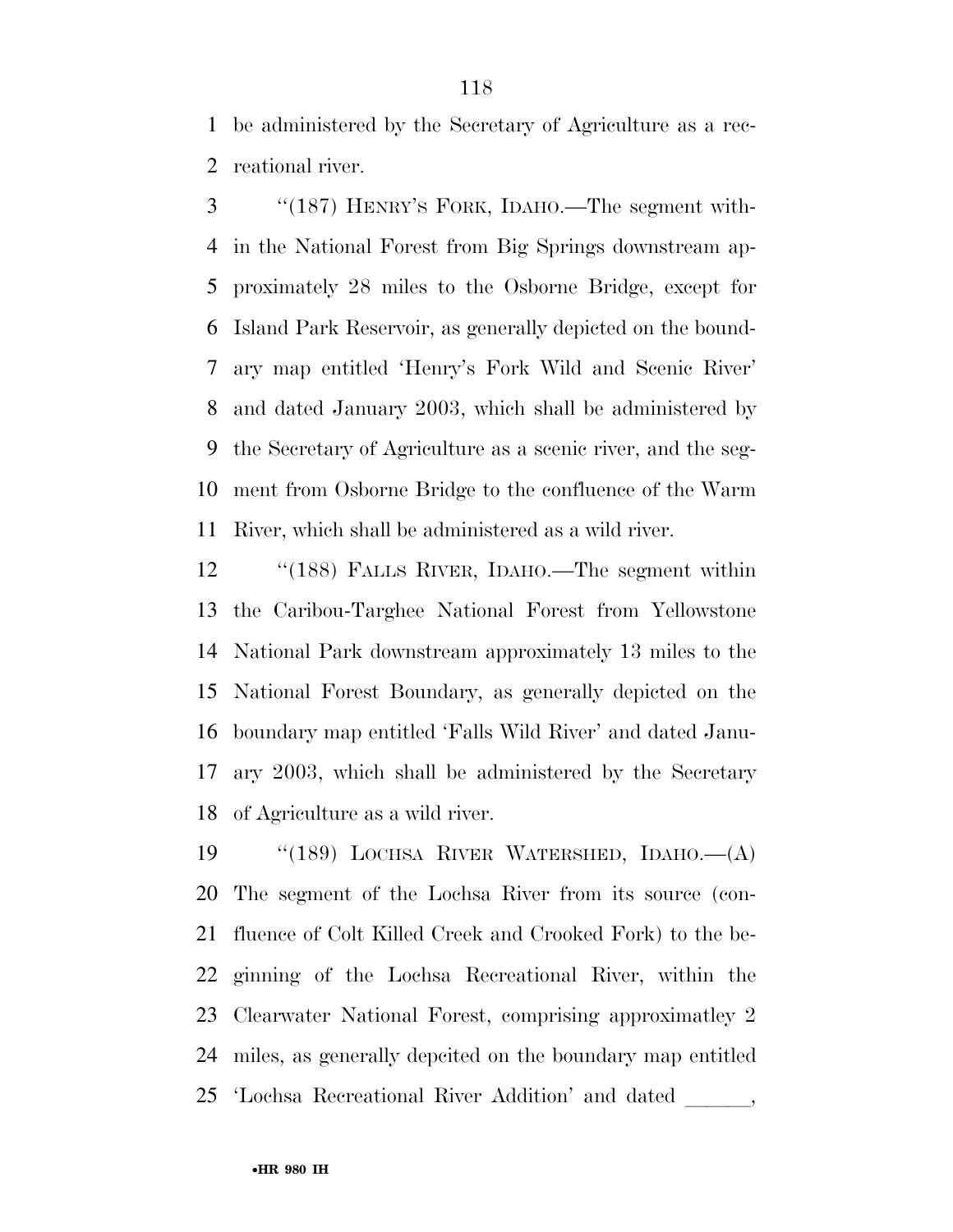which shall be administered by the Secretary of Agri-culture as a Recreational River.

 ''(B) The segments of Colt Killed Creek, from its source to its confluence with Beaver Creek, within the Clearwater National Forest, excepting a short segment near Colt Killed Creek Cabin, comprising approximately 20.3 miles, as generally depicted on the boundary map en- titled 'Colt Killed Creek Wild, Scenic and Recreational 9 River' and dated \_\_\_\_\_\_, which shall be administered by the Secretary of Agriculture as a wild river, the segment of Colt Killed Creek near Colt Killed Cabin, comprising approximately .5 miles, as generally depicted on the boundary map entitled 'Colt Killed Creek Wild, Scenic and 14 Recreational River' and dated \_\_\_\_\_, which shall be ad- ministered by the Secretary of Agriculture as a scenic river, and the segment of Colt Killed Creek, from its con- fluence with Beaver Creek to the confluence with Crooked Fork, within the Clearwater National Forest, comprising approximately .3 miles, as generally depicted on the boundary map entitled 'Colt Killed Creek Wild, Scenic and 21 Recreational River' and dated \_\_\_\_\_, which shall be ad- ministered by the Secretary of Agriculture as a rec-reational river.

 ''(190) SELWAY RIVER WATERSHED, IDAHO.—(A) The segments of the Moose Creek complex, from its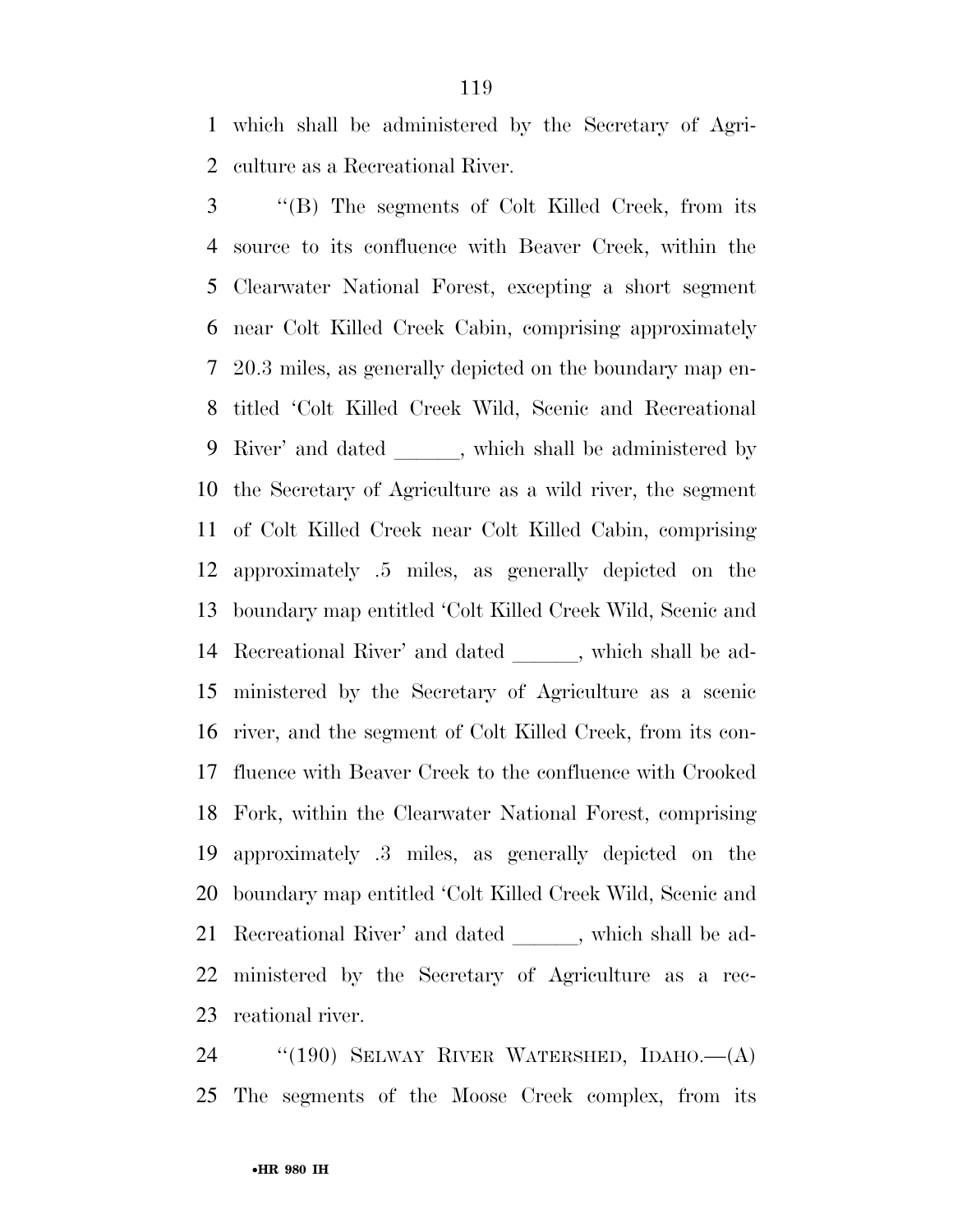sources to its confluence with the Selway River, within the Nez Perce National Forest, comprising approximately 83.5 miles, as generally depicted on the boundary map en- titled 'Moose Creek Segments Wild River' and dated 5 \_\_\_\_\_, which shall be administered by the Secretary of Agriculture as a wild river.

 ''(B) The segments of the Bear Creek complex, from its sources to its confluence with the Selway River, within the Nez Perce National Forest, comprising approximately 70.6 miles, as generally depicted on the boundary map en- titled 'Bear Creek Segments Wild River' and dated 12 , which shall be administered by the Secretary of Agriculture as a wild river.

 ''(C) The segments of the Three Links Creek com- plex, from its sources to its confluence with the Selway River, within the Nez Perce National Forest, comprising approximately 23.5 miles, as generally depicted on the boundary map entitled 'Three Links Creek Segments Wild 19 River' and dated , which shall be administered by the Secretary of Agriculture as a wild river.

 ''(D) The segment of Gedney Creek/West Fork Gedney Creek, from its source to its entering the rec- reational river corridor on the Selway River, within the Nez Perce National Forest, comprising approximately 14.5 miles, as generally depicted on the boundary map en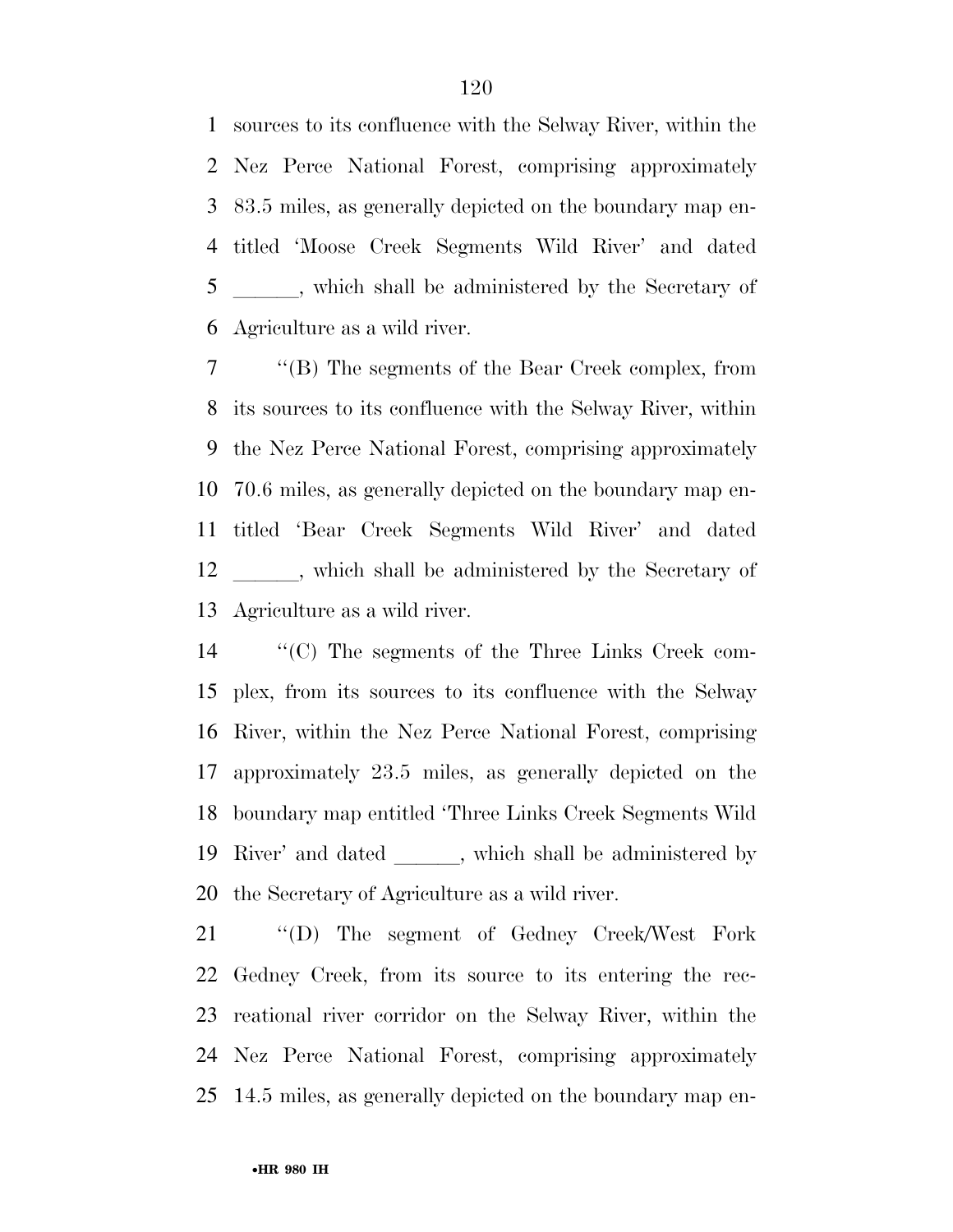titled 'Gedney/West Fork Gedney Creek Wild River' and 2 dated \_\_\_\_\_, which shall be administered by the Sec-retary of Agriculture as a wild river.

 ''(191) SOUTH FORK CLEARWATER, IDAHO.—The segment within the Nez Perce National Forest from the confluence of the Red and American Rivers downstream to the Forest boundary, comprising approximately 40 miles as generally depicted on the boundary map entitled 'South Fork Clearwater River Recreational River' and 10 dated \_\_\_\_\_\_, which shall be administered by the Sec-retary of Agriculture as a recreational river.

12 "(192) JOHNS CREEK, IDAHO.—The segment within the Nez Perce National Forest from the source to its con- fluence with the South Fork Clearwater, as generally de- picted on the boundary map entitled 'Johns Creek Wild 16 River' and dated \_\_\_\_\_, which shall be administered by the Secretary of Agriculture as a wild river.

18 "(193) SLATE CREEK, IDAHO.—The segment within the Nez Perce National Forest from the source to the Gos- pel Hump Wilderness Boundary, as generally depicted on the boundary map entitled 'Slate Creek Recreational and 22 Wild River' and dated \_\_\_\_\_\_, comprising approximately 5 miles, which shall be administered by the Secretary of Agriculture as a wild river, the segment within the Nez Perce National Forest, as generally depicted on the bound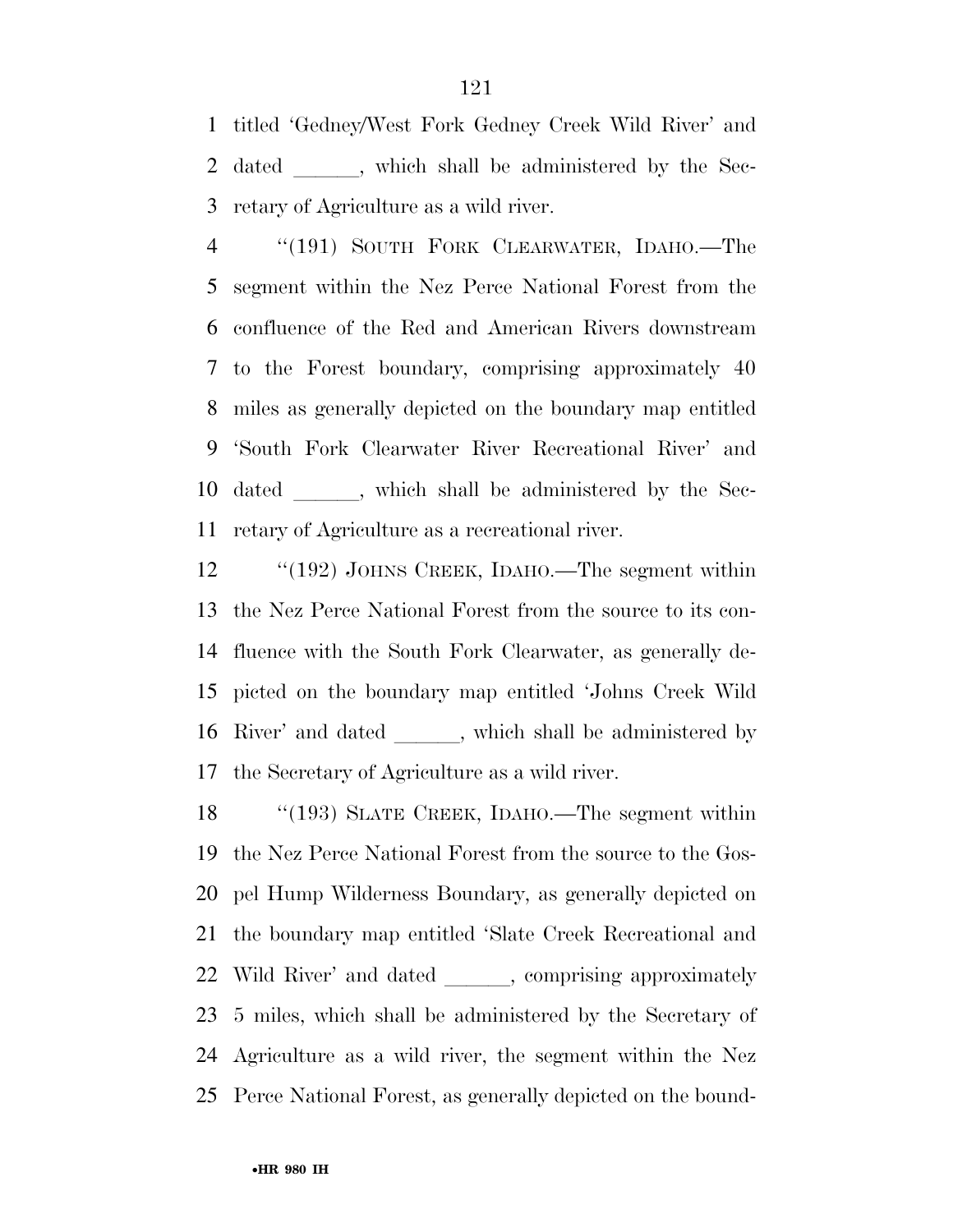ary map entitled 'Slate Creek Recreational and Wild 2 River' and dated , from the Gospel Hump Wilder- ness Boundary to the Forest Boundary, comprising approximatety 10 miles, which shall be administered by the Secretary of Agriculture as a recreational river.

 ''(194) SOUTH FORK TWO MEDICINE RIVER, MON- TANA.—The segment within the Lewis and Clark National Forest from its headwaters downstream approximately 10 miles to the Sawmill Flat Trailhead, as generally depicted on the boundary map entitled 'South Fork Two Medicine Wild River' and dated January 2003, which shall be ad- ministered by the Secretary of Agriculture, as a wild river. 13 "(195) BADGER CREEK, INCLUDING THE SOUTH AND NORTH FORKS, MONTANA.—The segment within the Lewis and Clark National Forest from its headwaters downstream to the national forest boundary, comprising approximately 23.8 miles, as generally depicted on the boundary map entitled 'Badger Creek Wild River' and dated January 2003, which shall be administered by the Secretary of Agriculture, as a wild river.

21 "'(196) DEARBORN, MONTANA.—The segment within the Lewis and Clark National Forest downstream approxi- mately 18.1 miles to the national forest boundary, as gen-erally depicted on the boundary map entitled 'Dearborn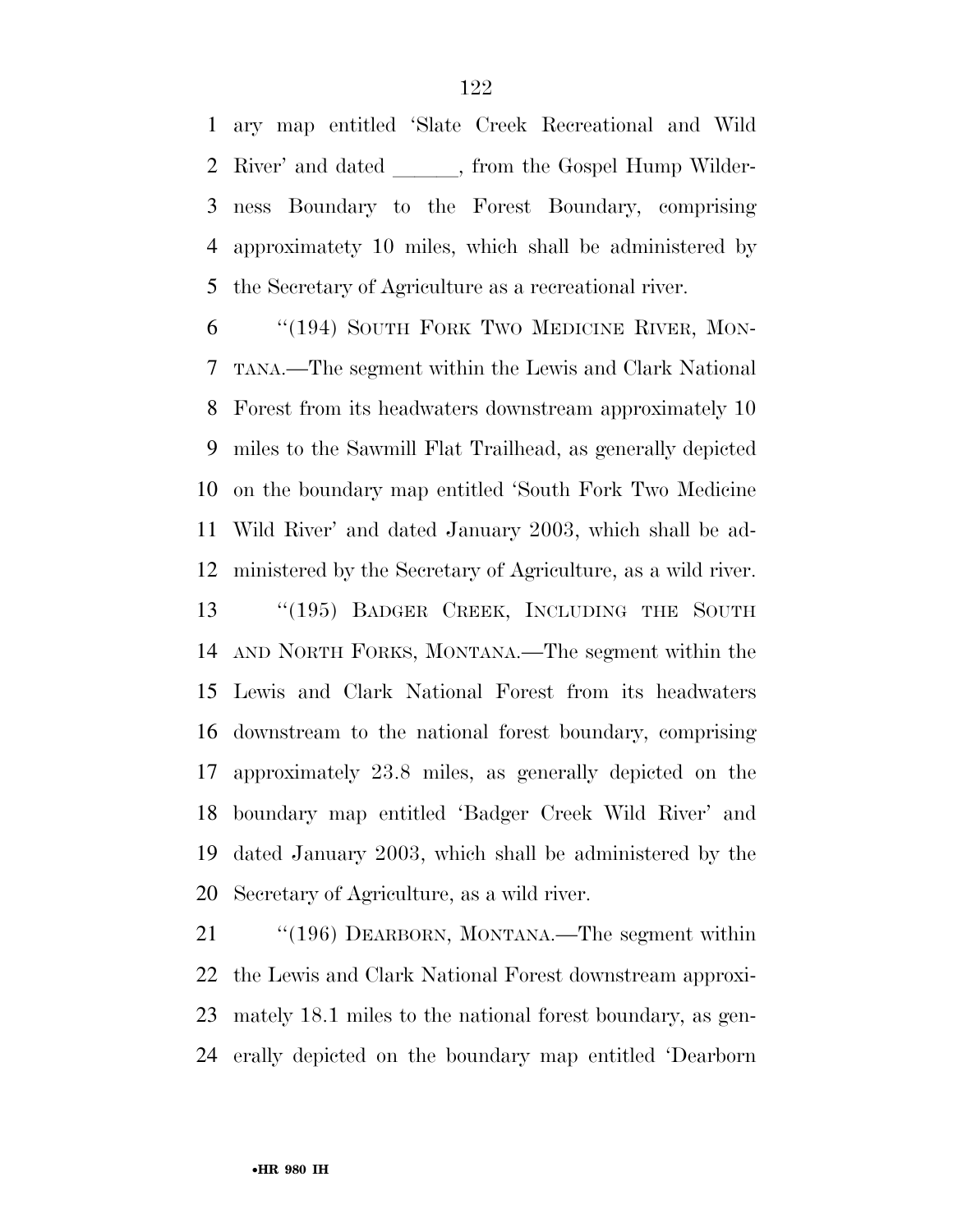Wild River' and dated January 2003, which shall be ad-ministered by the Secretary of Agriculture, as a wild river.

 ''(197) NORTH FORK BIRCH CREEK, MONTANA.— The segment within the Lewis and Clark National Forest from its headwaters downstream approximately 6.6 miles to the national forest boundary, as generally depicted on the boundary map entitled 'North Fork Birch Creek Wild River' and dated January 2003, which shall be adminis-tered by the Secretary of Agriculture, as a wild river.

10 "'(198) SOUTH FORK SUN, MONTANA.—The segment within the Lewis and Clark National Forest from its head- waters at Sun Lake downstream approximately 25.5 miles to its confluence with the North Fork, as generally de- picted on the boundary map entitled 'South Fork Sun Wild River' and dated January 2003, which shall be ad-ministered by the Secretary of Agriculture, as a wild river.

17 ''(199) NORTH FORK SUN, MONTANA.—The segment comprising approximately 26.7 miles within the Lewis and Clark National Forest from the confluence of Open Creek and Fool Creek downstream approximately 25.4 miles to the Bob Marshall Wilderness boundary, as generally de- picted on the boundary map entitled 'North Fork Sun Wild and Recreational River' and dated January 2003, which shall be administered by the Secretary of Agri-culture, as a wild river and the segment from the Bob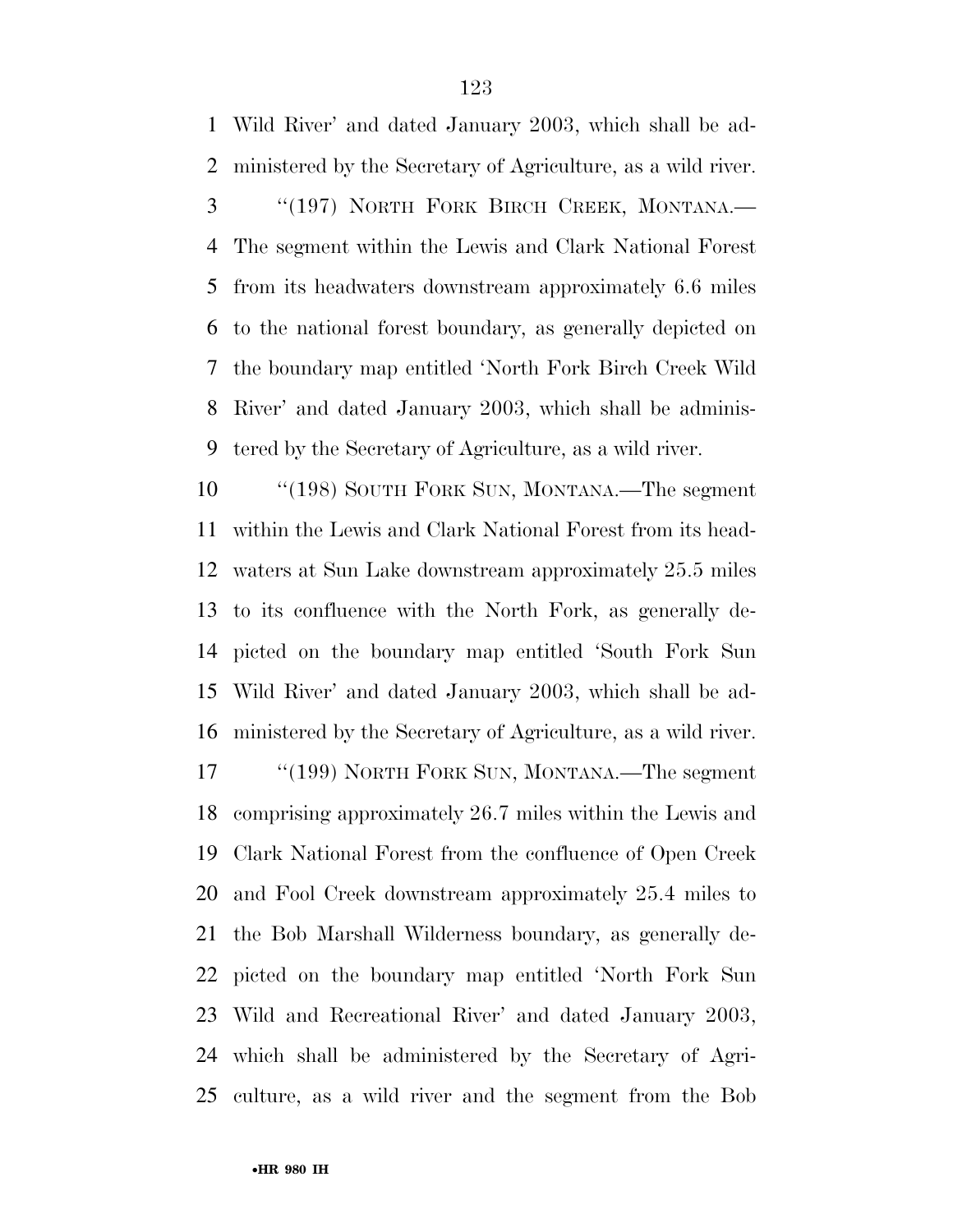Marshall Wilderness boundary downstream approximately 1.3 miles to its confluence with the South Fork, which shall be administered by the Secretary of Agriculture, as a recreational river.

 ''(200) TENDERFOOT CREEK, MONTANA.—The seg- ment within the Lewis and Clark National Forest from The Falls downstream approximately 4.6 miles to the Smith River, as generally depicted on the boundary map entitled 'Tenderfoot Creek Wild River' and dated January 2003, which shall be administered by the Secretary of Ag-riculture, as a wild river.

12 "(201) GREEN FORK STRAIGHT CREEK, MON- TANA.—The segment within the Lewis and Clark National Forest from its headwaters downstream approximately 4.5 miles to Straight Creek, as generally depicted on the boundary map entitled 'Green Fork Straight Creek Wild River' and dated January 2003, which shall be adminis-tered by the Secretary of Agriculture, as a wild river.

19 "'(202) YAAK RIVER, MONTANA.—The segment with- in the Kootenai National Forest from the junction of the East and West Forks downstream 38 miles to the Yaak Falls, as generally depicted on the boundary map entitled 'Yaak River Wild and Recreational River' and dated Janu- ary 2003, which shall be administered by the Secretary of Agriculture as a recreational river and the segment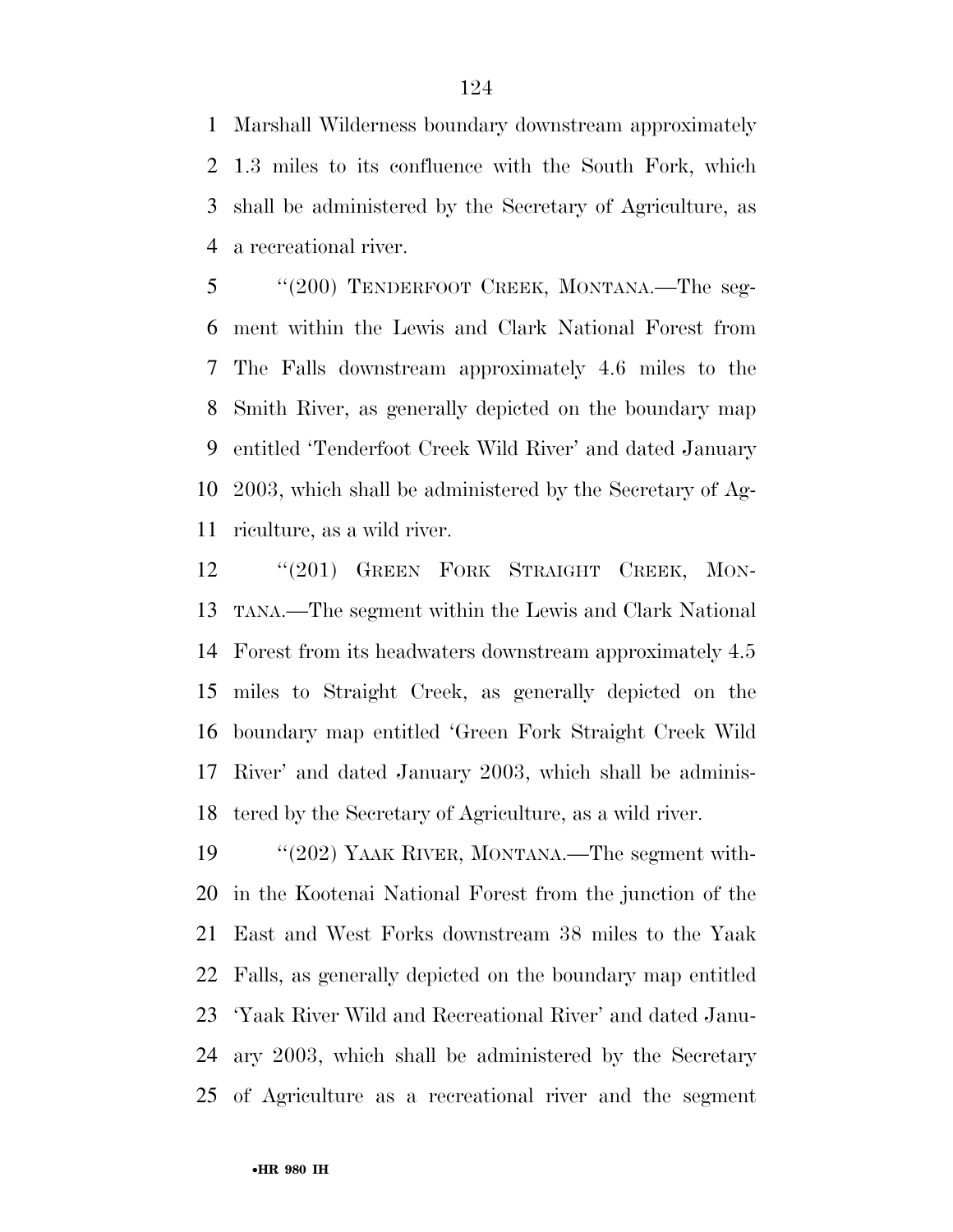from the Yaak Falls downstream 8 miles to the mouth of the Yaak River at the junction of the Kootenai River, as a wild river.

 ''(203) KOOTENAI RIVER, MONTANA.—The segment within the Kootenai National Forest from the junction of the Fisher River (3 miles below Libby Dam) downstream for 46 miles to the State line, as generally depicted on the boundary map entitled 'Kootenai River Recreational River' and dated January 2003, which shall be adminis- tered by the Secretary of Agriculture as a recreational river.

12 "(204) BULL RIVER, MONTANA.—The segment with- in the Kootenai National Forest from the junction of the North and South Forks downstream 21 miles to the Cabi- net Gorge Reservoir, as generally depicted on the bound- ary map entitled 'Bull River Recreational River' and dated January 2003, which shall be administered by the Sec-retary of Agriculture as a recreational river.

 ''(205) VERMILLION RIVER, MONTANA.—The seg- ment within the Kootenai National Forest from the junc- tion of Willow Creek, downstream 12 miles to the Noxon Reservoir, as generally depicted on the boundary map enti- tled 'Vermillion Recreational River' and dated January 2003, which shall be administered by the Secretary of Ag-riculture as a recreational river.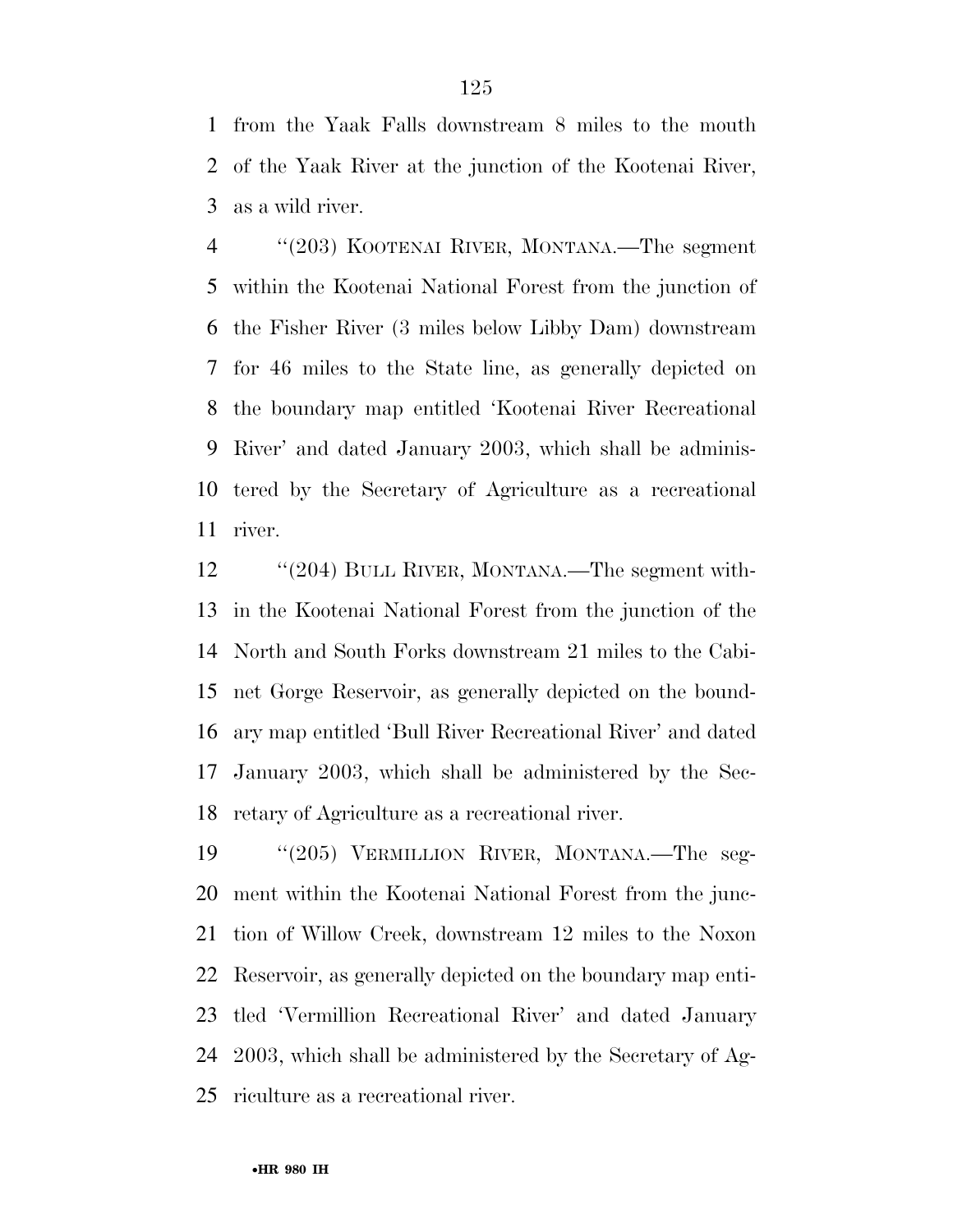''(206) WEST FORK MADISON, MONTANA.—The seg- ment within the Beaverhead-Deerlodge National Forest from approximately the midpoint of Section 28, R. 2 W., T. 12 S., downstream approximately 6 miles to Landon Camp, and from Section 32, R. 1 W., T. 12 S. down- stream approximately 5.2 miles to Shakelford Cow Camp, as generally depicted on the boundary map entitled 'West Fork Madison Wild River' and dated January 2003, which shall be administered by the Secretary of Agriculture, as a wild river and the segment from Miner Creek (Section 30, R. 2 W., T. 12 S.) downstream approximately 2.5 miles to the midpoint of Section 28, and the segment from Landon Camp downstream approximately 1.5 miles to the boundary of Sections 32 and 33, R. 1 W., T. 12 S. and from Shakelford Cow Camp downstream approximately 1.5 miles to Sloan Cow Camp, and from Sloan Cow Camp downstream approximately .75 miles to Partridge Cow Camp, and from Partridge Cow Camp downstream ap- proximately 3.75 miles to the northeast corner of Section 4, R. 1 E., T. 12 S., as generally depicted on the boundary map entitled 'West Fork Madison Scenic River' and dated January 2003, which shall be administered by the Sec- retary of Agriculture, as a scenic river and the segment from the northeast corner of Section 4, R. 1 E., T. 12 S. downstream approximately 6.5 miles to the West Fork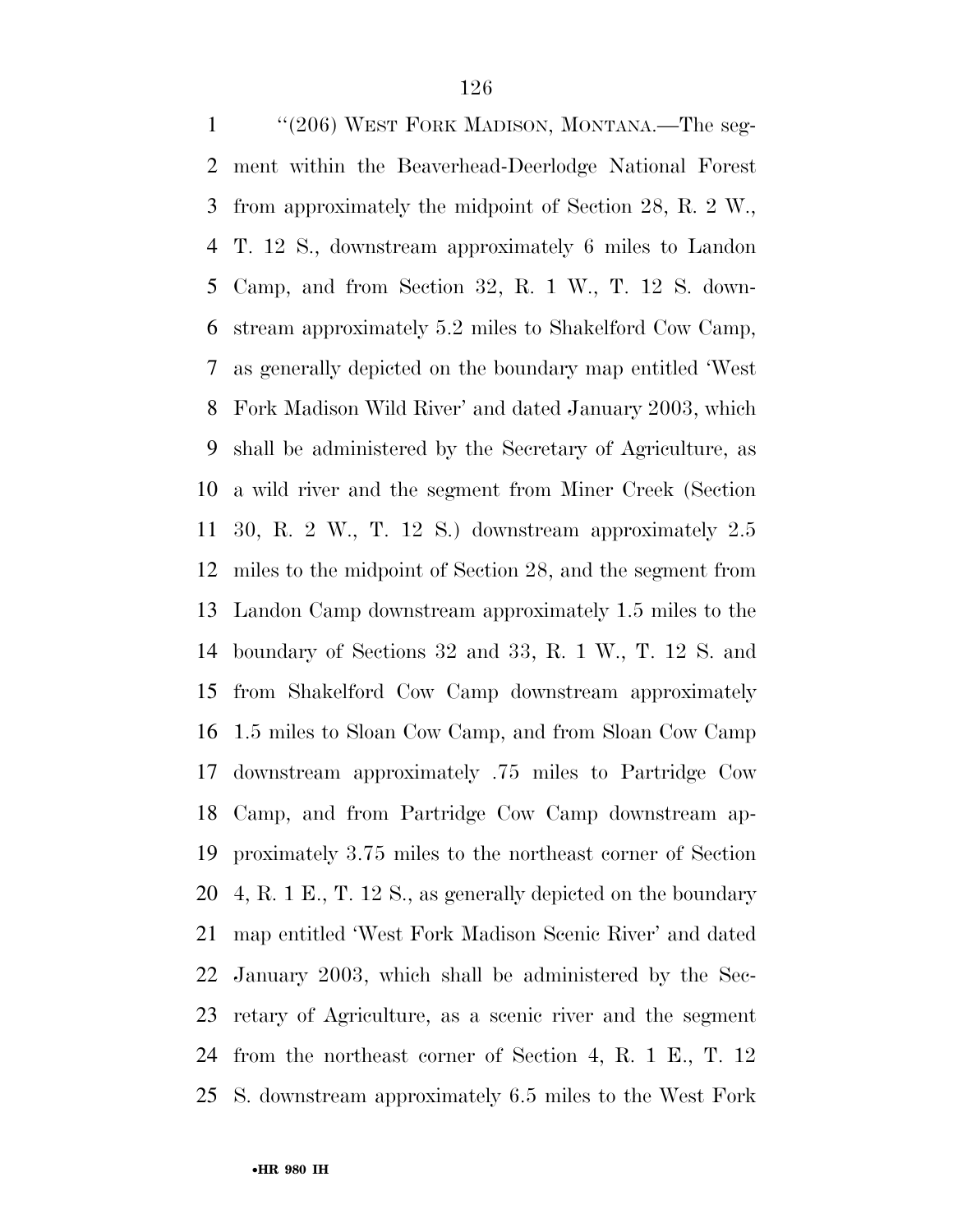Rest Area, as generally depicted on the boundary map en- titled 'West Fork Madison Scenic River' and dated Janu- ary 2003, which shall be administered by the Secretary of Agriculture as a scenic river.

 ''(207) ELK RIVER, MONTANA.—The segment within the Beaverhead-Deerlodge National Forest in the south- east corner of Section 16, R. 2 W., T. 11 S., downstream approximately 12.2 miles to the southeast corner of Sec- tion 3, R. 1 W., T. 12 S. including the headwaters (Barnett Creek and all other tributaries), as generally de- picted on the boundary map entitled 'Elk Wild River' and dated January 2003, which shall be administered by the Secretary of Agriculture, as a wild river; and the segment from the southeast corner of Section 3, R. 1 W., T. 12 S., downstream approximately 5.2 miles to the confluence with the West Fork of the Madison River, as generally depicted on the boundary map entitled 'Elk Scenic River' and dated January 2003, which shall be administered by the Secretary of Agriculture, as a scenic river.

 ''(208) BROWNS CREEK, MONTANA.—The segment within the Beaverhead-Deerlodge National Forest from the west central part of Section 1, R. 14 W., T. 8 S., downstream approximately 4.3 miles to the forest bound- ary, as generally depicted on the boundary map entitled 'Browns Creek Wild River' and dated January 2003,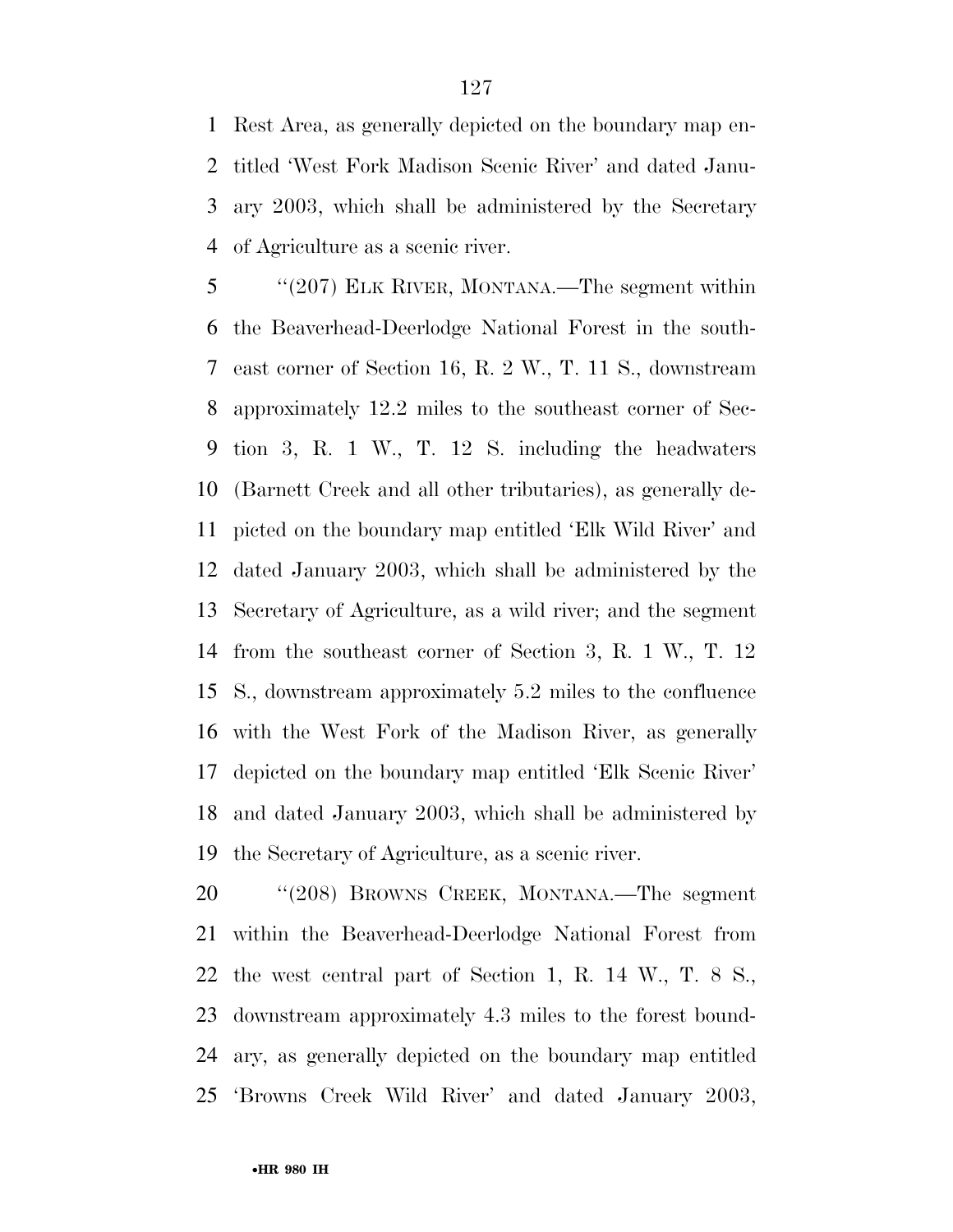which shall be administered by the Secretary of Agri-culture as a wild river.

 ''(209) CANYON CREEK, MONTANA.—The segment within the Beaverhead-Deerlodge National Forest from Canyon Lake downstream approximately 4 miles to the Canyon Creek Campground, and the Lion Creek tributary (approximately 2.5 miles), as generally depicted on the boundary map entitled 'Canyon Creek Wild River' and dated January 2003, which shall be administered by the Secretary of Agriculture as a wild river.

11 "(210) DEADMAN CREEK, MONTANA.—The segment within the Beaverhead-Deerlodge National Forest from its source downstream approximately 10.2 miles to the forest boundary, as generally depicted on the boundary map enti- tled 'Deadman Creek Wild River' and dated January 2003, which shall be administered by the Secretary of Ag-riculture as a wild river.

 ''(211) SMITH RIVER, MONTANA.—The segment within the Lewis and Clark National Forest from Tender- foot Creek downstream to Deep Creek, comprising ap- proximately 11.8 miles, as generally depicted on the boundary map entitled 'Smith Wild River' and dated Jan- uary 2003, which shall be administered by the Secretary of Agriculture as a wild river.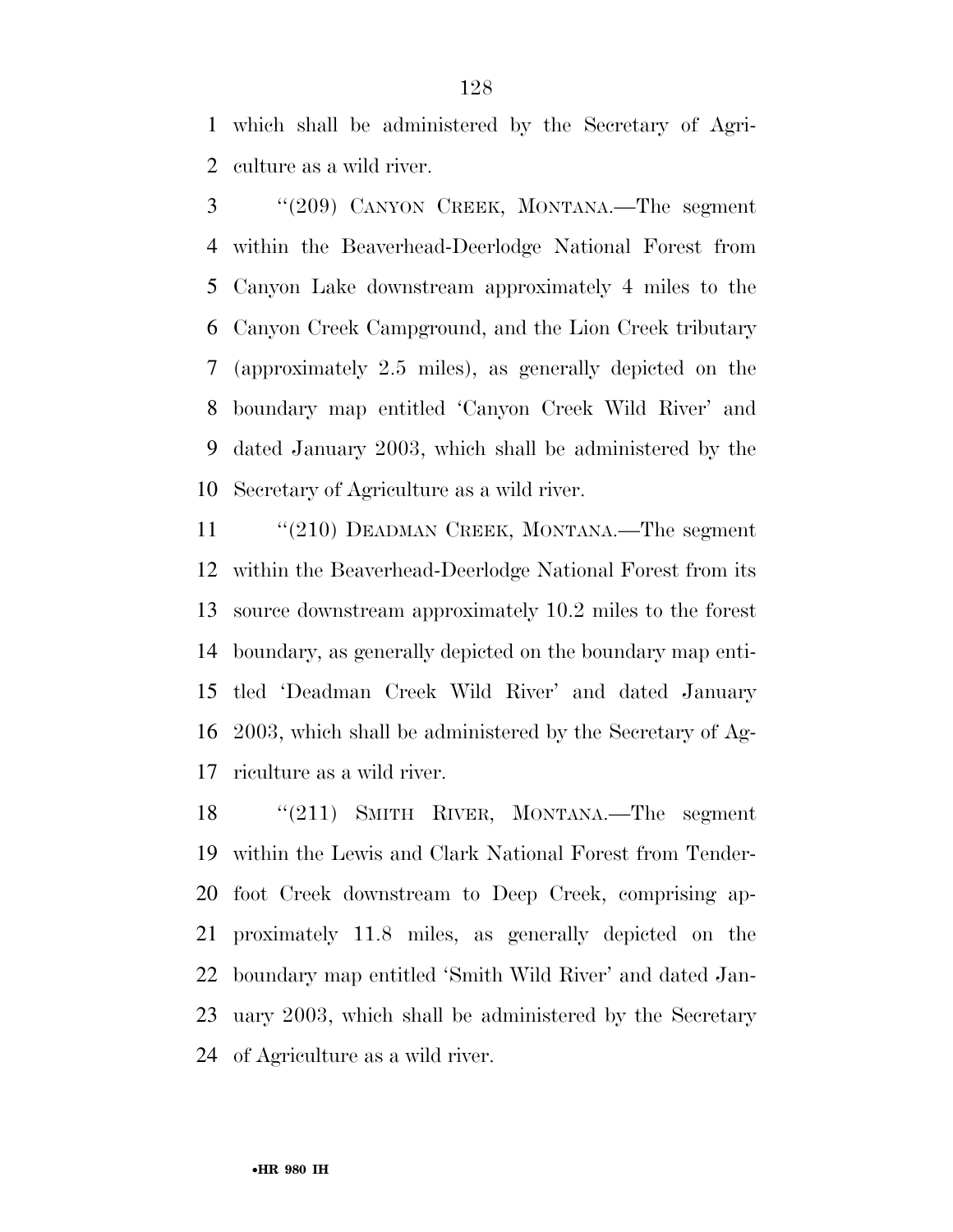1 "(212) MIDDLE FORK JUDITH RIVER, MONTANA.— The segment within the Lewis and Clark National Forest from Arch Coulee Junction downstream to the national forest boundary, comprising approximately 4.8 miles, as generally depicted on the boundary map entitled 'Middle Fork Judith Wild River', and dated January 2003, which shall be administered by the Secretary of Agriculture as a wild river.

9 "(213) ROCK CREEK WATERSHED, MONTANA.—(A) The segment of the main fork of Rock Creek within the Lolo and Beaverhead-Deerlodge National Forests from the mouth of Juno Gulch downstream to the mouth of Rickard Gulch, comprising approximately 30 miles, as generally depicted on the boundary map entitled 'Rock Creek Scenic River' and dated January 2003, which shall be administered by the Secretary of Agriculture as a sce-nic river.

 ''(B) The segment of Ranch Creek, from its source to the boundary of the Lolo National Forest, within the Lolo National Forest, comprising approximately 5 miles, as generally depicted on the boundary map entitled 'Ranch Creek Wild River' and dated January 2003, which shall be administered by the Secretary of Agriculture as a wild river.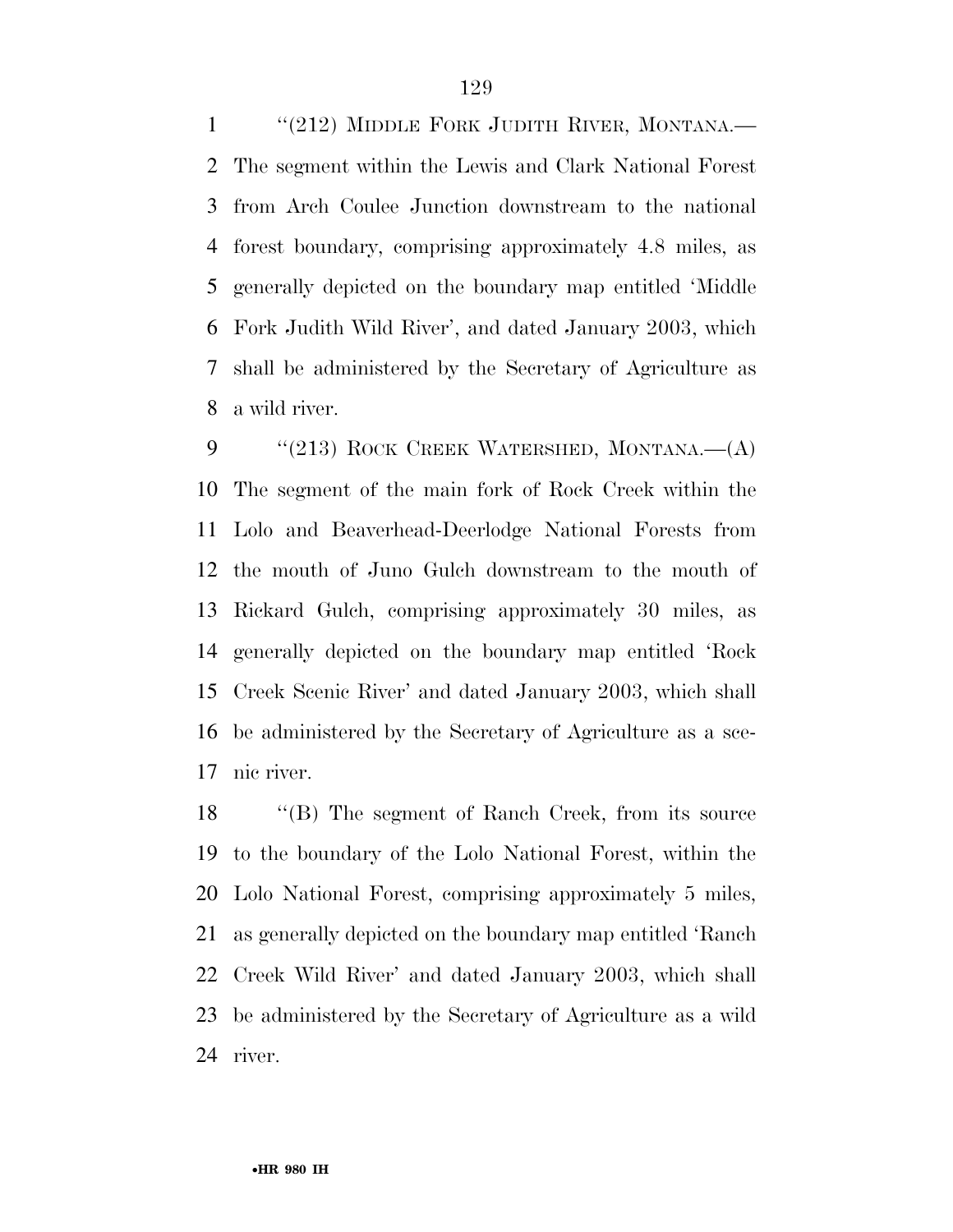''(C) The entire segment of Welcome Creek, from its source to its confluence with the main fork of Rock Creek, within the Lolo National Forest, comprising approxi- mately 7 miles, as generally depicted on the boundary map entitled 'Welcome Creek Wild River' and dated January 2003, which shall be administered by the Secretary of Ag-riculture as a wild river.

 ''(D) The entire segment of Alder Creek, from its source to its confluence with the main fork of Rock Creek, within the Lolo National Forest, comprising approxi- mately 5 miles, as generally depicted on the boundary map entitled 'Alder Creek Wild River' and dated January 2003, which shall be administered by the Secretary of Ag-riculture as a wild river.

 ''(E) The entire segment of Hogback Creek, from its source to its confluence with the main fork of Rock Creek, within the Lolo National Forest, comprising approxi- mately 6 miles, as generally depicted on the boundary map entitled 'Hogback Wild River' and dated January 2003, which shall be administered by the Secretary of Agri-culture as a wild river.

22 "'(F) The entire segment of Wyman Gulch, from its source to its confluence with the main fork of Rock Creek, within the Lolo National Forest, comprising approxi-mately 5 miles, as generally depicted on the boundary map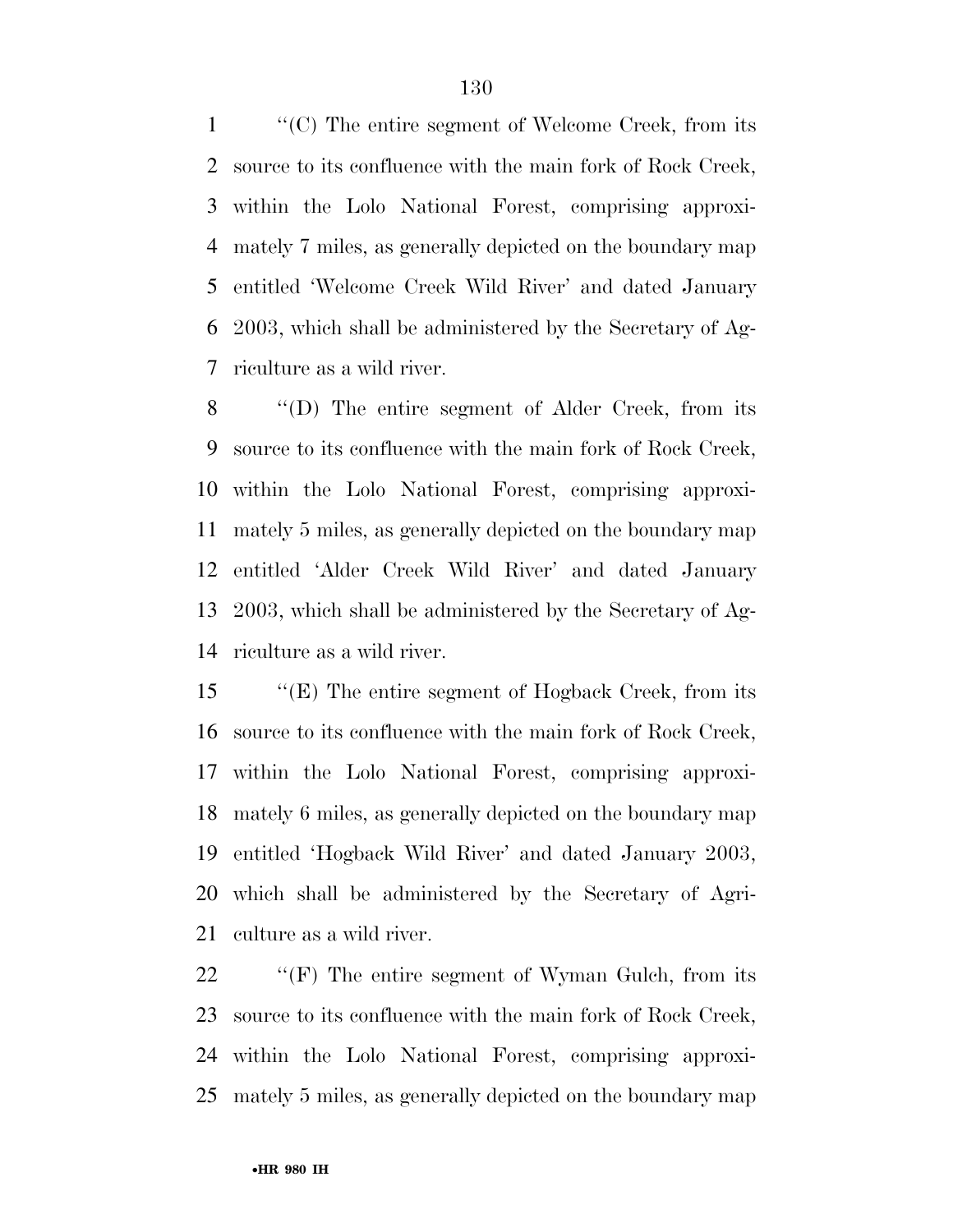entitled 'Wyman Gulch Wild River' and dated January 2003, which shall be administered by the Secretary of Ag-riculture as a wild river.

 ''(G) The segment of Stony Creek from its source at Stony Lake to the mouth of Little Stony Creek, within the Beaverhead-Deerlodge National Forest, comprising approximately 4 miles, as generally depicted on the bound- ary map entitled 'Stony Creek Wild and Scenic River' and dated January 2003, which shall be administered by the Secretary of Agriculture as a wild river; the segment of Stony Creek from the mouth of Little Stony Creek to its confluence with the main fork of Rock Creek, comprising approximately 6 miles, which shall be administered by the Secretary of Agriculture as a scenic river.

 ''(H) The segment of the West Fork of Rock Creek from its source to the Beaverhead-Deerlodge National Forest boundary, within the Beaverhead-Deerlodge Na- tional Forest, comprising approximately 15 miles, as gen- erally depicted on the boundary map as 'West Fork of Rock Creek Scenic River' and dated January 2003, which shall be administered by the Secretary of Agriculture as a scenic river.

 ''(I) The segment of the Ross Fork of Rock Creek, from its source to the mouth of Elk Creek, within the Bea-verhead-Deerlodge National Forest, comprising approxi-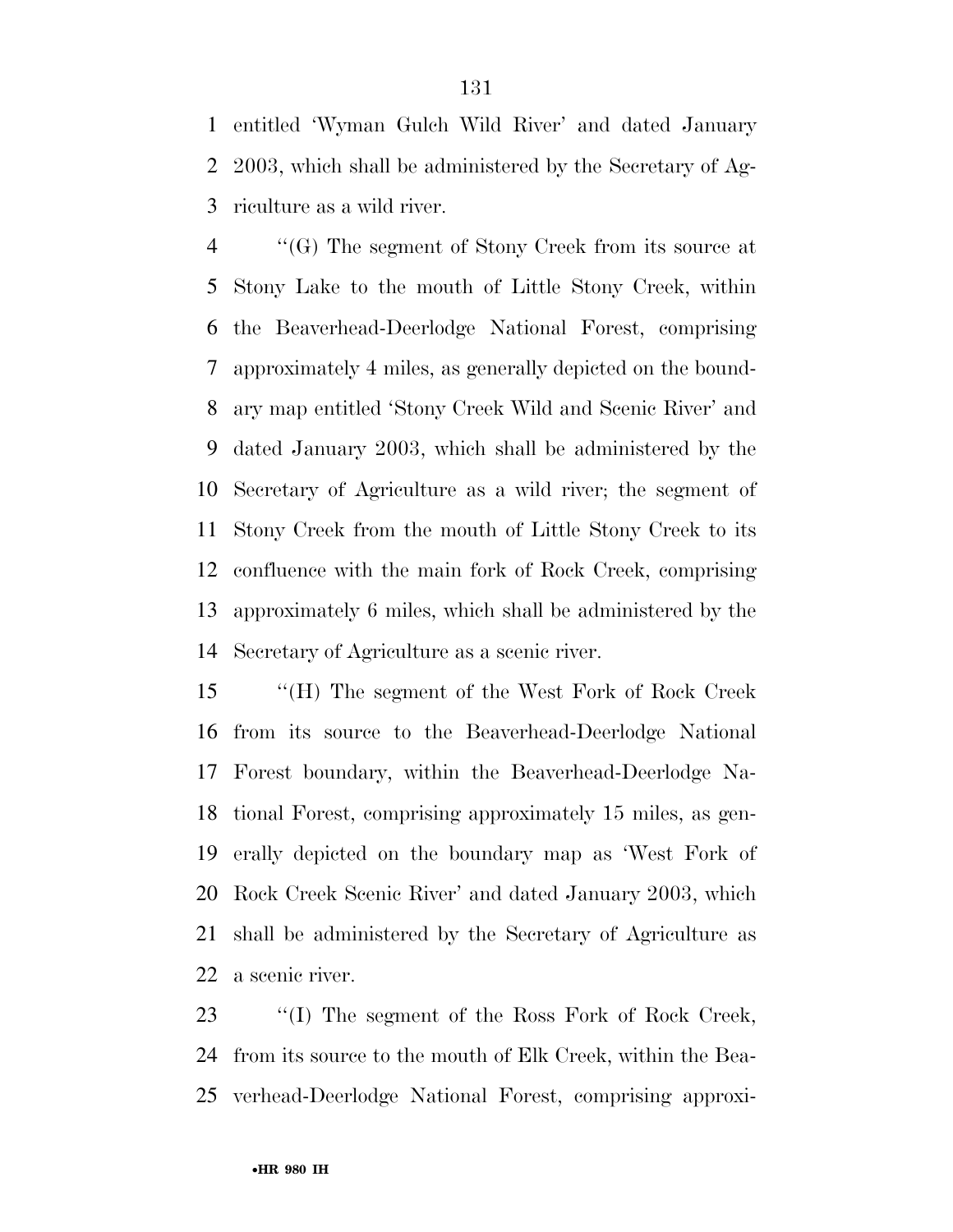mately 10 miles, as generally depicted on the boundary map entitled 'Ross Fork Wild River', which shall be ad- ministered by the Secretary of Agriculture as a wild river. ''(J) The segment of Copper Creek, from its source to the boundary of the mouth of Lutz Creek, within the Beaverhead-Deerlodge National Forest, comprising ap- proximately 9 miles, as generally depicted on the boundary map entitled 'Copper Creek Wild and Scenic River' and dated January 2003, which shall be administered by the Secretary of Agriculture as a wild river; the segment of Copper Creek from the mouth of Lutz Creek to its con- fluence with the Middle Fork of Rock Creek, comprising approximately 5 miles, which shall be administered by the Secretary of Agriculture as a scenic river.

 ''(K) The segment of the Middle Fork of Rock Creek, from its source to the mouth of Senate Creek, within the Beaverhead-Deerlodge National Forest, comprising ap- proximately 5 miles, as generally depicted on the boundary map entitled 'Middle Fork Wild and Scenic River' and dated January 2003, which shall be administered by the Secretary of Agriculture as a wild river; the segment of the Middle Fork of Rock Creek, from the mouth of Senate Creek to the confluence with Copper Creek, comprising approximately 6 miles, which shall be administered by the Secretary of Agriculture as a scenic river.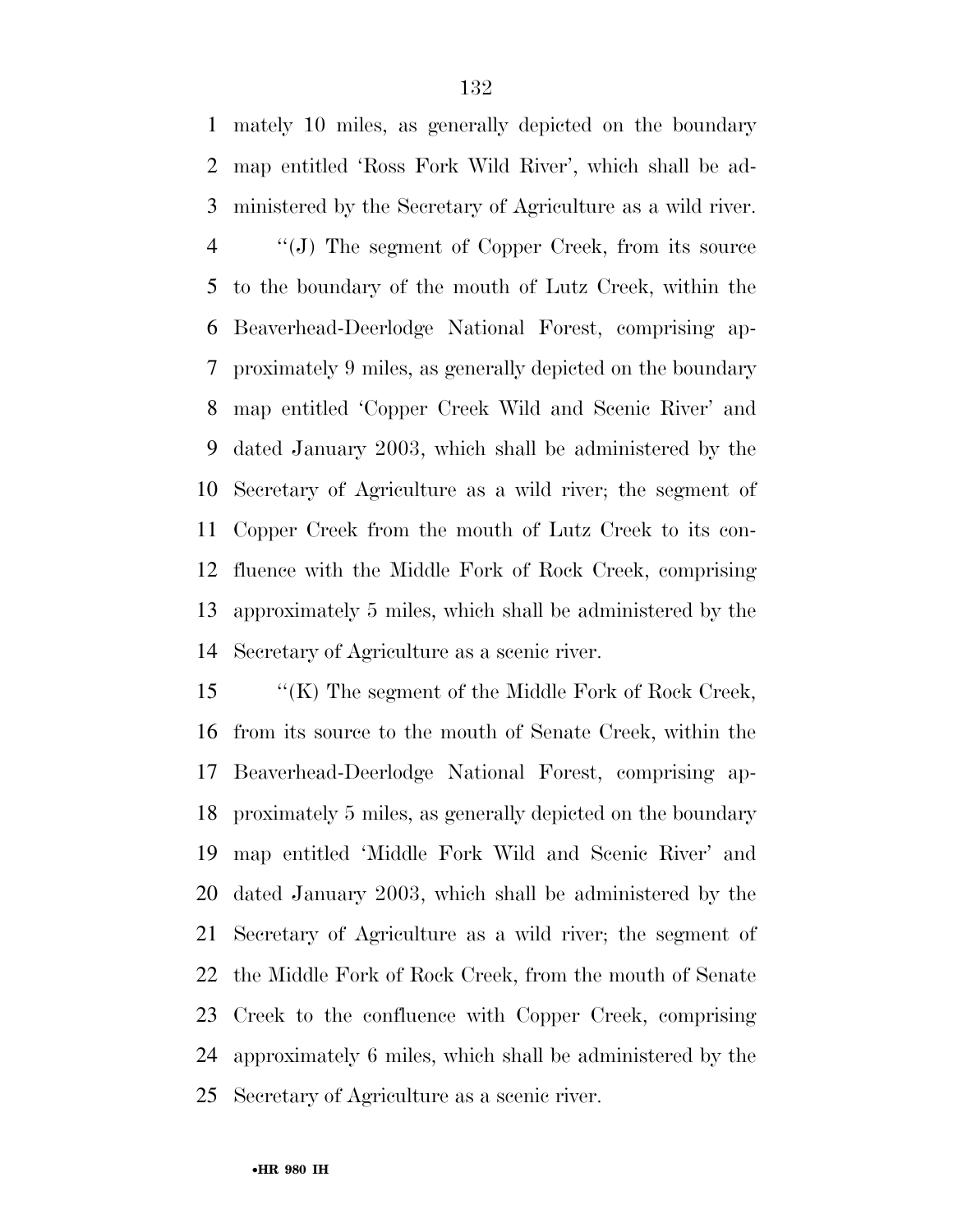''(L) The segment of Carpp Creek, from its source to its confluence with the Middle Fork of Rock Creek, within the Beaverhead-Deerlodge National Forest, com- prising approximately 6 miles, as generally depicted on the boundary map entitled 'Carpp Creek Wild River' and dated January 2003, which shall be administered by the Secretary of Agriculture as a wild river.

 ''(M) The segment of the East Fork of Rock Creek, from its source to its confluence with the head of the East Fork Reservoir, within the Beaverhead-Deerlodge Na- tional Forest, comprising approximately 10 miles, as gen- erally depicted on the boundary map entitled 'East Fork Wild River' and dated January 2003, which shall be ad- ministered by the Secretary of Agriculture as a wild river. ''(214) SALT RIVER, WYOMING.—The segment with- in the Bridger-Teton National Forest from the source downstream approximately 12 miles to forest road 10072, as generally depicted on the boundary map entitled 'Salt Wild River' and dated January 2003, which shall be ad- ministered by the Secretary of Agriculture as a wild river. ''(215) SWIFT CREEK, WYOMING.—The segment within the Bridger-Teton National Forest from the source downstream approximately 8 miles to Periodic Spring, as

 generally depicted on the boundary map entitled 'Swift Creek Wild River' and dated January 2003, which shall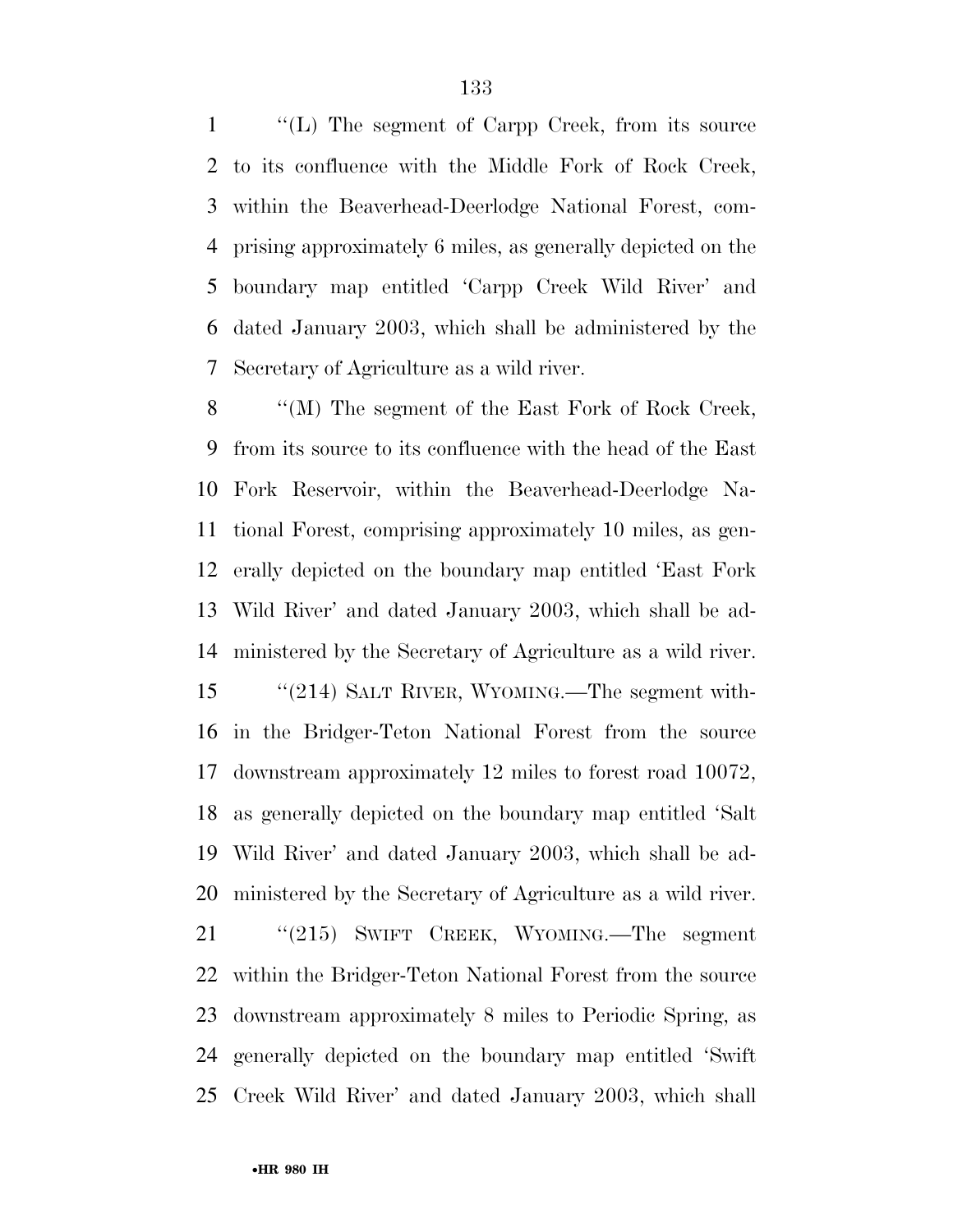be administered by the Secretary of Agriculture as a wild river.

 ''(216) HOBACK RIVER, WYOMING.—The segment within the Bridger-Teton National Forest from the source downstream approximately 10 miles to the end of forest road 30710, as generally depicted on the boundary map entitled 'Hoback Wild River' and dated January 2003, which shall be administered by the Secretary of Agri-culture as a wild river.

 ''(217) WILLOW CREEK, WYOMING.—The segment within the Bridger-Teton National Forest from the source downstream approximately 20 miles to the confluence with the Hoback River, as generally depicted on the boundary map entitled 'Willow Creek Wild River' and dated January 2003, which shall be administered by the Secretary of Ag-riculture as a wild river.

 ''(218) GROS VENTRE, WYOMING.—The segment within the Bridger-Teton National Forest from the source downstream approximately 12 miles to Horn Ranch, as generally depicted on the boundary map entitled 'Gros Ventre Wild River' and dated January 2003, which shall be administered by the Secretary of Agriculture as a wild river, and the segment from Horn Ranch downstream ap- proximately 28 miles to the forest boundary, as generally depicted on the boundary map entitled 'Gros Ventre Sce-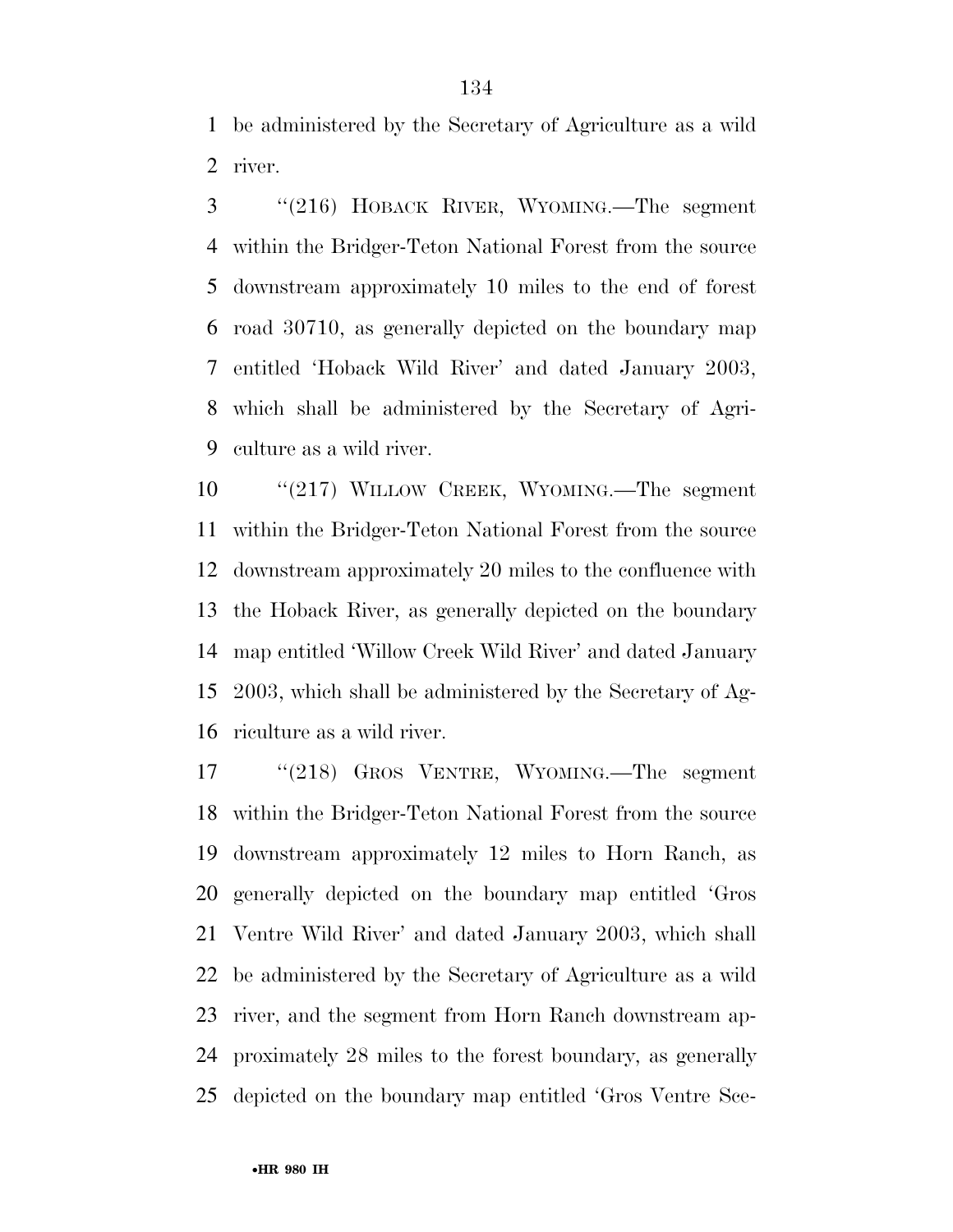nic River' and dated January 2003, which shall be admin- istered by the Secretary of Agriculture as a scenic river. ''(219) CRYSTAL CREEK, WYOMING.—The segment within the Bridger-Teton National Forest from the source downstream approximately 12 miles to the Gros Ventre Wilderness boundary, as generally depicted on the bound- ary map entitled 'Crystal Creek Wild River' and dated January 2003, which shall be administered by the Sec- retary of Agriculture as a wild river; and the segment from the end of the road downstream approximately 3 miles to the confluence with the Gros Ventre River, as generally depicted on the boundary map entitled 'Crystal Creek Sce- nic River' and dated January 2003, which shall be admin- istered by the Secretary of Agriculture as a scenic river. ''(220) PACIFIC CREEK, WYOMING.—The segment within the Bridger-Teton National Forest from the source downstream approximately 25 miles to the Teton Wilder- ness Boundary, as generally depicted on the boundary map entitled 'Pacific Creek Wild River' and dated January 2003, which shall be administered by the Secretary of Ag- riculture as a wild river; and the segment from the wilder- ness boundary downstream approximately 8 miles to the confluence with the Snake River, as generally depicted on the boundary map entitled 'Pacific Creek Scenic River'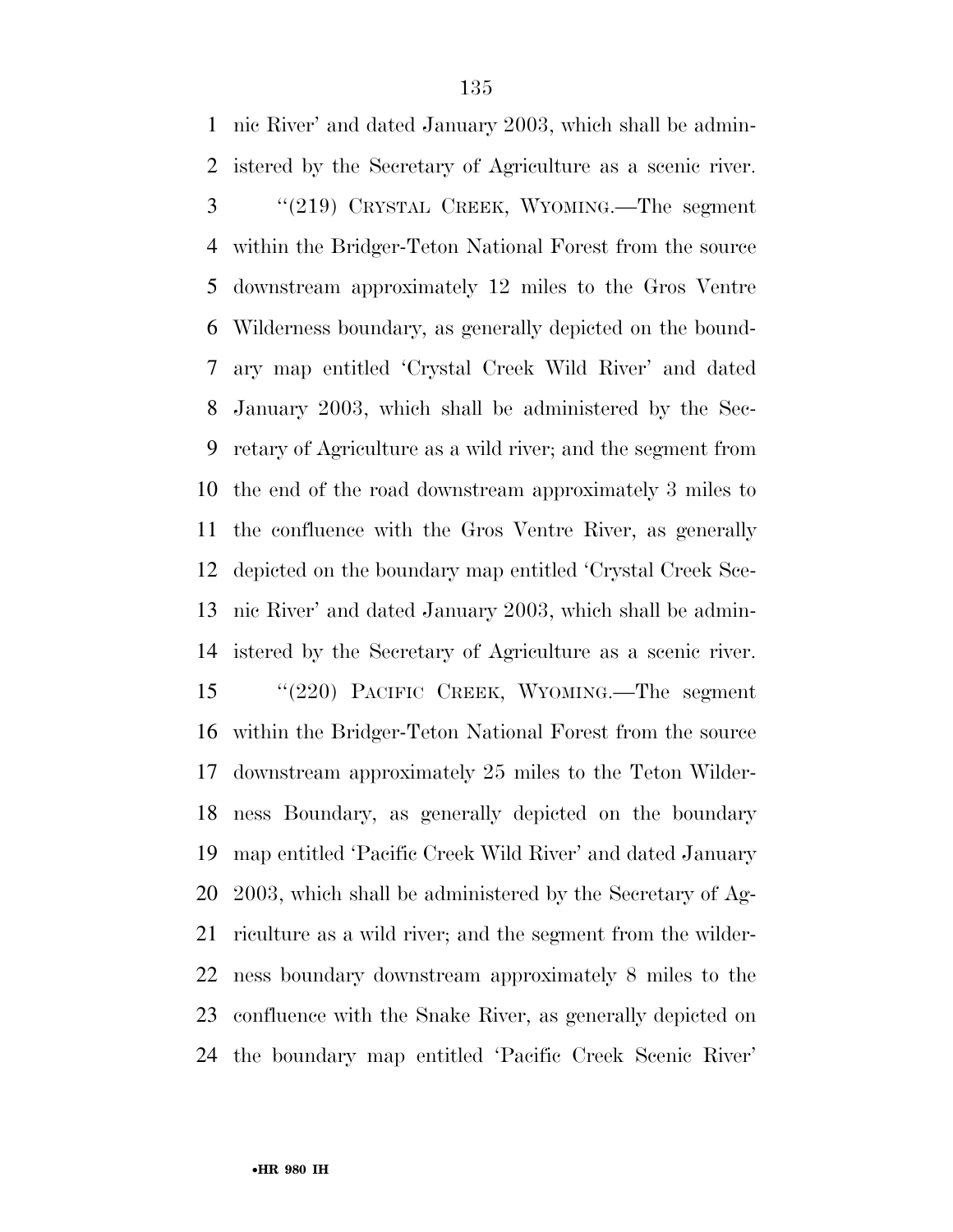and dated January 2003, which shall be administered by the Secretary of Agriculture as a scenic river.

 ''(221) BUFFALO FORK, WYOMING.—The segment within the Bridger-Teton National Forest upstream from Turpin Meadows for approximately 68 miles, as generally depicted on the boundary map entitled 'Buffalo Fork Wild River' and dated January 2003, which shall be adminis- tered by the Secretary of Agriculture as a wild river; and the segment from Turpin Meadows downstream approxi- mately 16 miles to the boundary of Grand Teton National Park, as generally depicted on the boundary map entitled 'Buffalo Fork Scenic River' and dated January 2003, which shall be administered by the Secretary of Agri-culture as a scenic river.

 ''(222) SNAKE, WYOMING.—The segment within the Bridger-Teton National Forest from the source down- stream approximately 7 miles to the boundary of Yellow- stone National Park, as generally depicted on the bound- ary map entitled 'Snake Wild River' and dated January 2003, which shall be administered by the Secretary of Ag-riculture as a wild river.

22 "'(223) THOROFARE, WYOMING.—The segment of the main stem within the Bridger-Teton National Forest from the source downstream approximately 25 miles to the con-fluence with the Yellowstone River, and the source of Open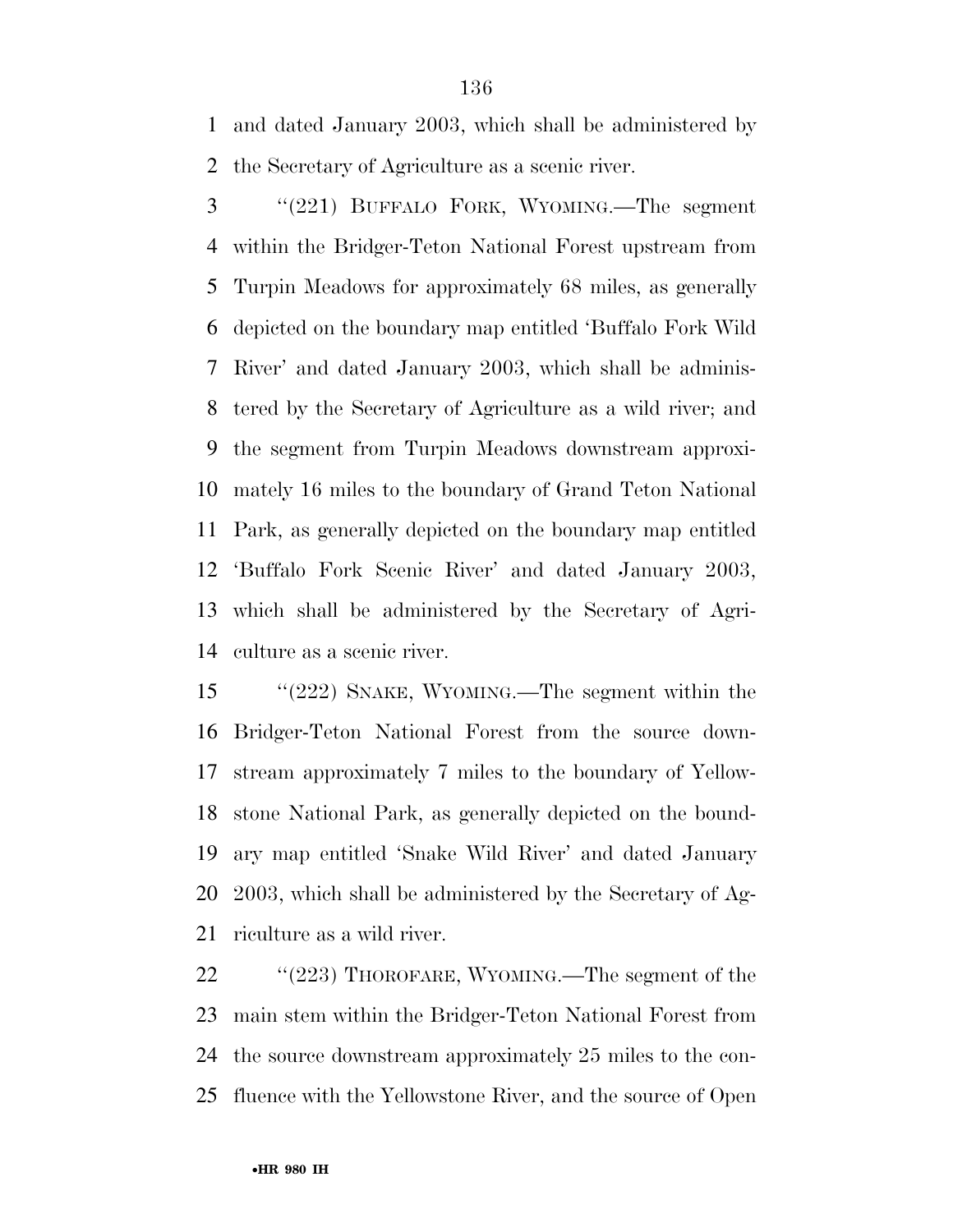Creek downstream 10 miles to the confluence with the main stem, as generally depicted on the boundary map en- titled 'Thorofare Wild River' and dated January 2003, which shall be administered by the Secretary of Agri-culture as a wild river.

 ''(224) ATLANTIC CREEK, WYOMING.—The segment within the Bridger-Teton National Forest from the Part- ing of the Waters downstream approximately 10 miles to the confluence with the Yellowstone River, as generally de- picted on the boundary map entitled 'Atlantic Creek Wild River' and dated January 2003, which shall be adminis-tered by the Secretary of Agriculture as a wild river.

 ''(225) YELLOWSTONE, WYOMING.—The segment within the Bridger-Teton National Forest from the source downstream approximately 28 miles to the boundary of Yellowstone National Park, as generally depicted on the boundary map entitled 'Yellowstone Wild River' and dated January 2003, which shall be administered by the Sec-retary of Agriculture as a wild river.

20 "(226) YELLOWSTONE RIVER, WYOMING AND MON- TANA.—The segment within the Gallatin National Forest and Yellowstone National Park from the southern bound- ary of Yellowstone National Park to the confluence with Yellowstone Lake, and from the Fishing Bridge down-stream to the mouth of Yankee Jim Canyon comprising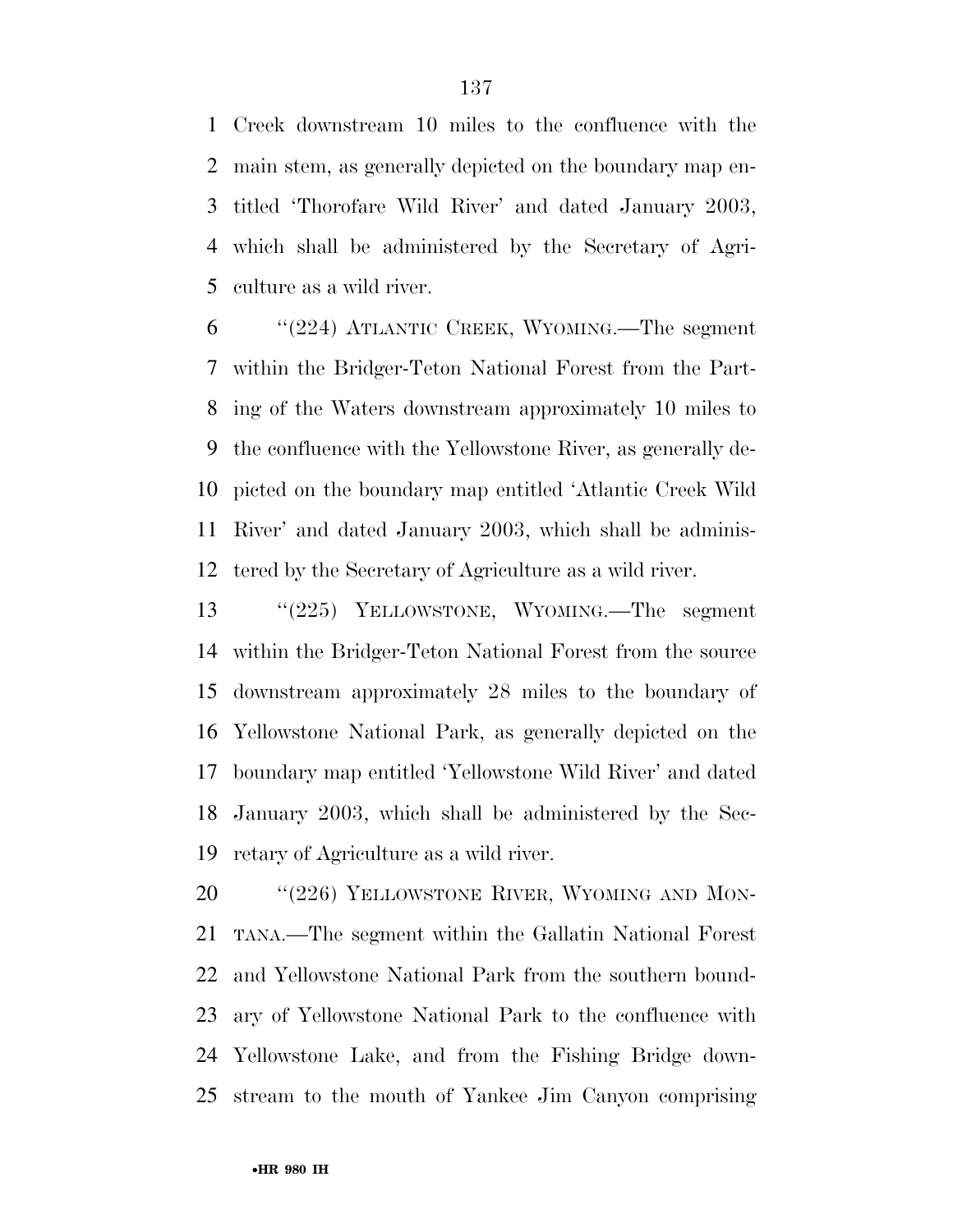approximately 102 miles, as generally depicted on the boundary map entitled 'Yellowstone Wild and Scenic River, and dated January 2003, which shall be adminis- tered by the Secretaries of the Interior and Agriculture as a wild river with the exception of the segment from the north boundary of Yellowstone National Park to the mouth of Yankee Jim Canyon, which shall be administered as a scenic river.''.

# **TITLE IV—NATIONAL WILDLAND RESTORATION AND RECOV-ERY SYSTEM**

**SEC. 401. FINDINGS.** 

The Congress makes the following findings:

 (1) Certain National Forest System lands and surrounding areas have been damaged by unwise re- source extraction and development activities and practices, and the productive potential of the lands and waters of these areas, including the potential for the dispersal of species in response to climate change, has been reduced by development activities.

 (2) Recovery activities are required to reverse severe damage to native fish and wildlife populations and water quality in these areas and to facilitate the dispersal of species in response to climate change.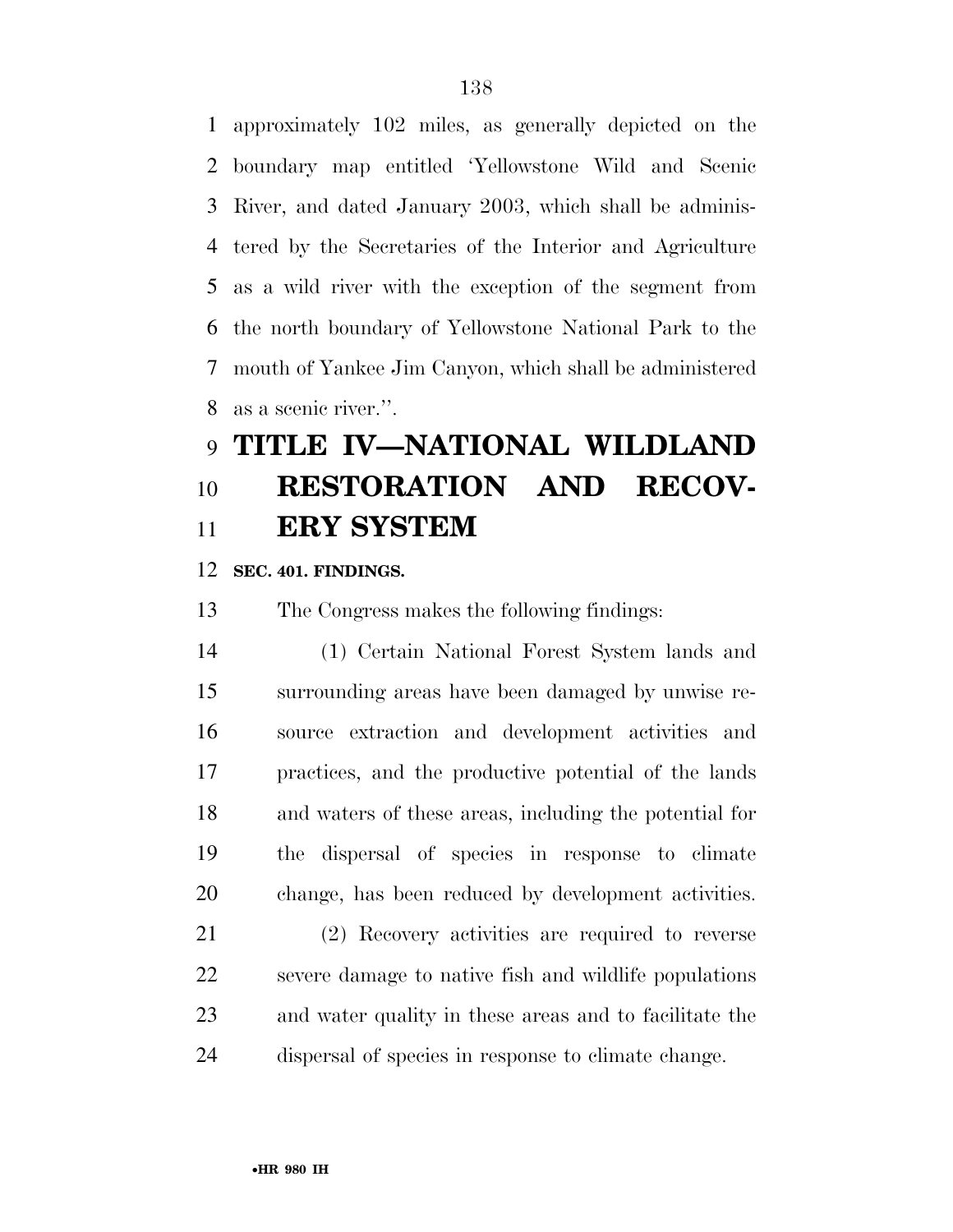(3) Recovery work associated with these areas will create new job opportunities for local commu- nities, assist in the economic transition ongoing in the region, and contribute to the economic sustain- ability of these rural areas by restoring the produc- tive capability of the land. **SEC. 402. DEFINITIONS.**  In this title: (1) RECOVERY.—The term ''recovery'' means the restoration of lands damaged by land manage- ment activities to a natural untrammeled condition and the restoration of the undeveloped roadless character of such land. (2) RECOVERY SYSTEM.—The term ''Recovery System'' means the National Wildland Restoration and Recovery System. **SEC. 403. NATIONAL WILDLAND RESTORATION AND RECOV- ERY SYSTEM.**  (a) ESTABLISHMENT.—There is hereby established the National Wildland Restoration and Recovery System. (b) COMPONENTS.—The following areas, consisting of a total of approximately 1,023,000 acres, as depicted on the maps dated January 2003 and entitled ''National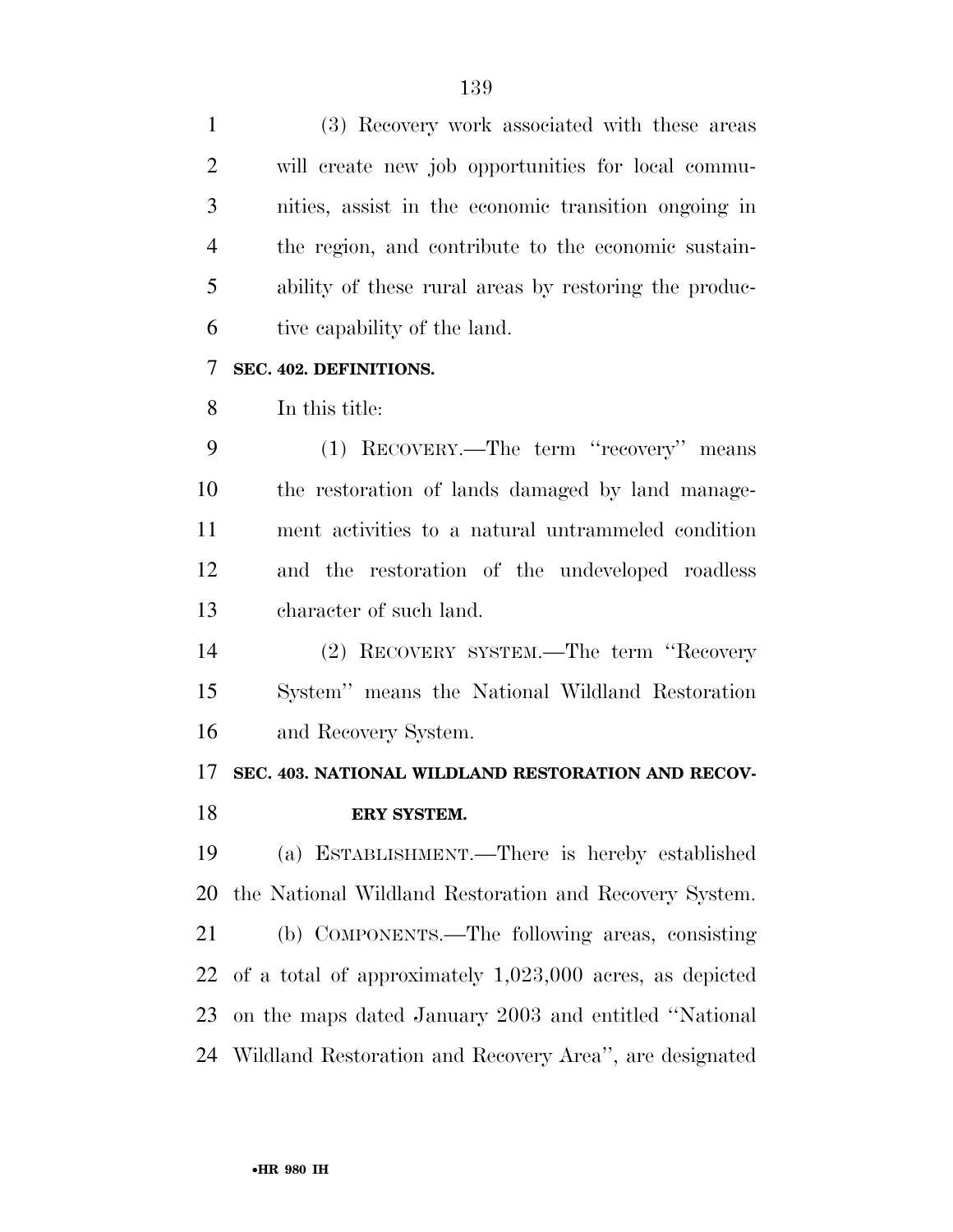as wildland recovery areas and components of the National Wildland Recovery and Restoration System: (1) Skyland area, consisting of approximately 10,000 acres administered by the Flathead National Forest. (2) Hungry Horse area (except Hungry Horse Dam and Reservoir), consisting of approximately 205,000 acres administered by the Flathead Na- tional Forest. (3) Lolo Creek area, consisting of approxi- mately 59,000 acres administered by the Lolo or Clearwater National Forest. (4) Yellowstone West area, consisting of ap- proximately 164,000 acres administered by the Car- ibou-Targhee National Forest. (5) Mt. Leidy area, consisting of approximately 70,000 acres administered by the Bridger-Teton Na- tional Forest. (6) Cabinet/Yaak area, consisting of approxi- mately 100,000 acres administered by the Kootenai National Forest. (7) Lightning Creek area, consisting of approxi- mately 31,000 acres administered by the Panhandle National Forest.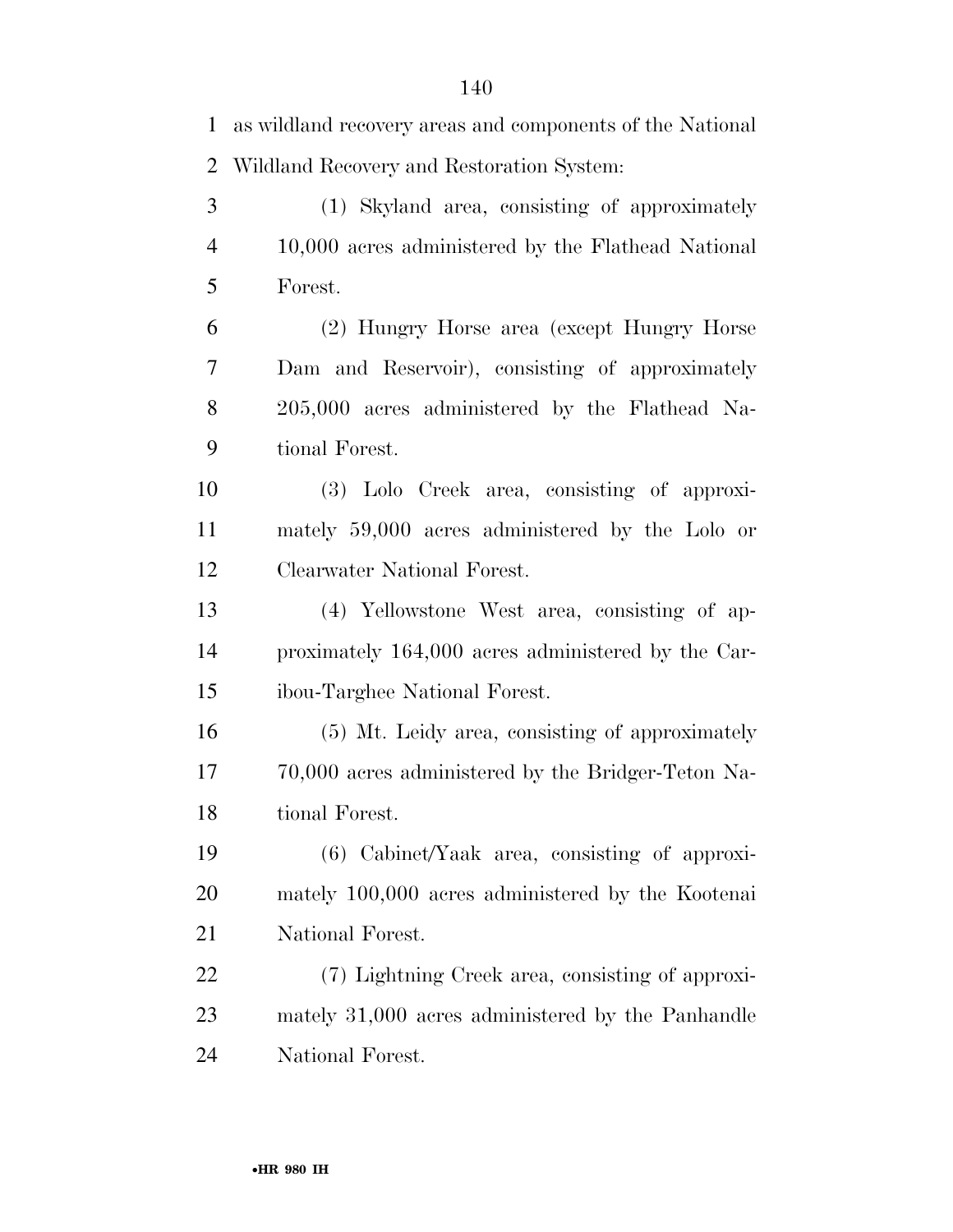(8) Coeur d'Alene River area, consisting of ap- proximately 372,000 acres administered by the Pan-handle National Forest.

 (9) Magruder Corridor area, consisting of ap- proximately 12,000 acres administered by the Nez Perce or Bitterroot National Forest.

#### **SEC. 404. MANAGEMENT OF RECOVERY SYSTEM.**

(a) MANAGEMENT DURING RECOVERY.—

 (1) RESTORATION.—All lands within the Recov- ery System shall be managed so as to restore their native vegetative cover and reduce or eliminate invasive non-native species, facilitate native species diversity to the extent possible with climate change, stabilize slopes and soils to prevent or reduce further erosion, recontour slopes to their original contours, remove barriers to natural fish spawning runs, and generally restore such lands in their entirety to a natural roadless and wild condition.

 (2) WATER QUALITY RESTORATION.—In the management of the Recovery System, special consid- eration shall be given to restoration of water quality in the Recovery System.

 (3) MANAGEMENT METHODS.—Recovery Sys- tem lands shall be managed using methods such as road obliteration, planting of trees and other vegeta-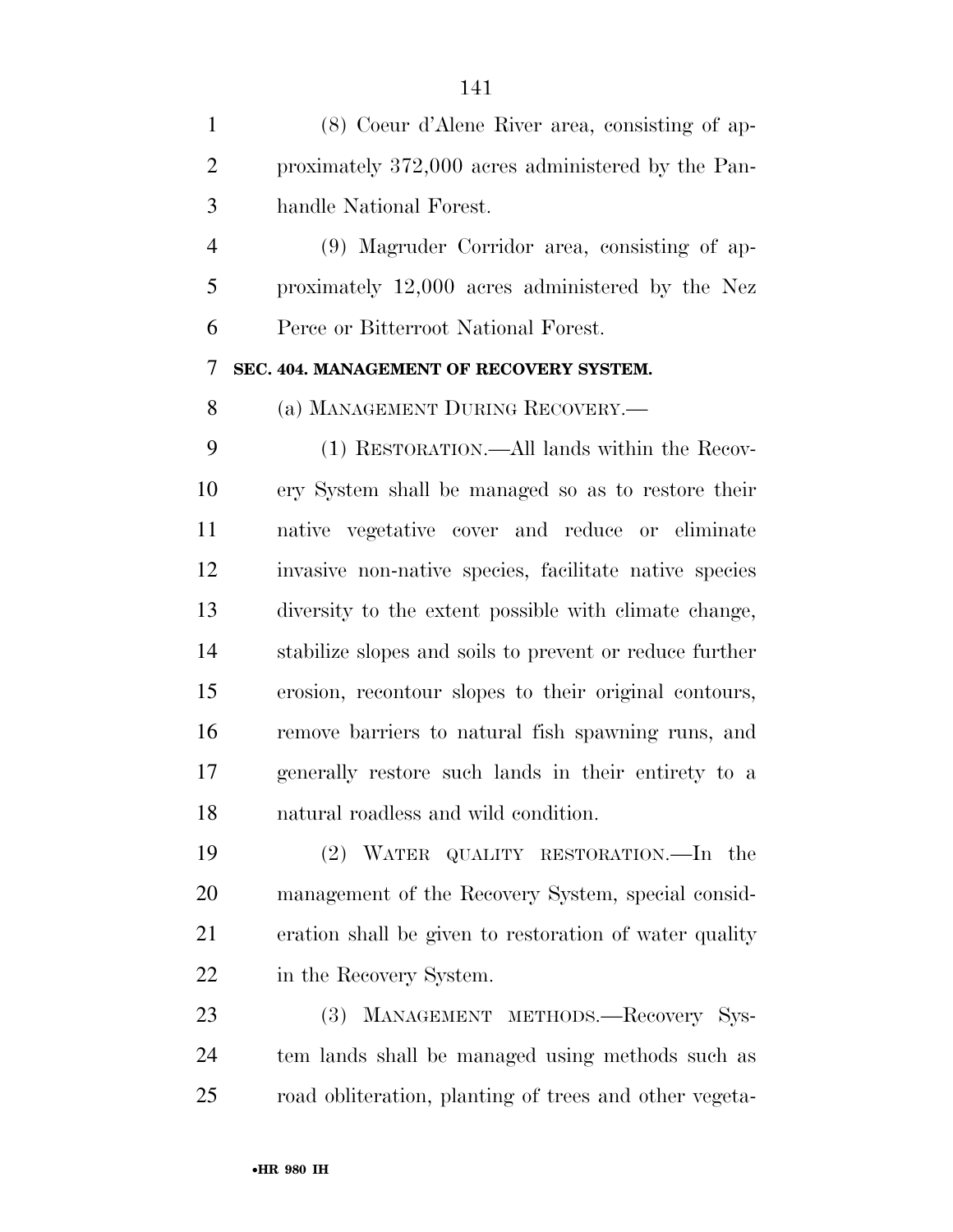tion native to the lands, and removal of sediment from streambeds. Existing methods developed by the Forest Service, the National Park Service, and other persons shall be considered and, when appropriate, applied to the lands within the Recovery System. To the extent practicable, the Secretary of Agriculture shall carry out this section using existing, available equipment. When renting or leasing heavy equip- ment necessary for recovery efforts pursuant to this section, the Secretary shall use, to the extent prac-ticable, experienced or qualified local contractors.

 (b) POST RECOVERY MANAGEMENT.—When recovery is achieved for a component of the Recovery System, the Forest Service shall evaluate the suitability of such compo- nent for inclusion in the National Wilderness Preservation System or for other uses consistent with the purposes of this Act. The Forest Service shall make a recommendation concerning the future management status of the compo- nent, and shall submit the recommendation and an evalua- tion to the Congress. The evaluation shall be conducted in the same manner as, and subject to the same require- ments that apply to, the preparation of an environmental impact statement under section 102(2)(C) of the National Environmental Policy Act of 1969 (42 U.S.C.  $4332(2)(C)$ . The evaluation shall include documentation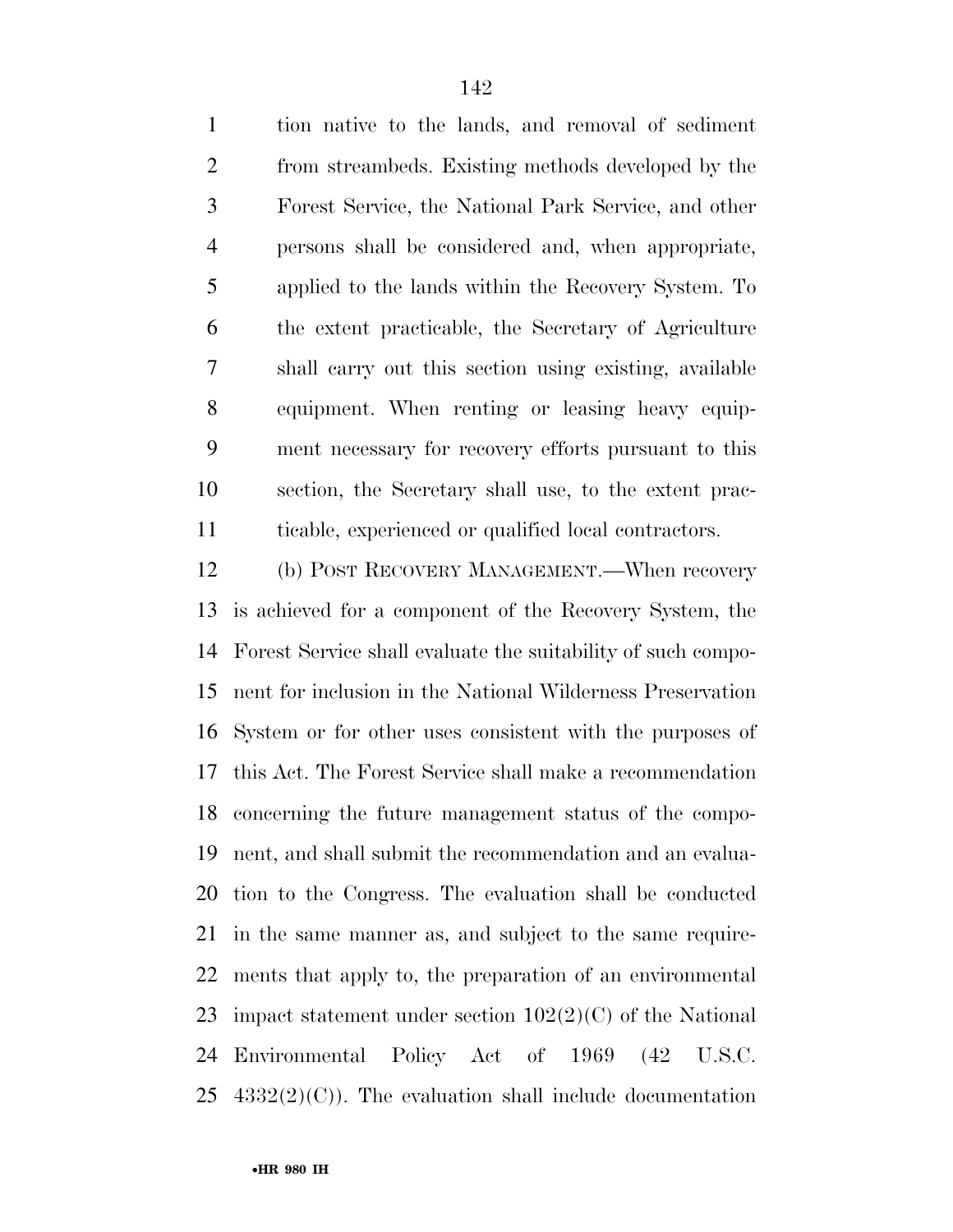of the component's values as wilderness and as wildlife habitat, its role in maintaining water quality and native biodiversity, its role in the forest reserve system, a list of alternative designations for the component consistent with the purposes of this Act, and a roadless inventory for the component. No provision of this subsection shall be con- strued to diminish the responsibilities of the Secretary of Agriculture with respect to land and resource management plans under section 6 of the Forest and Rangeland Renew-able Resources Planning Act of 1974 (16 U.S.C. 1604).

### **SEC. 405. NATIONAL WILDLAND RECOVERY CORPS.**

 (a) ESTABLISHMENT.—There is hereby established a special unit of the Forest Service, to be known as the Na- tional Wildland Recovery Corps. The National Wildland Recovery Corps shall hire the necessary personnel and purchase the necessary equipment to carry out its land recovery responsibilities under this title.

 (b) RECOVERY PLANS.—Not later than three years after the date of the enactment of this Act, the National Wildland Recovery Corps shall develop a wildland recovery plan for each area of the Recovery System. Each recovery plan shall detail necessary work and funding requirements needed to implement the management direction estab- lished under section 404. Each recovery plan shall take into account the specific conditions of an area in the Re-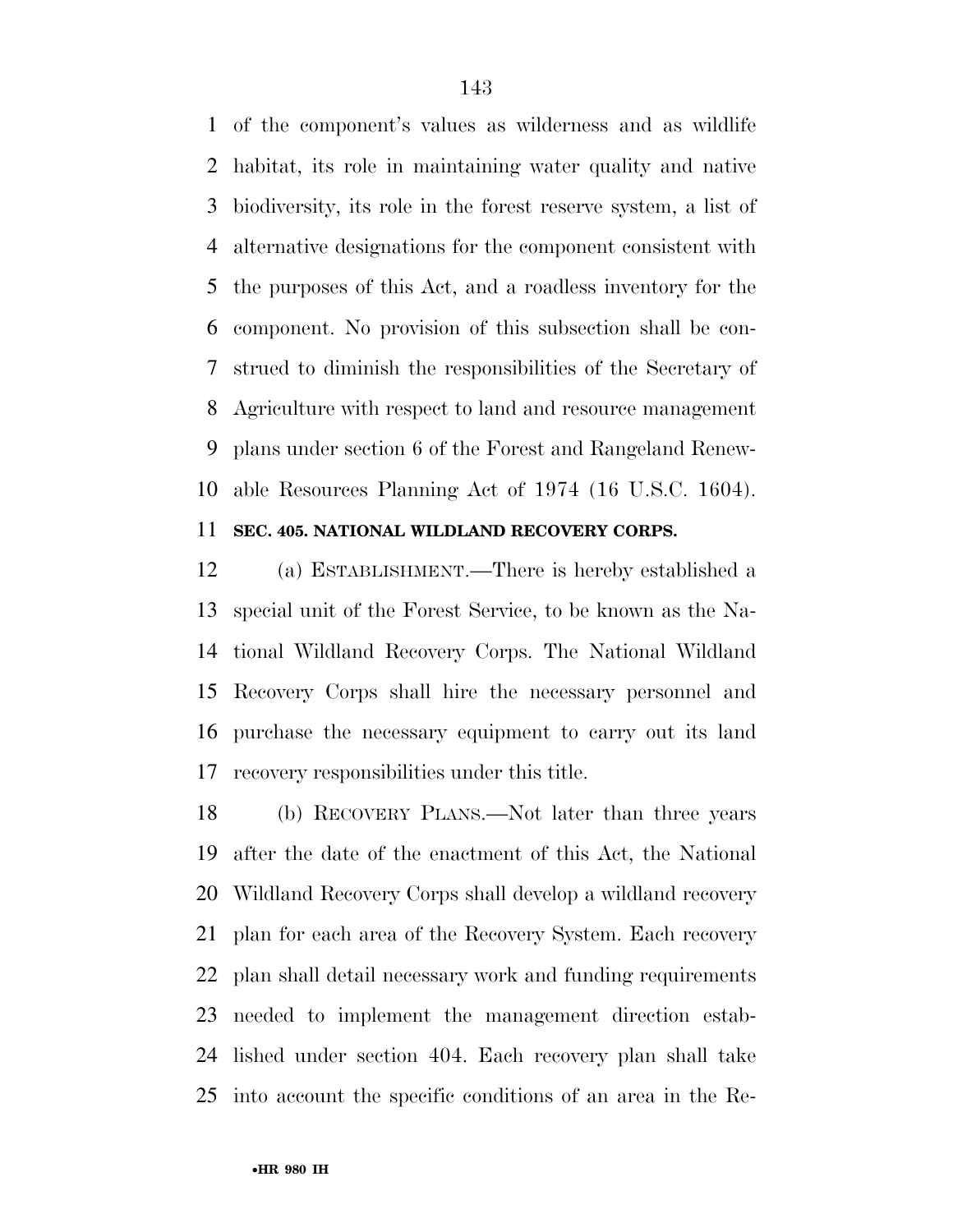covery System, including soil type, slope, native species composition, road densities, forest cover, the number of road crossings and culverts, and when possible, predevelopment conditions. Each recovery plan shall set forth definite timelines for expected recovery of the area to which the plan applies, including a list of management activities planned each year, with projected dates for re- covery. Each recovery plan shall map out the portion, within the area of the Recovery System to which the plan applies, which will be recovered using active management efforts, as well as the portion of such area in which natural recovery will occur. Upon completion, a recovery plan shall become an amendment to the land and resource manage- ment plan for the unit of the National Forest System to which the plan applies.

 (c) EVALUATION.—The National Wildland Recovery Corps shall use measurable criteria to judge the success of recovery efforts taken pursuant to this section. Such criteria shall include the results of sediment monitoring, reductions in open and total road densities, percent forest cover, increase in stream mileage available to native fish migrations, the results of hydrological measurements to determine water flow rates for key watersheds, and the abundance of management indicator species that are indic-ative of ecosystem health.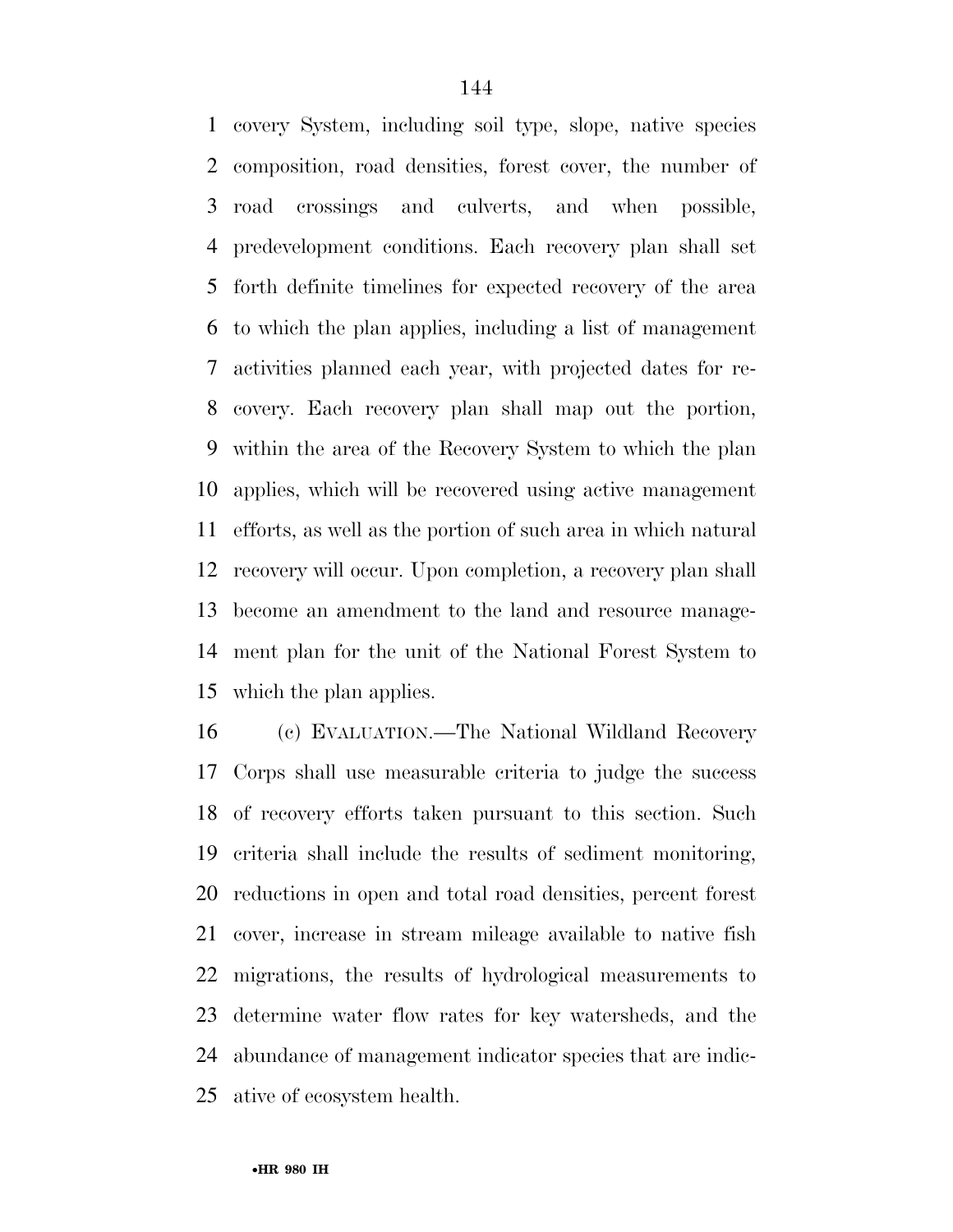## **TITLE V—IMPLEMENTATION AND MONITORING**

**SEC. 501. IMPLEMENTATION REPORT.** 

 (a) REPORT REQUIRED.—Within three years after the date of the enactment of this Act, the Secretary of Agriculture and the Secretary of the Interior shall jointly submit to the Committee on Energy and Natural Re- sources of the Senate and the Committee on Natural Re- sources of the House of Representatives a report that de- tails the implementation of this Act. The report shall also detail any additional work and funding requirements nec-essary to achieve the purposes of this Act.

 (b) PREPARATION.—The report shall be produced by a panel of independent scientists appointed by the Na- tional Academy of Sciences, in consultation with the Soci-ety for Conservation Biology.

#### **SEC. 502. INTERAGENCY TEAM.**

 (a) ESTABLISHMENT.—The Secretary of Agriculture and Secretary of the Interior shall jointly establish an interagency team, containing equal numbers of partici- pants from the public and private sectors, to monitor, evaluate, and make recommendations to ensure long-term results required by this Act.

24 (b) GEOGRAPHIC INFORMATION SYSTEM.—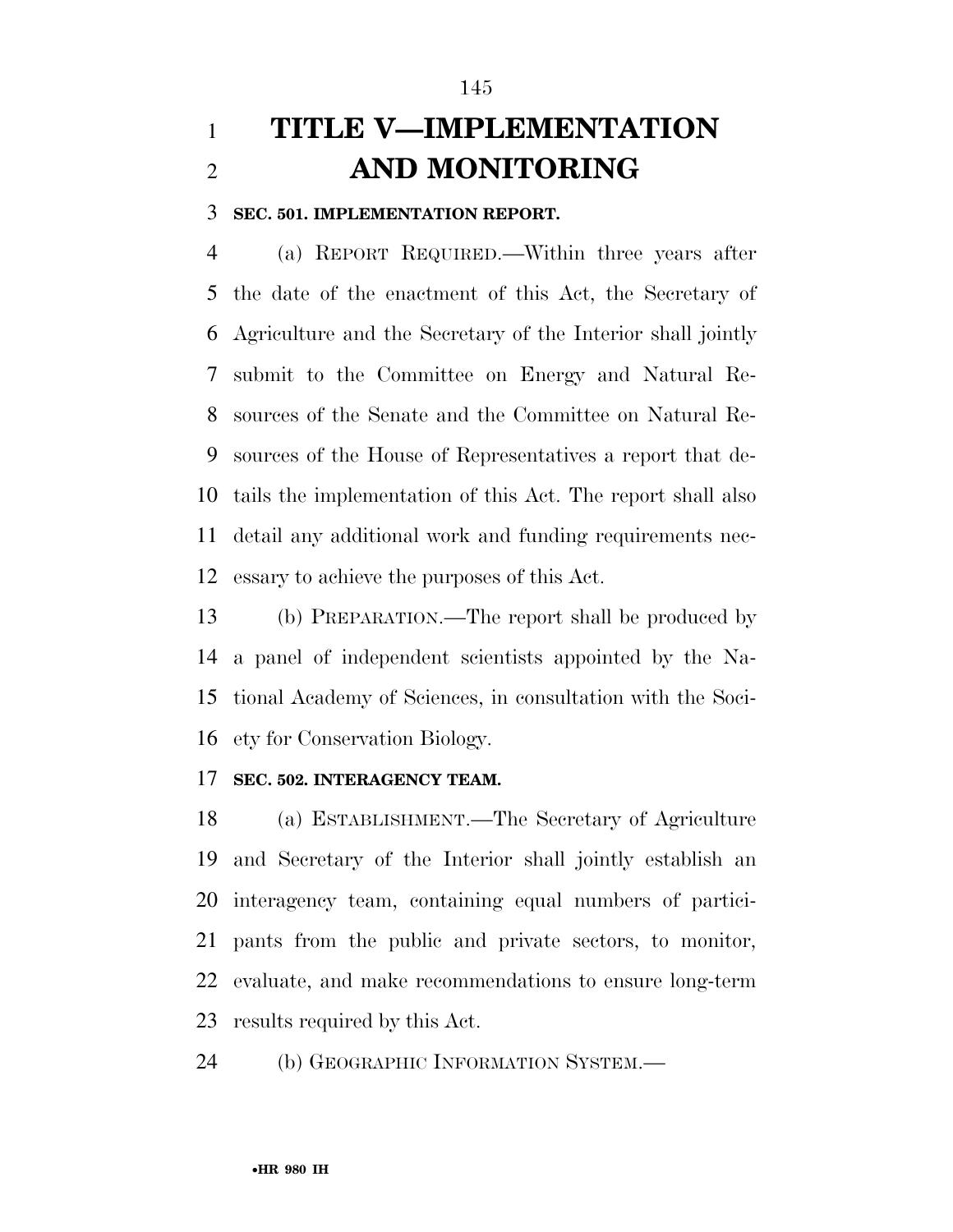| $\mathbf{1}$   | (1) DEVELOPMENT.—The interagency team                 |
|----------------|-------------------------------------------------------|
| $\overline{2}$ | shall develop a geographic information system for     |
| 3              | monitoring the Northern Rockies Bioregion. The ge-    |
| $\overline{4}$ | ographic information system shall be based on sat-    |
| 5              | ellite-gathered data and shall include comprehensive  |
| 6              | maps and databases to assist in the detection of      |
| 7              | changes in the Northern Rockies Bioregion.            |
| 8              | (2) TYPES OF INFORMATION.—The maps and                |
| 9              | databases included in the geographic information      |
| 10             | system shall be updated periodically to record the    |
| 11             | following:                                            |
| 12             | (A) Vegetation cover (with species occur-             |
| 13             | rence and densities).                                 |
| 14             | (B) Human impacts.                                    |
| 15             | (C) Water and air quality.                            |
| 16             | (D) Activities that bear on forest hus-               |
| 17             | bandry and restoration.                               |
| 18             | (3) STATUS REPORTS.—The geographic infor-             |
| 19             | mation system shall include status reports on the     |
| 20             | progress of ecosystem protection, corridor consolida- |
| 21             | tion, and forest recovery efforts and reports on the  |
| 22             | status of threatened and endangered species which     |
| 23             | are primary indicators of ecosystem health.           |
| 24             | (c) WILDLIFE MOVEMENTS.—The interagency team          |
|                |                                                       |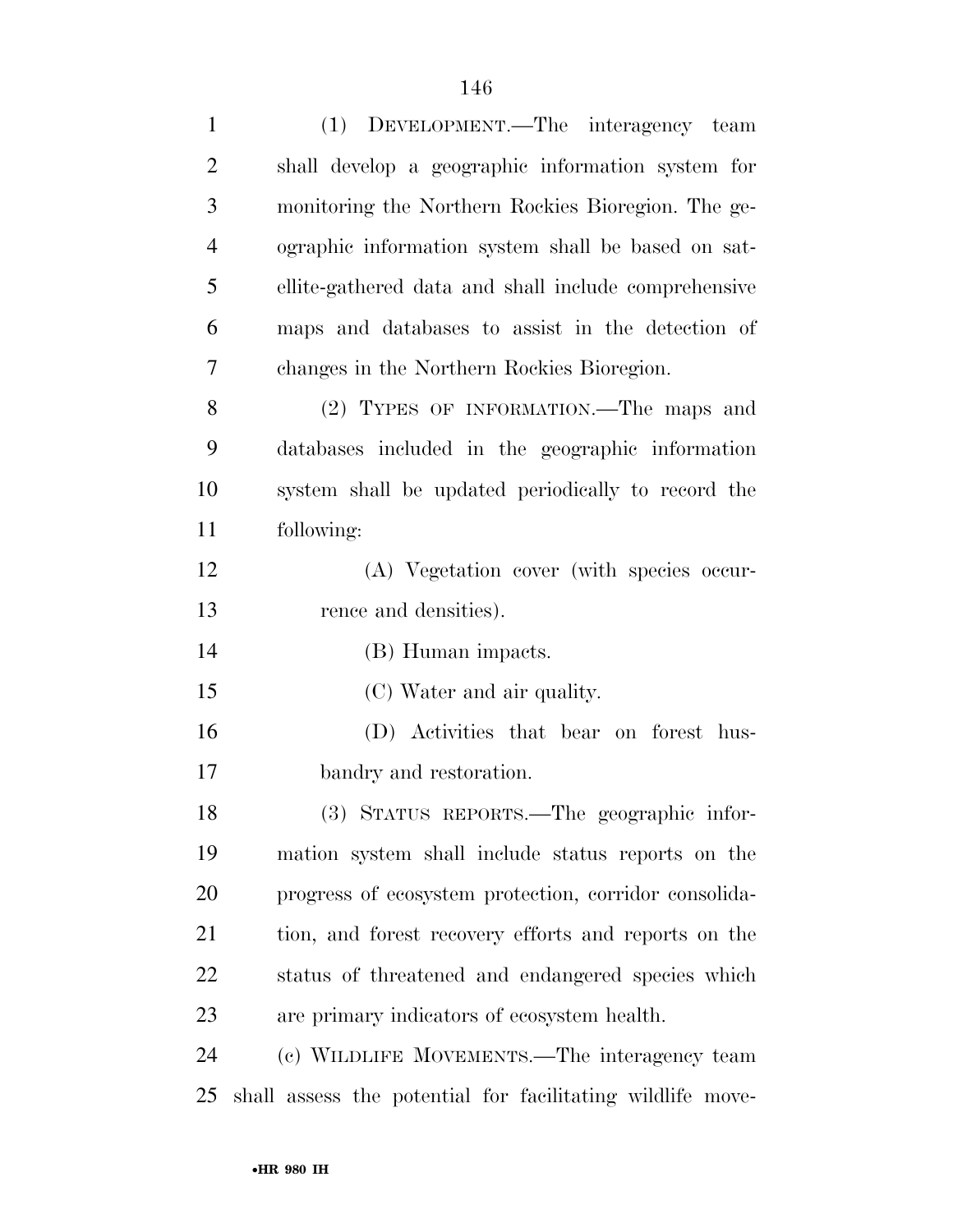ments across or under major highways and rail lines with- in the biological corridors established in title II. This as- sessment shall identify major crossing points and identify possible management actions to enhance the suitability of such crossing points as movement corridors, including underpasses, overpasses, and other methods for reducing the danger to native wildlife while facilitating movements within the Northern Rockies Bioregion.

#### **SEC. 503. ROADLESS LANDS EVALUATION.**

 (a) EVALUATION REQUIRED.—Roadless lands great- er than 1,000 acres in size, that are located within the National Forest System in the Wild Rockies Bioregion in Idaho, Montana, Oregon, Washington, or Wyoming, and that are not designated as components of the National Wilderness Preservation System (under this Act or any other law) shall be identified and evaluated by the panel of independent scientists appointed under section 501. In identifying and evaluating these lands, the panel shall make use of existing satellite information and Geographic Information System data developed by the Forest Service, the Bureau of Land Management, and the United States Fish and Wildlife Service, in addition to other information sources. The panel shall study the role of such lands in maintaining biological diversity in the Northern Rockies and as part of the overall forest reserve system. The panel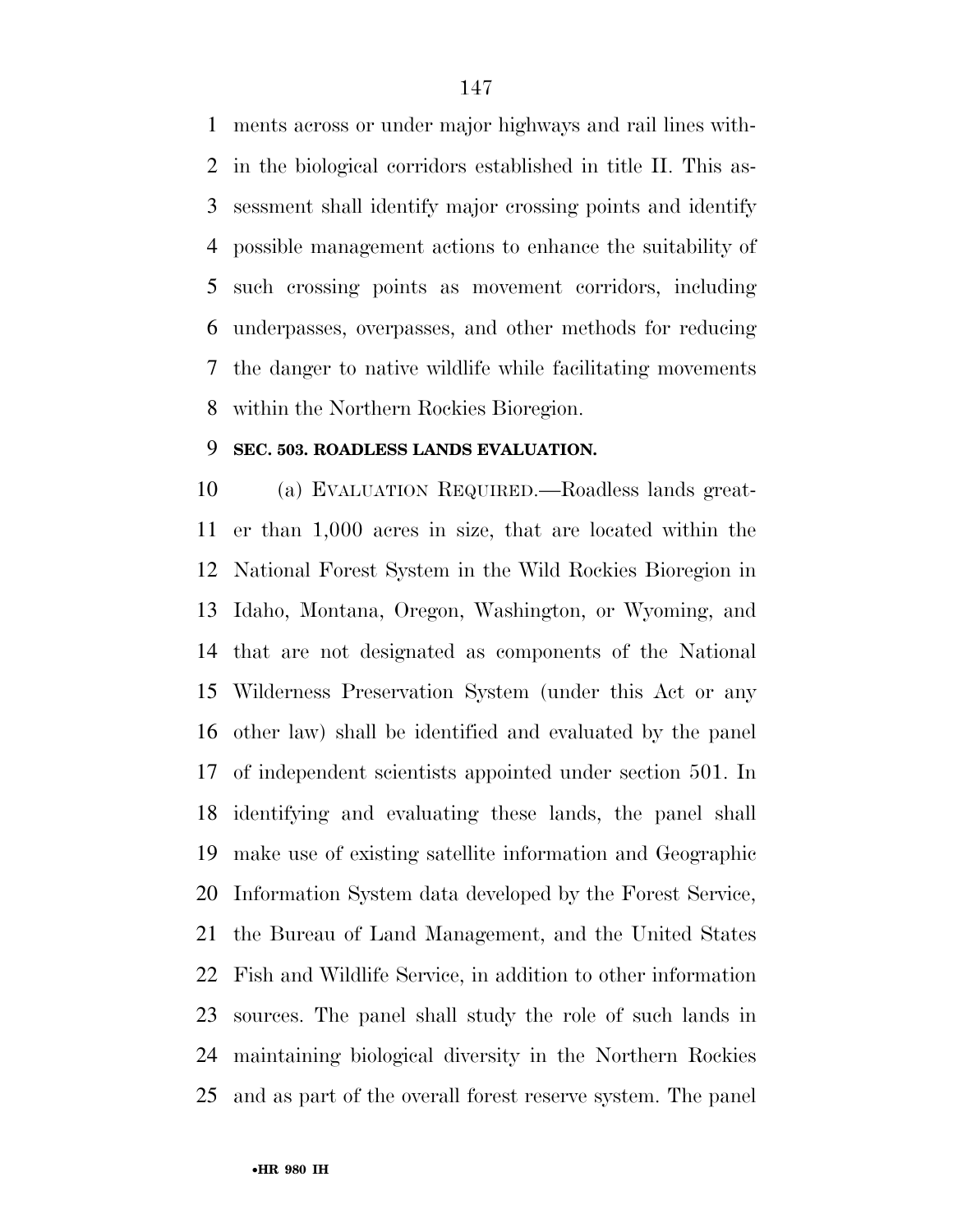shall make recommendations regarding the management of the lands, and shall include the recommendations in the report required by section 501.

 (b) PROHIBITION.—After completion of the evalua- tion required by subsection (a), until Congress enacts a law based upon the recommendations included in the re- port required by section 501, no new road construction or reconstruction, or timber harvest (except firewood gath- ering) shall be allowed in the lands described in subsection (a). In addition, subject to valid existing rights, no oil or gas leasing, mining, or other development which impairs the natural and roadless qualities of these lands shall be allowed on the lands.

#### **SEC. 504. NATIVE AMERICAN USES.**

 (a) DEFINITION.—For purposes of this section and section 505, the term ''protected areas'' means land des- ignated by this Act as wilderness, wildland recovery areas, wild and scenic rivers, and biological corridors.

 (b) NONEXCLUSIVE ACCESS.—In recognition of the past use of portions of the protected areas by Native Americans for traditional cultural and religious purposes, the Secretary of Agriculture and the Secretary of the Inte- rior shall ensure nonexclusive access to these protected areas by native people for such traditional cultural and religious purposes. Such access shall be consistent with the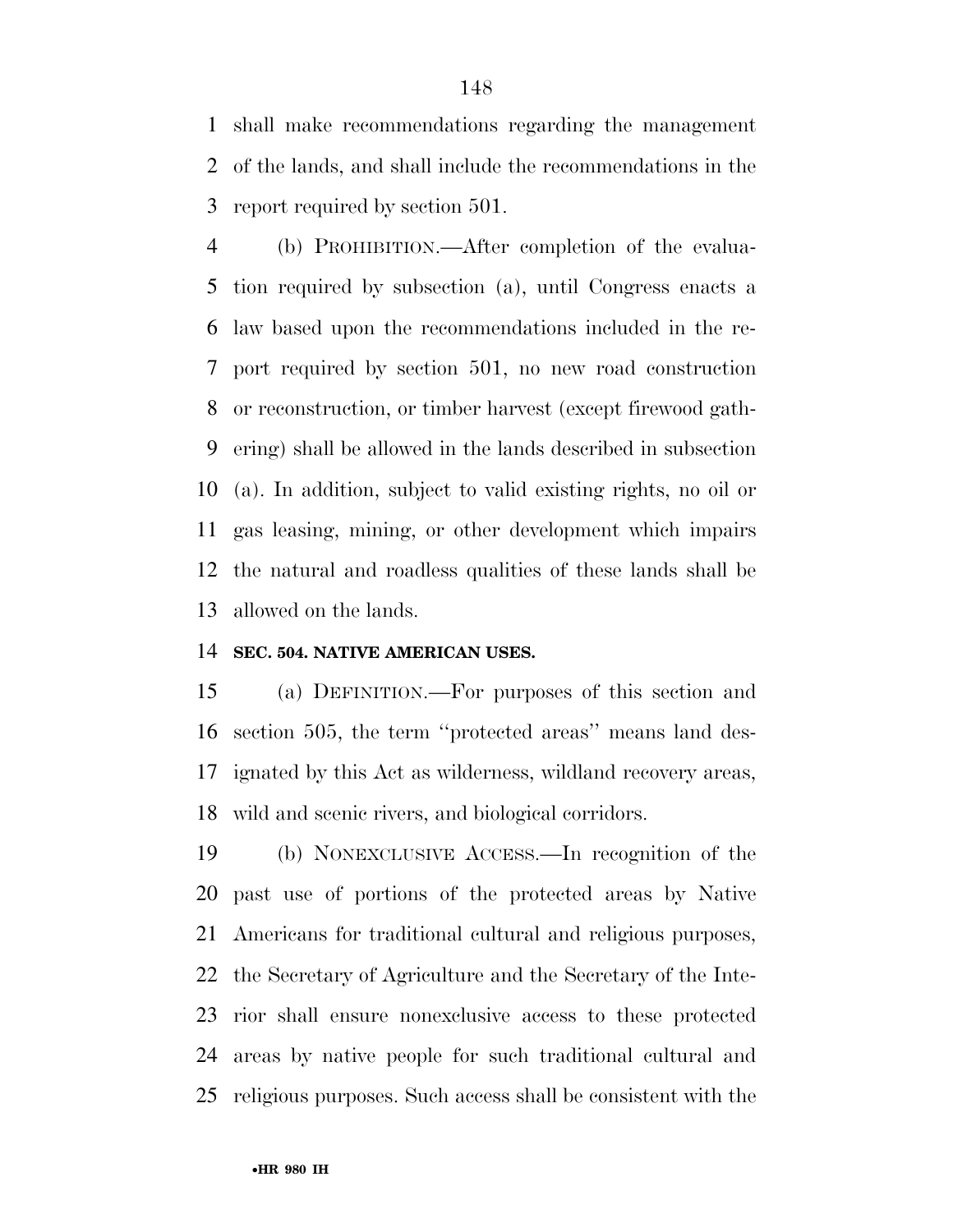purpose and intent of Public Law 95–341 (42 U.S.C. 1996; commonly known as the American Indian Religious Freedom Act), and, in the case of land designated as wil- derness by this Act, the Wilderness Act (16 U.S.C. 1121 et seq.). The Secretaries, in accordance with such laws, upon request of an Indian tribe, may from time-to-time temporarily close to the general public use of one or more specific portions of these protected areas in order to pro- tect the privacy of religious activities and cultural uses in such portions by an Indian people. As part of the prepara- tion of general management plans for the protected areas, the Secretaries shall request that the chief executive offi- cers of appropriate Indian tribes make recommendations with respect to assuring access to important sites, enhanc- ing the privacy of traditional cultural and religious activi-ties, and protecting cultural and religious sites.

 (c) COOPERATIVE AGREEMENT.—The Forest Service and Bureau of Land Management shall enter into coopera- tive management agreements with the appropriate Indian tribes to assure protection of religious, burial, and gath- ering sites in the protected areas, and shall work coopera- tively on the management of all uses in the protected areas that impact Indian lands and people.